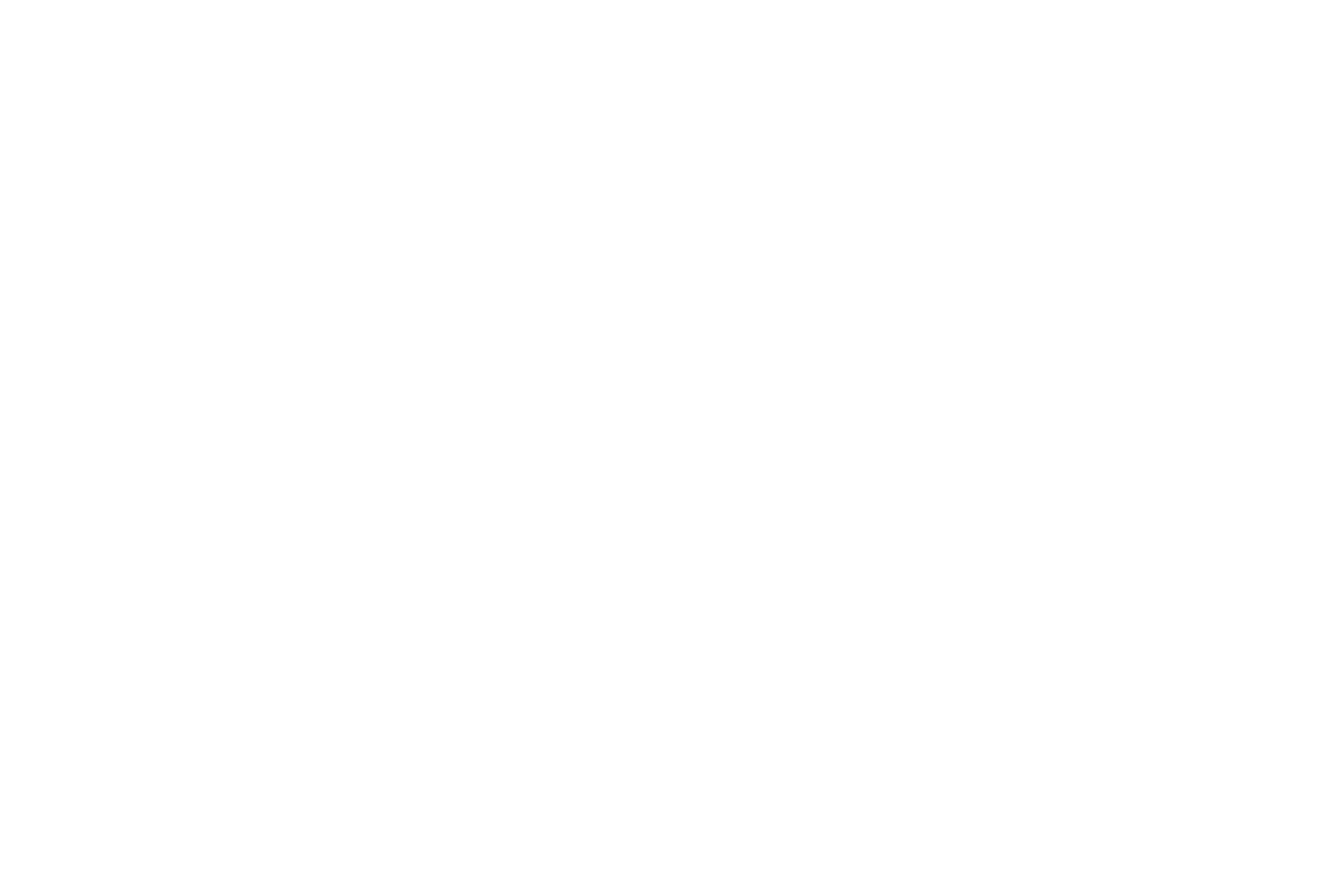# **Contents**

- 1 Financial Summary
- 2 Management Discussion and Analysis
- 7 Report of the Directors
- 22 Independent Auditor's Report
- 24 Consolidated Income Statement
- 25 Consolidated Balance Sheet
- 27 Balance Sheet
- 28 Consolidated Statement of Changes in Equity
- 29 Consolidated Cash Flow Statement
- 30 Notes to the Financial Statements
- 89 Property Portfolio
- 94 Corporate Governance Report
- 102 Corporate Information
- 107 Company Directory

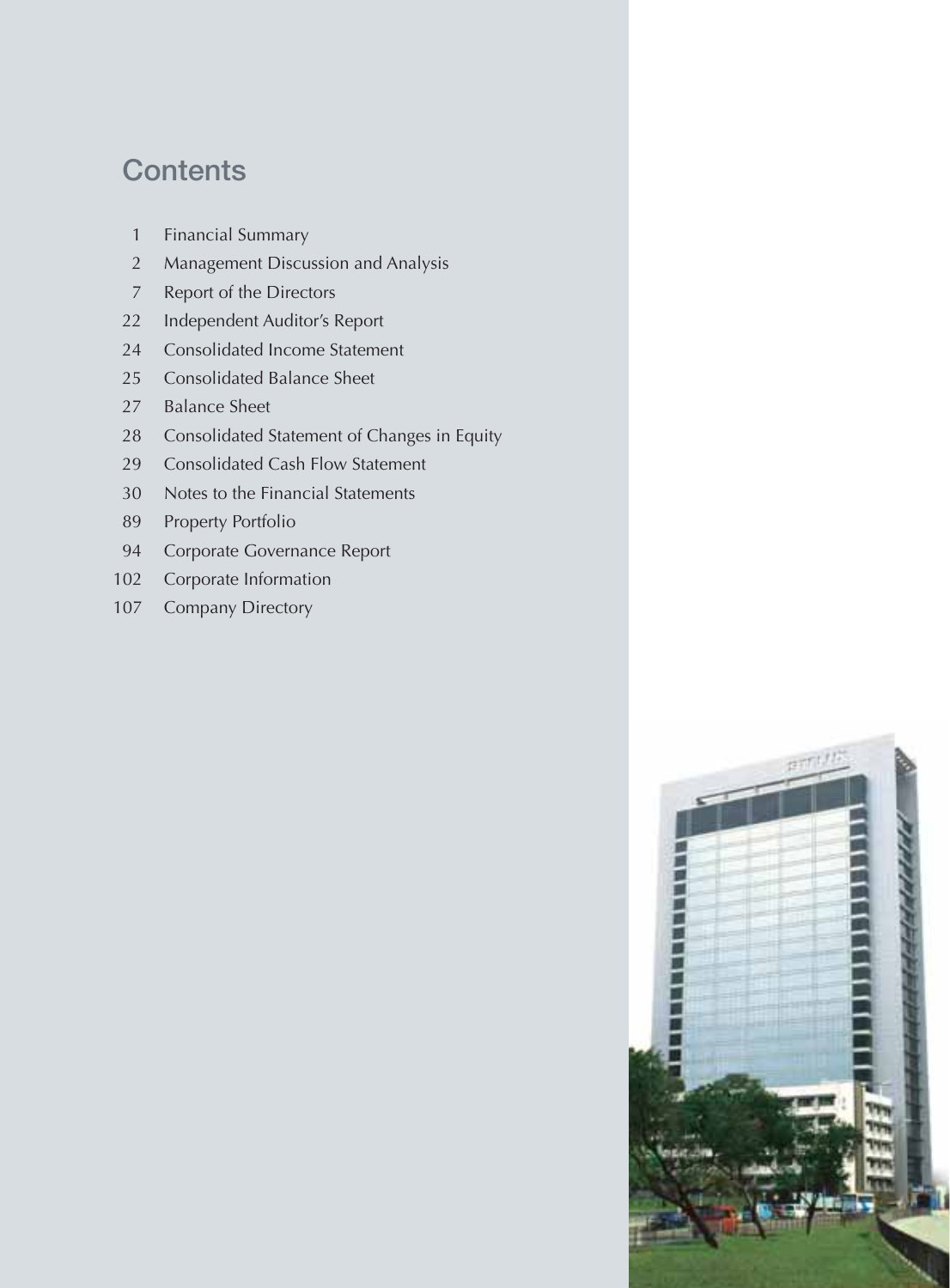| Consolidated income statement                                             | 2003<br>HK\$'M   | (As restated)<br>2004<br>HK\$'M | (As restated)<br>2005<br>HK\$'M | 2006<br>HK\$'M          | 2007<br>HK\$'M          |
|---------------------------------------------------------------------------|------------------|---------------------------------|---------------------------------|-------------------------|-------------------------|
| for the year ended 31st March (Note)                                      |                  |                                 |                                 |                         |                         |
| Revenues                                                                  | 1,198.1          | 1,210.0                         | 1,413.5                         | 1,618.0                 | 1,792.6                 |
| (Loss)/profit attributable to shareholders                                | (32.1)           | 82.7                            | 171.0                           | 187.8                   | 102.7                   |
| Interim dividend paid<br>Final dividend proposed<br>Special dividend paid |                  | 18.9                            | 9.5<br>23.8                     | 9.5<br>26.6<br>475.7    | 10.5<br>27.6            |
| Consolidated balance sheet as at 31st March                               |                  |                                 |                                 |                         |                         |
| Assets                                                                    | 1,576.0          | 1,677.3                         | 1,830.6                         | 1,360.9                 | 1,436.3                 |
| Less: Liabilities and minority interests                                  | 857.8            | 854.8                           | 867.2                           | 713.2                   | 698.6                   |
| Shareholders funds                                                        | 718.2            | 822.5                           | 963.4                           | 647.7                   | 737.7                   |
|                                                                           | HK\$             | HK\$                            | HK\$                            | HK\$                    | HK\$                    |
| Per share data                                                            |                  |                                 |                                 |                         |                         |
| (Loss)/earnings<br>Proposed final dividend<br>Net assets                  | (0.034)<br>0.767 | 0.088<br>0.020<br>0.872         | 0.181<br>0.025<br>1.013         | 0.197<br>0.028<br>0.681 | 0.107<br>0.029<br>0.775 |

Note: The Board has resolved on 14th July 2005 to close the Hipo.fant business. Such closure has been completed in March 2006.

The financial data of 2003 to 2006 include the results of the Hipo.fant business.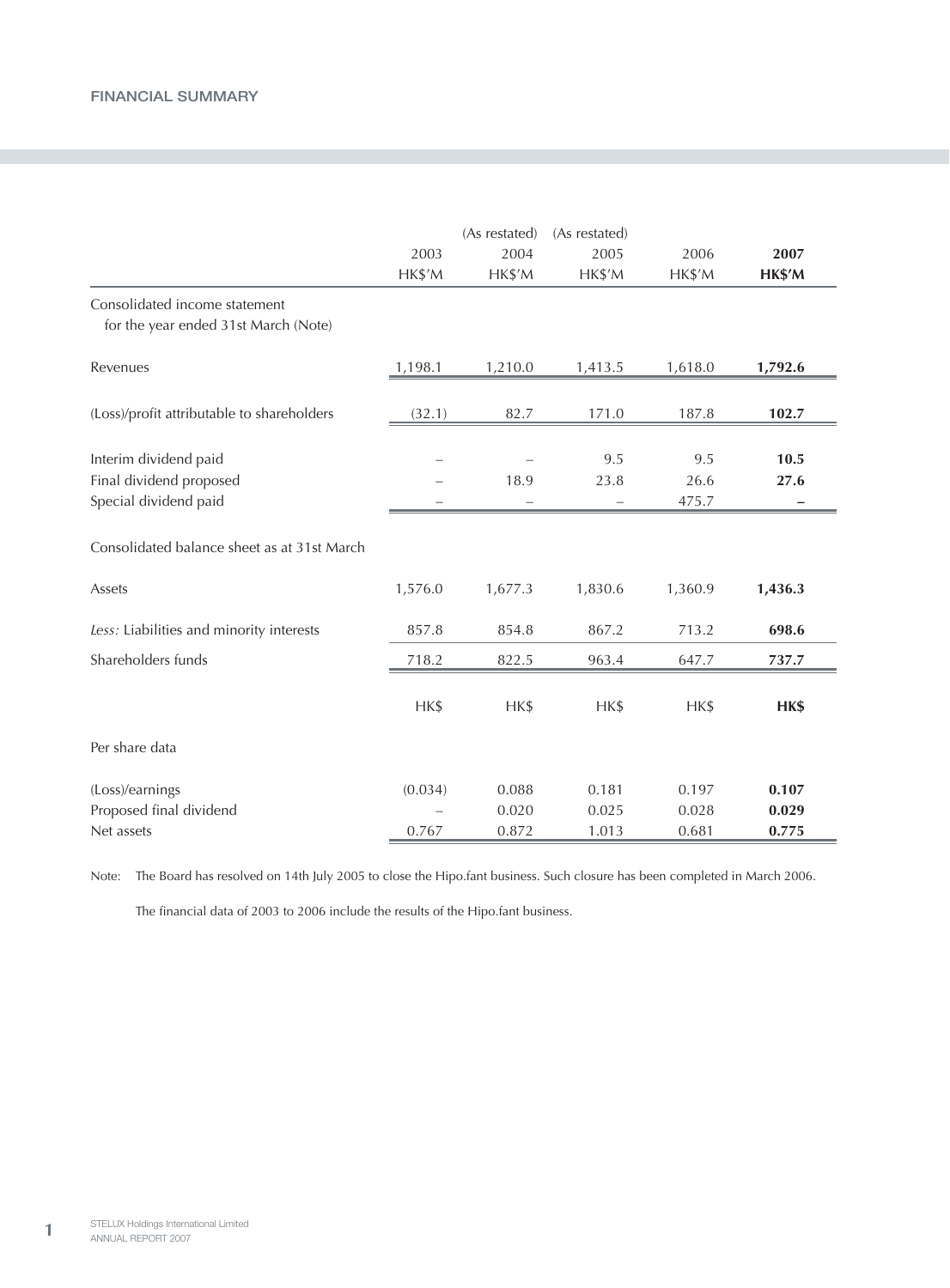

After substantial restructuring during the last few years to focus on the watch and optical businesses, the Group is pleased to announce a profit attributable to shareholders after tax and minority interests of HK\$102 million for this financial year compared to HK\$187 million last year. Seemingly, a decline compared to the previous year, but we have returned a pleasing performance as the disposal of Stelux House at the end of March 2006 has resulted in a substantial reduction in earnings from the Group's investment properties. Group turnover was up 10.8% from HK\$1,618 million (including turnover from continuing operations and discontinued operation of HK\$1,527 million and HK\$91 million respectively) last year to HK\$1,793 million this year.

The Directors recommend the payment of a final dividend of HK\$0.029 (05/06: HK\$0.028) per share and with an interim dividend of HK\$0.011 (05/06: HK\$0.01) per share, the total dividend payment for the financial year ended 31st March 2007 is HK\$0.040 per share (05/06: HK\$0.538, including a special dividend of HK\$0.50 per share).

**Joseph C. C. Wong**  Vice Chairman and Chief Executive Officer

#### **WATCH RETAIL BUSINESS**

Buoyant sentiment regionally helped boost performance and our watch retail business, mainly operating as "CITY CHAIN", returned positive results with turnover up 13.5% from last year. EBIT was HK\$69 million compared to HK\$29 million during the same period last year.

Singapore, Malaysia and Thailand posted very positive performances within expectations with an EBIT of HK\$59 million up from HK\$20 million. Currency gains due to the weak US\$ also contributed to the higher earnings. Turnover, likewise, did not disappoint and increased by 24% compared to the previous year.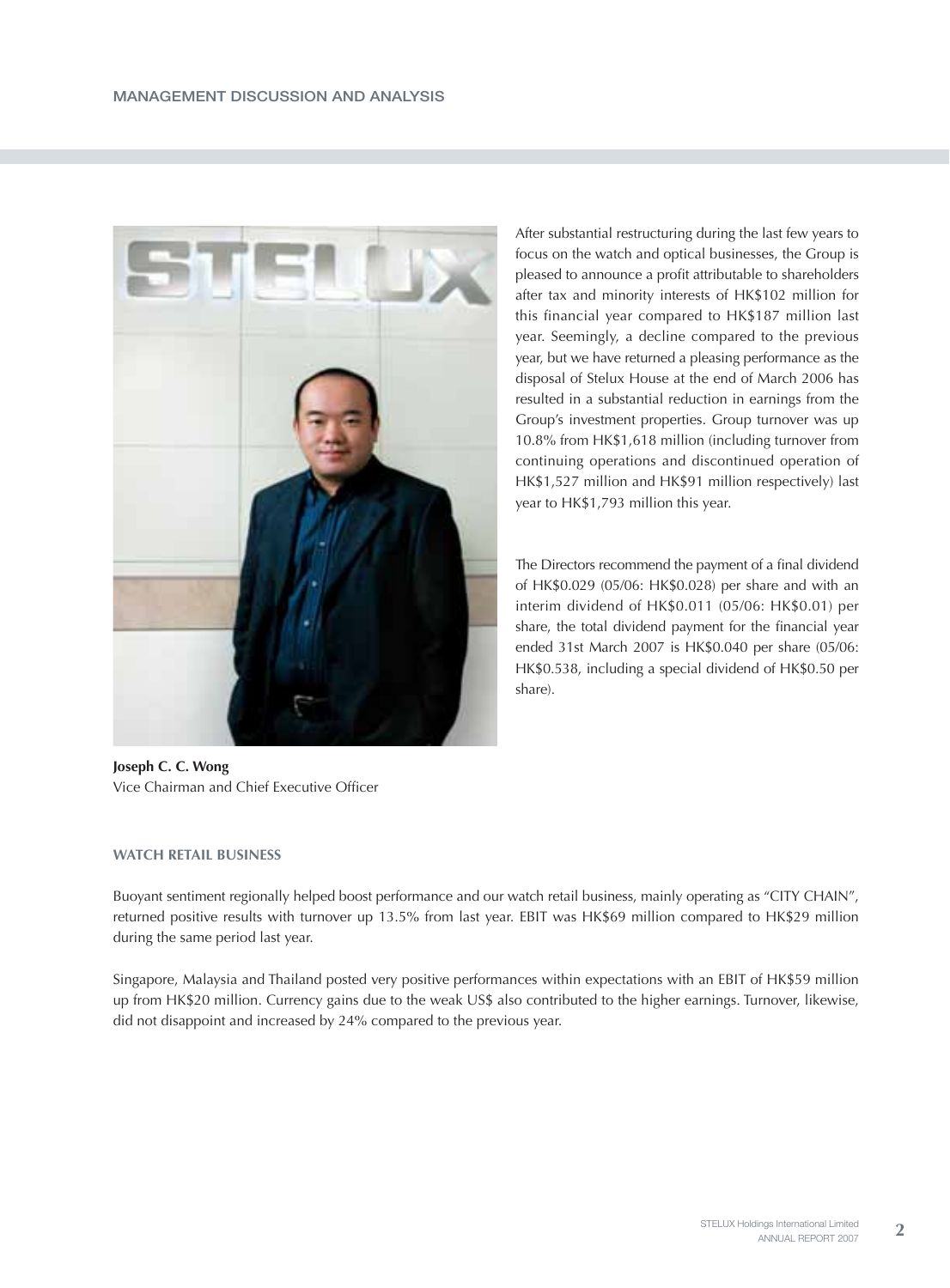Our Hong Kong and Macau operations were not far behind and posted an increase in EBIT to HK\$26 million from HK\$19 million last year. Overall turnover was marginally up.

As expected, our mainland operations continued to lag behind other countries reporting a loss before interest of HK\$16 million. Investment costs in building our brand names continued to impact. Turnover grew by 45% but was insufficient to set off initial shop investment costs. We will continue with plans to open more shops on the mainland this year to accelerate turnover growth. To achieve this, we have modified our overall business strategy. We will open larger shops within quality shopping malls and also on "high traffic high street" level tier one locations in major cities. At the same time, we are also exploring wholesale opportunities of our house brands to other regions within the mainland where we feel a direct retail presence may not be presently suitable.

Notwithstanding initial setbacks, we remain confident that losses from our mainland business will be reversed over the medium term and eventually the business will drive profit growth over the longer term.

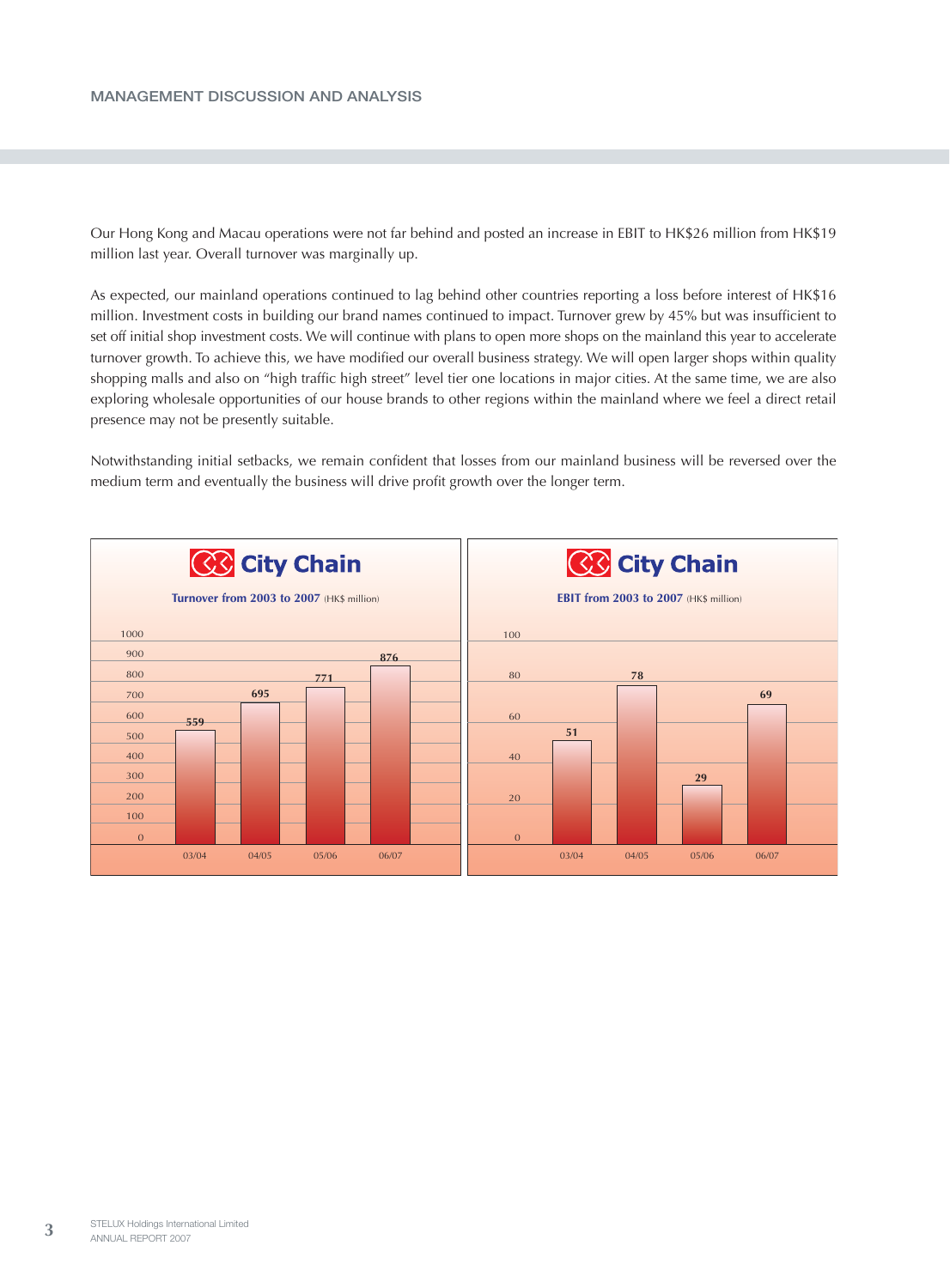#### **OPTICAL RETAIL BUSINESS**

The optical retail segment of the Group's business – "Optical 88", "INSIGHT" and "IZE" recorded good results with an EBIT of HK\$54 million compared to HK\$37 million the previous year. Turnover grew by almost 30%. The pleasing results were due in part to the strong economies and also our ability to grow market share.

Despite intense competition, our Hong Kong and Macau operations reported an EBIT of HK\$40 million from an EBIT of HK\$33 million last year, a year on year increase of almost 22%. Turnover was strong and grew by 26%.

Singapore, Malaysia and Thailand all performed within our expectations posting an increase in turnover of nearly 36% and EBIT of HK\$19 million compared to HK\$8 million the previous year.

Turnover of our mainland operations grew by a wide margin, an increase of almost 70%. However, initial investment costs continued to impact and a loss before interest of almost HK\$5 million was recorded. The pace of shop openings will be accelerated to boost turnover. We will focus on opening new shops within quality malls and "high traffic high street" level shops in Guangdong Province.

Likewise, we believe our mainland operations will become a contributor over the medium term and subsequently drive profit growth over the longer term.

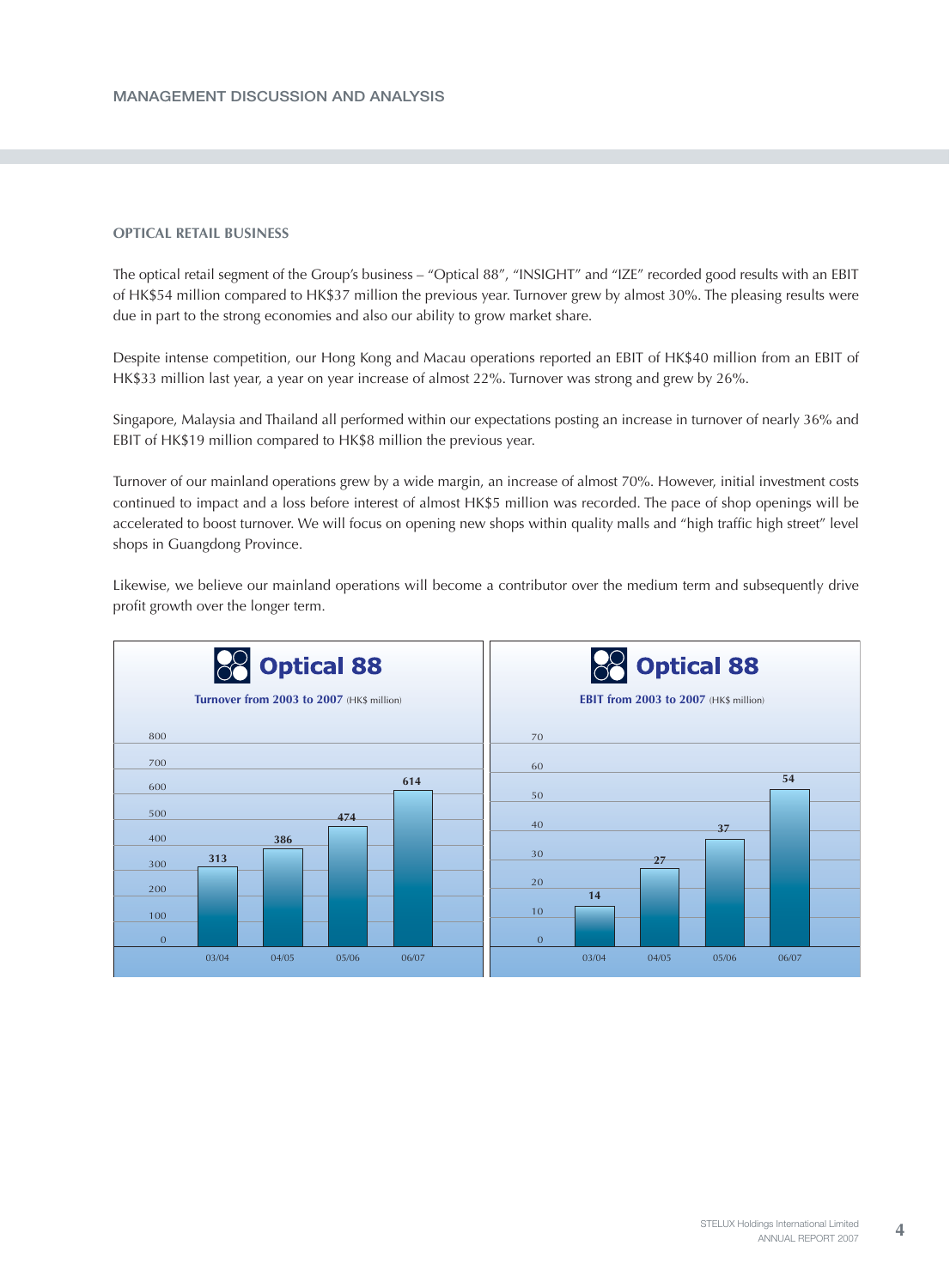#### **WATCH EXPORT ASSEMBLY AND WHOLESALE TRADING**

This segment of the Group's business reported an EBIT of HK\$24 million compared to HK\$9 million last year. Turnover grew by 19%. Whilst overall performance was generally positive, losses incurred by our several subsidiaries impeded a better performance.

As reported in our interim results for the first six months ended September 2006, measures have been undertaken to restructure and cut costs of our watch assembly and export trading units. These measures have been successful. Performance at both units improved during the last six months with our export trading unit containing loss for the full financial year at HK\$6 million, a figure slightly higher than the HK\$5 million loss recorded for the first six months. (For the financial year ended March 2006, our export trading unit reported an EBIT of HK\$12 million.) A loss of HK\$2 million recorded during the first six months at our watch assembly unit was also reversed and an EBIT of HK\$1 million was recorded for the full year. We expect the performances of both units to continue to improve.

Losses at our Swiss subsidiary, Universal Geneve S.A. widened to HK\$18 million compared to HK\$11 million for the same period last year. Response to our new collection at the Basel World Fair in March 2007 was encouraging. Turnover increased more than two times. However, research and development costs for the second generation "MICROTOR" movement and marketing costs of the Universal Geneve brand were higher than expected and have been expensed for this year. We will continue to periodically review the situation at this subsidiary.

Reporting a full year performance since its acquisition by the Group, the Thong Sia Group operating wholesaling businesses in Hong Kong, Singapore, Malaysia and Taiwan returned splendidly good results and was a major profit contributor to this segment of the Group's business. We expect the momentum in both turnover and profit growth to be maintained in the coming year.

#### **INVESTMENT HOLDING**

During the period under review, the Group disposed of 30 million shares in Xinyu Hengdeli at HK\$4.00 per share and as a result of the disposal a gain of HK\$29.25 million before tax was recorded.

#### **BUSINESS STRATEGY**

As announced on 20th June 2007, Arisaig Greater China Fund Limited acquired approximately 9.5% of the entire issued share capital of the Company. The Directors believe that diversification of the Company's shareholder base will benefit the future development of the Group.

#### **FINANCE**

The Group's borrowings at balance sheet date were HK\$337 million (2006: HK\$365 million), out of which, HK\$265 million (2006: HK\$329 million) were repayable within 12 months. The Group's gearing ratio at balance sheet date was 0.46 (2006: 0.56), which was calculated based on the Group's borrowings and shareholders' funds of HK\$738 million (2006: HK\$648 million).

Of the Group's borrowings, 3% (2006: 20%) were denominated in foreign currencies. The Group's borrowings denominated in Hong Kong Dollars were on a floating rate basis at either bank prime lending rates or short term inter-bank offer rates.

The Group does not engage in speculative derivative trading.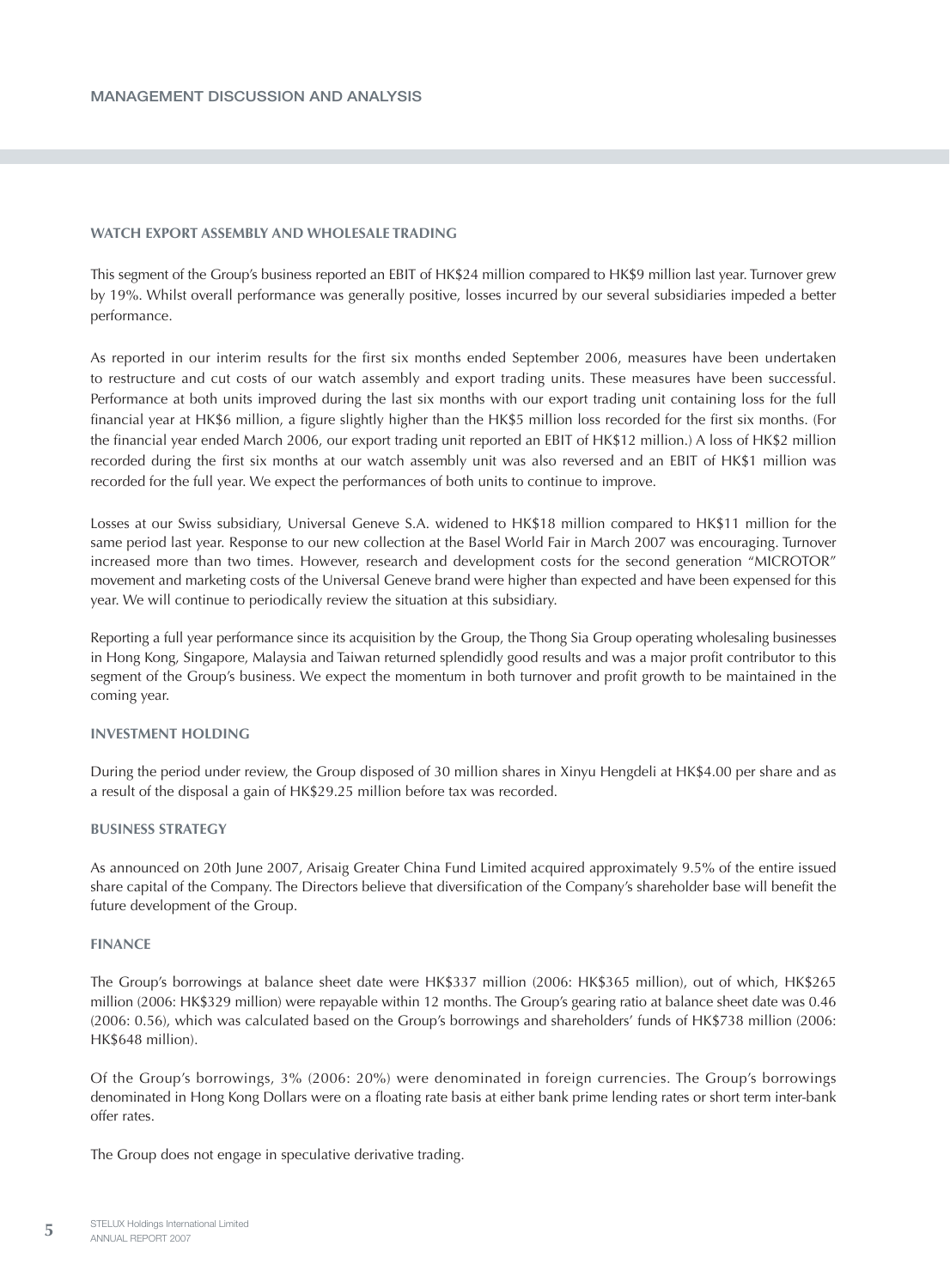### **STAFF**

The Group's remuneration policies are reviewed on a regular basis and remuneration packages are in line with market practices in the relevant countries where the Group operates. As of 31st March 2007, the Group had 2,694 (2006: 2,451) employees.

I express my most sincere thanks and gratitude to colleagues and staff members for their commitment, hard work and loyalty to the Group during the year.

On behalf of the Board

**Joseph C. C. Wong** Vice Chairman and Chief Executive Officer

Hong Kong, 23rd July 2007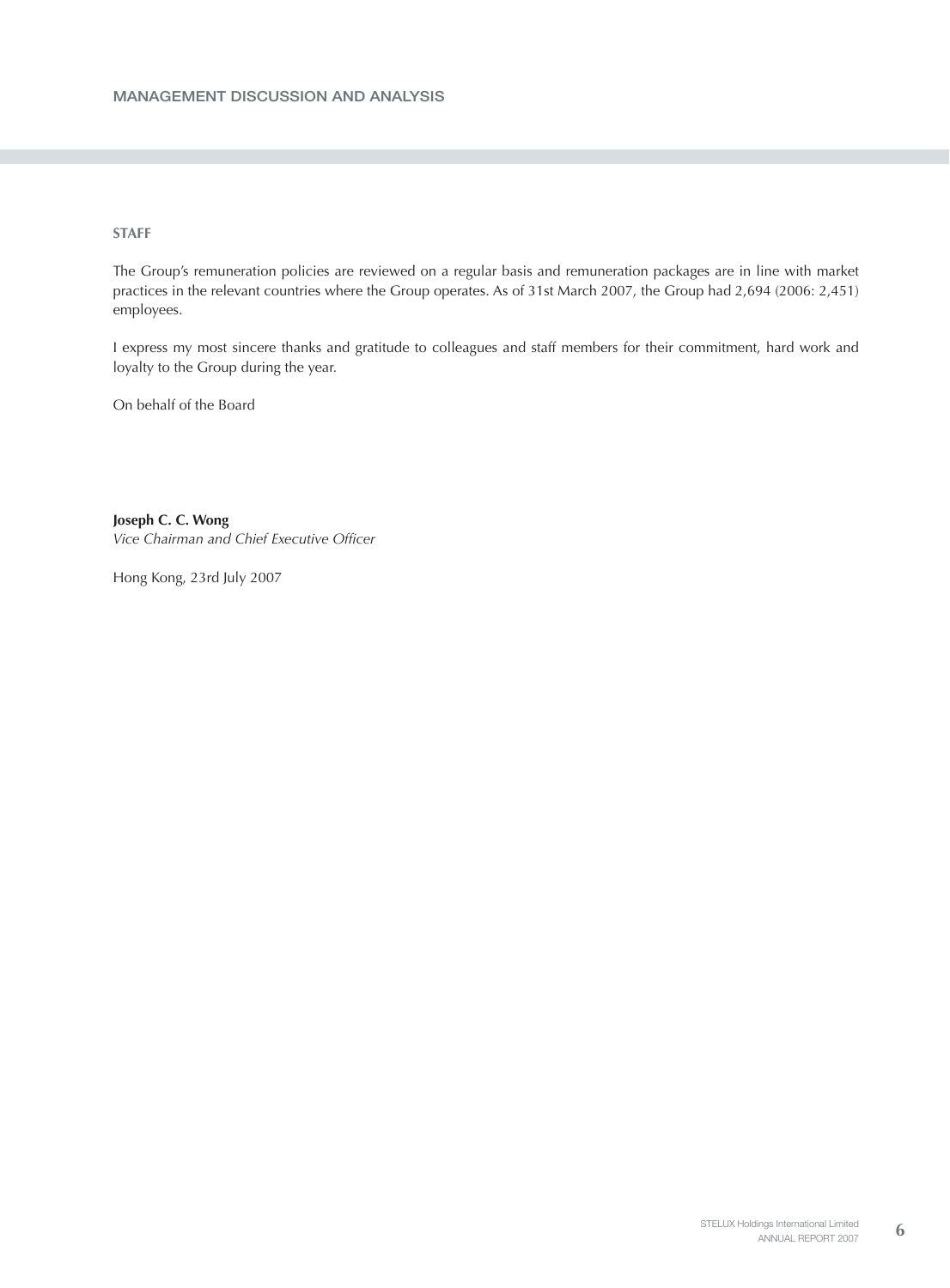The directors submit their report together with the audited financial statements for the year ended 31st March 2007.

#### **PRINCIPAL ACTIVITIES**

The principal activity of the Company is investment holding. The activities of its principal subsidiaries are shown on pages 85 to 88.

#### **RESULTS AND DIVIDENDS**

The results of the Group for the year ended 31st March 2007 are set out in the consolidated income statement on page 24.

The directors have declared an interim dividend of HK\$0.011 (2006: HK\$0.010) per ordinary share, totalling HK\$10,465,000.

The directors recommend the payment of a final dividend of HK\$0.029 (2006: HK\$0.028) per ordinary share, totalling HK\$27,589,000.

#### **RESERVES**

Movements in the reserves of the Group and the Company during the year are set out in note 29 to the financial statements.

#### **DONATIONS**

During the year, the Group made charitable donations of HK\$102,000.

#### **PROPERTY, PLANT AND EQUIPMENT**

Details of the movements in property, plant and equipment are shown in note 17 to the financial statements.

#### **PRINCIPAL PROPERTIES**

Details of principal properties held for own use and for investment purposes are set out in pages 89 to 93.

#### **SHARE CAPITAL AND SHARE OPTIONS**

Details of the movements in share capital and share options of the Company are set out in note 28 to the financial statements.

#### **DISTRIBUTABLE RESERVES**

As at 31st March 2007, the distributable reserves of the Company available for distribution as dividends to shareholders amounted to HK\$442,208,000 (2006: HK\$482,937,000).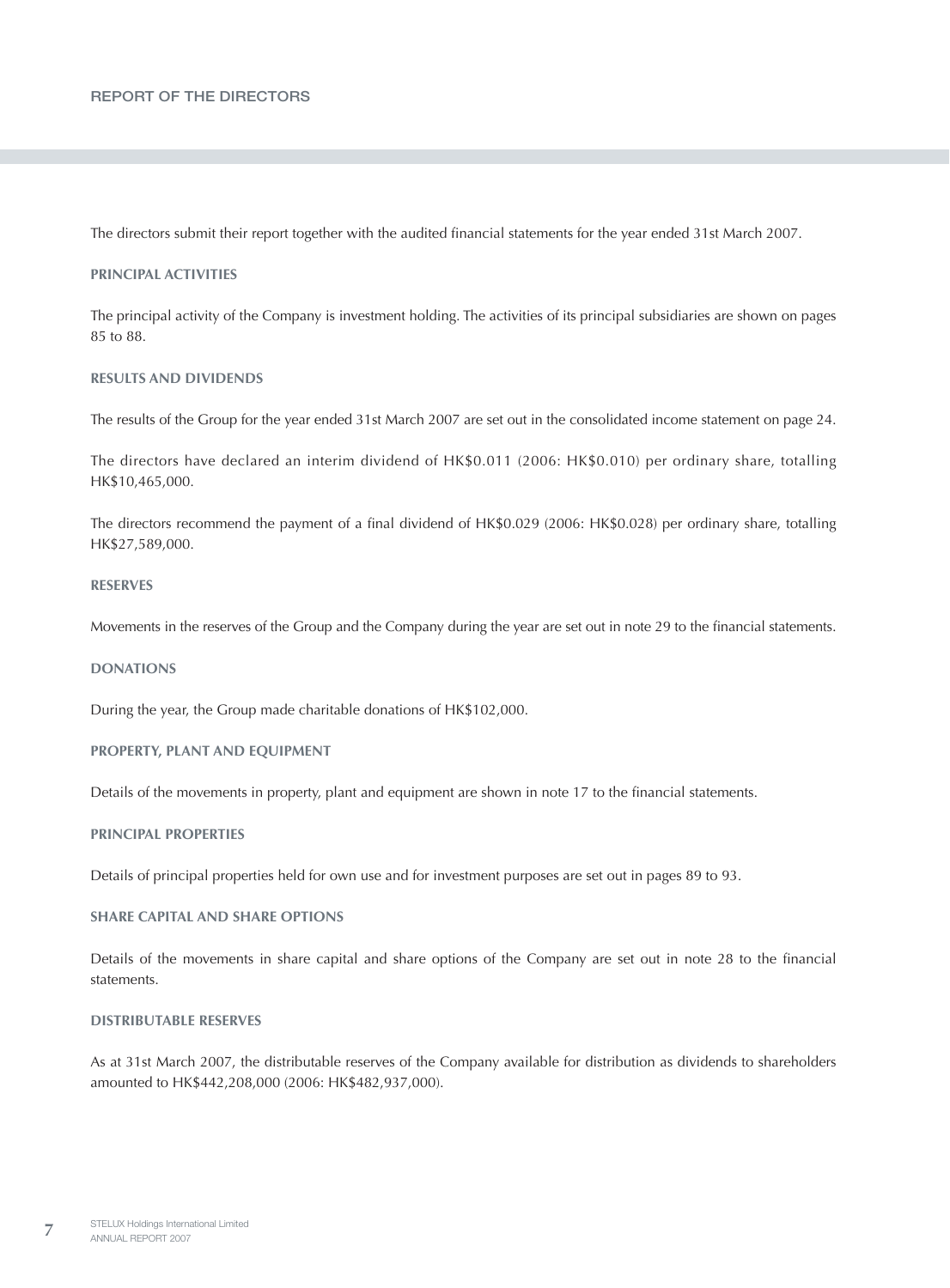#### **PRE-EMPTIVE RIGHTS**

There is no provision for pre-emptive rights under the Company's Bye-laws although there is no restriction against such rights under the laws in Bermuda.

#### **DIRECTORS AND INTERESTS IN CONTRACTS**

The directors during the year were:

| Wong Chong Po        |                                                              |
|----------------------|--------------------------------------------------------------|
| Joseph C. C. Wong    |                                                              |
| Chu Kai Wah, Anthony |                                                              |
| Sakorn Kanjanapas    |                                                              |
| Wong Yuk Woon        | (resigned on 1st June 2006)                                  |
| Lee Shu Chung, Stan  | (resigned on 16th February 2007)                             |
| Lau Tak Bui, Vincent | (appointed on 1st April 2006)                                |
| Kwong Yiu Chung      | (independent non-executive, retired on 6th September 2006)   |
| Wu Chun Sang         | (independent non-executive)                                  |
| Wu Chi Man, Lawrence | (independent non-executive)                                  |
| Kwong Yi Hang, Agnes | (independent non-executive, appointed on 6th September 2006) |

The terms of office of all non-executive directors, including the independent non-executive directors, are 3 years, subject to retirement by rotation according to the Company's Bye-law 110(A), whichever is the earlier. In accordance with Byelaw 110(A), Mr. Chu Kai Wah, Anthony and Mr. Wu Chun Sang will retire by rotation at the forthcoming Annual General Meeting and, being eligible, offer themselves for re-election.

No director has a service contract with the Company which is not determinable by the employer within one year without payment of compensation (other than statutory compensation).

During the year, Mr. Wong Chong Po, Mr. Joseph C. C. Wong, Mr. Chu Kai Wah, Anthony, Mr. Lee Shu Chung, Stan and Mr. Lau Tak Bui, Vincent were eligible to an annual bonus determinable under the terms of an executive bonus scheme with respect to their management of the Group. Provision for the executive bonus in respect of the directors eligible under the Executive Bonus Scheme for the year ended 31st March 2007 amounted to HK\$7,380,000 (2006: HK\$14,770,000).

Apart from the foregoing, no other contracts of significance in relation to the Group's businesses to which the Company, its subsidiaries or its holding company was a party and in which a director of the Company had a material interest, whether directly or indirectly, subsisted at the end of the year or at any time during the year.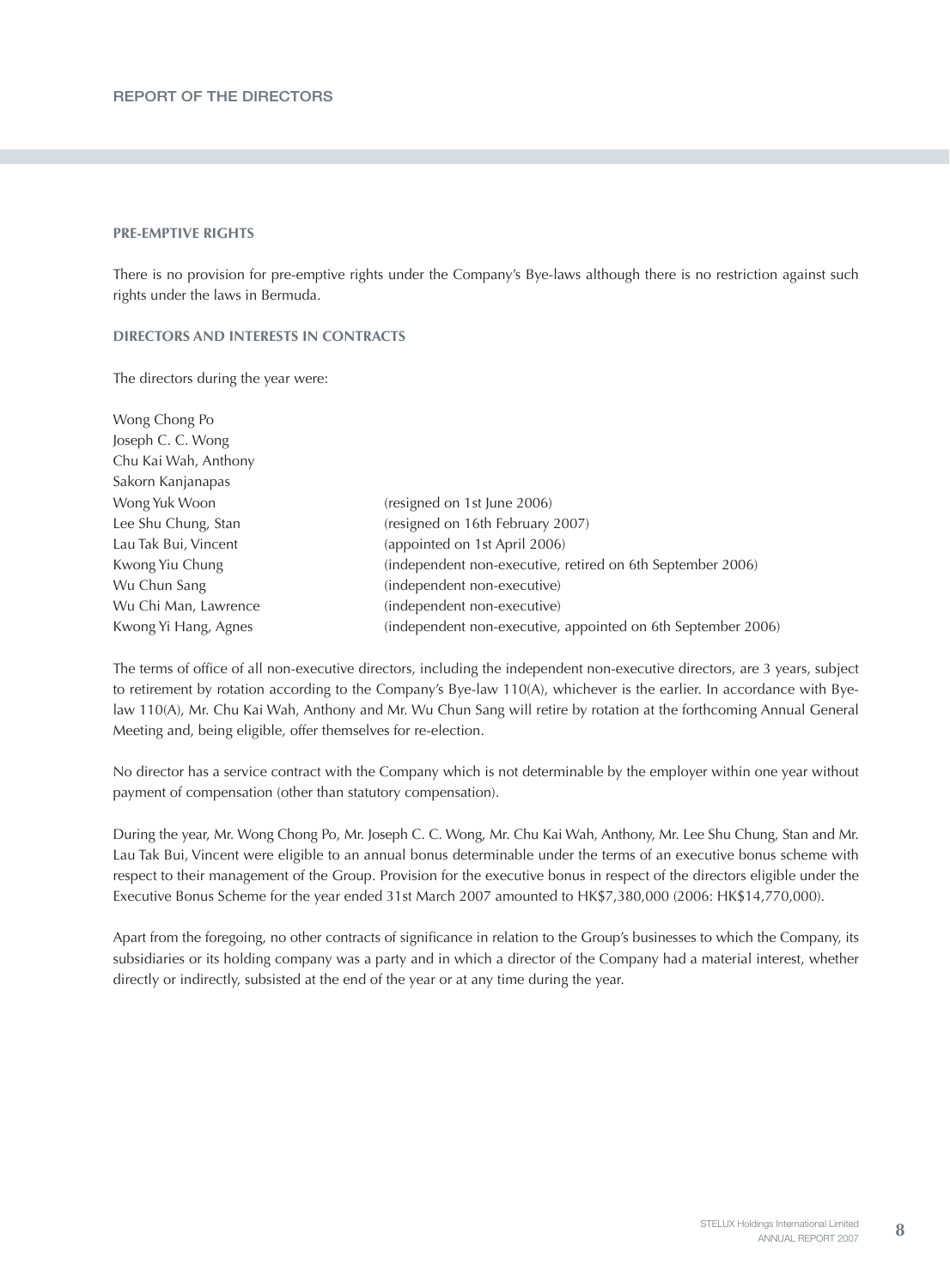#### **SHARE OPTIONS**

On 9th March 2005, a new share option scheme, replacing the previous scheme which was approved by the shareholders on 25th June 1997, for the employees, officers and directors of the Company and its subsidiaries (the "Share Option Scheme") was approved and adopted by the shareholders pursuant to which the Board was authorised to grant options to the employees, officers and directors of the Company or its subsidiaries to subscribe for shares of the Company for a fixed period. The option period refers to a period which the Board may in its absolute discretion determine and specify, save that (a) for ease of administration, in the absence of a separate Board resolution at the time of grant specifying otherwise, such period should be seven years from the commencement date of the share option and (b) in any event such period shall expire not later than 10 years from the commencement date of the share option. The total number of shares which may be issued upon exercise of all options to be granted under the Share Option Scheme and any other schemes must not in aggregate exceed 95,134,002 shares. The limit on the number of shares which may be issued upon exercise of all outstanding options granted and yet to be exercised under the Share Option Scheme and any other schemes must not exceed 30% of the shares in issue from time to time. No options may be granted under any schemes of the Company if this will result in the limit being exceeded. An offer of the grant of options must be accepted within 28 days from the commencement date of the relevant option period. The purpose of the Share Option Scheme is to attract and retain the best quality personnel for the development of the Company's business; to provide additional incentives to the employees, officers and directors of the Company and its subsidiaries and to promote the long term financial success of the Company by aligning the interests of Option Holder (any employee or a director of the Company or any subsidiary who accepts an offer of the grant of an Option in accordance with the terms of the Share Option Scheme or their legal personal representatives) to shareholders. The consideration payable on acceptance of the offer for the grant of an option is HK\$1. The subscription price is determined by the Board at the time of grant of the relevant option and shall not be less than whichever is the higher of the closing price of the shares as stated in the daily quotation sheets of the Stock Exchange of Hong Kong Limited ("Stock Exchange") on the commencement date of the share option, which must be a business day; the average closing prices of the shares as stated in the Stock Exchange's daily quotation sheets for the five business days immediately preceding the commencement date of the share option; and the nominal value of a share. No option had been granted during the year and there was no option outstanding as at 31st March 2007.

As at 31st March 2007, the total number of ordinary shares available for issue in the remaining life of the Share Option Scheme was 95,134,002.

With the exception of the Share Option Scheme of the Company, at no time during the year was the Company, its subsidiaries or its holding company a party to any arrangements to enable the directors of the Company to acquire benefits by means of the acquisition of shares in, or debentures of, the Company or any other body corporate.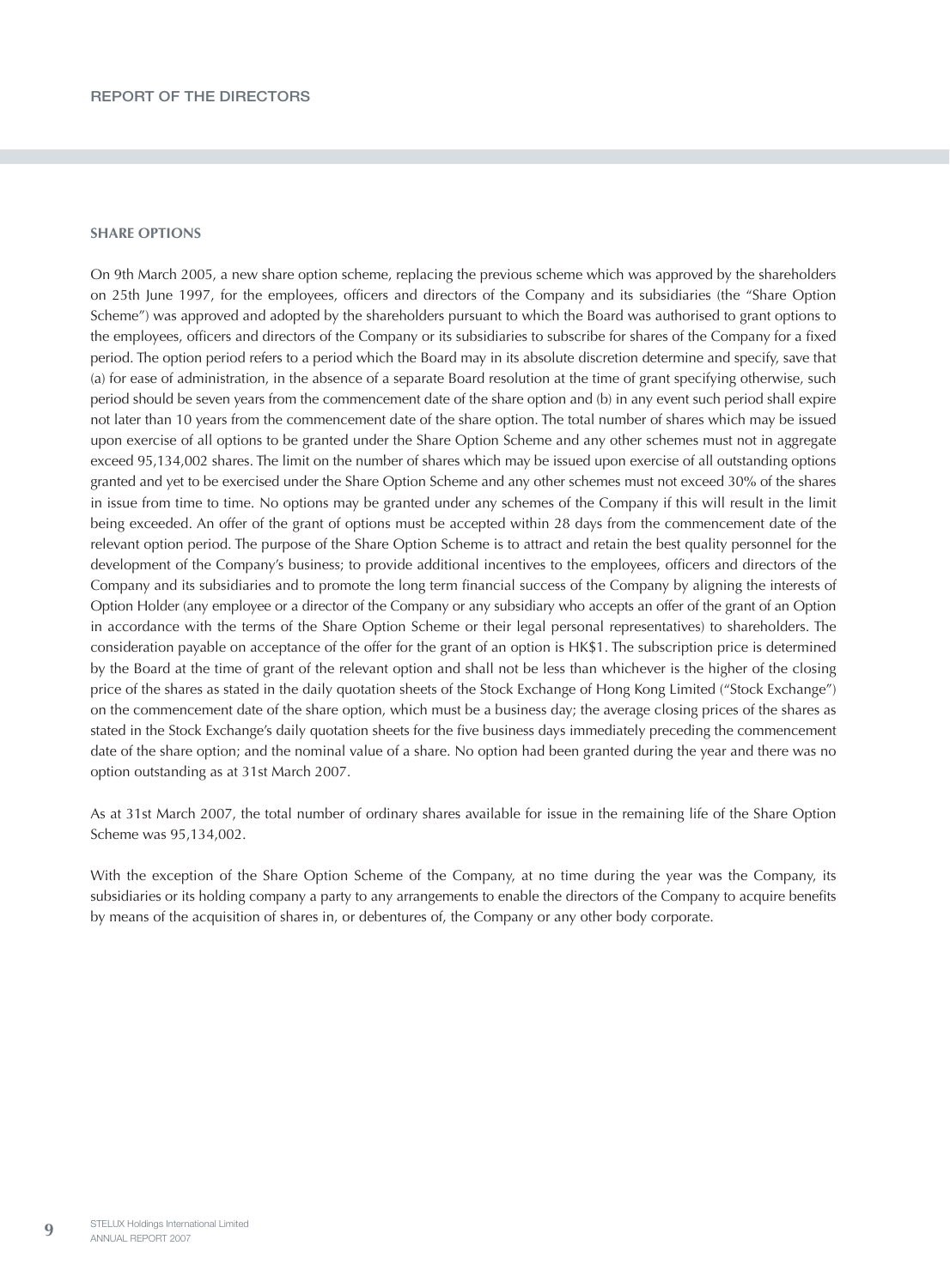As at 31st March 2007, the interests and short positions of the directors, chief executive and their associates in the shares or underlying shares of the Company and its associated corporations (within the meaning of Part XV of the Securities and Futures Ordinance ("SFO") (including interests which they are deemed or taken to have under such provisions of the SFO) as recorded in the register maintained under Section 352 of the SFO or as otherwise notified to the Company were as follows:

All interests disclosed below represent long positions in shares of the Company.

#### (a) The Company — Ordinary shares

|                          |                          |                  |           |            | Approximate<br>percentage<br>of issued<br>share capital |
|--------------------------|--------------------------|------------------|-----------|------------|---------------------------------------------------------|
|                          |                          | Number of shares |           |            | as at                                                   |
|                          | Personal                 | Family           | Corporate |            | 31st March                                              |
|                          | interests                | interests        | interests | Total      | 2007                                                    |
| Mr. Wong Chong Po        | 8,895,000 <sup>(1)</sup> |                  |           | 8,895,000  | 0.93                                                    |
| Mr. Joseph C. C. Wong    | 94,128,011               | 10,000           |           | 94,138,011 | 9.90                                                    |
| Mr. Chu Kai Wah, Anthony | 2,000,000                |                  |           | 2,000,000  | 0.21                                                    |
| Mr. Sakorn Kanjanapas    | 7,452,056                |                  |           | 7,452,056  | 0.78                                                    |
| Mr. Lau Tak Bui, Vincent | 819,200                  |                  |           | 819,200    | 0.09                                                    |
|                          |                          |                  |           |            |                                                         |

Notes:

(1) Mr. Wong Chong Po is the executor of the estate of Mr. Wong Chue Meng and held 7,680,000 shares on trust in his capacity as executor.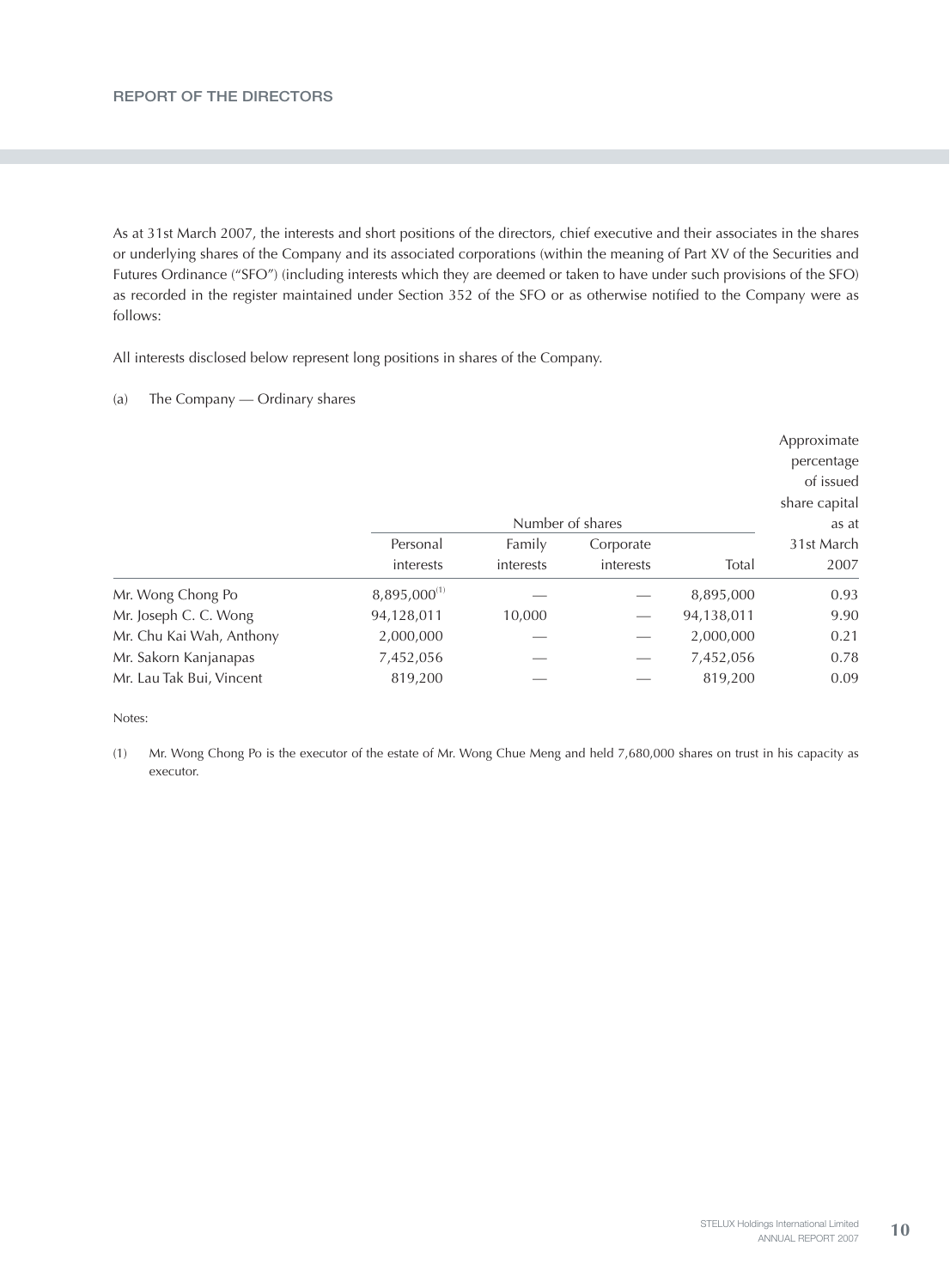### (b) Subsidiaries

|       |                                                                          |           |           |                  |         | Approximate   |
|-------|--------------------------------------------------------------------------|-----------|-----------|------------------|---------|---------------|
|       |                                                                          |           |           |                  |         | percentage    |
|       |                                                                          |           |           |                  |         | of preference |
|       |                                                                          |           |           |                  |         | shares        |
|       |                                                                          |           |           | Number of shares |         | as at         |
|       |                                                                          | Personal  | Family    | Corporate        |         | 31st March    |
|       |                                                                          | interests | interests | interests        | Total   | 2007          |
| (i)   | City Chain (Thailand) Company Limited - Preference shares <sup>1</sup>   |           |           |                  |         |               |
|       | Mr. Wong Chong Po                                                        | 200       |           | 208,800          | 209,000 | 99.52         |
|       | Mr. Joseph C. C. Wong                                                    | 200       |           | 208,800          | 209,000 | 99.52         |
|       | Mr. Sakorn Kanjanapas                                                    | 200       |           | 208,800          | 209,000 | 99.52         |
| (ii)  | Stelux Watch (Thailand) Company Limited - Preference shares <sup>2</sup> |           |           |                  |         |               |
|       | Mr. Wong Chong Po                                                        | 600       |           |                  | 600     | 16.67         |
|       | Mr. Joseph C. C. Wong                                                    | 600       |           |                  | 600     | 16.67         |
|       | Mr. Sakorn Kanjanapas                                                    | 600       |           |                  | 600     | 16.67         |
| (iii) | Optical 88 (Thailand) Company Limited-Preference shares <sup>3</sup>     |           |           |                  |         |               |
|       | Mr. Wong Chong Po                                                        | 5,000     |           | 225,000          | 230,000 | 90.20         |
|       | Mr. Joseph C. C. Wong                                                    | 5,000     |           | 225,000          | 230,000 | 90.20         |
|       | Mr. Sakorn Kanjanapas                                                    | 5,000     |           | 225,000          | 230,000 | 90.20         |

Notes:

- (1) City Chain (Thailand) Company Limited is a wholly-owned subsidiary of the Company. The preference shares held by certain directors represent preference shares issued by City Chain (Thailand) Company Limited which do not carry any voting rights and which are not entitled to any profit sharing but are only entitled to annual fixed dividends. The corporate interests of each of Mr. Wong Chong Po, Mr. Joseph C.C. Wong and Mr. Sakorn Kanjanapas in 208,800 preference shares duplicate with each other.
- (2) Stelux Watch (Thailand) Company Limited is a wholly-owned subsidiary of the Company. The preference shares held by certain directors represent preference shares issued by Stelux Watch (Thailand) Company Limited which do not carry any voting rights and which are not entitled to any profit sharing but are only entitled to annual fixed dividends.
- (3) Optical 88 (Thailand) Company Limited is a wholly-owned subsidiary of the Company. The preference shares held by certain directors represent preference shares issued by Optical 88 (Thailand) Company Limited which do not carry any voting rights and which are not entitled to any profit sharing but are only entitled to annual fixed dividends. The corporate interests of each of Mr. Wong Chong Po, Mr. Joseph C.C. Wong and Mr. Sakorn Kanjanapas in 225,000 preference shares duplicate with each other.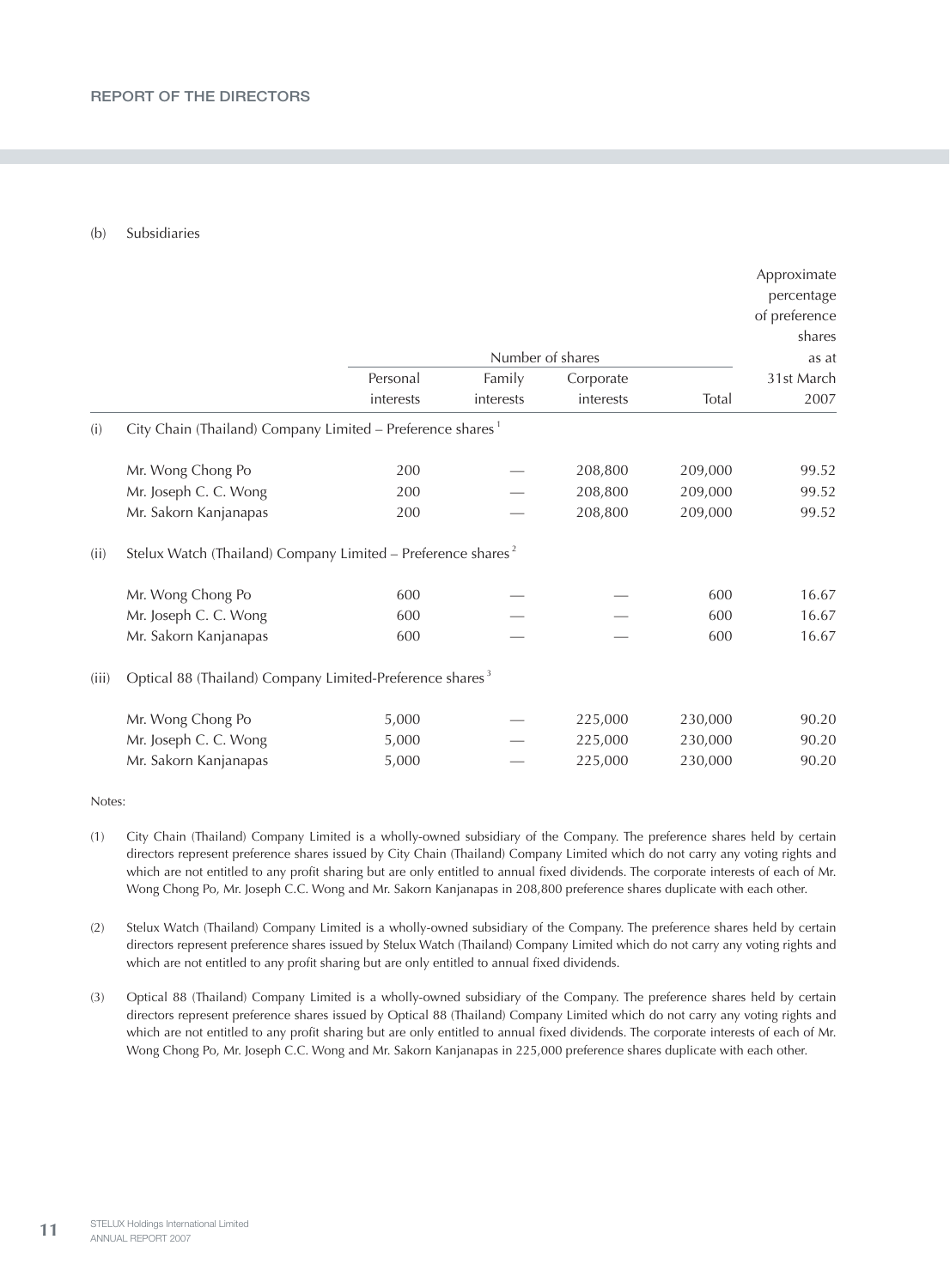Save as disclosed above, no directors, chief executive of the Company or their associates have any interest or short positions in the shares or underlying shares of the Company or any of its associated corporations (within the meaning of Part XV of the SFO) as recorded in the register required to be kept under Section 352 of the SFO or as otherwise notified to the Company and the Stock Exchange pursuant to the Model Code for Securities Transactions by Directors of Listed Companies.

#### **SUBSTANTIAL SHAREHOLDERS**

As at 31st March 2007, the following companies (other than directors of the Company as disclosed above) had interests in the shares of the Company as recorded in the register required to be kept under Section 336 of the SFO:

|                               | Percentage of    |              |              |  |  |
|-------------------------------|------------------|--------------|--------------|--|--|
| Name                          | Number of shares | shareholding | <b>Notes</b> |  |  |
| Yee Hing Company Limited      | 344,031,771      | 36.16        | (a)          |  |  |
| Active Lights Company Limited | 135,653,636      | 14.26        | (b)          |  |  |
| Thong Sia Company Limited     | 91,032,218       | 9.57         | (c)          |  |  |

Notes:

- (a) These shares are held by Yee Hing Company Limited ("Yee Hing") as beneficial owner. The estate of Mr. Wong Chue Meng ("Estate") has a controlling interest in Yee Hing.
- (b) These shares are held by Active Lights Company Limited as beneficial owner. Active Lights Company Limited is a company controlled by Yee Hing.
- (c) These shares are held by Thong Sia Company Limited ("TSCL") as beneficial owner. Yee Hing holds 68.25% of the issued shares of TSCL.

All interests disclosed above represent long positions in shares of the Company.

Save as disclosed in Directors' Interests above, so far as the directors are aware, there are no other parties which were, directly or indirectly, interested in 5% or more of the nominal value of the share capital of the Company as at 31st March 2007 as recorded in the register required to be kept by the Company under Section 336 of the SFO.

#### **PURCHASE, SALE OR REDEMPTION OF LISTED SECURITIES**

The Company has not redeemed any of its shares during the year. Neither the Company nor any of its subsidiaries has purchased or sold any of the Company's shares during the year.

#### **MAJOR CUSTOMERS AND SUPPLIERS**

During the year, the Group purchased less than 30% of its goods and services from its 5 largest suppliers and sold less than 30% of its goods and services to its 5 largest customers.

#### **MANAGEMENT CONTRACTS**

No contracts concerning the management and administration of the whole or any substantial part of the business of the Company were entered into or existed during the year.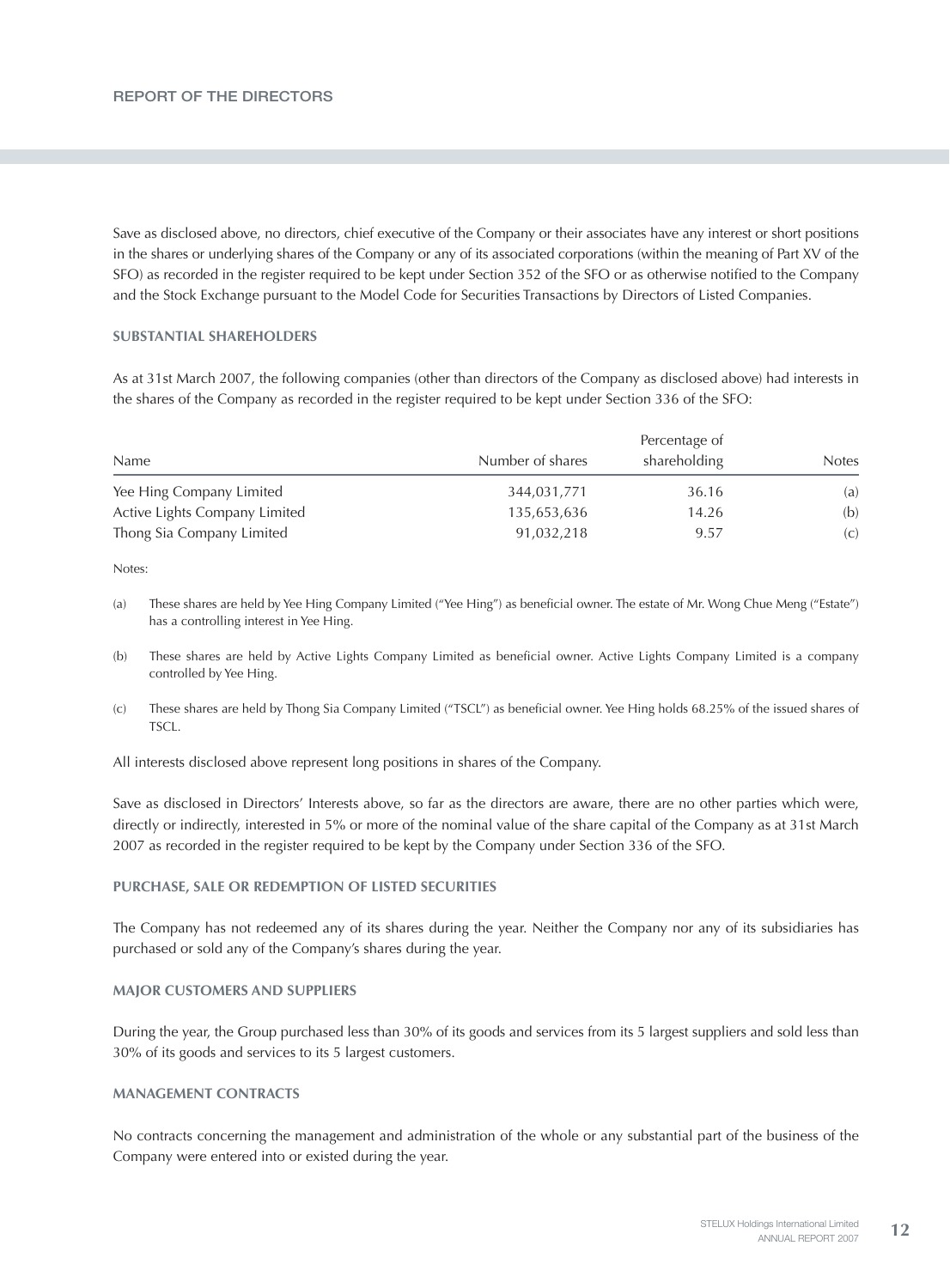#### **SUFFICIENCY OF PUBLIC FLOAT**

Based on information publicly available to the Company and to the best knowledge of the Directors of the Company, at least 25% of issued share capital of the Company was held by public members as at the date of this report.

#### **CONFIRMATION OF INDEPENDENCE BY INDEPENDENT NON-EXECUTIVE DIRECTORS**

The Company has received confirmations of independence from its independent non-executive directors, who have confirmed their independence as of 1st April 2006 up to and including 31st March 2007 and up to the date of retirement of one independent director. The Company considers its independent non-executive directors to be independent.

#### **CONNECTED TRANSACTIONS**

The following continuing connected transactions are based on normal commercial terms agreed after arms' length negotiations between the parties and are in the ordinary and usual course of business of the Company. The continuing connected transactions are subject to the annual review, reporting and announcement requirements respectively under Rules 14A.37 to 14A.41, and Rules 14A.45 to 14A.47 of the Rules Governing the Listing of Securities on the Stock Exchange ("Listing Rules") and exempt from independent shareholders' approval.

### **I. CONTINUING CONNECTED TRANSACTIONS OF THE GROUP FOR THE FINANCIAL YEAR ENDED 31ST MARCH 2007**

The following continuing connected transactions under the heading above has been reviewed by the directors of the Company (including the independent non-executive directors). The independent non-executive directors of the Company have confirmed that during the year all these transactions were entered into:

- (a) in the ordinary and usual course of business of the Company;
- (b) either (i) on normal commercial terms or (ii) where there was no available comparison on terms no less favourable to or from the Company than terms available to or from independent third parties; and
- (c) in accordance with the relevant agreements governing such transactions on terms that were fair and reasonable and in the interests of the shareholders of the Company as a whole.

The auditors of the Company had performed certain agreed upon procedures on the above transactions and confirmed that the transactions:

- (a) had received approval from the directors of the Company;
- (b) had been entered in accordance with the terms of the relevant agreements governing such transactions; and
- (c) had not exceeded the relevant caps as previously announced.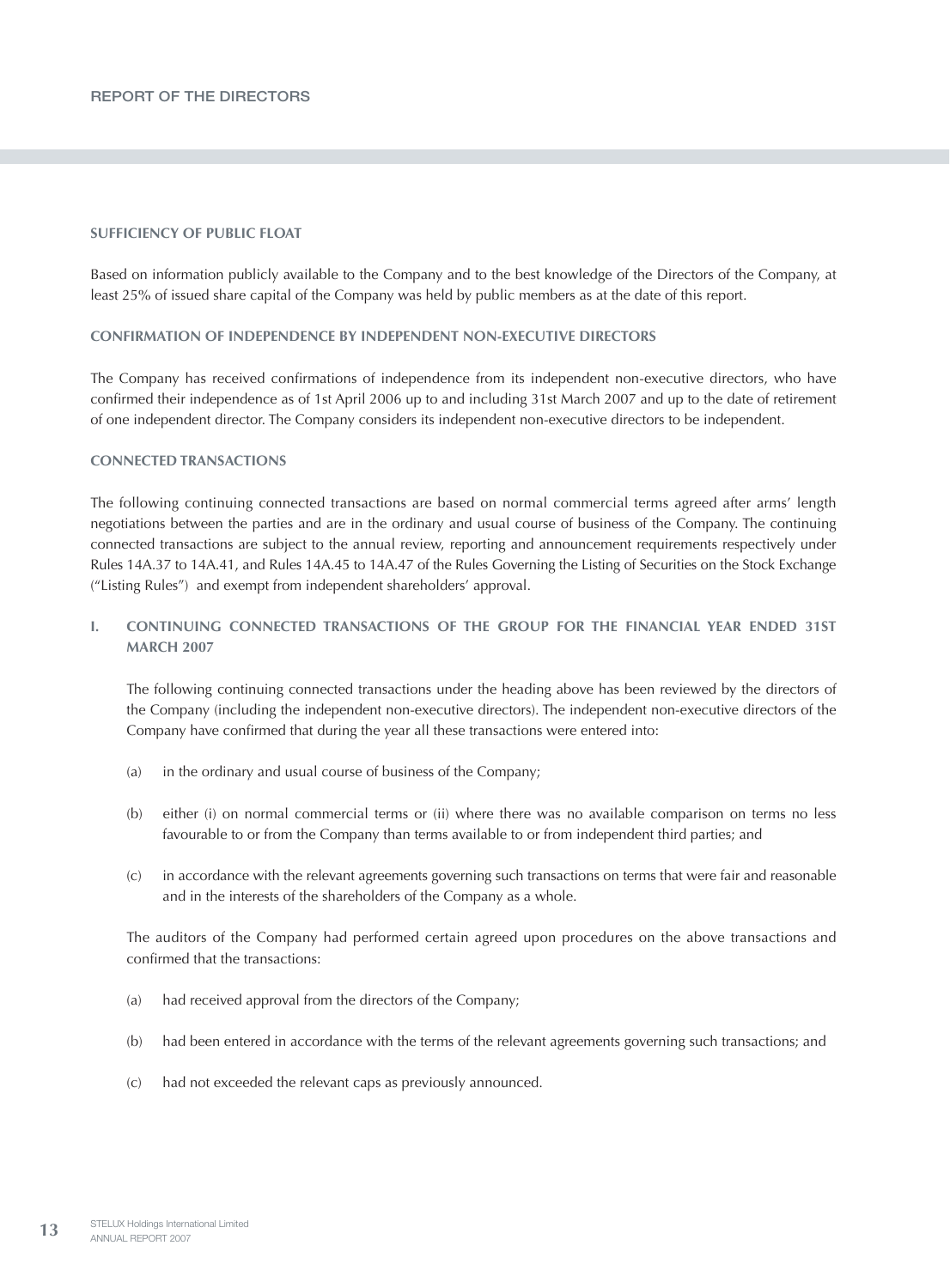#### **(1) Purchase of optical products from connected parties**

(A) Date of transaction: From 1st April 2006 to 31st March 2007

> Parties and their connected relationship: Purchaser: Certain retail subsidiaries of the Group Vendor: Vision PRO Trading Company Limited and its subsidiary companies ("Vision Pro Group")

At the date of the announcement on 12th June 2004, it was disclosed that the estate of Mr. Wong Chue Meng ("Estate") was interested in approximately 70% of the issued share capital of the Company (through various holding companies including Yee Hing Company Limited ("Yee Hing")). Vision Pro Group, a 60% indirectly owned subsidiary of Yee Hing, through a holding subsidiary called International Optical Manufacturing Company Limited ("IOM") and 40% owned subsidiary of Thong Sia Company Limited ("TSCL"), holding approximately 10% of the issued share capital of the Company. Yee Hing a substantial shareholder of the Company held approximately 44% of its issued share capital. Mr. Chumphol Kanjanapas (alias Joseph C.C. Wong), the Vice Chairman and Chief Executive Officer of the Company, was a director of Vision PRO Trading Company Limited. Mr. Wong Chong Po, the present Chairman of the Company, was a director of IOM. Therefore, Vision Pro Group was an associate of connected persons of the Company.

Description and purpose of the transaction: Purchases of optical products for the Group's retail operations.

Terms of the transaction:

In accordance with the terms (no less favourable than those offered by the Vision Pro Group to other third parties with payment terms of 90 days upon receipt of invoice) of written agreements ("Retail Purchase Agreements") for the period from 1st April 2004 to 31st March 2007

Total consideration of the transaction for the financial year ended 31st March 2007: HK\$5,772,000.

Nature and extent of the connected person's interest in the transaction:

The transaction relates to the sale of optical products. The maximum aggregate annual consideration (the "Cap"), as revised on 15th February 2005 for the three financial years ended 31st March 2005, 2006 and 2007 are HK\$4,000,000, HK\$4,800,000 and HK\$5,800,000 respectively.

(B) Date of transaction:

From 1st April 2006 to 31st March 2007

Parties and their connected relationship:

Purchaser: Thong Sia Company (Singapore) Private Limited and Thong Sia Sdn Bhd, collectively referred to as Thong Sia Companies

Vendor: Vision PRO Trading Company Limited and its subsidiary companies ("Vision Pro Group")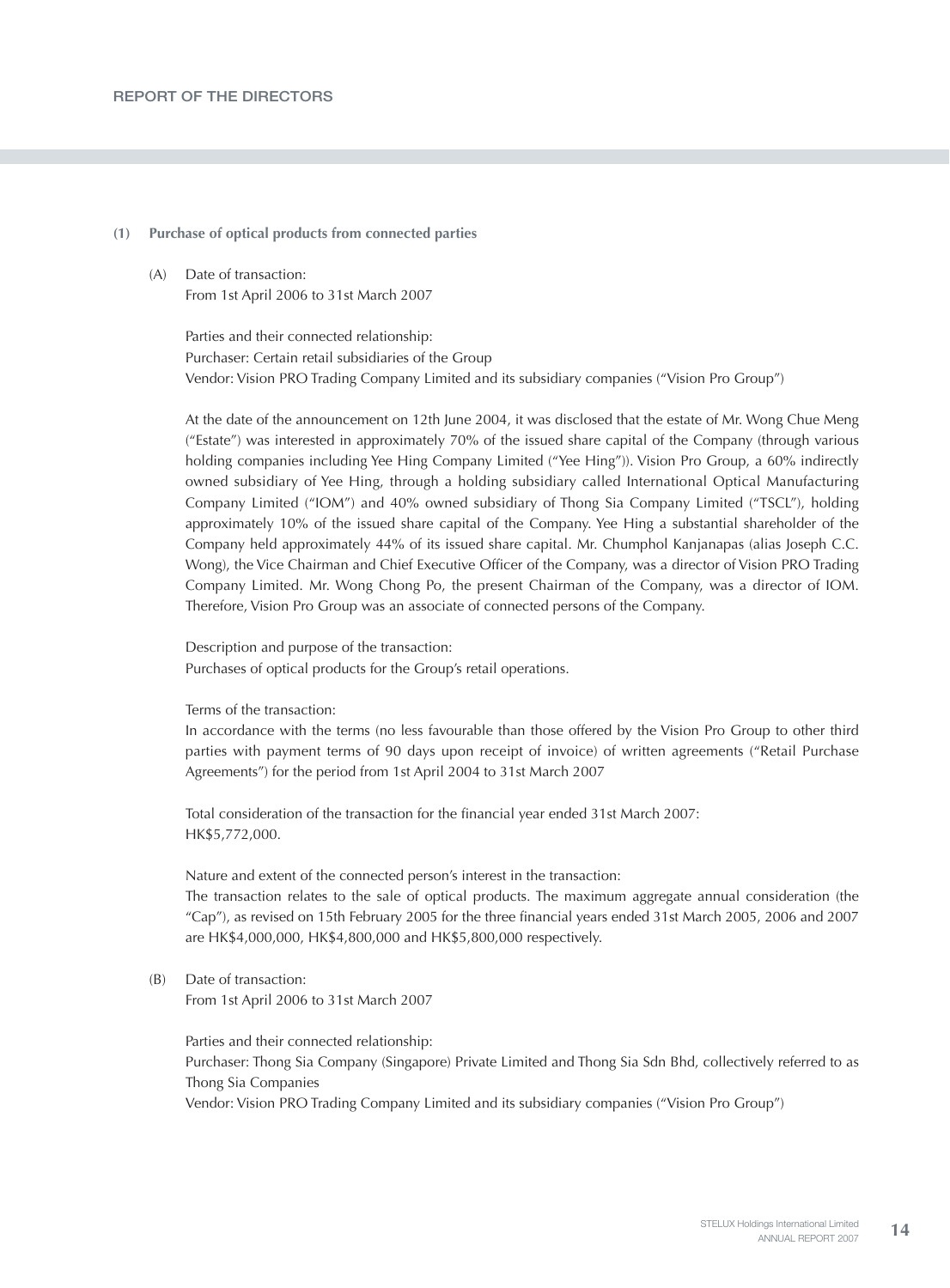At the date of the circular to the shareholders on 31st August 2005, it was disclosed that the Estate held more than 30% equity interest in TSCL, TSCL was a connected person (as defined in the Listing Rules) of the Group by virtue of the fact that it was an associate of the Estate which was a connected person (as defined in the Listing Rules) of the Group. Since TSCL and Yee Hing each held more than 30% equity interests in Vision Pro Group, Vision Pro Group was connected person (as defined in the Listing Rules) of the Group by virtue of the fact that it was an associate of TSCL and Yee Hing which were both connected persons (as defined in the Listing Rules) of the Group. The Thong Sia Companies were acquired by the Group and became subsidiaries of the Company on 30th September 2005.

Description and purpose of the transaction: Purchases of optical products for the Group's wholesale operations.

Terms of the transaction:

In accordance with the terms (no less favourable than those offered by the Vision Pro Group to other third parties with payment terms of 90 days upon receipt of invoice) of written agreements ("Wholesale Purchase Agreements") for the period from 1st April 2005 to 31st March 2008

Total consideration of the transaction for the financial year ended 31st March 2007: HK\$1,684,000.

Nature and extent of the connected person's interest in the transaction: The transaction relates to the sale of optical products. The Caps for the three financial years ended 31st March 2006, 2007 and 2008 are HK\$2,000,000, HK\$2,500,000 and HK\$2,750,000 respectively.

#### **(2) Leasing of properties from connected parties**

(A) Date of transaction: From 1st April 2006 to 31st March 2007

> Parties and their connected relationship: Tenant: Thong Sia Company (Singapore) Private Limited Landlord: Mengiwa Private Limited ("Mengiwa")

At the date of the circular to the shareholders on 31st August 2005, it was disclosed that the Estate held more than a 30% equity interest in Mengiwa, Mengiwa was a connected person (as defined in the Listing Rules) of the Group by virtue of the fact that it was an associate of the Estate which was a connected person (as defined in the Listing Rules) of the Group.

Description and purpose of the transaction:

Tenancy agreement in respect of the lease of Units #01-01 and #04-00 of Thongsia Building, No.30 Bideford Road, Singapore as office, showroom, warehouse and service centre of the tenant.

Terms of the transaction:

For a period of 3 years from 1st July 2005 up to and including 30th June 2008 at an aggregate sum of the annual rent, management fee and air-conditioning charge of S\$420,000.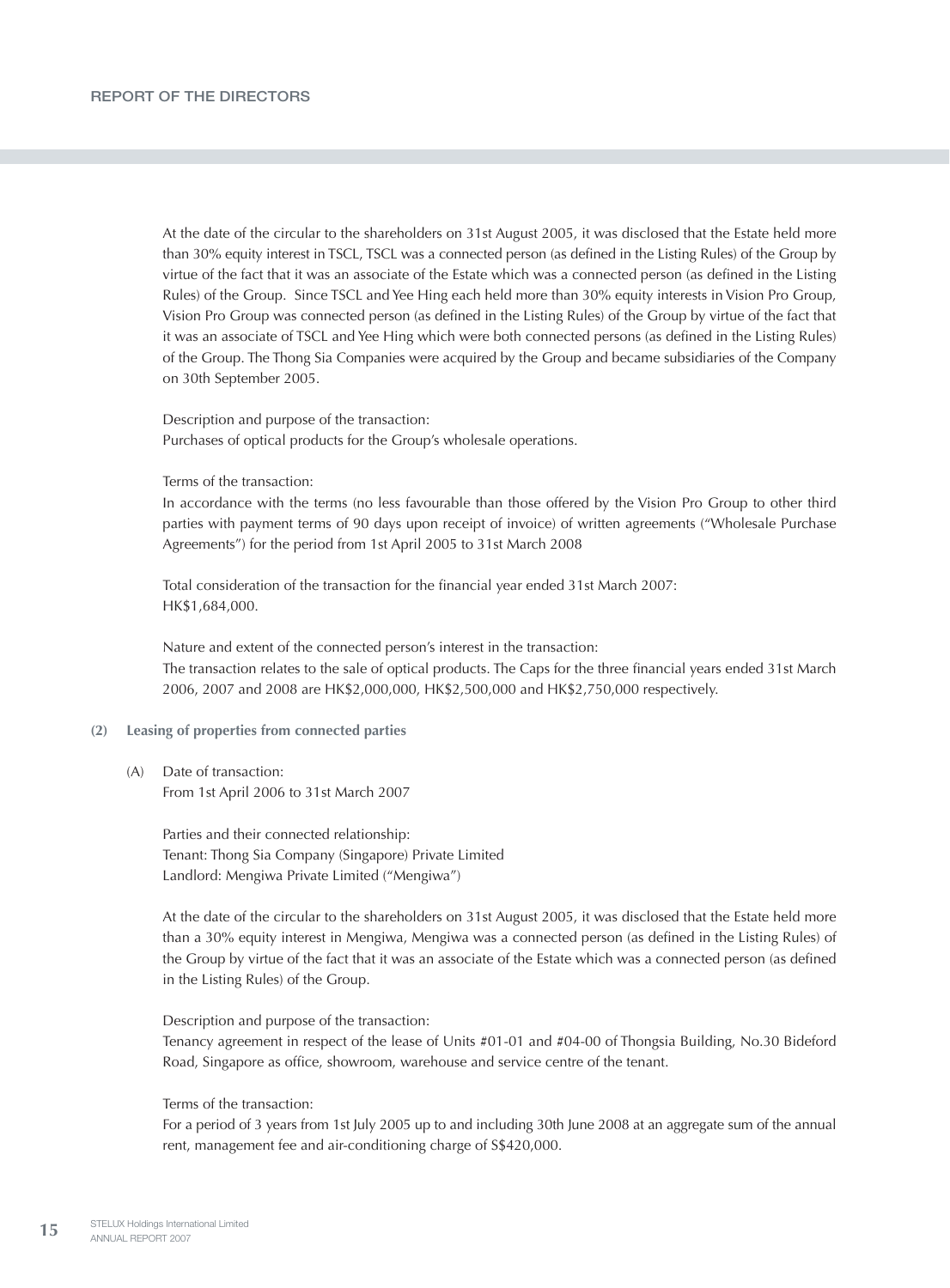Total consideration of the transaction for the financial year ended 31st March 2007: S\$420,000 (equivalent to HK\$2,104,000)

Nature and extent of the connected person's interest in the transaction: Rental income of S\$420,000 per annum up to and including 30th June 2008.

(B) Date of transaction: From 1st April 2006 to 31st March 2007

> Parties and their connected relationship: Tenant: Stelux Holdings Limited, a wholly-owned subsidiary of the Company Landlord: Mengiwa Property Investment Limited ("MPIL")

At the date of the circular to the shareholders on 24th February 2006, it was disclosed that the landlord would become a wholly-owned subsidiary of Yee Hing, a connected party of the Company, upon completion of the disposal of Stelux House by the Group ("Completion"). Therefore, MPIL became a connected party of the Company by virtue of the fact that it became an associate of Yee Hing on the date of Completion on 30th March 2006.

Description and purpose of the transaction:

Tenancy agreements in respect of the lease of portion of 5/F, the whole floor of 27/F and portion of 28/F and 12 carparking spaces of Stelux House as headquarters of the Group.

Terms of the transaction:

For the period from 30th March 2006 to 31st March 2008 at an aggregated monthly rental of HK\$373,000 exclusive of management fee, rates and government rent payment in advance on the first day of each calendar month.

Total consideration of the transaction for the financial year ended 31st March 2007: HK\$4,091,000

Nature and extent of the connected person's interest in the transaction: The transaction relates to the rental of office premises. The Caps for each of the three financial years ended 31st March 2006, 2007 and 2008 are HK\$4,500,000.

(C) Date of transaction: From 19th July 2006 to 31st March 2007

> Parties and their connected relationship: Tenant: Thong Sia Watch Company Limited Landlord: MPIL

At the date of the announcement on 19th July 2006, it was disclosed that Thong Sia Watch Company Limited was a 96% majority owned subsidiary of the Company. Yee Hing ultimately held approximately 60% of the issued share capital of the Company. MPIL was a wholly-owned indirect subsidiary of Yee Hing.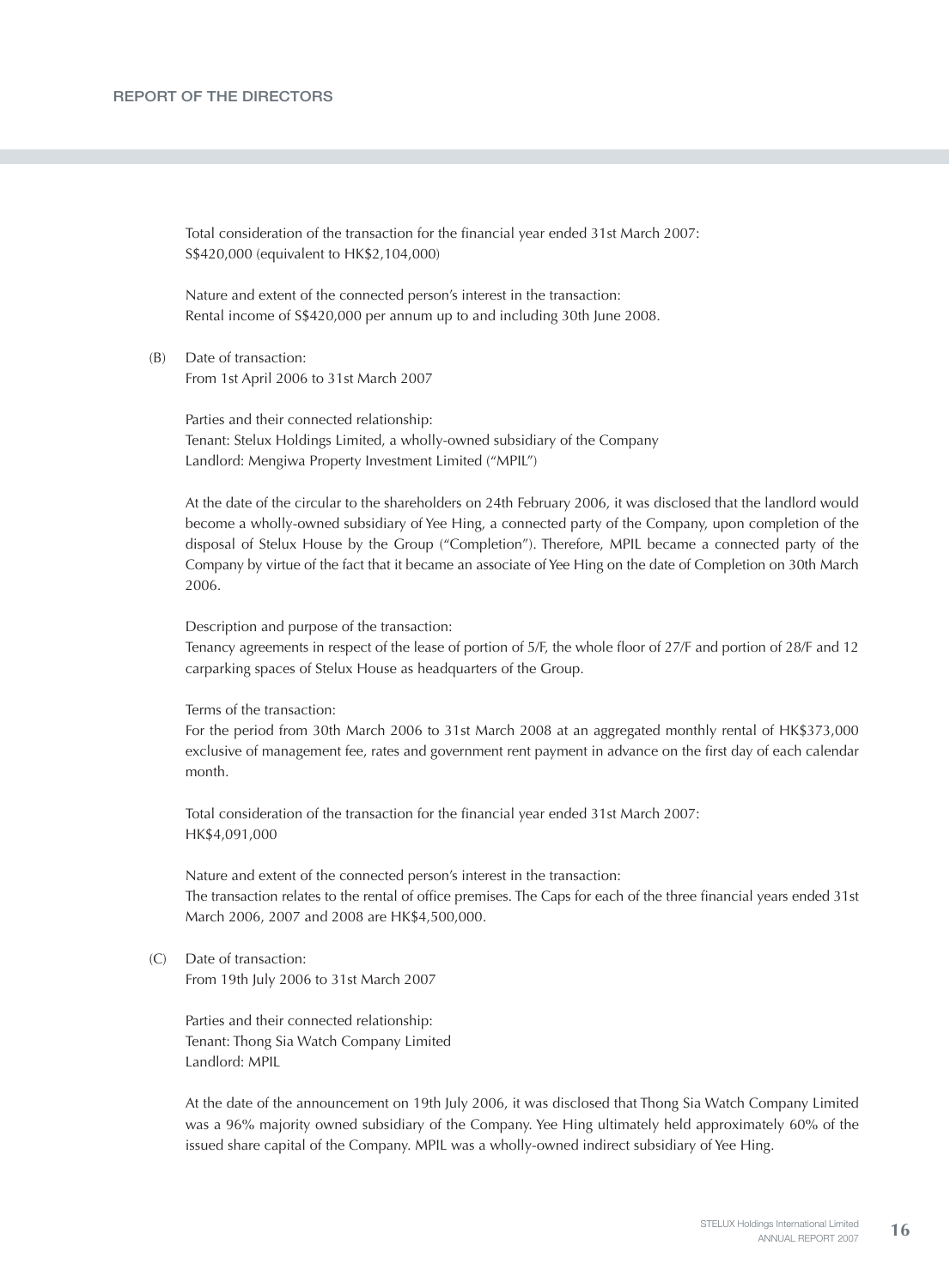Description and purpose of the transaction:

Tenancy agreement in respect of the lease of office premises (the whole of 21/F) and 3 carparking spaces (#314, 315 and 317) at Stelux House. The Company, including its major subsidiaries, has its headquarters located at Stelux House. Thong Sia Watch Company Limited was acquired by the Company at the end of September 2005. Relocating the operations of Thong Sia Watch Company Limited to Stelux House improves operational efficiency and helps to reduce rental costs.

Terms of the transaction:

The tenancy agreement dated 19th July 2006 is for a term of two years eight months and thirteen days from 19th July 2006 to 31st March 2009 (both days inclusive) with rent free periods from 19th July 2006 to 18th August 2006, from 19th July 2007 to 18th August 2007 and from 19th July 2008 to 10th August 2008 at a monthly rental for the office of HK\$130,340 exclusive of rates, government rent and management fees. For the carparking spaces from 19th July 2006 to 31st March 2009 at a monthly rental of HK\$9,450 inclusive of rates, government rent and management fees.

Total consideration of the transaction for the financial year ended 31st March 2007: HK\$1,031,000

Nature and extent of the connected person's interest in the transaction:

The transaction relates to the rental of office premises and carparking spaces. The Caps for the three financial years ended 31st March 2007, 2008 and 2009 are HK\$1,100,000, HK\$1,600,000 and HK\$1,600,000 respectively.

**(3) Provision of management and property agency liaison services**

Date of transaction: From 1st April 2006 to 31st March 2007

Parties and their connected relationship: Agent: Stelux Properties Agency Limited ("SPAL"), a wholly-owned subsidiary of the Company

Principal: MPIL

At the date of the circular to the shareholders on 24th February 2006, it was disclosed that MPIL would become a wholly-owned subsidiary of Yee Hing, a connected party of the Company, upon Completion. Therefore, MPIL became a connected party of the Company by virtue of the fact that it became an associate of Yee Hing.

Description and purpose of the transaction:

On 30th March 2006, SPAL entered into the Services Agreement ("Services Agreement") with MPIL for the provision of the following services ("Services"):

- (a) Contract administration with respect to contracts entered into between MPIL and third parties from time to time;
- (b) property agency liaison and tenancy management;
- (c) management of the property manager of Stelux House; and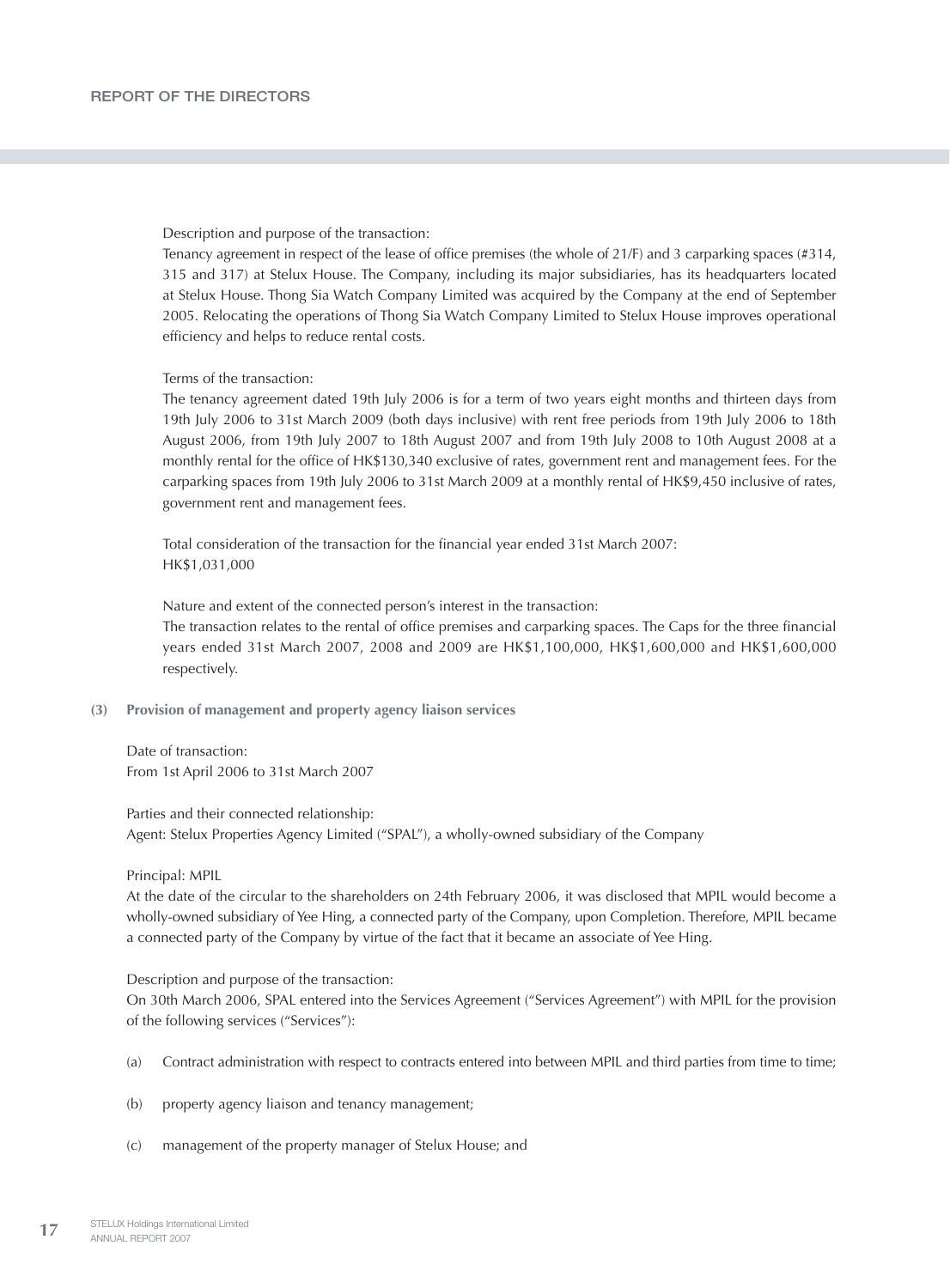(d) other miscellaneous administrative services.

SPAL had been providing the Services to the landlord of Stelux House since 1998 and had accumulated the relevant knowledge and experience. Yee Hing had requested SPAL to continue to manage the Property so as to maintain continuity and the quality of service.

Terms of the transaction:

HK\$170,000 per calendar month (in the first year during the duration of the Services Agreement) payable in advance on the first day of each calendar month and for the period from 30th March 2006 to 31st March 2008. The annual fee (other than that in the first year during the duration of the Services Agreement) is subject to increment with reference to the actual increase in costs incurred by SPAL relating to the Services by not more than 10% each year.

Total consideration of the transaction for the financial year ended 31st March 2007: HK\$2,040,000

Nature and extent of the connected person's interest in the transaction: The transaction relates to the provision of services. The Caps for the three financial years ended 31st March 2006, 2007 and 2008 are HK\$2,100,000, HK\$2,300,000 and HK\$2,500,000 respectively.

The above continuing connected transactions also constitute related party transactions and are disclosed in note  $35(i)^2$ , (ii)(a) and (ii)(c) to the accounts.

# **II. RENEWAL OF CONTINUING CONNECTED TRANSACTIONS IN CONNECTION WITH PURCHASES OF OPTICAL PRODUCTS**

Date of transaction: From 1st April 2007 to 31st March 2010

Parties and their connected relationship: Purchaser: Certain retail subsidiaries of the Company under Retail Purchase Agreements and certain wholesale subsidiaries of the Company under Wholesale Purchase Agreements Vendor: Vision Pro Group

At the date of the announcement on 26th March 2007, it was disclosed that Vision Pro Group was a 87% indirectly owned subsidiary of Yee Hing, which was a substantial shareholder of the Company holding approximately 36% of its issued share capital. Therefore, Vision Pro Group was a connected person of the Company by virtue of the fact that it was an associate of a connected person of the Company.

#### Description and purpose of the transaction:

On 1st April 2004, the Group, through certain subsidiaries, entered into the Retail Purchase Agreements with Vision Pro Group to record the terms of continuing purchases of optical products by the Group for its retail operations for the period from 1st April 2004 to 31st March 2007. On 1st April 2005, the Thong Sia Companies entered into the Wholesale Purchase Agreements with Vision Pro Group to record the terms of their respective continuing purchases of optical products from Vision Pro Group for the period from 1st April 2005 to 31st March 2008 for their wholesale distribution business. The Group intended to continue to make purchases of suitable optical products on a continuing basis from Vision Pro Group for its retail and wholesale operations and with the expiration of the Retail Purchase Agreements on 31st March 2007 had decided to streamline its relationship with Vision Pro Group. It was the intention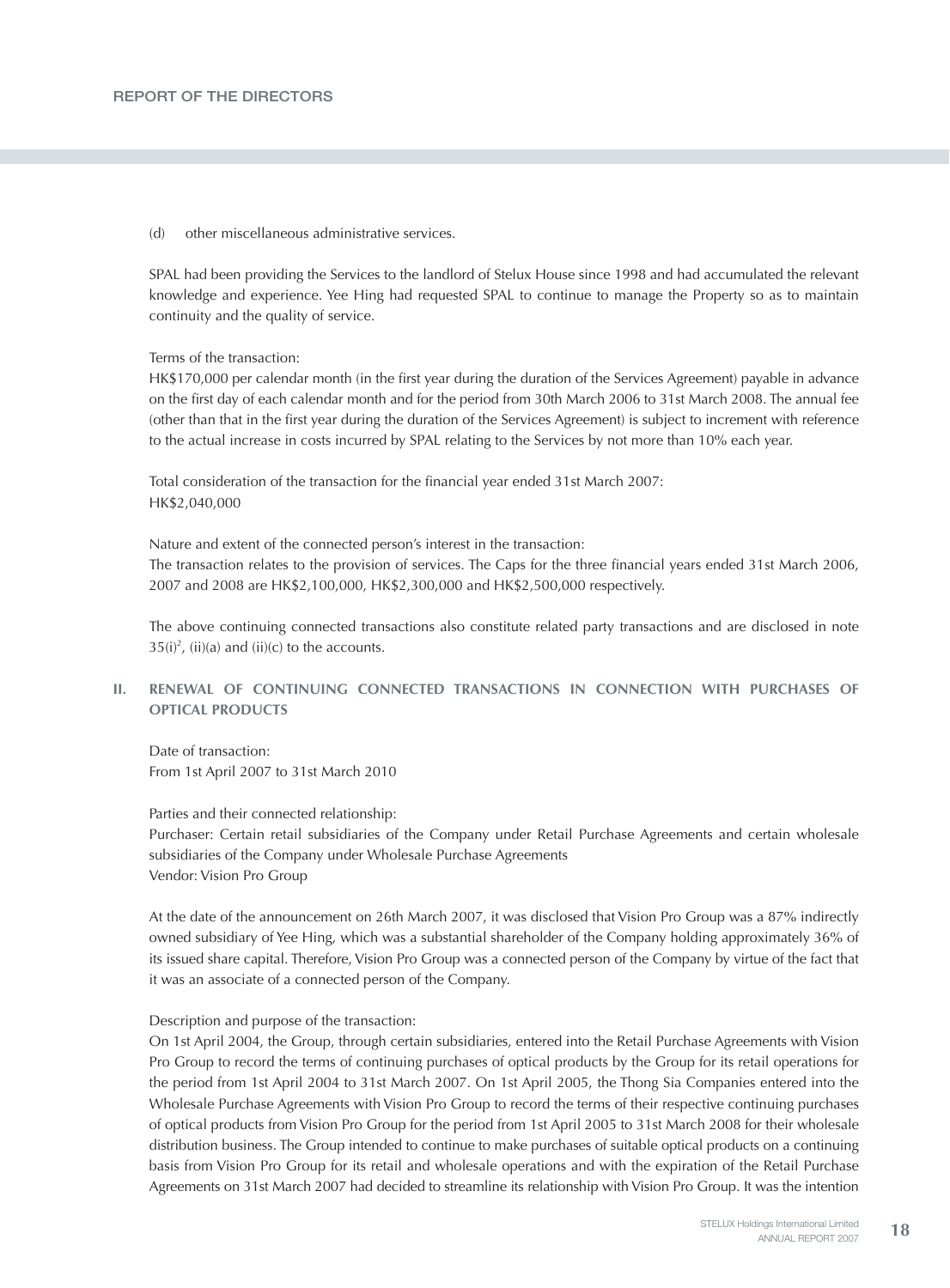of the Group to continue respectively with purchasing optical products under the Retail Purchase Agreements from Vision Pro Group after 31st March, 2007, and continue with the ongoing purchases of optical products under the Wholesale Purchase Agreements, also from the Vision Pro Group. As a result, on 26th March 2007, the Group, through certain subsidiaries,

- (i) entered into the Renewal Retail Purchase Agreements for the period from 1st April 2007 to 31st March 2010;
- (ii) terminated the Wholesale Purchase Agreements with effect from 1st April 2007, earlier than the contractual expiration date of 31st March 2008; and
- (iii) entered into the Renewal Wholesale Purchase Agreements with expiry dates to coincide with that of the Renewal Retail Purchase Agreements.

The two renewal agreements were entered into with Vision Pro Group to record the terms of continuing purchases of optical products by the Group.

Terms of the transaction:

For a period of three years from 1st April 2007 to 31st March 2010 with major terms:

(A) The Renewal Retail Purchase Agreements

The Group will purchase optical products from Vision Pro Group typically for cash with payment terms of 30 to 60 days upon receipt of invoice. The terms of purchase will be determined on an individual order basis based on the prevailing industry conditions and the purchases will be on terms no less favourable than those offered by Vision Pro Group to other third parties. Currently, the optical products to be purchased by the Group from Vision Pro Group are not available from other suppliers. In future, if the Group purchases optical products that are also available from suppliers other than Vision Pro Group, the terms of purchase under these agreements will be on terms no less favourable to the Group than those offered by independent third party suppliers to the Group.

(B) The Renewal Wholesale Purchase Agreements

Thong Sia Companies will purchase optical products from Vision Pro Group typically for cash with payment terms of 90 days upon receipt of invoice. The terms of purchase will be determined on an individual order basis based on the prevailing industry conditions and the purchases will be on terms no less favourable than those offered by Vision Pro Group to other third parties. Currently, the optical products to be purchased by the Thong Sia Companies from Vision Pro Group are not available from other suppliers. In future, if the Group purchases optical products that are also available from suppliers other than Vision Pro Group, the terms of purchase under these agreements will be on terms no less favourable to the Thong Sia Companies than those offered by independent third party suppliers to the Thong Sia Companies.

Nature and extent of the connected person's interest in the transaction:

The estimated annual amount of purchases to be made by the Group from Vision Pro Group under the two renewal agreements have been aggregated in accordance with the aggregation of transactions provisions under Rule 14A.25 of the Listing Rules. The Caps for the continuing purchases of optical products from Vision Pro Group under the two renewal agreements are HK\$11.8 million, HK\$12.4 million and HK\$13.0 million for each of the financial years ending 31st March 2008, 2009 and 2010 respectively. The Caps were determined on the following basis: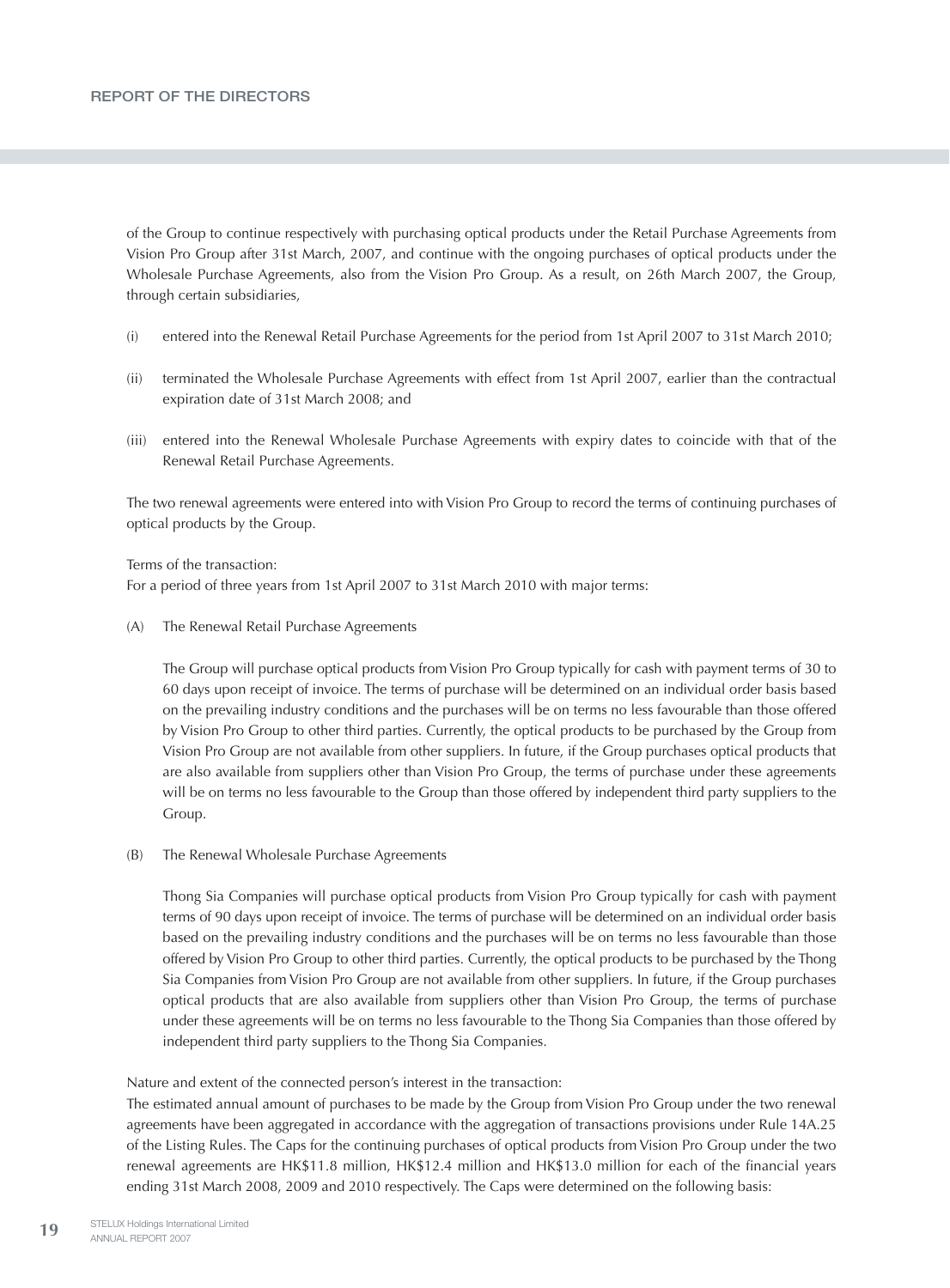- (i) historical transaction amounts for the period from 1st April 2003 up to and including 30th September 2006;
- (ii) additional brands of optical products expected to be purchased by the Group from Vision Pro Group in the financial year ending 31st March 2008; and
- (iii) the estimates by the Group of the pace of growth of its optical wear business with respect to the existing brands of optical products purchased from Vision Pro Group and the establishment of new retail stores.

Based upon information available to the Directors at the date of an announcement on 26th March 2007, the Directors consider that the Caps were fair and reasonable. Nevertheless, if during any financial year from 1st April 2007 to 31st March 2010, the aggregate annual consideration for such transactions exceeds the Cap for the relevant financial year, the Company will take steps as required to ensure compliance with the Listing Rules. The directors (including the independent non-executive directors) are of the opinion that the terms of the two renewal agreements are based on normal commercial terms agreed after arms' length negotiations between the parties, and are fair and reasonable. Furthermore, the directors consider that the transactions contemplated under the two renewal agreements are in the ordinary and usual course of business of the Group and are in the interests of the Company and Shareholders as a whole.

#### **III. NEW CONTINUING CONNECTED TRANSACTION ARRANGED AFTER 31ST MARCH 2007**

Date of transaction: From 1st May 2007 to 31st March 2008

Parties and their connected relationship: Tenant: Stelux Holdings Limited, a wholly-owned subsidiary of the Company Landlord: MPIL

At the date of the announcement on 25th April 2007, it was disclosed Yee Hing, a substantial shareholder of the Company, held approximately 36% of the issued share capital of the Company. MPIL was a wholly owned indirect subsidiary of Yee Hing.

#### Description and purpose of the transaction:

Tenancy agreement in respect of the lease of Unit 1501 and storeroom 1A on the 15/F of Stelux House as additional office space and storage space of the tenant.

#### Terms of the transaction:

For the period from 1st May 2007 to 31st March 2008 at HK\$36,500 per month exclusive of rates, government rent and management charges payable monthly in advance in cash from internal funds by the tenant, on the first day of each and every calendar month.

Nature and extent of the connected person's interest in the transaction:

The annual Cap for this transaction has been set at the approximate rental payable by the tenant to the landlord under the terms of the tenancy agreement for the period from 1st May 2007 up to and including 31st March 2008 and is HK\$ 405,000.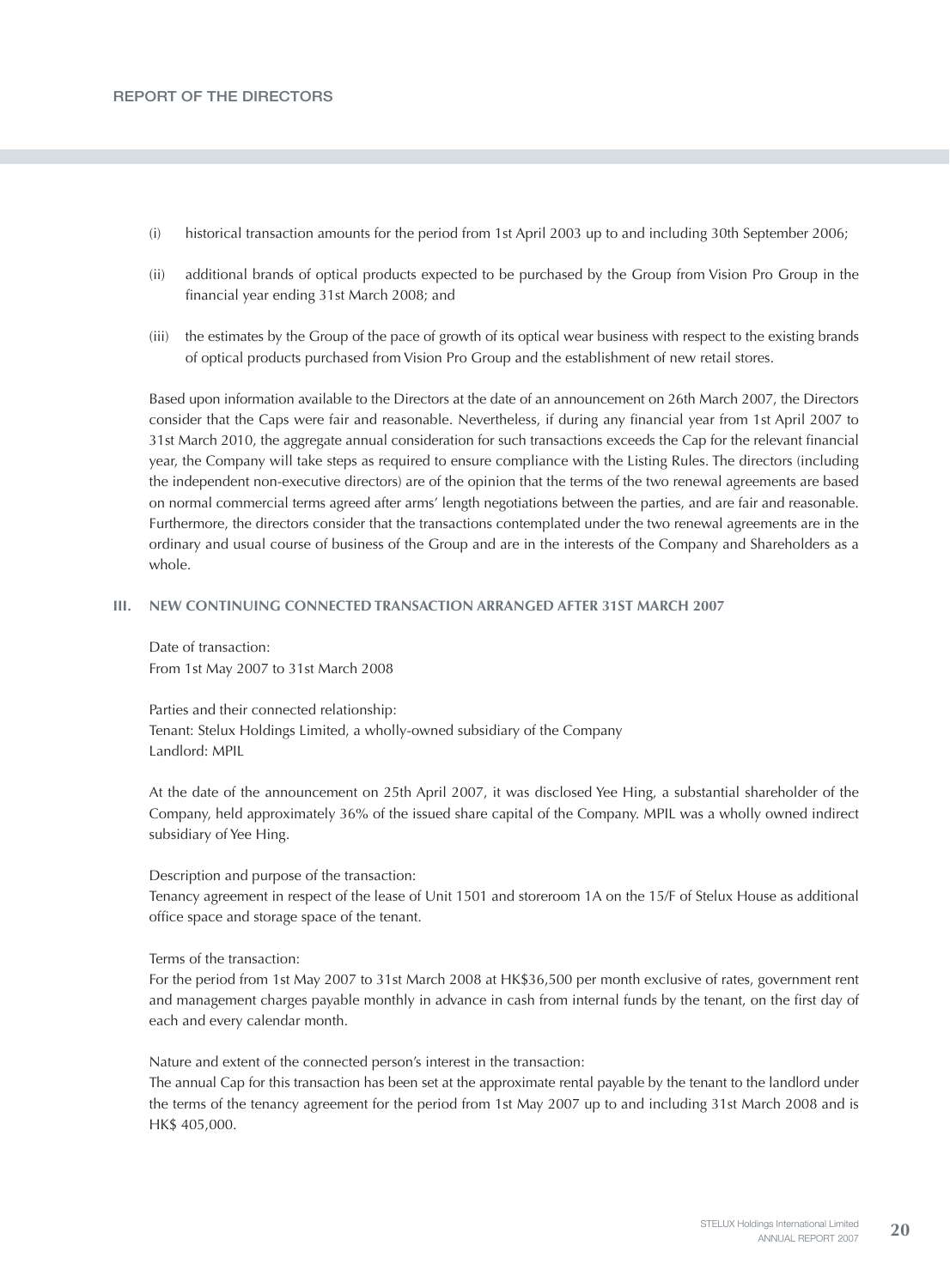**IV CONNECTED TRANSACTION FOR THE PROVISION OF THE OUTSTANDING LOANS AND THE SHL GUARANTEE IN RESPECT THEREOF AND PROVISION OF THE CORPORATE GUARANTEE AND MORTGAGE ASSETS AND THE SHL INDEMNITY IN RESPECT THEREOF FOLLOWING THE ACQUISITION OF THONG SIA WATCH COMPANY LIMITED, THONG SIA COMPANY (SINGAPORE) PRIVATE LIMITED AND THONG SIA SDN BHD COMPLETED ON 30TH SEPTEMBER 2005**

The loans were fully repaid prior to 31st March 2007. The guarantee, mortgage charge and indemnity were fully discharged and released in accordance with the terms as mentioned in the circular to the shareholders dated 31st August 2005.

#### **AUDITORS**

The financial statements have been audited by PricewaterhouseCoopers who retire and, being eligible, offer themselves for re-appointment.

On behalf of the Board

**Joseph C. C. Wong** Vice Chairman and Chief Executive Officer

Hong Kong, 23rd July 2007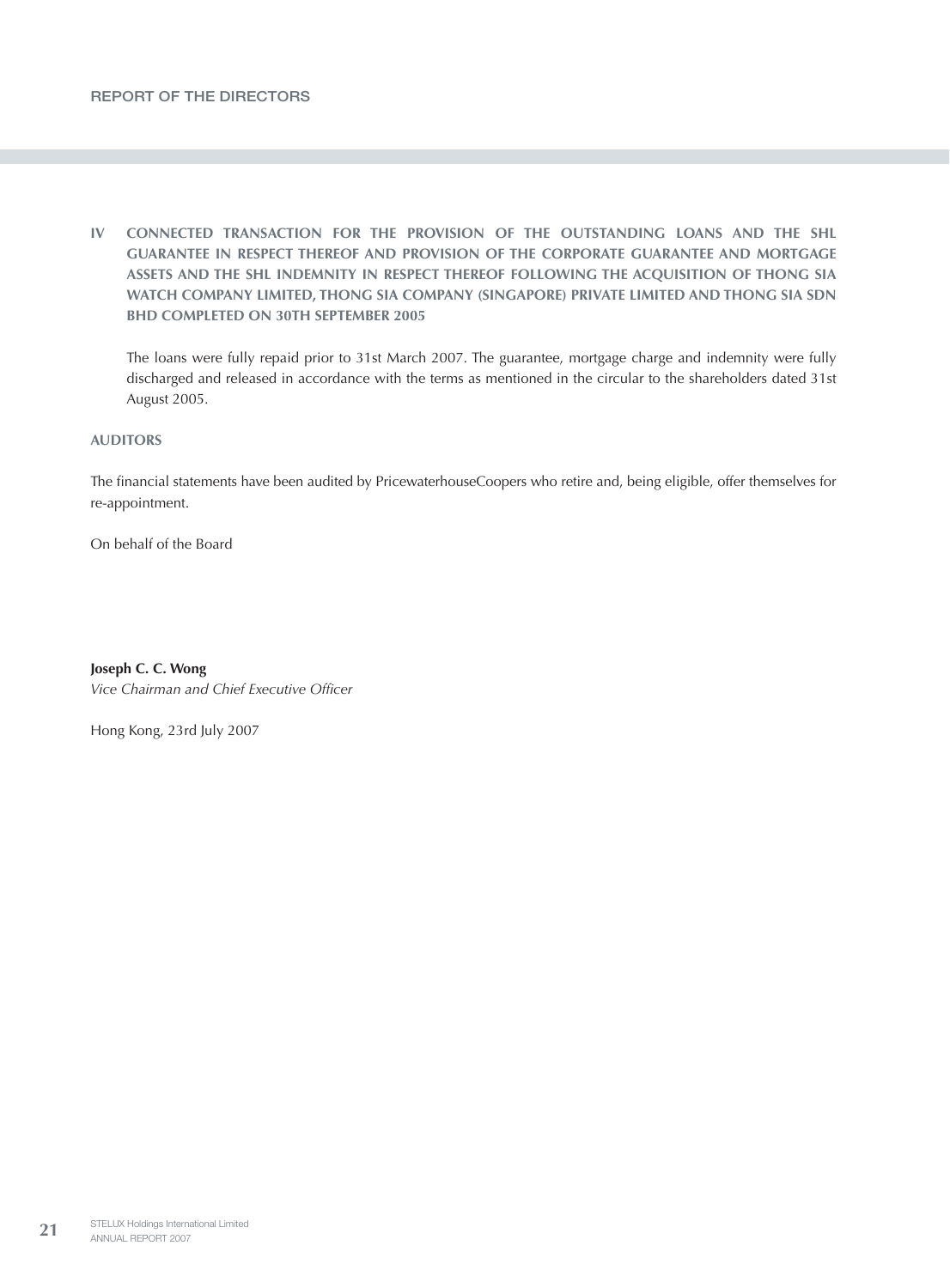# **INDEPENDENT AUDITOR'S REPORT TO THE SHAREHOLDERS OF STELUX HOLDINGS INTERNATIONAL LIMITED**

(incorporated in Bermuda with limited liability)

We have audited the consolidated financial statements of Stelux Holdings International Limited (the "Company") and its subsidiaries (together, the "Group") set out on pages 24 to 88, which comprise the consolidated and company balance sheets as at 31st March 2007, and the consolidated income statement, the consolidated statement of changes in equity and the consolidated cash flow statement for the year then ended, and a summary of significant accounting policies and other explanatory notes.

#### **DIRECTORS' RESPONSIBILITY FOR THE FINANCIAL STATEMENTS**

The directors are responsible for the preparation and the true and fair presentation of these consolidated financial statements in accordance with Hong Kong Financial Reporting Standards issued by the Hong Kong Institute of Certified Public Accountants and the disclosure requirements of the Hong Kong Companies Ordinance. This responsibility includes designing, implementing and maintaining internal control relevant to the preparation and the true and fair presentation of financial statements that are free from material misstatement, whether due to fraud or error; selecting and applying appropriate accounting policies; and making accounting estimates that are reasonable in the circumstances.

#### **AUDITOR'S RESPONSIBILITY**

Our responsibility is to express an opinion on these consolidated financial statements based on our audit and to report our opinion solely to you, as a body, in accordance with Section 90 of the Companies Act 1981 of Bermuda and for no other purpose. We do not assume responsibility towards or accept liability to any other person for the contents of this report.

We conducted our audit in accordance with Hong Kong Standards on Auditing issued by the Hong Kong Institute of Certified Public Accountants. Those standards require that we comply with ethical requirements and plan and perform the audit to obtain reasonable assurance as to whether the financial statements are free from material misstatement.

An audit involves performing procedures to obtain audit evidence about the amounts and disclosures in the financial statements. The procedures selected depend on the auditor's judgment, including the assessment of the risks of material misstatement of the financial statements, whether due to fraud or error. In making those risk assessments, the auditor considers internal control relevant to the entity's preparation and true and fair presentation of the financial statements in order to design audit procedures that are appropriate in the circumstances, but not for the purpose of expressing an opinion on the effectiveness of the entity's internal control. An audit also includes evaluating the appropriateness of accounting policies used and the reasonableness of accounting estimates made by the directors, as well as evaluating the overall presentation of the financial statements.

We believe that the audit evidence we have obtained is sufficient and appropriate to provide a basis for our audit opinion.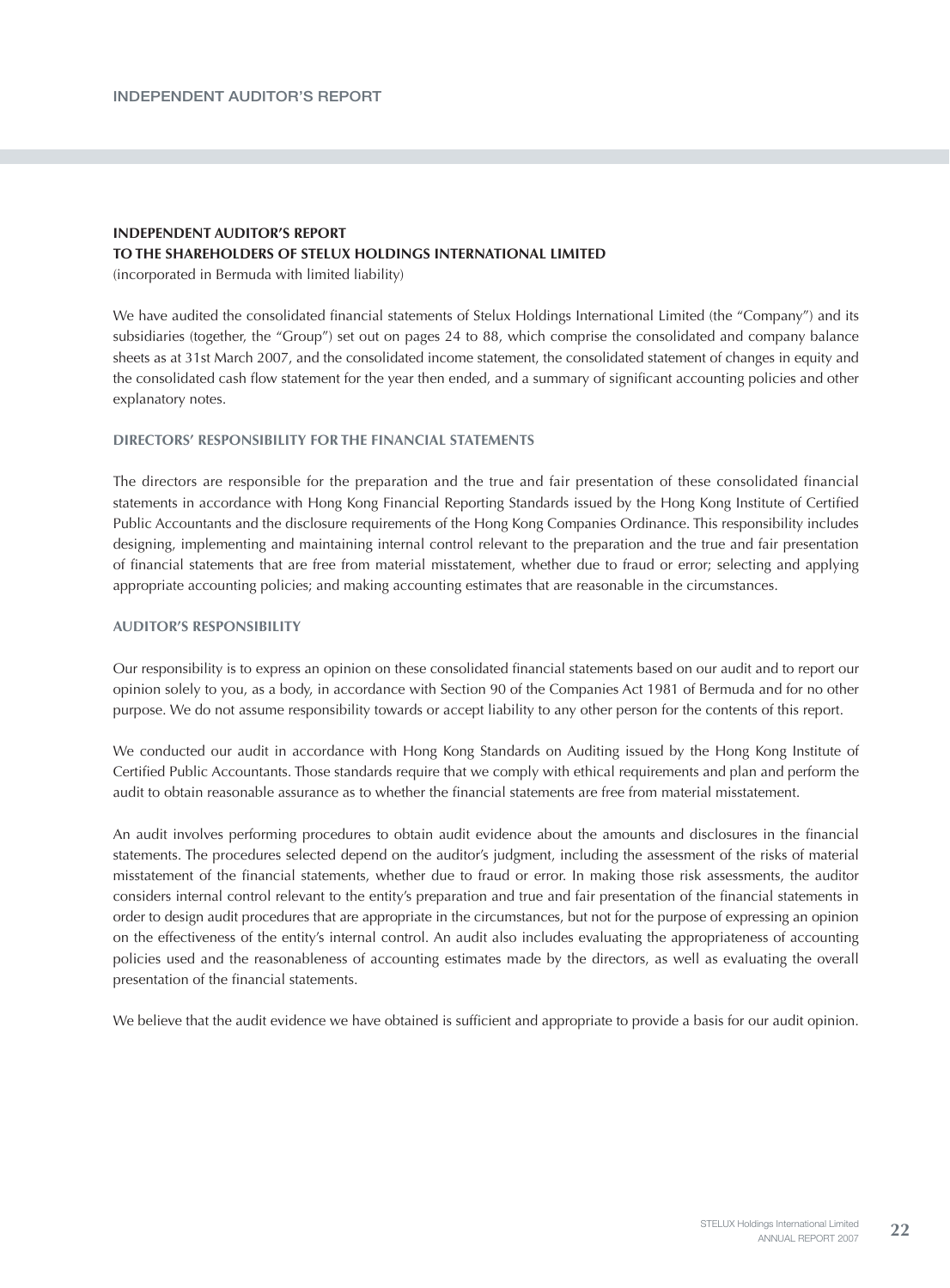# **INDEPENDENT AUDITOR'S REPORT TO THE SHAREHOLDERS OF STELUX HOLDINGS INTERNATIONAL LIMITED (Continued)**

(incorporated in Bermuda with limited liability)

# **OPINION**

In our opinion, the consolidated financial statements give a true and fair view of the state of affairs of the Company and of the Group as at 31st March 2007 and of the Group's profit and cash flows for the year then ended in accordance with Hong Kong Financial Reporting Standards and have been properly prepared in accordance with the disclosure requirements of the Hong Kong Companies Ordinance.

**PricewaterhouseCoopers** Certified Public Accountants

Hong Kong, 23rd July 2007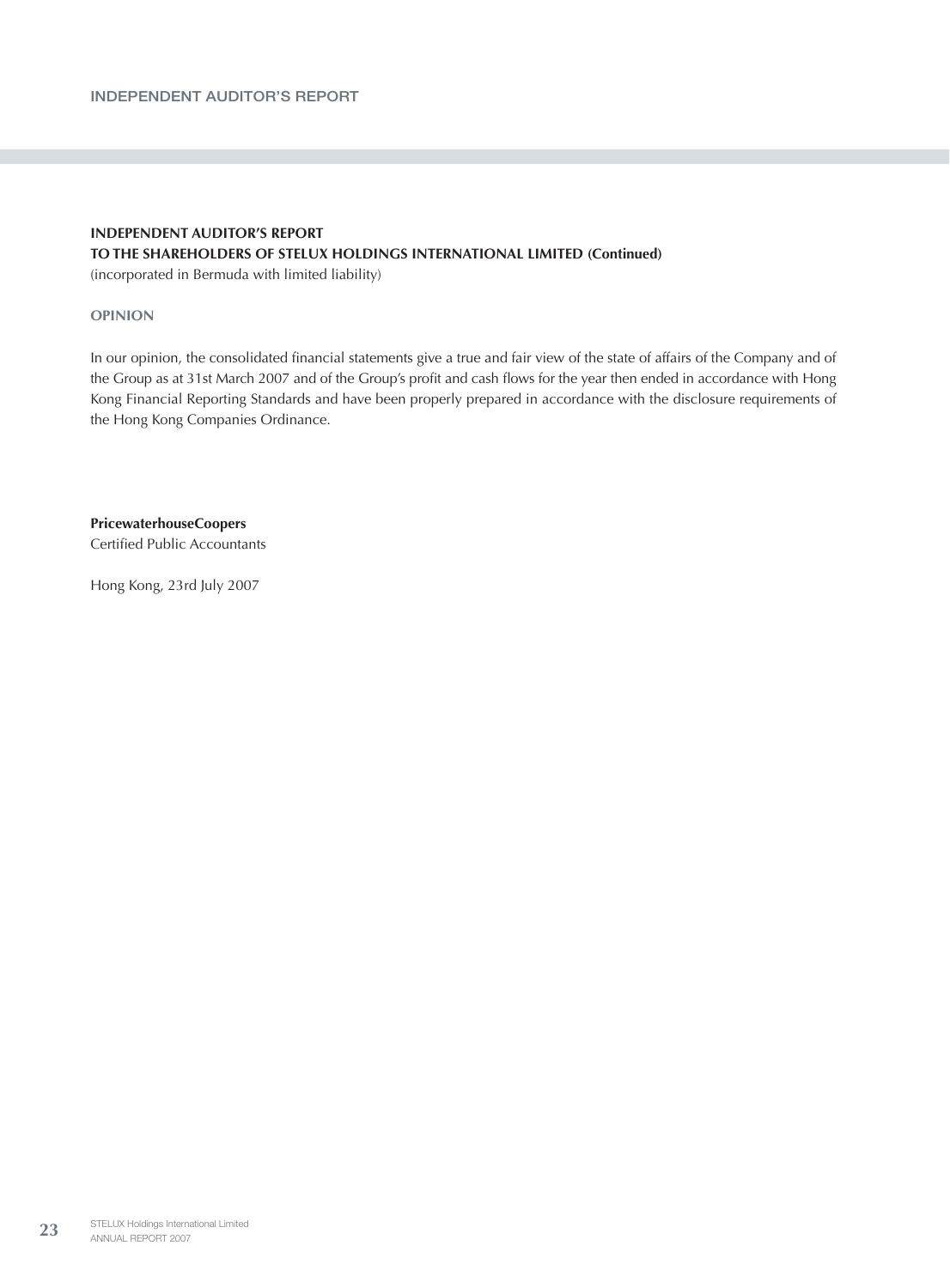# **CONSOLIDATED INCOME STATEMENT**

For the year ended 31st March 2007

|                                                | <b>Note</b> | 2007<br><b>HK\$'000</b> | 2006<br>HK\$'000 |
|------------------------------------------------|-------------|-------------------------|------------------|
|                                                |             |                         |                  |
| <b>Continuing operations:</b><br>Revenues      | 5           | 1,792,625               | 1,527,240        |
| Cost of sales                                  | 9           | (714, 854)              | (578, 111)       |
| Gross profit                                   |             | 1,077,771               | 949,129          |
| Fair value gains of investment properties      |             | 8,212                   | 58,224           |
| Other gains                                    | 6           | 70,933                  | 70,344           |
| Other income                                   | 6           | 23,197                  | 23,444           |
| Compensation received from arbitration         | 7           |                         | 38,489           |
| Selling expenses                               | 9           | (783, 764)              | (688, 610)       |
| General and administrative expenses            | 9           | (199, 699)              | (178, 445)       |
|                                                | 9           |                         |                  |
| Other operating expenses                       |             | (38, 984)               | (56, 568)        |
| Operating profit                               |             | 157,666                 | 216,007          |
| Finance costs                                  | 11          | (19, 270)               | (32, 596)        |
| Profit before income tax                       |             | 138,396                 | 183,411          |
| Income tax (expense)/credit                    | 12          | (35, 676)               | 12,090           |
| Profit for the year from continuing operations |             | 102,720                 | 195,501          |
| <b>Discontinued operation:</b>                 |             |                         |                  |
| Loss from discontinued operation               | 14          |                         | (7,662)          |
|                                                |             |                         |                  |
| Profit for the year                            |             | 102,720                 | 187,839          |
| Attributable to:                               |             |                         |                  |
| Equity holders of the Company                  |             |                         |                  |
| - Continuing operations                        |             | 101,842                 | 195,101          |
| - Discontinued operation                       |             |                         | (7,662)          |
| Minority interests - continuing operations     |             | 878                     | 400              |
|                                                |             | 102,720                 | 187,839          |
|                                                |             |                         |                  |
| Dividends                                      | 15          | 38,054                  | 511,821          |
|                                                |             |                         |                  |
|                                                |             | <b>HK</b> cents         | HK cents         |
| Earnings per share from continuing operations  | 16          |                         |                  |
| - Basic and diluted                            |             | 10.71                   | 20.51            |
|                                                |             |                         |                  |
| Loss per share from discontinued operation     | 16          |                         |                  |
| - Basic and diluted                            |             |                         | (0.80)           |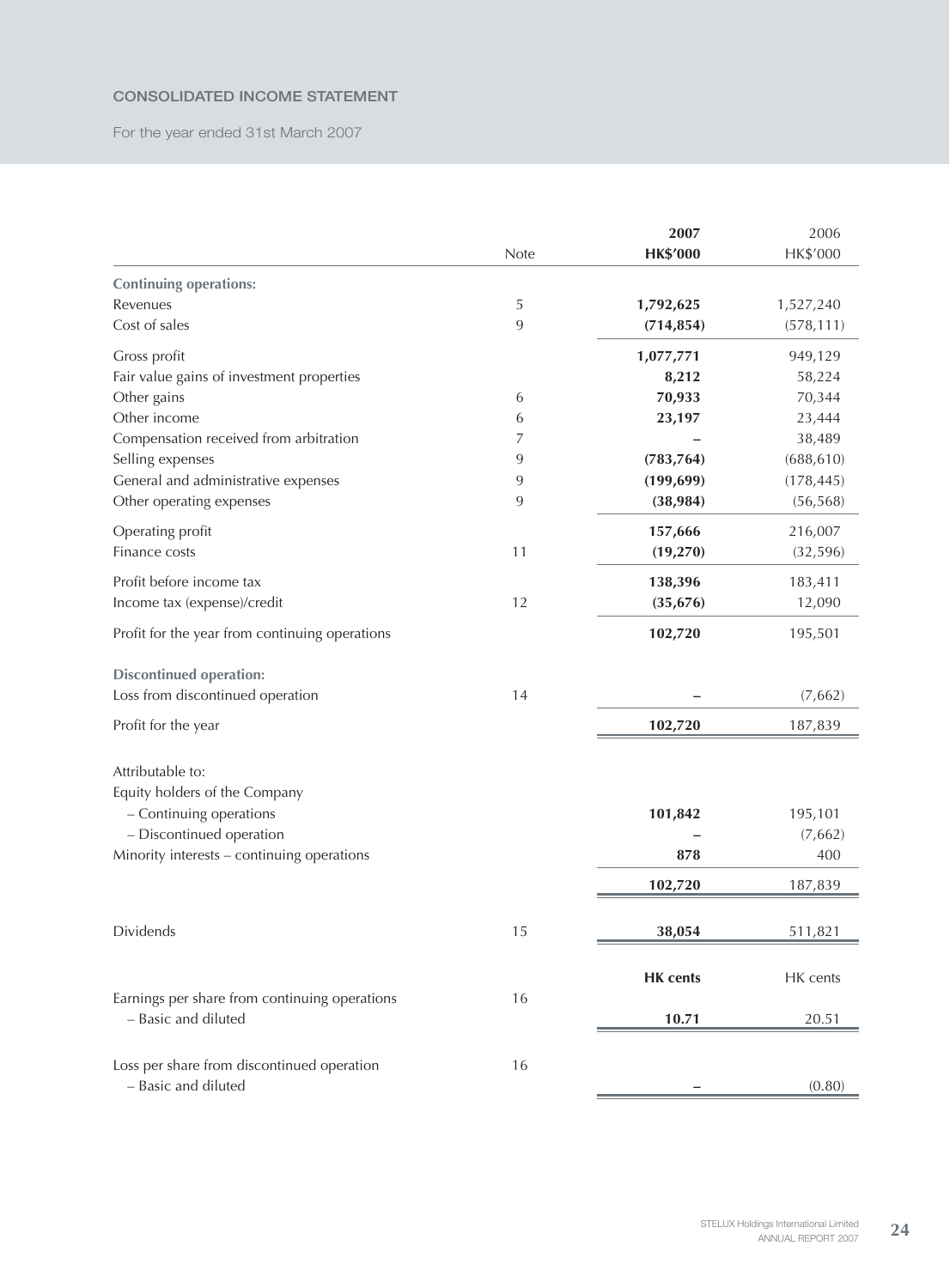As at 31st March 2007

|                                                       |      | 2007            | 2006      |
|-------------------------------------------------------|------|-----------------|-----------|
|                                                       | Note | <b>HK\$'000</b> | HK\$'000  |
| <b>ASSETS</b>                                         |      |                 |           |
| Non-current assets                                    |      |                 |           |
| Property, plant and equipment                         | 17   | 192,209         | 130,380   |
| Investment properties                                 | 18   | 1,300           | 34,340    |
| Prepayment of lease premium                           | 19   | 152,974         | 146,877   |
| Intangible assets                                     | 21   | 23,027          | 22,036    |
| Deferred tax assets                                   | 32   | 21,092          | 21,840    |
| Available-for-sale financial assets                   | 22   | 13,252          | 10,920    |
|                                                       |      | 403,854         | 366,393   |
| Current assets                                        |      |                 |           |
| <b>Stocks</b>                                         | 23   | 518,284         | 456,827   |
| Debtors and prepayments                               | 24   | 376,607         | 303,926   |
| Financial assets at fair value through profit or loss | 25   |                 | 90,851    |
| Bank balances and cash                                | 26   | 105,103         | 142,858   |
|                                                       |      | 999,994         | 994,462   |
| Non-current assets held for sale                      | 27   | 32,473          |           |
|                                                       |      | 1,032,467       | 994,462   |
| Total assets                                          |      | 1,436,321       | 1,360,855 |
| <b>EQUITY</b>                                         |      |                 |           |
| Capital and reserves attributable to the equity       |      |                 |           |
| holders of the Company                                |      |                 |           |
| Share capital                                         | 28   | 95,134          | 95,134    |
| Reserves                                              | 29   | 614,958         | 525,873   |
| Proposed final dividend                               | 29   | 27,589          | 26,638    |
| Shareholders' funds                                   |      | 737,681         | 647,645   |
| Minority interests                                    |      | 4,587           | 6,777     |
| Total equity                                          |      | 742,268         | 654,422   |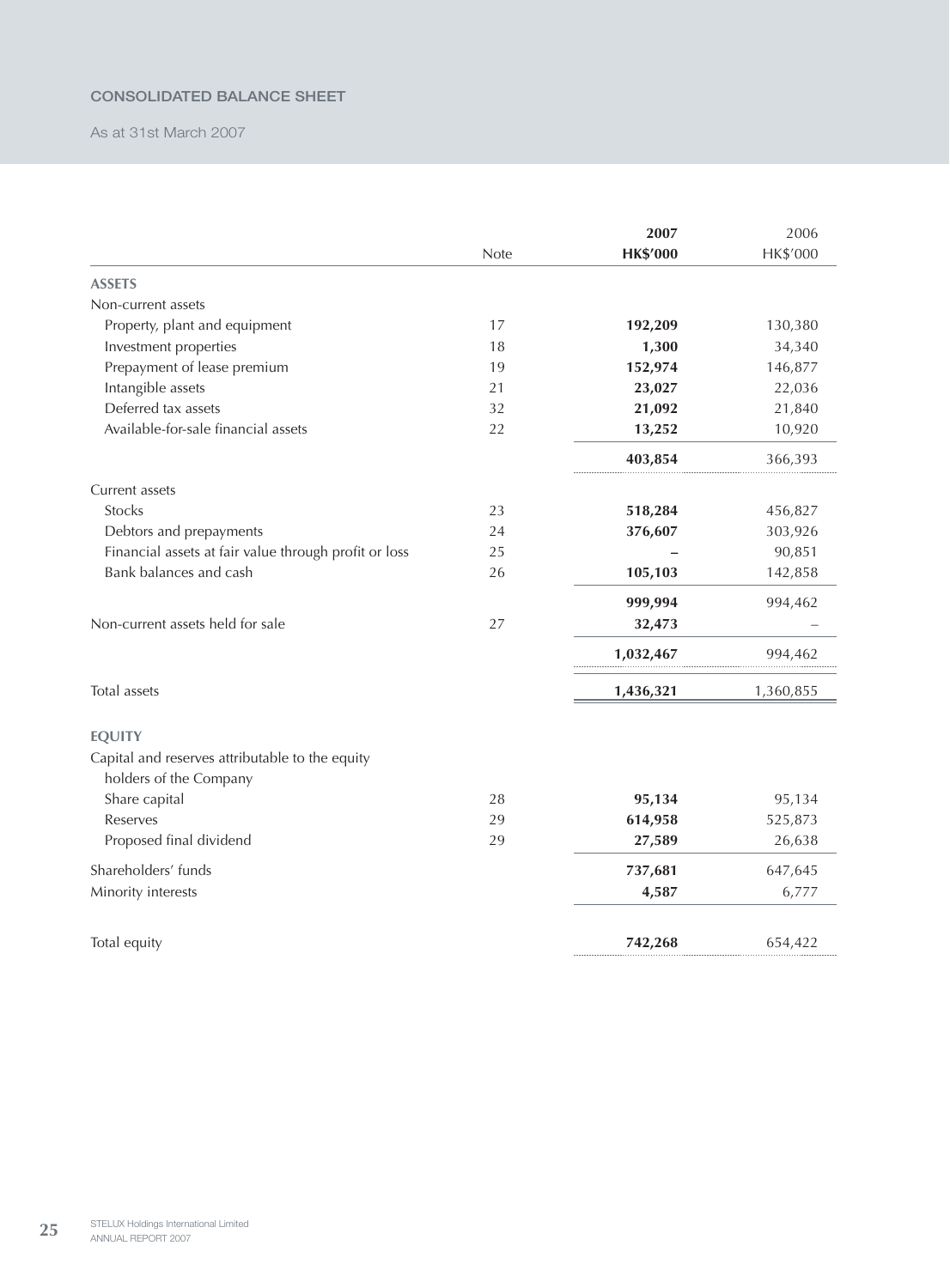# **CONSOLIDATED BALANCE SHEET**

As at 31st March 2007

|                                       |             | 2007            | 2006      |
|---------------------------------------|-------------|-----------------|-----------|
|                                       | <b>Note</b> | <b>HK\$'000</b> | HK\$'000  |
| <b>LIABILITIES</b>                    |             |                 |           |
| Non-current liabilities               |             |                 |           |
| Deferred tax liabilities              | 32          | 2,825           | 3,486     |
| Borrowings                            | 31          | 71,223          | 35,976    |
|                                       |             | 74,048          | 39,462    |
| Current liabilities                   |             |                 |           |
| Creditors and accruals                | 30          | 321,195         | 311,120   |
| Income tax payable                    |             | 33,382          | 26,687    |
| Borrowings                            | 31          | 265,428         | 329,164   |
|                                       |             | 620,005         | 666,971   |
| <b>Total liabilities</b>              |             | 694,053         | 706,433   |
| Total equity and liabilities          |             | 1,436,321       | 1,360,855 |
| Net current assets                    |             | 412,462         | 327,491   |
| Total assets less current liabilities |             | 816,316         | 693,884   |

**Wong Chong Po Joseph C.C. Wong**<br>Chairman *Vice Chairman Chairman Vice Chairman and Chief Executive Officer*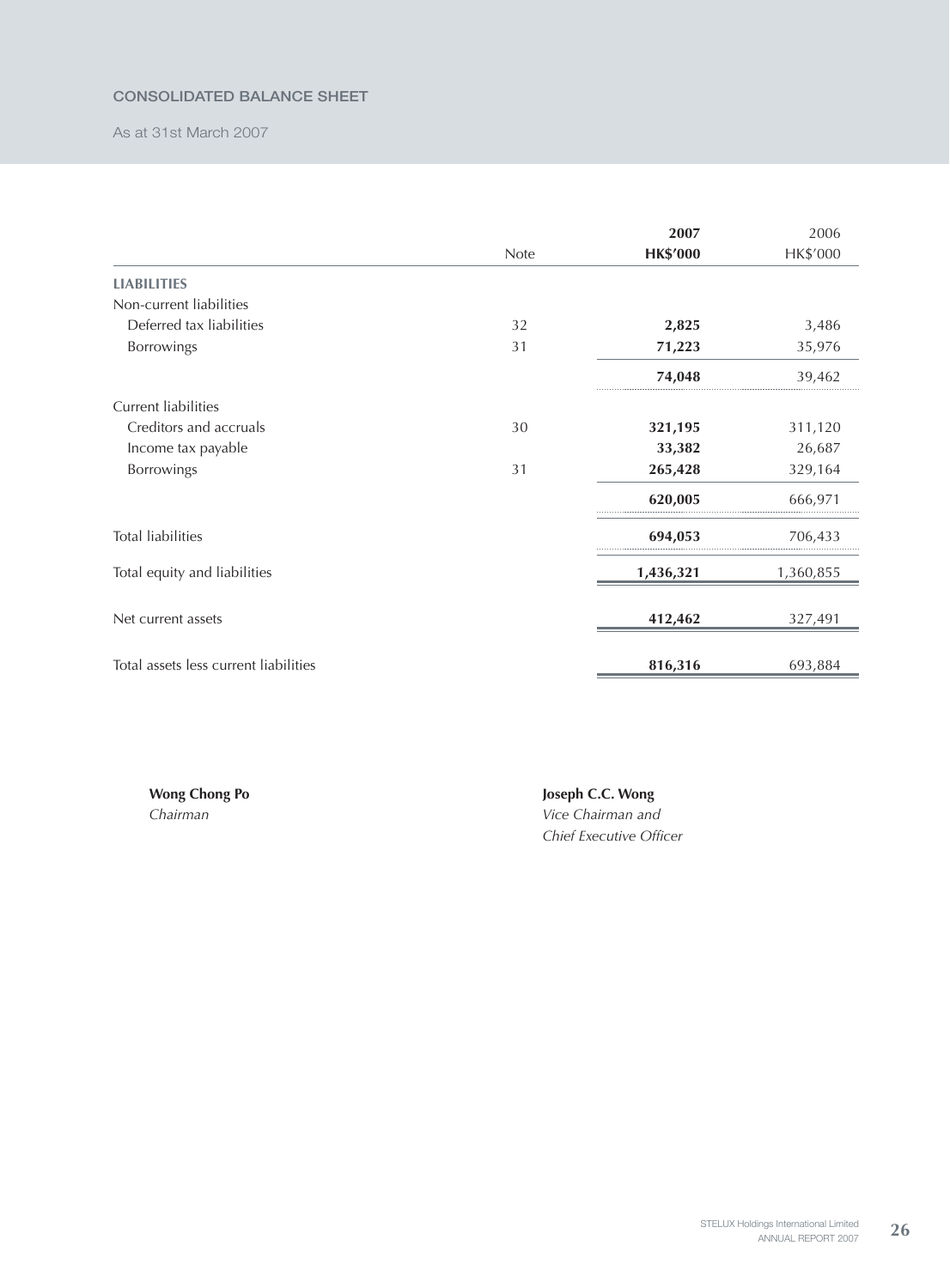# **BALANCE SHEET**

As at 31st March 2007

|                                                 | <b>Note</b> | 2007<br><b>HK\$'000</b> | 2006<br>HK\$'000 |
|-------------------------------------------------|-------------|-------------------------|------------------|
| <b>ASSETS</b>                                   |             |                         |                  |
| Non-current assets                              |             |                         |                  |
| Investment in subsidiaries                      | 20          |                         |                  |
|                                                 |             |                         |                  |
| Current assets                                  |             |                         |                  |
| Amounts due from subsidiaries                   | 20          | 537,665                 | 583,674          |
| Other debtors and prepayments                   |             | 3,664                   | 3,665            |
| Bank balances and cash                          | 26          | $\overline{2}$          | 45               |
|                                                 |             | 541,331                 | 587,384          |
| <b>Total</b> assets                             |             | 541,331                 | 587,384          |
| <b>EQUITY</b>                                   |             |                         |                  |
| Capital and reserves attributable to the equity |             |                         |                  |
| holders of the Company                          |             |                         |                  |
| Share capital                                   | 28          | 95,134                  | 95,134           |
| Reserves                                        | 29          | 414,619                 | 456,299          |
| Proposed final dividend                         | 29          | 27,589                  | 26,638           |
| Total equity                                    |             | 537,342                 | 578,071          |
| <b>LIABILITIES</b>                              |             |                         |                  |
| <b>Current liabilities</b>                      |             |                         |                  |
| Other creditors and accruals                    |             | 3,989                   | 9,313            |
| <b>Total liabilities</b>                        |             | 3,989                   | 9,313            |
| Total equity and liabilities                    |             | 541,331                 | 587,384          |

# **Wong Chong Po Joseph C.C. Wong**

*Chairman Vice Chairman and Chief Executive Officer*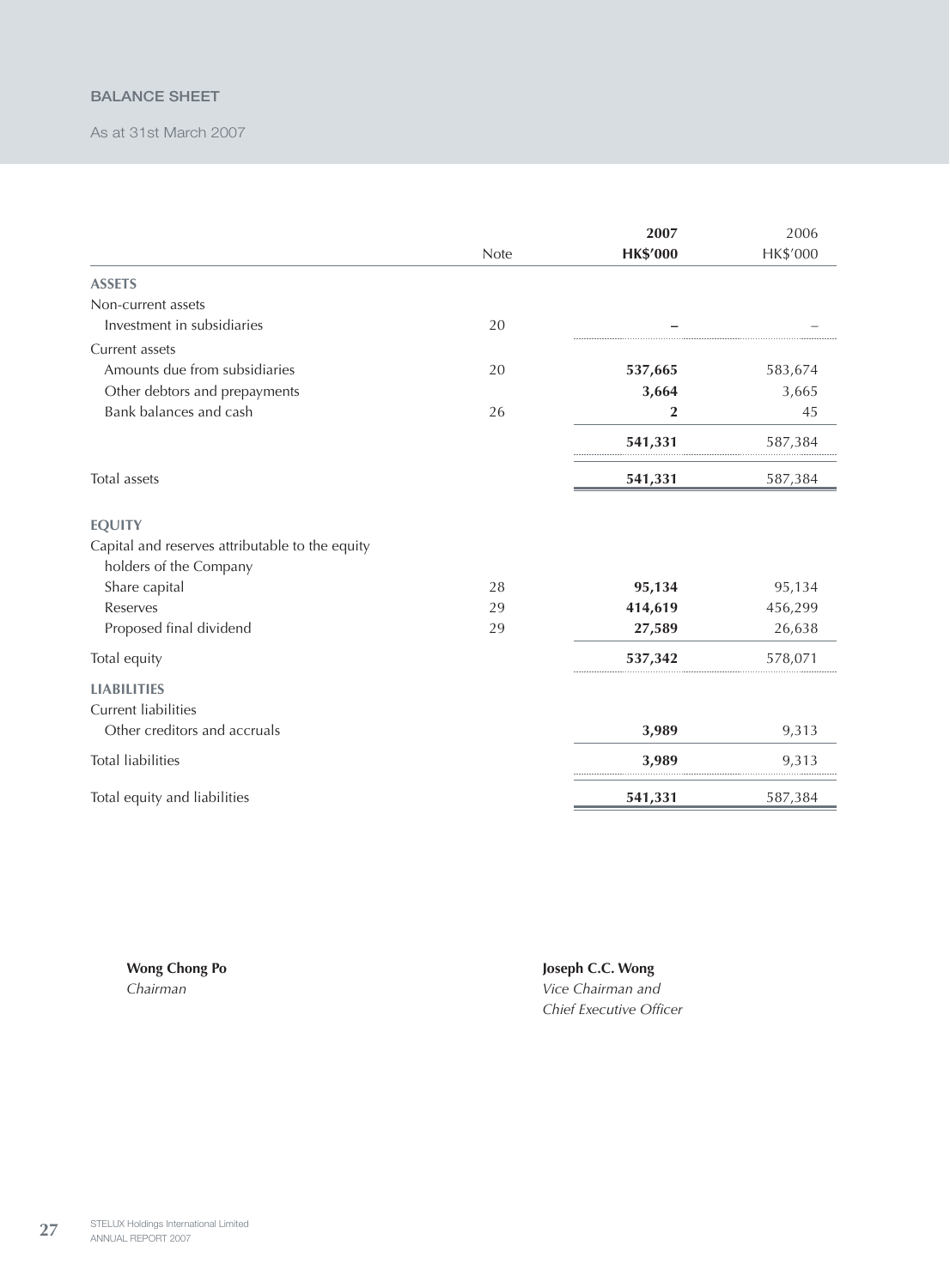# **CONSOLIDATED STATEMENT OF CHANGES IN EQUITY**

For the year ended 31st March 2007

|                                                    | Attributable to the equity<br>holders of the Company |                 |                 |              |
|----------------------------------------------------|------------------------------------------------------|-----------------|-----------------|--------------|
|                                                    | <b>Share</b>                                         |                 | <b>Minority</b> |              |
|                                                    | capital                                              | <b>Reserves</b> | interests       | <b>Total</b> |
|                                                    | (Note 28)                                            | (Note 29)       |                 |              |
|                                                    | HK\$'000                                             | HK\$'000        | HK\$'000        | HK\$'000     |
| At 1st April 2005                                  | 95,134                                               | 875,514         | 2,494           | 973,142      |
| Minority interest - acquisition of subsidiaries    |                                                      |                 | 3,873           | 3,873        |
| Exchange difference                                |                                                      | (895)           | 10              | (885)        |
| Revaluation of available-for-sale financial assets |                                                      | (580)           |                 | (580)        |
| Profit for the year                                |                                                      | 187,439         | 400             | 187,839      |
| Dividend paid                                      |                                                      | (508, 967)      |                 | (508, 967)   |
| At 31st March 2006                                 | 95,134                                               | 552,511         | 6,777           | 654,422      |
| At 1st April 2006                                  | 95,134                                               | 552,511         | 6,777           | 654,422      |
| Acquisition of additional equity interests         |                                                      |                 |                 |              |
| in subsidiaries                                    |                                                      |                 | (2,950)         | (2,950)      |
| Exchange difference                                |                                                      | 22,964          | 680             | 23,644       |
| Revaluation of available-for-sale financial assets |                                                      | 2,332           |                 | 2,332        |
| Profit for the year                                |                                                      | 101,842         | 878             | 102,720      |
| Dividend paid                                      |                                                      | (37, 102)       | (798)           | (37,900)     |
| At 31st March 2007                                 | 95,134                                               | 642,547         | 4,587           | 742,268      |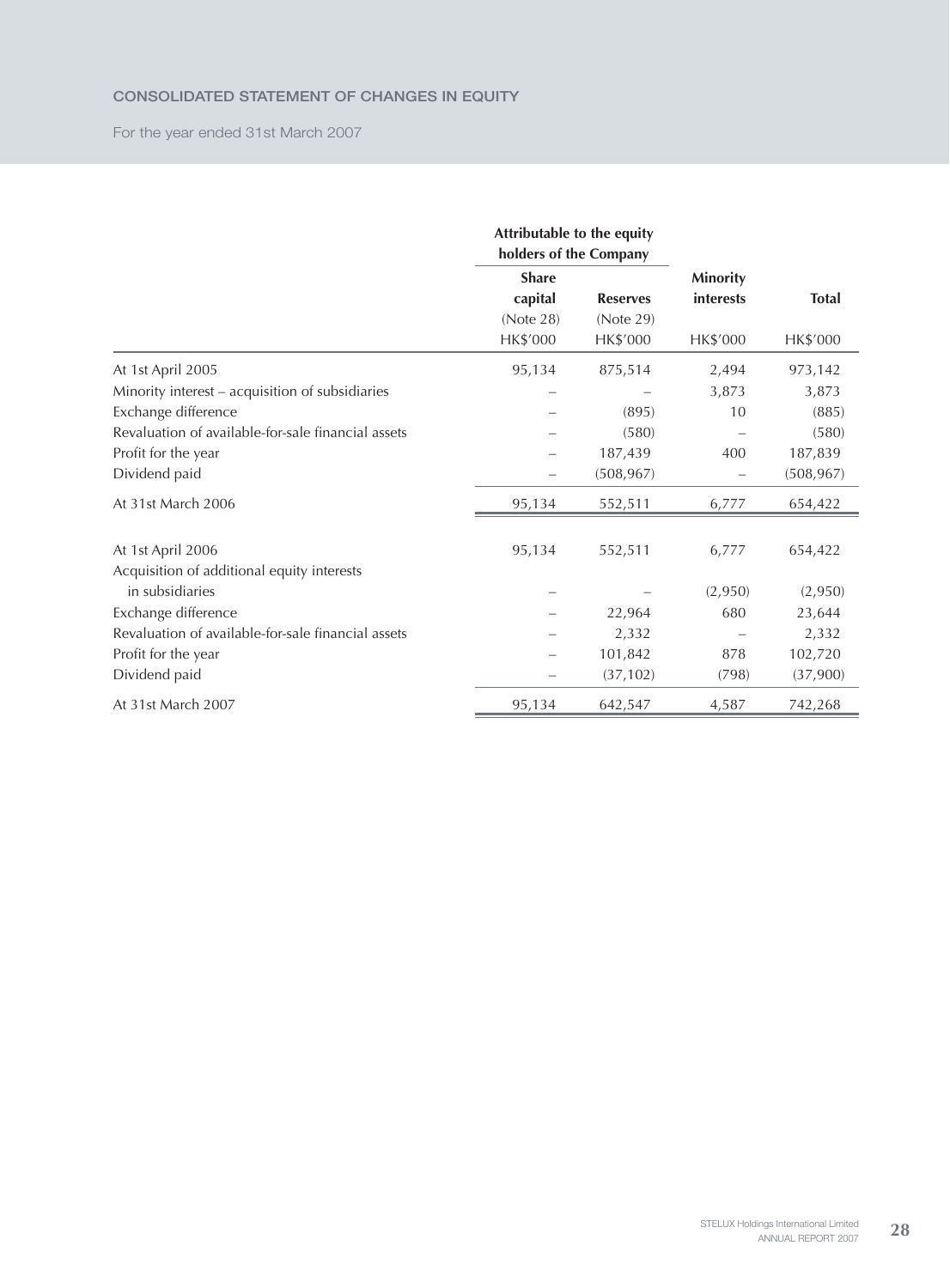# **CONSOLIDATED CASH FLOW STATEMENT**

For the year ended 31st March 2007

|                                                                        | <b>Note</b> | 2007<br><b>HK\$'000</b> | 2006<br>HK\$'000 |
|------------------------------------------------------------------------|-------------|-------------------------|------------------|
| Cash flows from operating activities<br>Cash generated from operations | 33(a)       | 41,265                  | 166,748          |
| Interest paid                                                          |             | (20, 206)               | (32, 570)        |
| Hong Kong profit tax paid                                              |             | (9, 972)                | (1,999)          |
| Overseas profit tax paid                                               |             | (18, 922)               | (10, 208)        |
| Net cash (used in)/generated from operating activities                 |             | (7, 835)                | 121,971          |
| Cash flows from investing activities                                   |             |                         |                  |
| Purchase of property, plant and equipment                              |             | (107, 635)              | (62, 643)        |
| Acquisition for subsidiaries                                           |             |                         | (29, 103)        |
| Prepayment of lease premium                                            |             | (1,749)                 | (10, 581)        |
| Proceeds from sale of property, plant                                  |             |                         |                  |
| and equipment                                                          |             | 2,567                   | 1,319            |
| Proceeds from disposal of investment properties                        |             | 11,569                  | 450              |
| Proceeds from disposal of prepayment of                                |             |                         |                  |
| lease premium                                                          |             |                         | 296              |
| Proceeds from disposal of financial assets at fair                     |             |                         |                  |
| value through profit or loss                                           |             | 120,000                 |                  |
| Acquisition of additional equity interests                             |             |                         |                  |
| in subsidiaries                                                        |             | (2,079)                 |                  |
| Net proceeds from disposal of subsidiaries                             | 33(b)       |                         | 807,804          |
| Interest received                                                      |             | 2,611                   | 2,091            |
| Dividends received                                                     |             | 2,928                   | 820              |
| Purchase of financial assets at fair value                             |             |                         |                  |
| through profit or loss                                                 |             |                         | (40,001)         |
| Net cash generated from investing activities                           |             | 28,212                  | 670,452          |
|                                                                        |             |                         |                  |
| Cash flows from financing activities                                   |             |                         |                  |
| Drawdown of bank loans                                                 |             | 500,258                 | 189,682          |
| Repayment of bank loans                                                |             | (463, 551)              | (389, 459)       |
| Capital element of finance lease payments                              |             | (574)                   | (296)            |
| Repayment of loans from related companies                              |             | (42, 278)               | (11, 580)        |
| Repayment of loan from a director                                      |             |                         | (8,648)          |
| Dividends paid                                                         |             | (37, 102)               | (508, 967)       |
| Dividends paid to minority shareholders                                |             | (798)                   |                  |
| Net cash used in financing activities                                  |             | (44, 045)               | (729, 268)       |
| Net (decrease)/increase in cash and cash equivalents                   |             | (23, 668)               | 63,155           |
| Cash and cash equivalents at beginning of year                         |             | 115,977                 | 50,209           |
| Effect of foreign exchange rate changes                                |             | 10,950                  | 2,613            |
| Cash and cash equivalents at end of year                               |             | 103,259                 | 115,977          |
|                                                                        |             |                         |                  |
| Analysis of balances of cash and cash equivalents                      |             |                         |                  |
| Cash and bank balances                                                 |             | 105,103                 | 142,858          |
| <b>Bank overdrafts</b>                                                 |             | (1, 844)                | (26, 881)        |
|                                                                        |             | 103,259                 | 115,977          |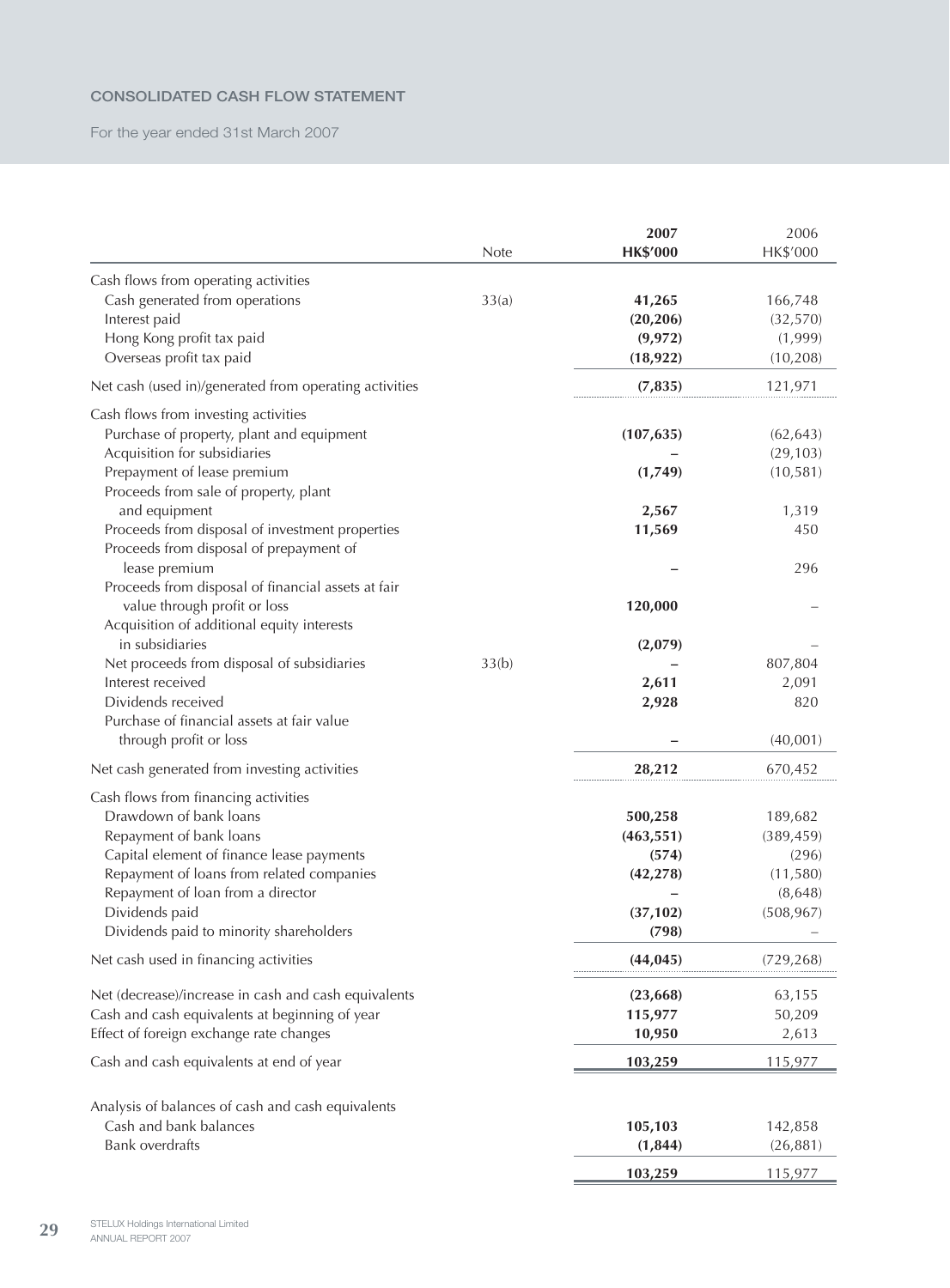#### **1 GENERAL INFORMATION**

The principal activity of the Company is investment holding. The activities of its principal subsidiaries are shown on pages 85 to 88.

The Company is a limited liability company incorporated in Bermuda. The address of its registered office is Canon's Court, 22 Victoria Street, Hamilton, HM12, Bermuda.

The Company has its primary listing on The Stock Exchange of Hong Kong Limited.

The financial statements are presented in Hong Kong dollars, unless otherwise stated. These financial statements have been approved by the Board of Directors on 23rd July 2007.

#### **2 SUMMARY OF SIGNIFICANT ACCOUNTING POLICIES**

The principal accounting policies applied in the preparation of these financial statements are set out below. These policies have been consistently applied to all the years presented, unless otherwise stated.

#### **(a) Basis of preparation**

The consolidated financial statements of the Group have been prepared in accordance with Hong Kong Financial Reporting Standards ("HKFRS"). The consolidated financial statements have been prepared under the historical cost convention, as modified by the revaluation of available-for-sale financial assets, financial assets at fair value through profit or loss and investment properties, which are carried at fair value.

The preparation of financial statements in conformity with HKFRS requires the use of certain critical accounting estimates. It also requires management to exercise its judgement in the process of applying the Company's accounting policies. The areas involving a higher degree of judgement or complexity, or areas where assumptions and estimates are significant to the financial statements, are disclosed in Note 4.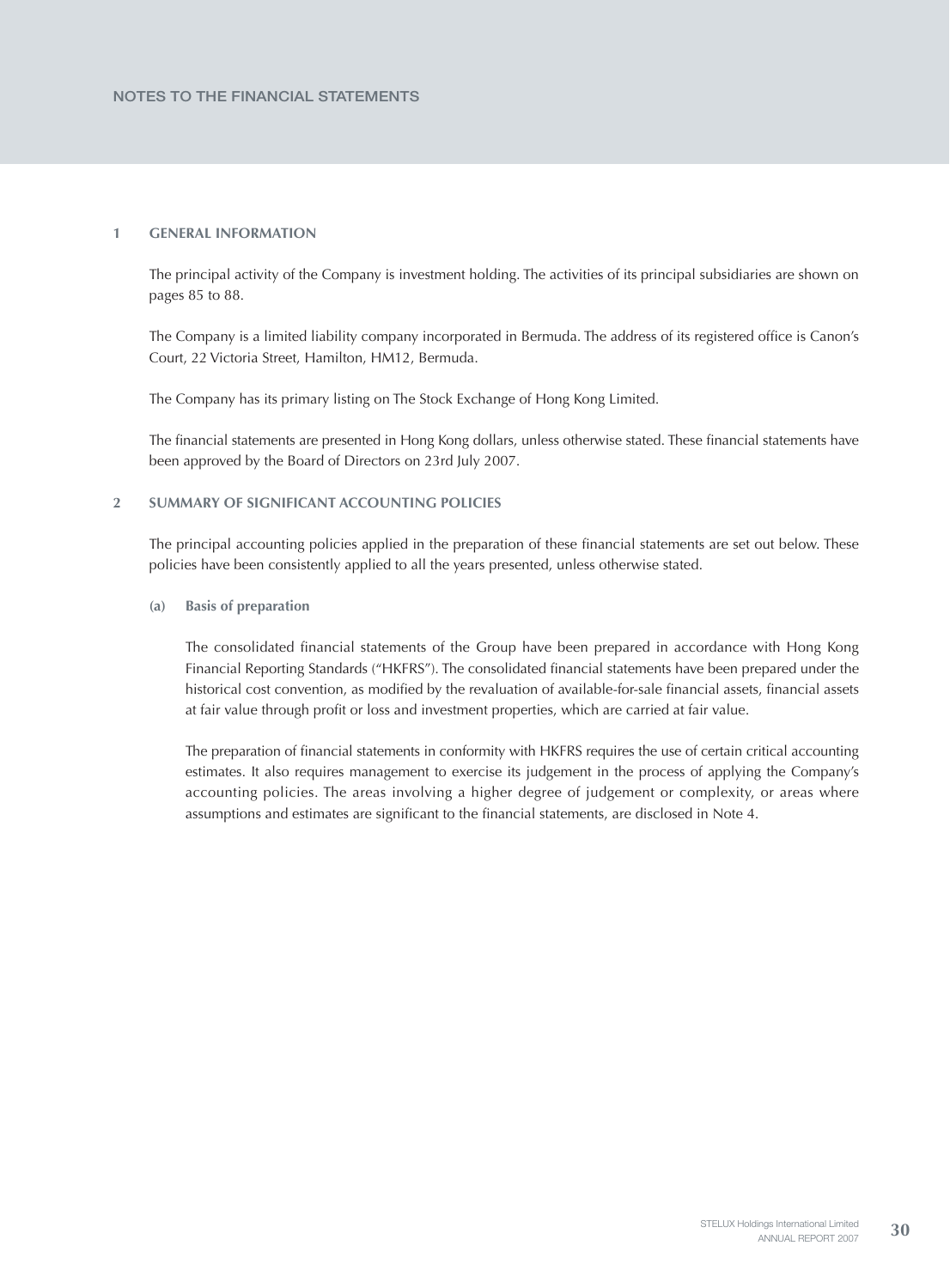#### **2 SUMMARY OF SIGNIFICANT ACCOUNTING POLICIES** *(Continued)*

#### **(a) Basis of preparation** *(Continued)*

*Adoption of amendments to standards and interpretations*

In 2007, the Group adopted the amendments to standards and interpretations of HKFRS issued by the Hong Kong Institute of Certified Public Accountants, which are relevant to its operations.

- Amendment to HKAS 19, Employee Benefits, is mandatory for the Company's accounting periods on or after 1st January 2006. It introduces the option of an alternative recognition approach for actuarial gains and losses. It also adds new disclosure requirements. As the Company does not intend to change the accounting policy adopted for recognition of actuarial gains and losses, adoption of this amendment only impacts the format and extent of disclosures presented in the financial statements.
- Amendments to HKAS 39 and HKFRS 4, Financial Guarantee Contracts, is mandatory for the Company's accounting periods on or after 1st January 2006. These amendments require issued financial guarantees, other than those previously asserted by the entity to be insurance contracts, to be initially recognised at their fair values, and subsequently measured at the higher of the unamortised balance of the related fees received and deferred, and the expenditure required to settle the commitment at the balance sheet date. The Company issued corporate guarantees to certain bank loans drawn down by its fellow subsidiaries. The adoption of this Standard has no significant financial impacts to the financial statements of the Company for the year ended 31st March 2007.
- Amendment to HKAS 21, Net Investment in a Foreign Operation, requires that in the financial statements including a foreign operation, the exchange differences on monetary items that formed part of the net investment in the foreign operation should be reclassified as equity, whether or not the monetary item is denominated in the functional currency of either the reporting entity or the foreign operation. The adoption of this amendment has no significant impacts to the financial statements of the Company for the year ended 31st March 2007.
- HK(IFRIC)-Int 4, Determining whether an Arrangement contains a Lease, is mandatory for the Company's accounting periods on or after 1st January 2006. This interpretation requires the determination of whether an arrangement is or contains a lease to be based on the substance of the arrangement. It requires an assessment of whether: (a) fulfilment of the arrangement is dependent on the use of a specific asset or assets (the asset); and (b) the arrangement conveys a right to use the asset. The adoption of this Standard has no significant financial impacts to the financial statements of the Company for the year ended 31st March 2007.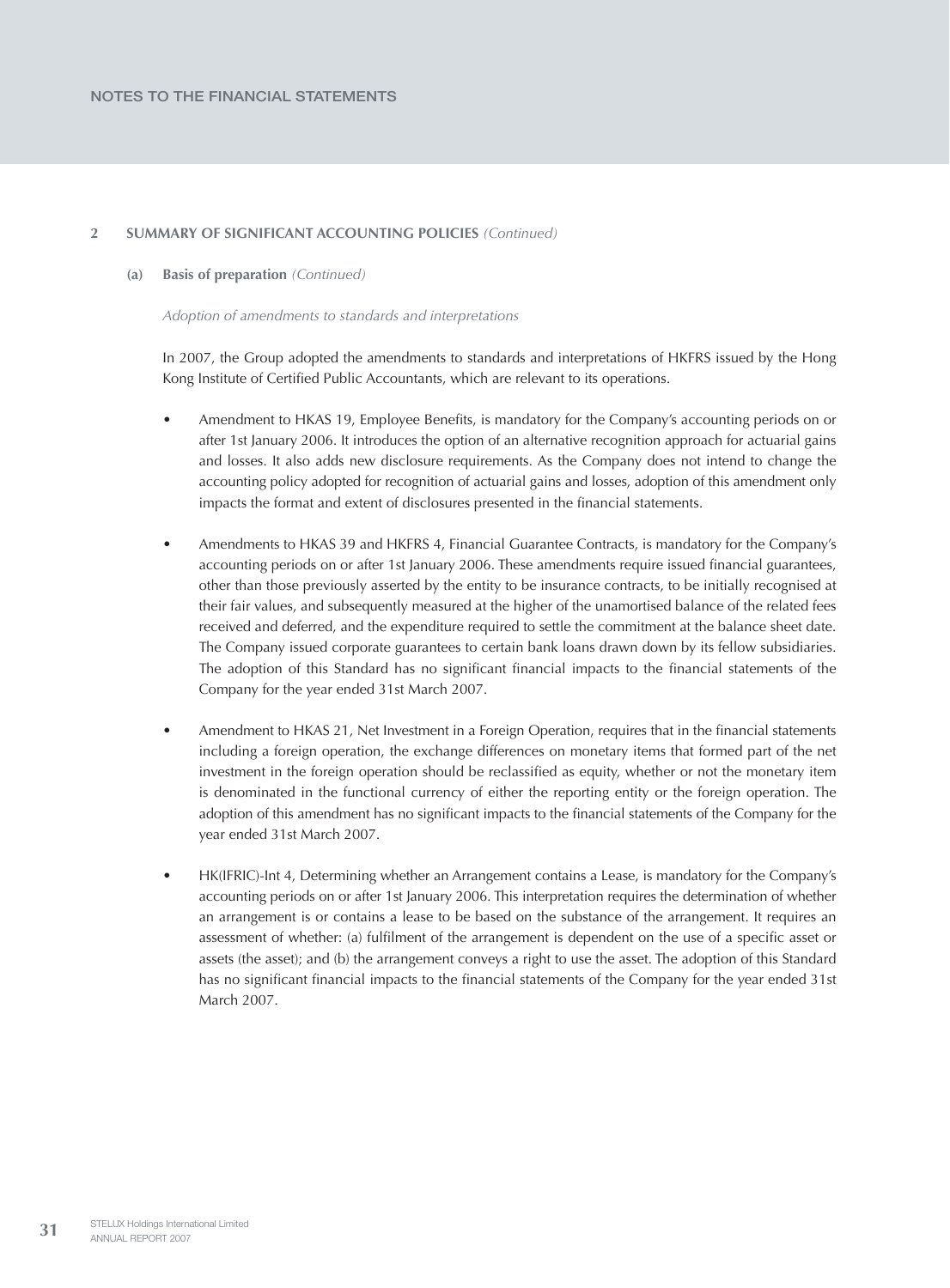#### **2 SUMMARY OF SIGNIFICANT ACCOUNTING POLICIES** *(Continued)*

#### **(a) Basis of preparation** *(Continued)*

 *Standards, interpretations and amendments to standards that are not yet effective and have not been early adopted by the Group*

- HK(IFRIC)-Int 8, 'Scope of HKFRS 2', effective for annual periods beginning on or after 1st May 2006. It requires consideration of transactions involving the issuance of equity instruments, where the identifiable consideration received is less than the fair value of the equity instruments issued to establish whether or not they fall within the scope of HKFRS 2. Management expects the interpretation will have no material impact to the Group.
- HK(IFRIC)-Int 9, 'Reassessment of Embedded Derivatives', effective for annual periods beginning on or after 1st June 2006. Management believes that this interpretation should not have a significant impact on the Group.
- HK(IFRIC)-Int 10, 'Interim Financial Reporting and Impairment', effective for annual periods beginning on or after 1st November 2006. It prohibits the impairment losses recognised in an interim period on goodwill, investments in equity instruments and investments in financial assets carried at cost to be reversed at a subsequent balance sheet date. Management does not expect the application of the interpretation to have any impact on the Group's financial statements.
- HK(IFRIC)-Int 11, 'Group and Treasury Share Transactions', effective for annual periods beginning on or after 1st March 2007. This interpretation clarifies that certain types of transaction are accounted for as equity-settled or cash-settled under HKFRS 2. It also addresses the accounting for share-based payment transactions involving two or more entities within one group. Management does not expect the interpretation to be relevant to the Group.
- HK(IFRIC)-Int 12, 'Service Concession Arrangements", effective for annual periods beginning on or after 1st January 2008. It applies to companies that participate in service concession arrangements and provides guidance on the accounting by operators in public-to-private service concession arrangements. Management does not expect the interpretation to be relevant to the Group.
- HKFRS 7, 'Financial instruments: Disclosures', and the complementary Amendment to HKAS 1, 'Presentation of Financial Statements-Capital Disclosures', effective for annual periods beginning on or after 1st January 2007. The Group assessed the impact of HKFRS 7 and the amendment to HKAS 1 and concluded that the main additional disclosures will be the sensitivity analysis to market risk and capital disclosures required by the amendment of HKAS 1. The Group will apply HKFRS 7 and the amendment to HKAS 1 from annual periods beginning 1st April 2007.
- HKFRS 8, 'Operating Segments', effective for annual periods beginning on or after 1st January 2009. HKFRS 8 introduces the management approach to segment reporting and emphasises the disclosures of the measures used to manage the business. The Group assessed the impact of HKFRS 8 and concluded that it will affect the presentation of segment information of the Group.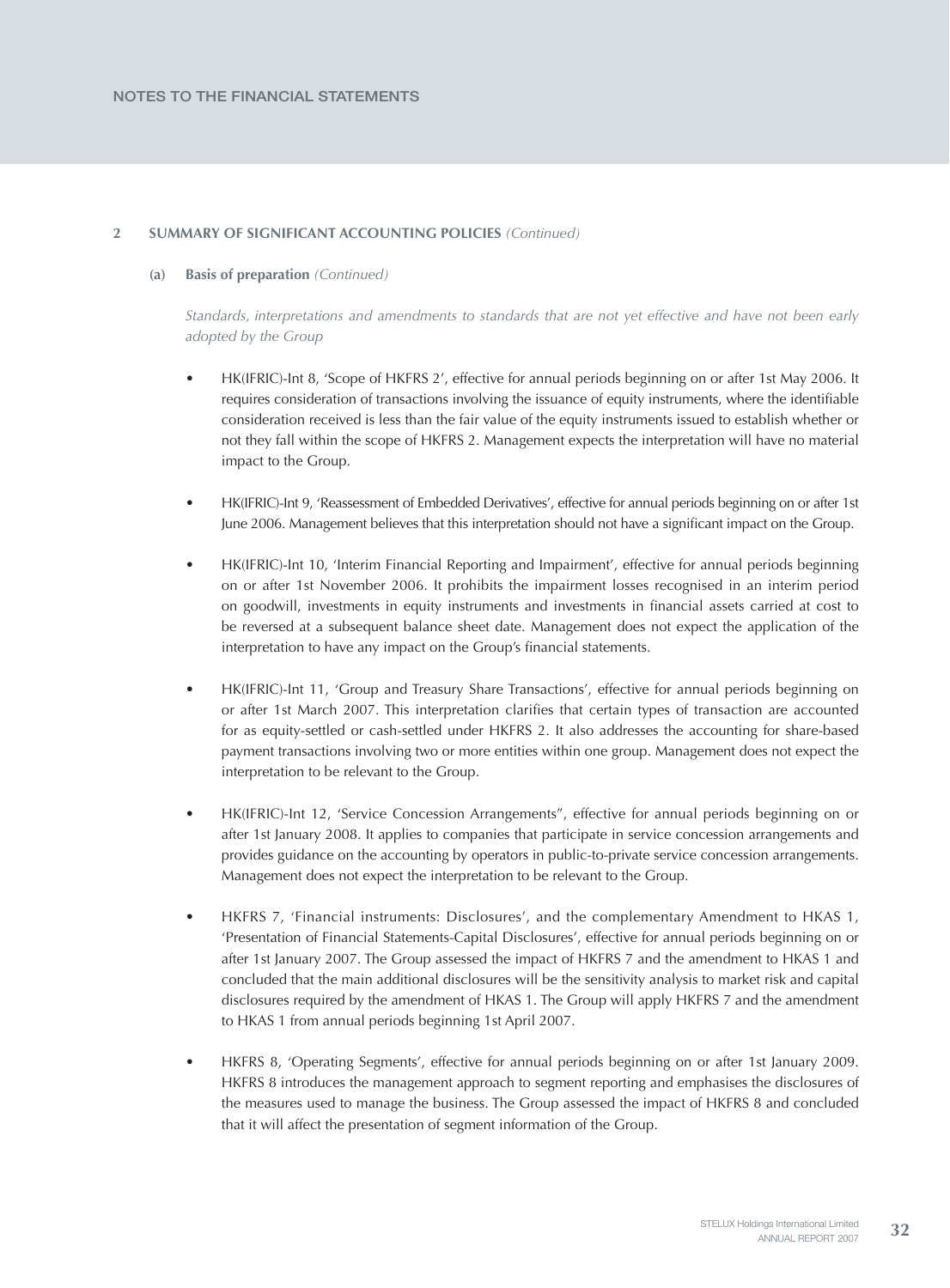#### **2 SUMMARY OF SIGNIFICANT ACCOUNTING POLICIES** *(Continued)*

#### **(b) Consolidation**

*(i) Subsidiaries*

Subsidiaries are all entities over which the Group has the power to govern the financial and operating policies generally accompanying a shareholding of more than one half of the voting rights. The existence and effect of potential voting rights that are currently exercisable or convertible are considered when assessing whether the Group controls another entity.

Subsidiaries are fully consolidated from the date on which control is transferred to the Group. They are de-consolidated from the date that control ceases.

The purchase method of accounting is used to account for the acquisition of subsidiaries by the Group. The cost of an acquisition is measured as the fair value of the assets given, equity instruments issued and liabilities incurred or assumed at the date of exchange, plus costs directly attributable to the acquisition. Identifiable assets acquired and liabilities and contingent liabilities assumed in a business combination are measured initially at their fair values at the acquisition date, irrespective of the extent of any minority interest. The excess of the cost of acquisition over the fair value of the Group's share of the identifiable net assets acquired is recorded as goodwill. If the cost of acquisition is less than the fair value of the net assets of the subsidiary acquired, the difference is recognised directly in the income statement (see Note  $2(g)$ ).

Inter-company transactions, balances and unrealised gains on transactions between group companies are eliminated. Unrealised losses are also eliminated but considered as an impairment indicator of an impairment of the asset transferred. Accounting policies of subsidiaries have been changed where necessary to ensure consistency with the policies adopted by the Group.

In the Company's balance sheet, the investment in a subsidiary is stated at cost less accumulated impairment losses, if any. The results of subsidiary are accounted by the Company on the basis of dividend received and receivable.

#### *(ii) Transactions with minority interests*

The Group applies a policy of treating transactions with minority interests as transactions with parties external to the Group. Disposals to minority interests result in gains and losses for the Group that are recorded in the income statement. Purchases from minority interests result in goodwill, being the difference between any consideration paid and the relevant share of the carrying value of net assets of the subsidiary acquired.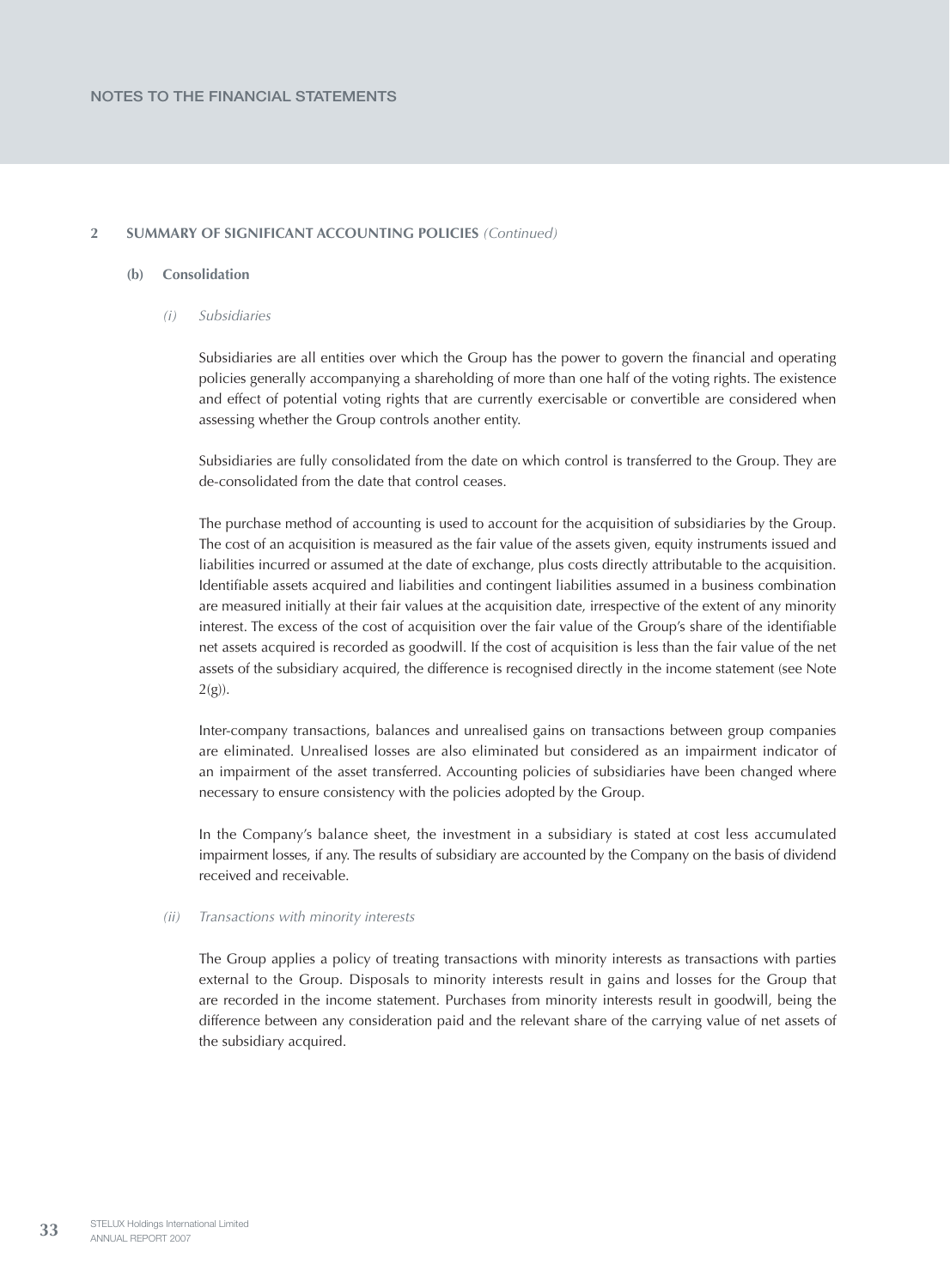## **(c) Segment reporting**

A business segment is a group of assets and operations engaged in providing products or services that are subject to risks and returns that are different from those of other business segments. A geographical segment is engaged in providing products or services within a particular economic environment that are subject to risks and returns that are different from those of segments operating in other economic environments.

#### **(d) Foreign currency translation**

#### *(i) Functional and presentation currency*

Items included in the financial statements of each of the Group's entities are measured using the currency of the primary economic environment in which the entity operates (the "functional currency"). The consolidated financial statements are presented in Hong Kong dollars, which is the Company's functional and presentation currency.

#### *(ii) Transactions and balances*

Foreign currency transactions are translated into the functional currency using the exchange rates prevailing at the dates of the transactions. Foreign exchange gains and losses resulting from the settlement of such transactions and from the translation at year-end exchange rates of monetary assets and liabilities denominated in foreign currencies are recognised in the income statement, except when deferred in equity as qualifying cash flow hedges or qualifying net investment hedges.

Translation differences on non-monetary financial assets and liabilities, such as equity instruments held at fair value through profit or loss, are reported as part of the fair value gain or loss. Translation difference on non-monetary financial assets, such as equities classified as available-for-sale financial assets, are included in the fair value reserve in equity.

#### *(iii) Group companies*

The results and financial position of all the Group entities (none of which has the currency of a hyperinflationary economy) that have a functional currency different from the presentation currency are translated into the presentation currency as follows:

- assets and liabilities for each balance sheet presented are translated at the closing rate at the date of that balance sheet;
- income and expenses for each income statement are translated at average exchange rates (unless this average is not a reasonable approximation of the cumulative effect of the rates prevailing on the transaction dates, in which case income and expenses are translated at the dates of the transactions); and
- all resulting exchange differences are recognised as a separate component of equity.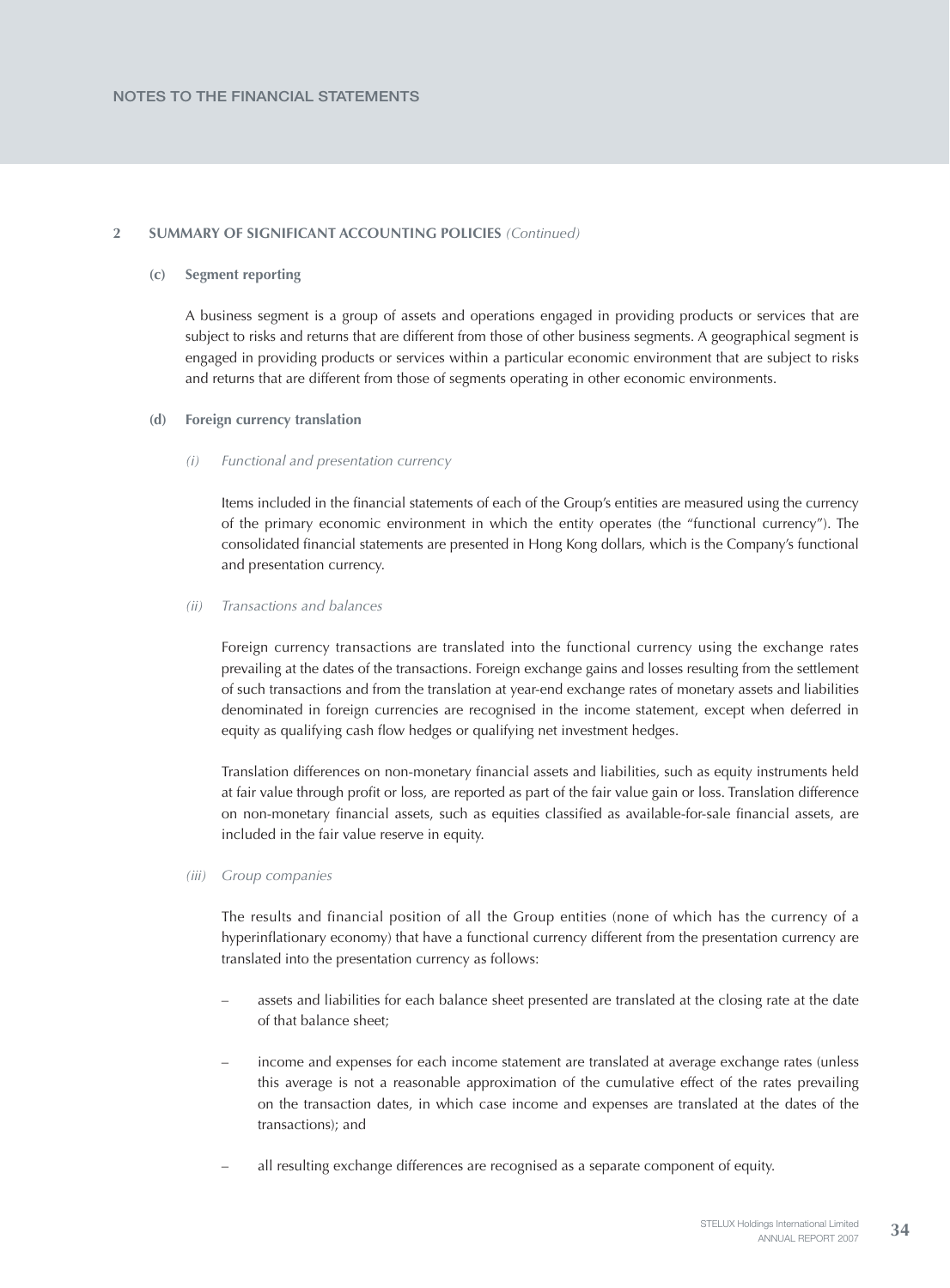#### **(d) Foreign currency translation** *(Continued)*

*(iii) Group companies (Continued)*

On consolidation, exchange differences arising from the translation of the net investment in foreign operations, and of borrowings and other currency instruments designated as hedges of such investments, are taken to shareholders' equity. When a foreign operation is sold, such exchange differences that were recorded in equity are recognised in the income statement as part of the gain or loss on sale.

Goodwill and fair value adjustments arising on the acquisition of a foreign entity are treated as assets and liabilities of the foreign entity and translated at the closing rate.

**(e) Property, plant and equipment**

Property, plant and equipment are stated at historical cost less accumulated depreciation and accumulated impairment losses.

Subsequent costs are included in the asset's carrying amount or recognised as a separate asset, as appropriate, only when it is probable that future economic benefits associated with the item will flow to the Group and the cost of the item can be measured reliably. All other repairs and maintenance are expensed in the income statement during the financial year in which they are incurred.

Depreciation of property, plant and equipment is calculated using the straight-line method to allocate their cost to their residual values over their estimated useful lives, as follows:

| <b>Buildings</b>       | Lesser of the unexpired lease term or 40 to 50 years |
|------------------------|------------------------------------------------------|
| Equipment              | 3 to 10 years                                        |
| Furniture and fixtures | 3 to 15 years                                        |
| Motor vehicles         | 4 to 5 years                                         |

No depreciation is provided on freehold land.

The assets' residual values and useful lives are reviewed, and adjusted if appropriate, at each balance sheet date.

An asset's carrying amount is written down immediately to its recoverable amount if the asset's carrying amount is greater than its estimated recoverable amount.

Gains and losses on disposals are determined by comparing proceeds with carrying amount and are included in the income statement.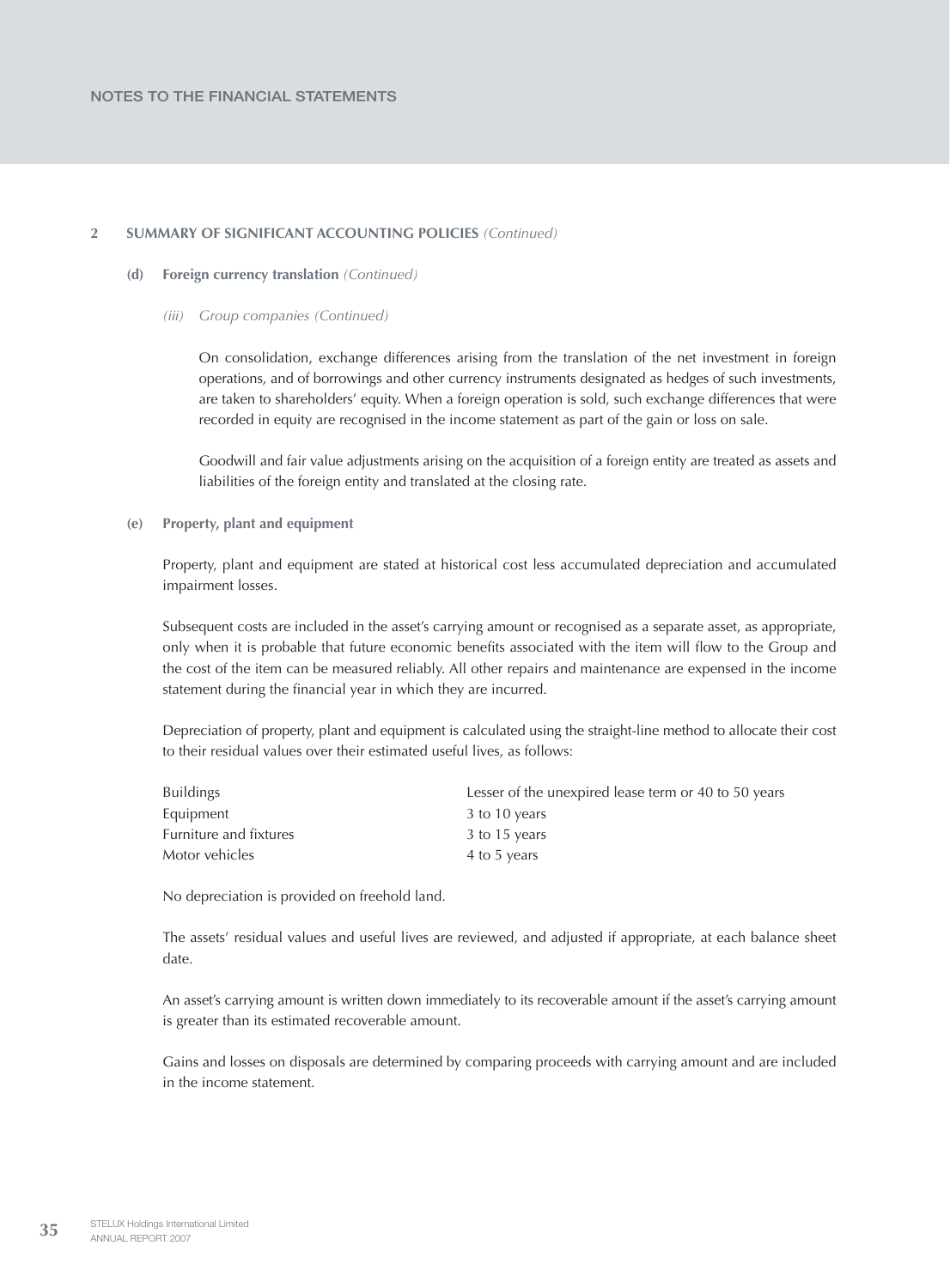### **(f) Investment properties**

Investment properties are properties held for long-term rental yields. Investment properties are carried at fair value, representing open market value determined annually by independent qualified valuers. Changes in fair values are recorded in the income statement.

Land held under operating leases are classified and accounted for as investment property when the rest of the definition of investment property is met. The operating lease is accounted for as if it were a finance lease.

Investment properties committed to sell are classified to non-current assets held for sale at fair value.

### **(g) Intangible assets**

*(i) Goodwill*

Goodwill represents the excess of the cost of an acquisition over the fair value of the Group's share of the net identifi able assets of the acquired subsidiary at the date of acquisition. Goodwill on acquisitions of subsidiaries is included in intangible assets. Goodwill is tested annually for impairment and carried at cost less accumulated impairment losses. Impairment losses on goodwill are not reversed. Gains and losses on the disposal of an entity include the carrying amount of goodwill relating to the entity sold.

Goodwill is allocated to cash-generating units for the purpose of impairment testing.

*(ii) Trademarks*

Trademarks are reassessed as having an indefinite useful life in the previous financial year and the carrying amount brought forward are not amortised but tested annually for impairment (Note 2(h)). Trademarks are carried at cost less accumulated amortisation and accumulated impairment losses.

#### (h) Impairment of investments in subsidiaries and non-financial assets

Assets that have an indefinite useful life are not subject to amortisation. They are at least tested annually for impairment and are reviewed for impairment whenever events or changes in circumstances indicate that the carrying amount may not be recoverable. Assets that are subject to amortisation are reviewed for impairment whenever events or changes in circumstances indicate that the carrying amount may not be recoverable. An impairment loss is recognised for the amount by which the asset's carrying amount exceeds its recoverable amount. The recoverable amount is the higher of an asset's fair value less costs to sell and value in use. For the purposes of assessing impairment, assets are grouped at the lowest levels for which there are separately identifiable cash flows (cash-generating units). Non-financial assets other than goodwill that suffered an impairment are reviewed for possible reversal of the impairment at each reporting date.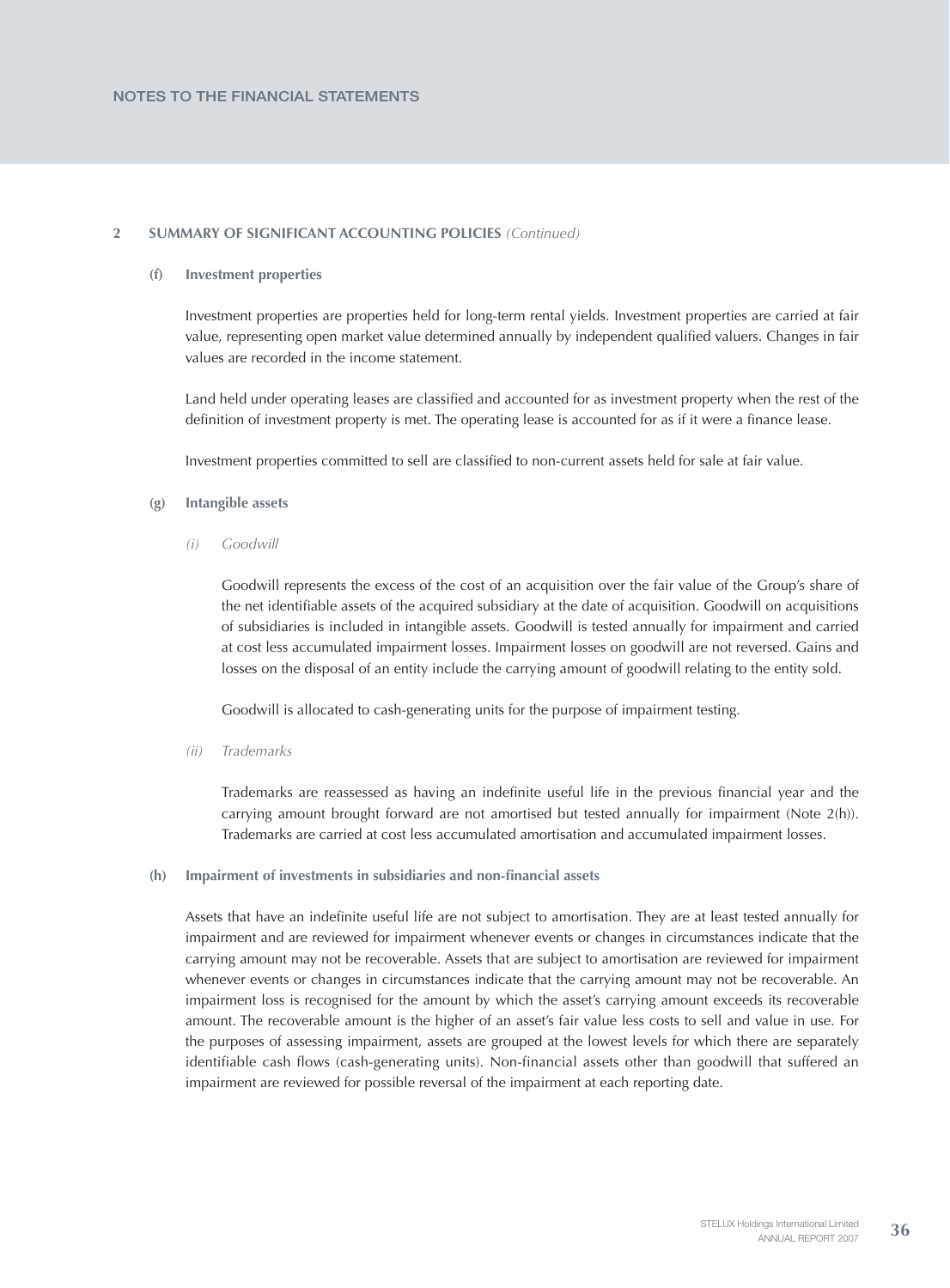#### **(i) Financial assets**

The Group classifies its financial assets in the following categories: financial assets at fair value through profit or loss, loans and receivables and available-for-sale financial assets. The classification depends on the purpose for which the investments were acquired. Management determines the classification of its investments at initial recognition.

#### *(i)* Financial assets at fair value through profit or loss

Financial assets at fair value through profit or loss are financial assets held for trading. A financial asset is classified in this category if acquired principally for the purpose of selling in the short term. Assets in this category are classified as current assets.

## *(ii) Loans and receivables*

Loans and receivables are non-derivative financial assets with fixed or determinable payments that are not quoted in an active market. They are included in current assets, except for maturities greater than 12 months after the balance sheet date. These are classified as non-current assets. Loans and receivables are classified as debtors and prepayments in the balance sheet.

## *(iii)* Available-for-sale financial assets

Available-for-sale financial assets are non-derivatives that are either designated in this category or not classified in any of the other categories. They are included in non-current assets unless management intends to dispose of the investment within 12 months of the balance sheet date.

Regular purchases and sales of financial assets are recognised on trade-date – the date on which the Group commits to purchase or sell the asset. Investments are initially recognised at fair value plus transaction costs for all financial assets not carried at fair value through profit or loss. Financial assets carried at fair value through profit or loss are initially recognised at fair value and transaction costs are expensed in the income statement. Financial assets are derecognised when the rights to receive cash flows from the investments have expired or have been transferred and the Group has transferred substantially all risks and rewards of ownership. Availablefor-sale financial assets and financial assets at fair value through profit or loss are subsequently carried at fair value. Loans and receivables and held-to-maturity investments are carried at amortised cost using the effective interest method.

Gains and losses arising, from changes in the fair value of the financial assets at fair value through profit or loss category including interest and dividend income, are presented in the income statement within other income, in the year in which they arise.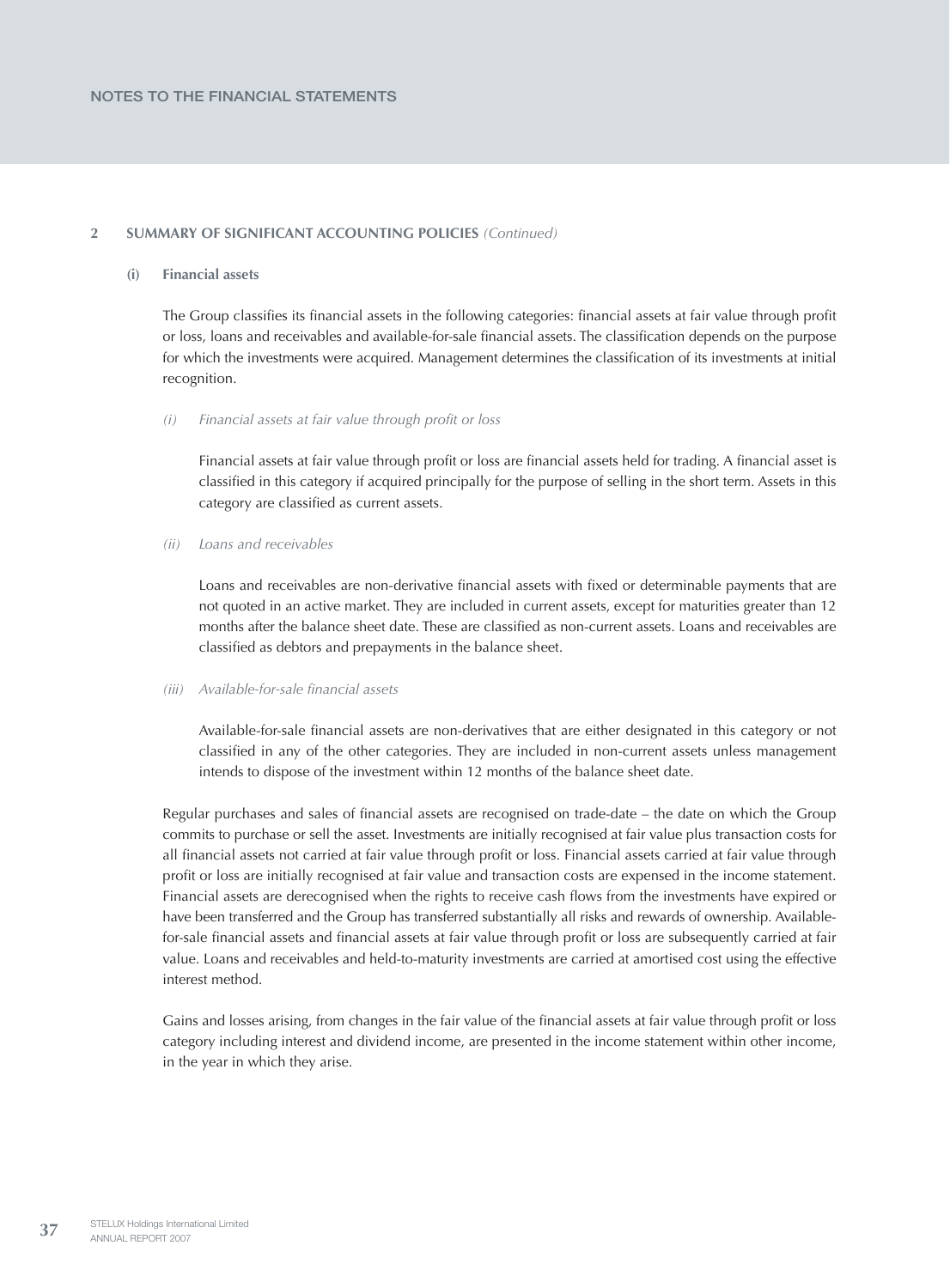#### **(i) Financial assets** *(Continued)*

Changes in the fair value of monetary securities denominated in a foreign currency and classified as availablefor-sale are analysed between translation differences resulting from changes in amortised cost of the security and other changes in the carrying amount of the security. The translation differences on monetary securities are recognised in the income statement; translation differences on non-monetary securities are recognised in translation reserve. Changes in the fair value of monetary and non-monetary securities classified as availablefor-sale are recognised in investment revaluation reserve.

When securities classified as available-for-sale are sold or impaired, the accumulated fair value adjustments recognised in investment revaluation reserve are included in the income statement as gains and losses on disposal of available-for-sale financial assets. Interest on available-for-sale securities calculated using the effective interest method is recognised in the income statement. Dividends on available-for-sale equity instruments are recognised in the income statement when the Group's right to receive payments is established.

The fair values of quoted investments are based on current bid prices. If the market for a financial asset is not active (and for unlisted securities), the Group establishes fair value by using valuation techniques. These include the use of recent arm's length transactions, reference to other instruments that are substantially the same, discounted cash flow analysis, and option pricing models, making maximum use of market inputs and relying as little's possible on equity-specific inputs.

The Group assesses at each balance sheet date whether there is objective evidence that a financial asset or a group of financial assets is impaired. In the case of equity securities classified as available-for-sale, a significant or prolonged decline in the fair value of the security below its cost is considered as an indicator that the securities are impaired. If any such evidence exists for available-for-sale financial assets, the cumulative loss – measured as the difference between the acquisition cost and the current fair value, less any impairment loss on that financial asset previously recognised in the income statement  $-$  is removed from investment revaluation reserve and recognised in the income statement. Impairment losses recognised in the income statement on equity instruments are not reversed through the income statement. Impairment testing of debtors and prepayments is described in Note  $2(k)$  to the financial statements.

#### **(j) Stocks**

Stocks are stated at the lower of cost and net realisable value. Cost includes the cost of direct labour, materials and appropriate proportion of production overhead expenditure, and is calculated on the weighted average basis. Net realisable value is the anticipated sales proceeds less selling expenses.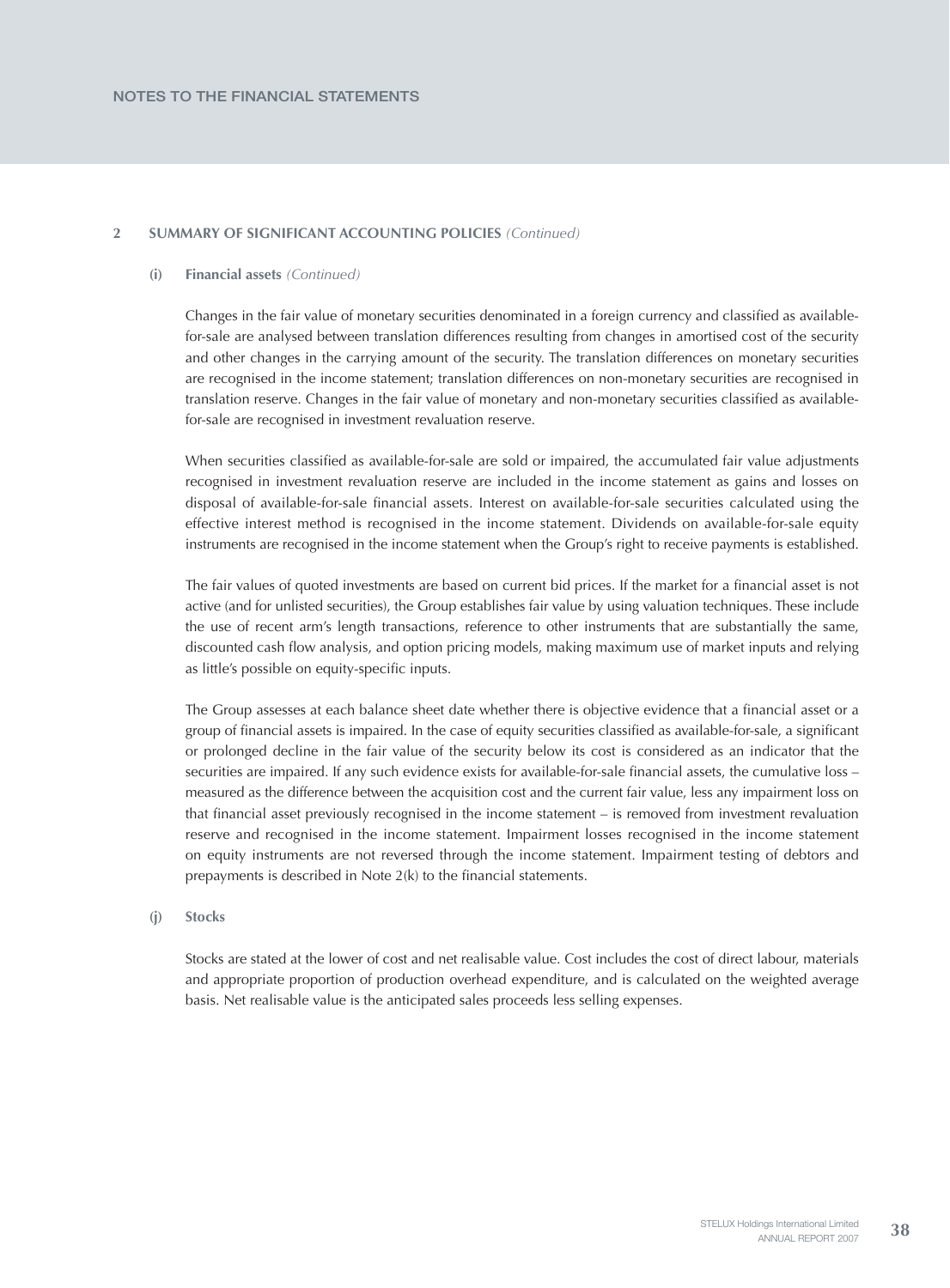#### **(k) Debtors and prepayments**

Debtors and prepayments are recognised initially at fair value and subsequently measured at amortised cost using the effective interest method, less provision for impairment. A provision for impairment of debtors and prepayments is established when there is objective evidence that the Group will not be able to collect all amounts due according to the original terms of the receivables. Significant financial difficulties of the debtor, probability that the debtor will enter bankruptcy or financial reorganisation, and default or delinquency in payments are considered indicators that the trade receivable is impaired. The amount of the provision is the difference between the asset's carrying amount and the present value of estimated future cash flows, discounted at the original effective interest rate. The carrying amount of the assets is reduced through the use of an allowance account, and the amount of the loss is recognised in the income statement. When a trade receivable is uncollectible, it is written off against the allowance account for debtors. Subsequent recoveries of amounts previously written off are credited in the income statement.

**(l) Cash and cash equivalents**

Cash and cash equivalents include cash in hand, deposits held at call with banks, other short-term highly liquid investments with original maturities of three months or less, and bank overdrafts. Bank overdrafts are shown within borrowings in current liabilities on the balance sheet.

**(m) Share capital**

Ordinary shares are classified as equity. Incremental costs directly attributable to the issue of new shares or options are shown in equity as a deduction, net of tax, from the proceeds.

**(n) Creditors**

Creditors are recognised initially at fair value and subsequently measured at amortised cost using the effective interest method.

**(o) Borrowings**

Borrowings are recognised initially at fair value, net of transaction costs incurred. Borrowings are subsequently stated at amortised cost; any difference between the proceeds (net of transaction costs) and the redemption value is recognised in the income statement over the period of the borrowings using the effective interest method.

Borrowings are classified as current liabilities unless the Group has an unconditional right to defer settlement of the liability for at least 12 months after the balance sheet date.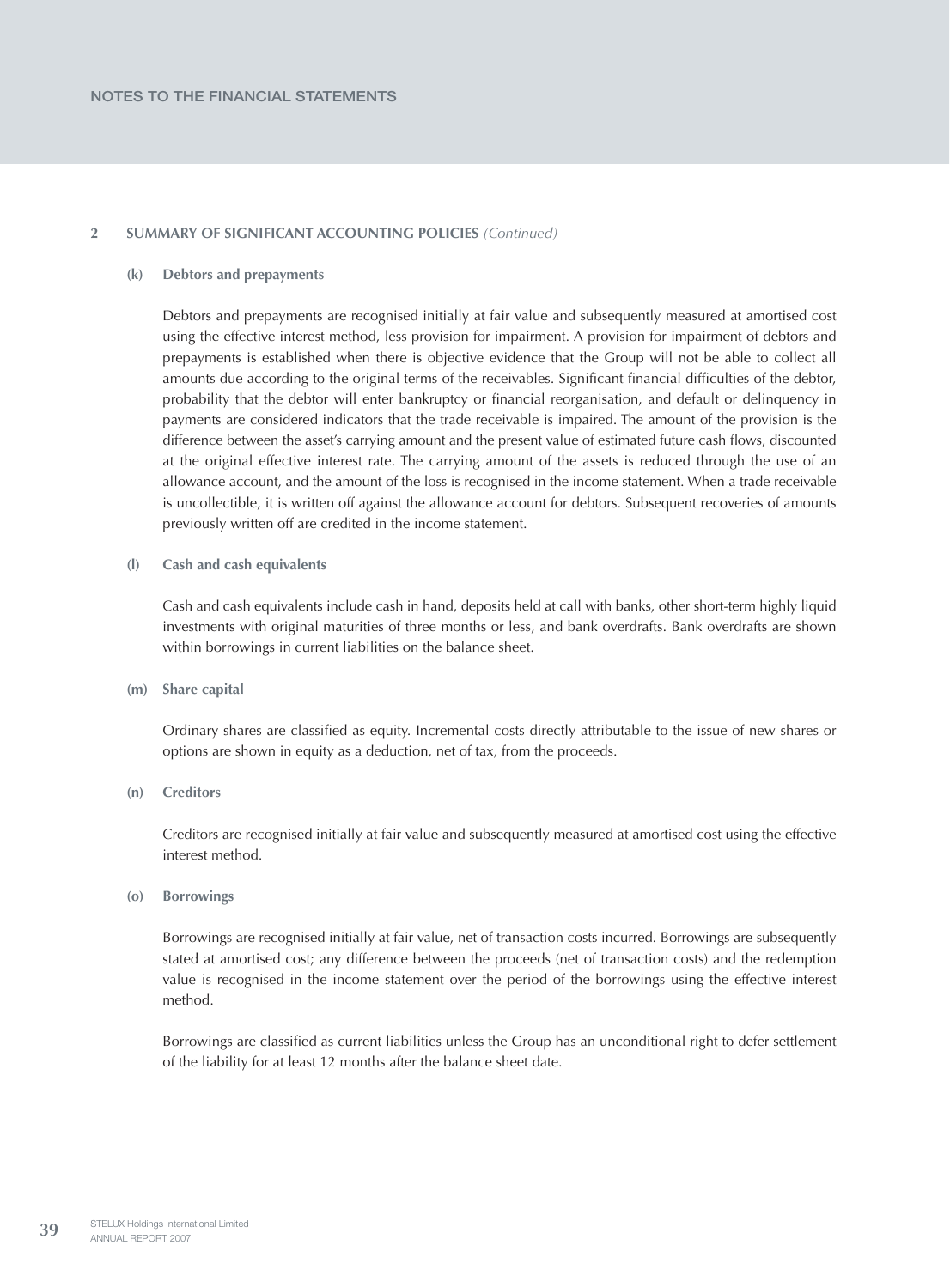## **(p) Deferred income tax**

Deferred income tax is provided in full, using the liability method, on temporary differences arising between the tax bases of assets and liabilities and their carrying amounts in the consolidated financial statements. Deferred income tax is determined using tax rates that have been enacted or substantially enacted by the balance sheet date and are expected to apply when the related deferred income tax asset is realised or the deferred income tax liability is settled.

Deferred income tax assets are recognised to the extent that it is probable that future taxable profit will be available against which the temporary differences can be utilised.

Deferred income tax is provided on temporary differences arising on investments in subsidiaries, except where the timing of the reversal of the temporary difference is controlled by the Group and it is probable that the temporary difference will not reverse in the foreseeable future.

### (g) Employee benefits

#### *(i) Employee leave entitlements*

Employee entitlements to annual leave and long service leave are recognised when they accrue to employees. A provision is made for the estimated liability for annual leave and long service leave as a result of services rendered by employees up to the balance sheet date. Employee entitlements to sick leave and maternity leave are not recognised until the time of leave.

## *(ii) Pension obligations*

The Group operates and participates in a number of defined contribution plans. The assets of the defined contribution plans are held separately from those of the Group in independently administered funds. The contributions are recognised as employee benefit expense when they are due and are reduced by contributions forfeited by those employees who leave the scheme prior to vesting fully in the contributions. Prepaid contributions are recognised as an asset to the extent that a cash refund or a reduction in the future payments is available.

#### *(iii)* Profit-sharing and bonus plan

The Group recognises a liability and an expense for bonuses and profit-sharing, based on a formula that takes into consideration the profit attributable to the Company's shareholders after certain adjustments. The Group recognises a provision where contractually obliged or where there is a past practice that has created a constructive obligation.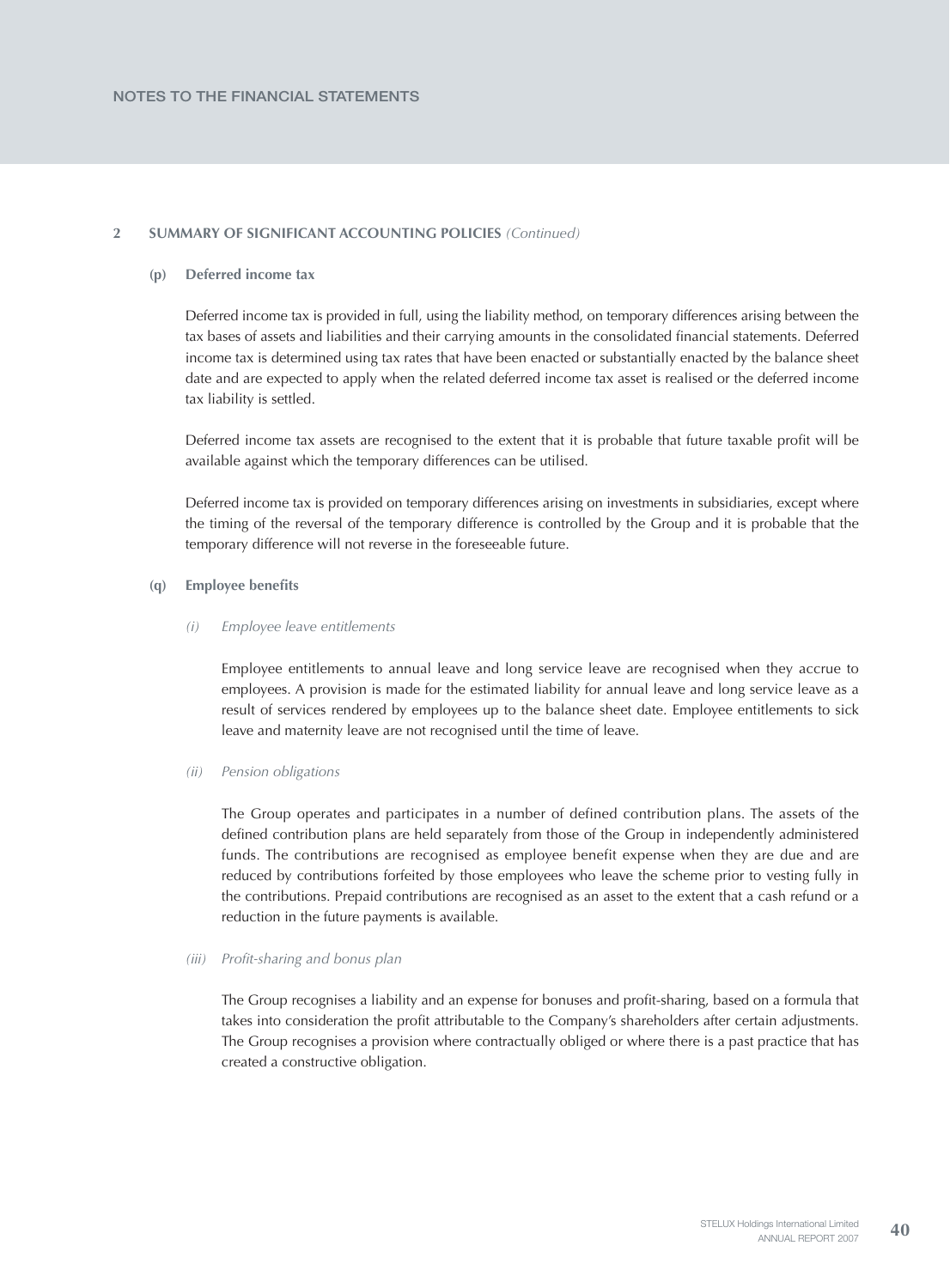#### **(r) Provisions**

Provisions are recognised when the Group has a present legal or constructive obligation as a result of past events, it is probable that an outflow of resources will be required to settle the obligation, and a reliable estimate of the amount can be made. When the Group expects a provision to be reimbursed, the reimbursement is recognised as a separate asset but only when the reimbursement is virtually certain.

Provisions are measured at the present value of the expenditures expected to be required to settle the obligation using a pre-tax rate that reflects current market assessments of the time value of money and the risks specific to the obligation. The increase in the provision due to passage of time is recognised as interest expense.

#### **(s) Recognition of revenue**

Revenue comprises the fair value of the consideration received or receivable for the sale of goods and services in the ordinary course of the Group's activities. Revenue is shown net of value-added tax, returns, rebates and discounts and after eliminating sales within the Group.

The Group recognises revenue when the amount of revenue can be reliably measured, it is probable that future economic benefits will flow to the entity and specific criteria have been met for each of the Group's activities as described below. The amount of revenue is not considered to be reliably measurable until all contingencies relating to the sale have been resolved. The Group bases its estimates on historical results, taking into consideration the type of customer, the type of transaction and the specifics of each arrangement.

#### *(i) Sales of goods – wholesale and trading*

Sales of goods are recognised when the Group has delivered products to the customer, the customer has accepted the products and collectibility of the related receivables is reasonably assured.

*(ii) Sales of goods – retail*

Sales of goods are recognised when a group entity sells a product to the customer. Retail sales are usually in cash or by credit card.

#### *(iii) Building management fee income*

Building management fee income is recognised when the services are rendered.

*(iv) Rental income*

Rental income is recognised on a straight-line basis over the lease term.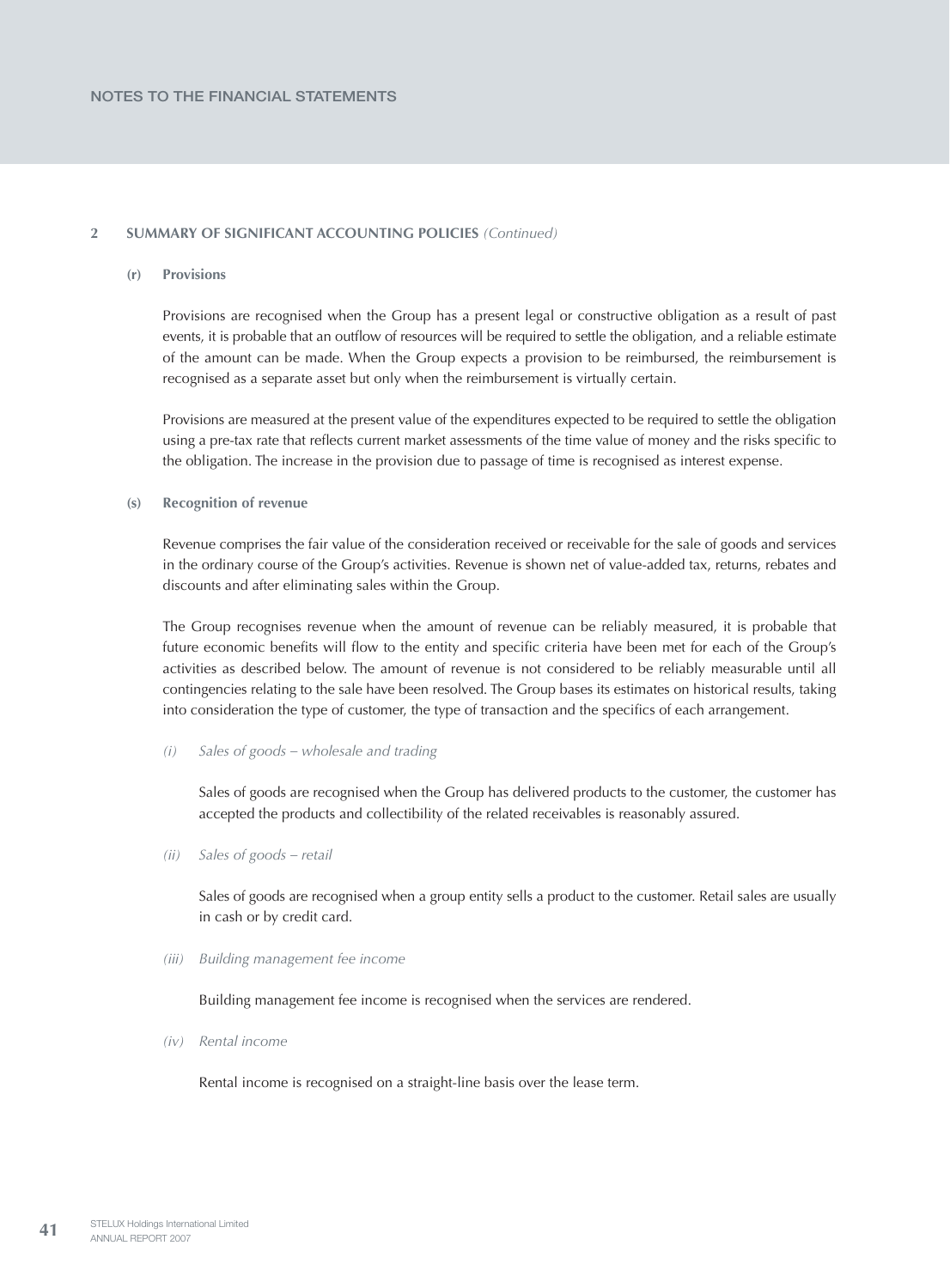#### **(s) Recognition of revenue** *(Continued)*

*(v) Interest income*

Interest income is recognised on a time-proportion basis using the effective interest method. When a receivable is impaired, the Group reduces the carrying amount to its recoverable amount, being the estimated future cash flow discounted at the original effective interest rate of the instrument, and continues unwinding the discount as interest income. Interest income on impaired loans is recognised using the original effective interest rate.

#### *(vi) Dividend income*

Dividend income is recognised when the right to receive payment is established.

#### **(t) Leases**

#### *(i) Operating lease*

Leases in which a significant portion of the risks and rewards of ownership are retained by the lessor are classified as operating leases. Payments made under operating leases (net of any incentives received from the lessor) are charged in the income statement on a straight-line basis over the period of the lease.

#### *(ii) Finance lease*

Leases of property, plant and equipment where the Group has substantially all the risks and rewards of ownership are classified as finance leases. Finance leases are capitalised at the lease's commencement at the lower of the fair value of the leased property and the present value of the minimum lease payments. Each lease payment is allocated between the liability and finance charges so as to achieve a constant rate on the finance balance outstanding. The corresponding rental obligations, net of finance charges, are included in current and non-current borrowings. The interest element of the finance cost is recognised in the income statement over the lease period so as to produce a constant periodic rate of interest on the remaining balance of the liability for each period.

## **(u) Dividend distribution**

Dividend distribution to the Company's shareholders is recognised as a liability in the Group's financial statements in the year in which the dividends are approved by the Company's shareholders.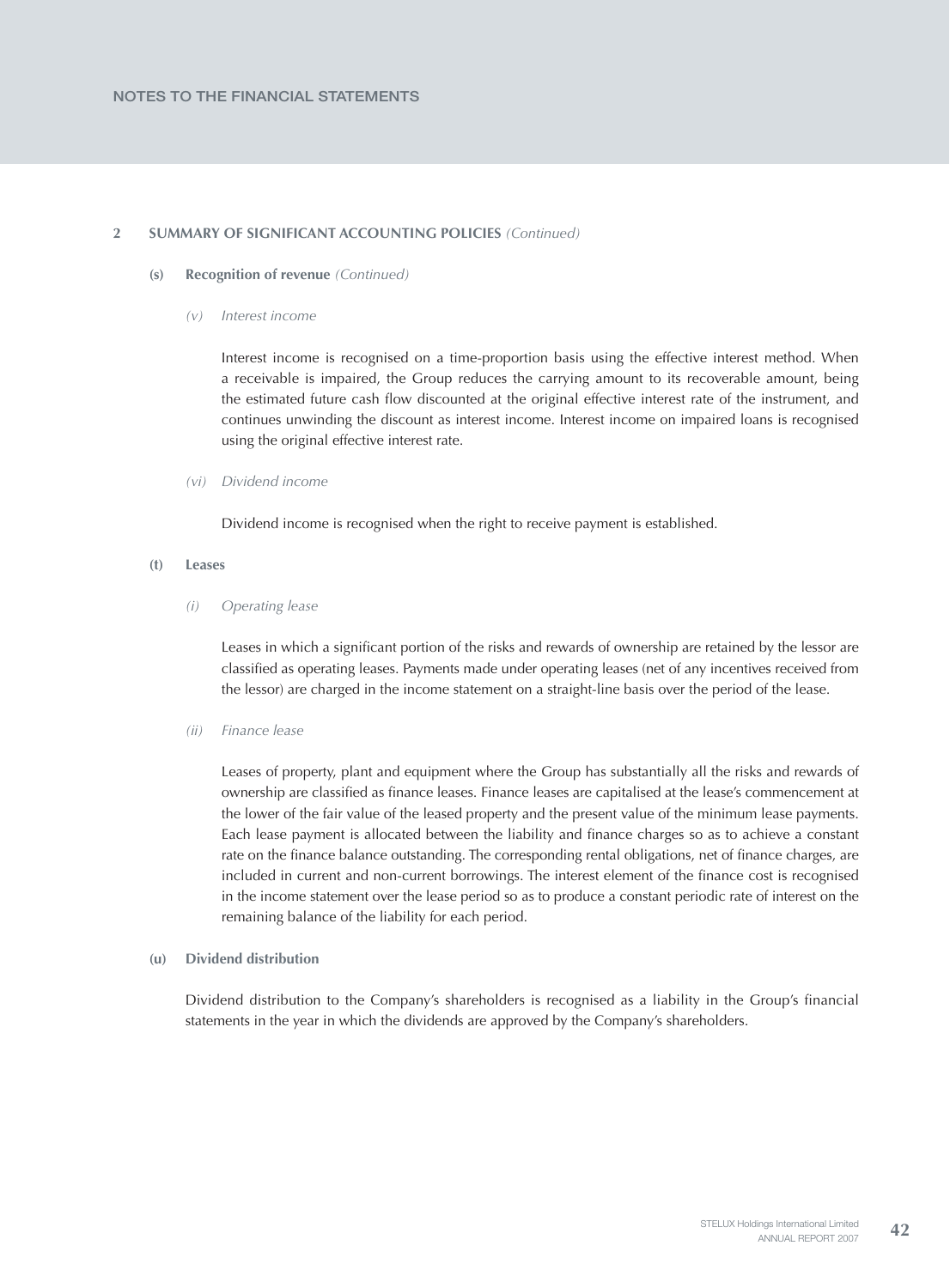#### **(v) Financial guarantee**

A financial guarantee (a kind of insurance contract) is a contract that requires the issuer to make specified payments to reimburse the holder for a loss it incurs because a specified debtor fails to make payments when due in accordance with the original or modified terms of a debt instrument. The Group does not recognise liabilities for financial guarantees at inception, but perform a liability adequacy test at each reporting date by comparing its carrying amount of the net liability regarding the financial guarantee with its present legal or constructive obligation amount. If the carrying amount of the net liability is less than its present legal or constructive obligation amount, the entire difference is recognised in the income statement immediately.

#### **3 FINANCIAL RISK MANAGEMENT**

#### **(a) Financial risk factors**

The Group's activities expose it to a variety of financial risks: foreign exchange risk, interest rate risk, credit risk and liquidity risk.

### *(i) Foreign exchange risk*

The Group operates in Hong Kong and a number of overseas countries and is exposed to foreign exchange risk arising from various currency exposures, primarily with respect to the Hong Kong dollar. Foreign exchange risk arises from future commercial transactions, recognised assets and liabilities and net investments in foreign operations.

The Group has not used any forward contracts, currency borrowings or other means to hedge its foreign currency exposure.

#### *(ii) Interest rate risk*

The Group's income and operating cash flows are substantially independent of changes in market interest rates as the Group has no significant interest-bearing assets. The Group's exposure to changes in interest rates is mainly attributable to its bank loans. Bank loans at variable rates expose the Group to cash flow interest-rate risk. Details of the Group's bank borrowings are disclosed in Note 31(a) below.

The Group has not used any interest rate swaps to hedge its exposure to cash flow interest rate risk.

*(iii) Credit risk*

The Group has no significant concentrations of credit risk. It has policies in place to ensure that wholesale sales of products are made to customers with an appropriate credit history. Sales to retail customers are made in cash or via major credit cards.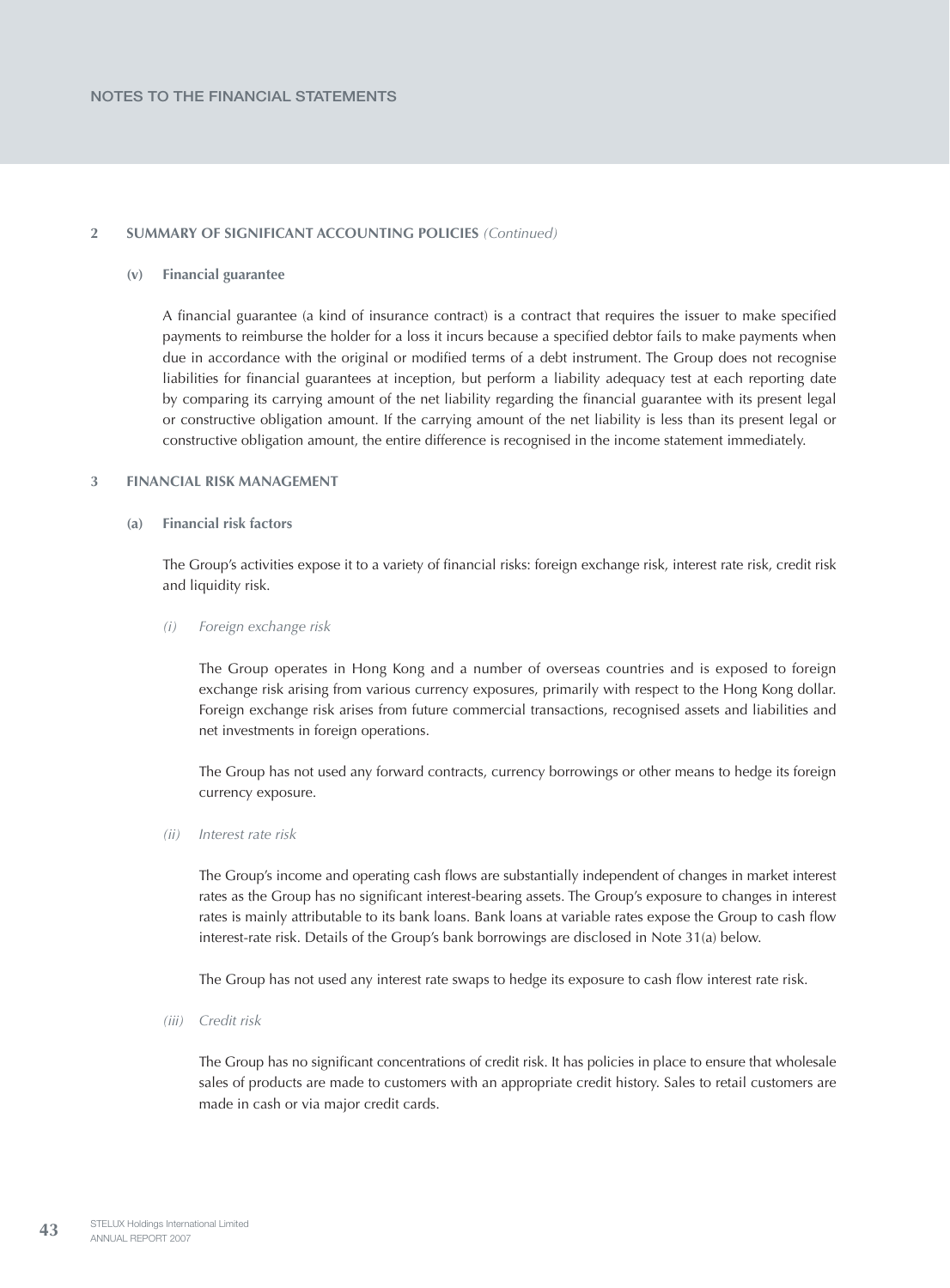### **3 FINANCIAL RISK MANAGEMENT** *(Continued)*

#### **(a) Financial risk factors** *(Continued)*

*(iv) Liquidity risk*

Prudent liquidity risk management implies maintaining sufficient cash and marketable securities and the availability of funding through an adequate amount of committed credit facilities. Due to the dynamic nature of the underlying businesses, management aims to maintain flexibility in funding by keeping committed credit lines available.

## **(b) Fair value estimation**

The carrying amounts of the Group's financial assets including cash and cash equivalents, deposits in approved financial institutions, accounts receivable; and financial liabilities including accounts payable, short-term borrowings, approximate their fair values due to their short maturities.

The fair value of financial instruments traded in active markets is based on quoted market prices at the balance sheet date.

The fair value of financial instruments that are not traded in an active market is determined by using valuation techniques. The Group uses a variety of methods and makes assumptions that are based on market conditions existing at each balance sheet date. Quoted market prices or dealer quotes for similar instruments are used for long-term debt. Other techniques, such as estimated discounted cash flows, are used to determine fair value for the remaining financial instruments.

The fair value of financial liabilities for disclosure purpose is estimated by discounting the future contractual cost flows at the current market interest rate that available to the Group for similar financial instruments.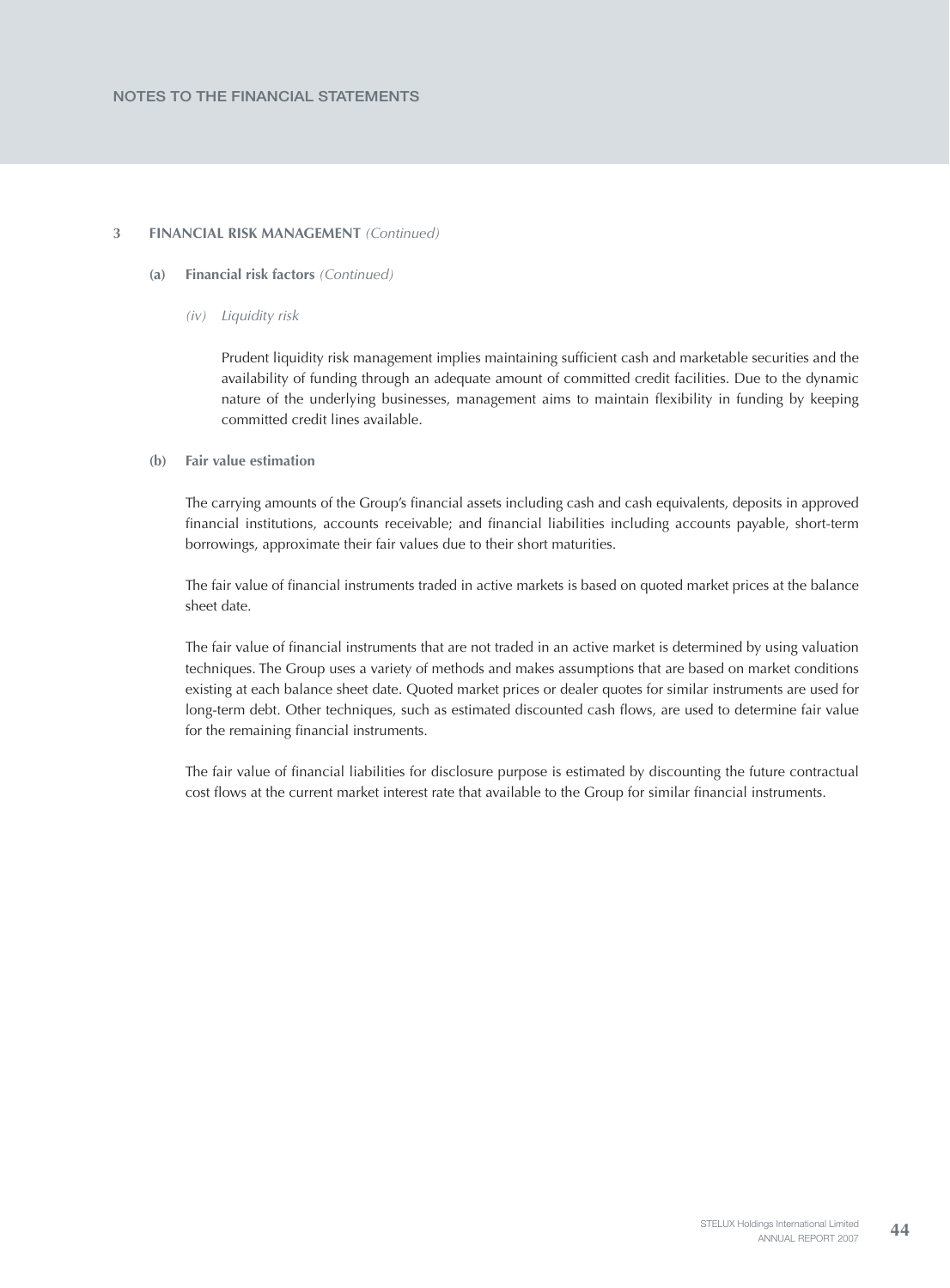## **4 CRITICAL ACCOUNTING ESTIMATES AND JUDGEMENTS**

Estimates and judgements are continually evaluated and are based on historical experience and other factors, including expectations of future events that are believed to be reasonable under the circumstances.

The Group makes estimates and assumptions concerning the future. The resulting accounting estimates will, by definition, seldom equal the related actual results. The estimates and assumptions that have a significant risk of causing a material adjustment to the carrying amounts of assets and liabilities within the next financial year are discussed below.

## **(i) Net realisable value of stocks**

Net realisable value of stocks is the estimated selling price in the ordinary course of business, less estimated costs of completion and selling expenses. These estimates are based on the current market condition and the historical experience of manufacturing and selling products of similar nature. It could change significantly as a result of changes in customer taste and competitor actions in response to severe industry cycles. Management will reassess the estimations at the balance sheet date.

#### **(ii) Impairment of accounts receivable**

The Group's management determines the provision for impairment of accounts receivable. This estimate is based on the credit history of its customers and the current market condition. Management reassesses the provision at each balance sheet date.

### **(iii) Deferred income tax**

The Group's management determines the amount of deferred tax asset to be recognised by estimating the amount of future profit available to utilise the tax losses in the relevant tax jurisdiction and entity. The estimate is based on the projected profit in respective jurisdiction and entity and the Group uses its judgement to make assumptions that are mainly based on market conditions existing on balance sheet date. It could change as a result of the uncertainties in the market conditions.

#### **5 REVENUES**

|                     | 2007<br><b>HK\$'000</b> | 2006<br>HK\$'000 |
|---------------------|-------------------------|------------------|
| Turnover            |                         |                  |
| Sales of goods      | 1,791,264               | 1,499,303        |
| Gross rental income | 1,361                   | 27,937           |
|                     | 1,792,625               | 1,527,240        |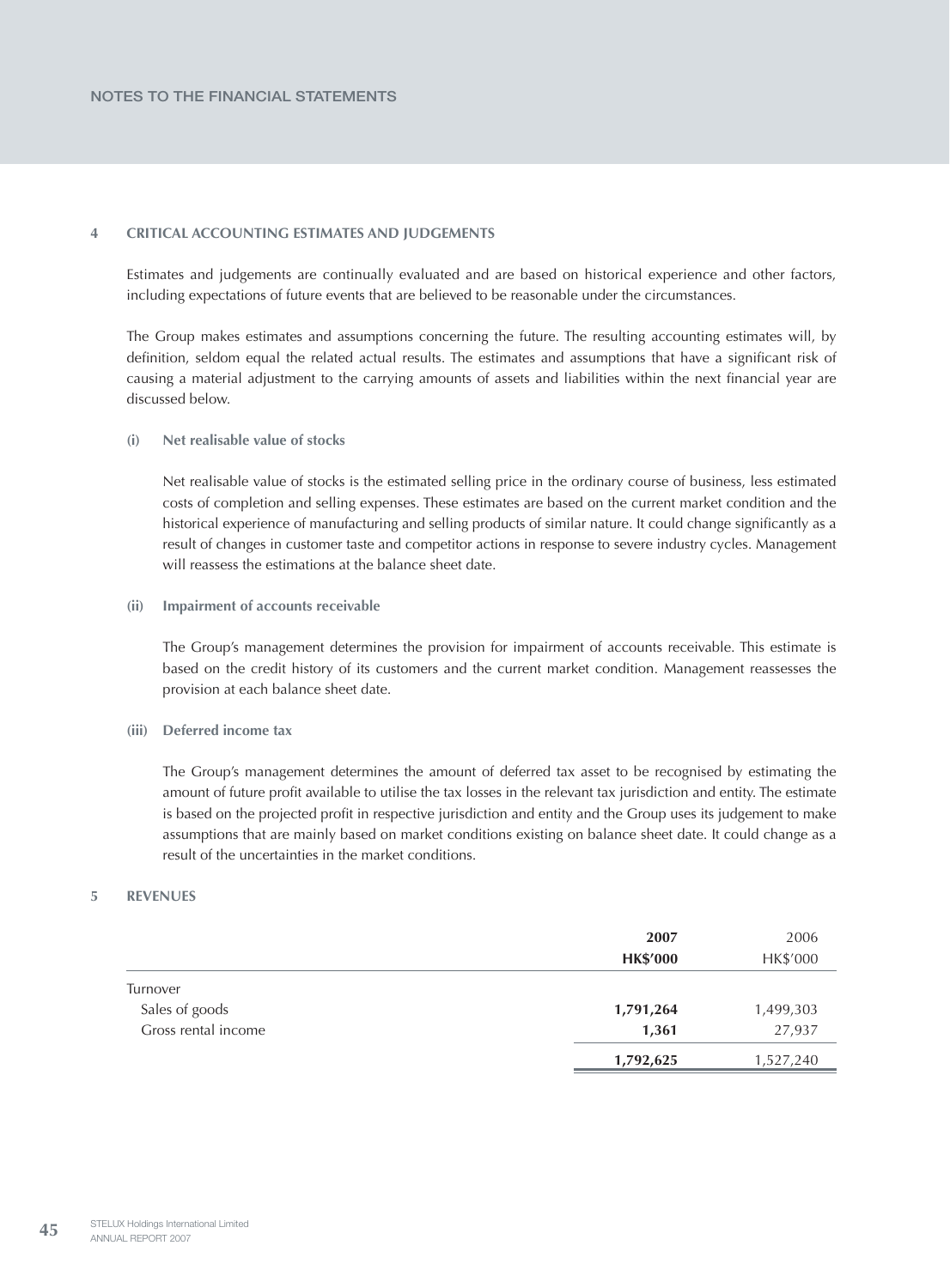# **6 OTHER GAINS AND OTHER INCOME**

|                                                                           | 2007            | 2006     |
|---------------------------------------------------------------------------|-----------------|----------|
|                                                                           | <b>HK\$'000</b> | HK\$'000 |
| Other gains                                                               |                 |          |
| Fair value gains on financial assets at fair value through profit or loss |                 | 50,749   |
| Gain on disposal of financial assets at fair value through profit or loss | 29,250          |          |
| Gain on disposal of subsidiaries (Note 33(b))                             |                 | 15,150   |
| Gain/(loss) on disposal of property, plant and equipment                  | 396             | (765)    |
| Gain on disposal of investment properties                                 | 1,569           |          |
| Exchange gain                                                             | 39,718          | 5,210    |
|                                                                           | 70,933          | 70,344   |
| Other income                                                              |                 |          |
| Building management fee income                                            | 5,061           | 11,611   |
| Dividend income from investments                                          | 2,928           | 820      |
| Interest income                                                           | 2,611           | 5,540    |
| Sundries                                                                  | 12,597          | 5,473    |
|                                                                           | 23,197          | 23,444   |

# **7 COMPENSATION RECEIVED FROM ARBITRATION**

The Group was entitled to counter-claim liquidated damages and other costs or losses from the contractor for Stelux House. In December 2004, the arbitrator awarded legal costs and interests in favour of the Group. The contractor filed an appeal but failed to overturn the arbitrator's award. After deducting other related costs, the net compensation received of HK\$38,489,000 was recognised during the year ended 31st March 2006.

### **8 SEGMENT INFORMATION**

The Group has determined that business segments be presented as the primary reporting format and geographical segments as the secondary reporting format.

Unallocated items represent net corporate expenses or income. Segment assets consist primarily of property, plant and equipment, investment properties, prepayments of lease premium, intangible assets, stocks, debtors and prepayments, financial assets at fair value through profit or loss, non-current assets held for sale and exclude deferred tax assets and bank balances and cash. Segment liabilities consist mainly of creditors and accruals and exclude provision for executive bonus, income tax payable, deferred tax liabilities and corporate borrowings. Capital expenditure comprises additions to property, plant and equipment, investment properties and prepayment of lease premium.

In respect of geographical segment reporting, sales are based on location of its markets and customers. Total assets and capital expenditure are based on where the assets are located. Inter-segment sales are conducted at prices and terms mutually agreed amongst those business segments.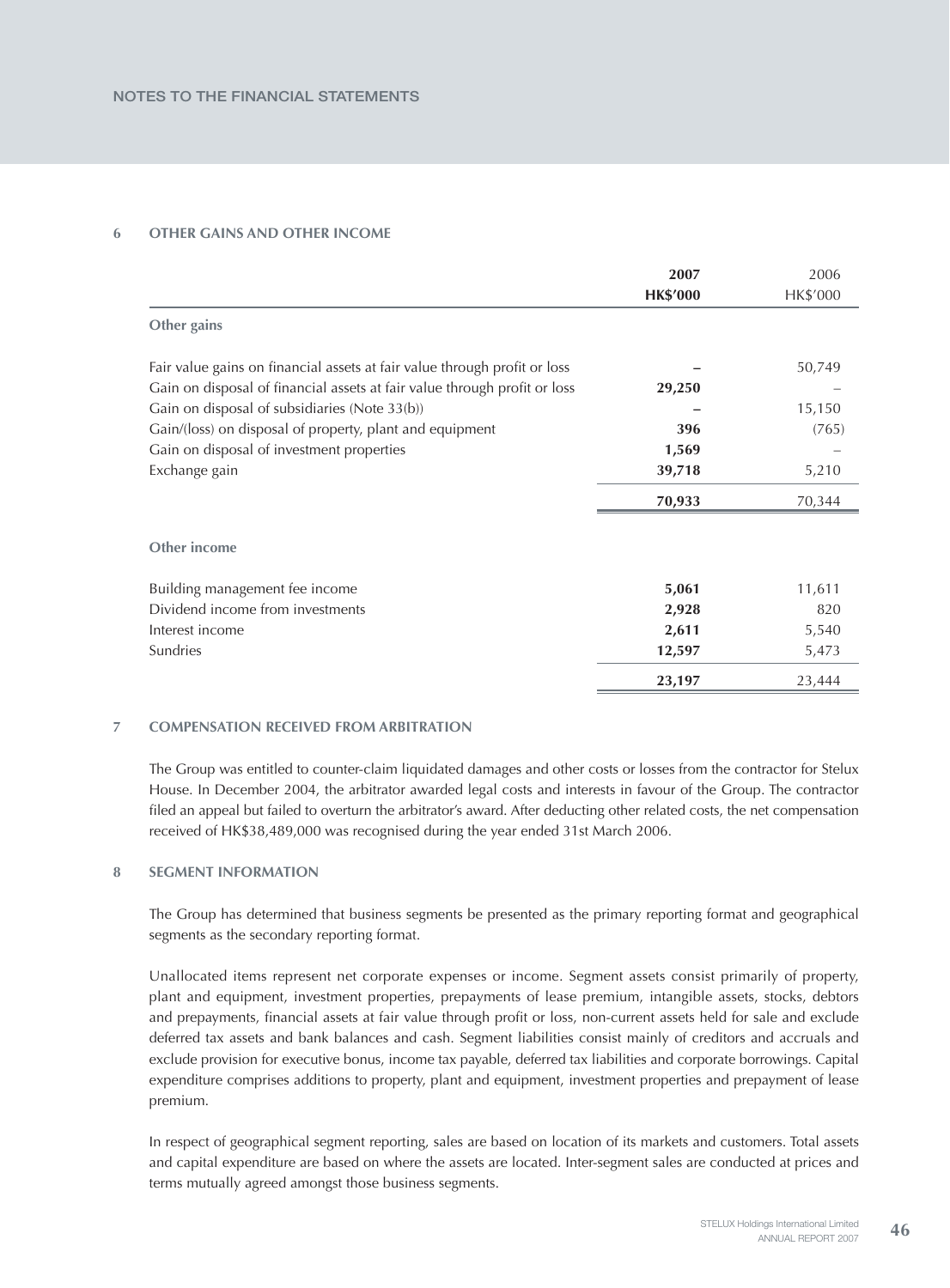# **Primary reporting format – business segments**

|                               | For the year ended 31st March 2007 |                              |           |                              |                              |                                |
|-------------------------------|------------------------------------|------------------------------|-----------|------------------------------|------------------------------|--------------------------------|
|                               |                                    |                              |           |                              | <b>Discontinued</b>          |                                |
|                               |                                    | <b>Continuing operations</b> | operation |                              |                              |                                |
|                               | <b>Retail and trading</b>          |                              | Property  |                              | <b>Retail and</b><br>trading |                                |
|                               | Watch<br>HK\$'000                  | Optical<br>HK\$'000          | HK\$'000  | Sub-total<br><b>HK\$'000</b> | Hipo.fant<br><b>HK\$'000</b> | <b>Group Total</b><br>HK\$'000 |
| Revenues                      |                                    |                              |           |                              |                              |                                |
| Gross segment                 | 1,177,418                          | 613,846                      | 8,159     | 1,799,423                    |                              | 1,799,423                      |
| Inter-segment                 |                                    |                              | (6,798)   | (6,798)                      |                              | (6,798)                        |
|                               | 1,177,418                          | 613,846                      | 1,361     | 1,792,625                    |                              | 1,792,625                      |
|                               |                                    |                              |           |                              |                              |                                |
| Segment results               | 92,987                             | 54,250                       | 6,397     | 153,634                      |                              | 153,634                        |
| Unallocated income            |                                    |                              |           | 40,792                       |                              | 40,792                         |
| Net corporate expenses        |                                    |                              |           | (36,760)                     | $\overline{\phantom{0}}$     | (36,760)                       |
| Operating profit              |                                    |                              |           | 157,666                      | $\overline{\phantom{0}}$     | 157,666                        |
| Finance costs                 |                                    |                              |           | (19, 270)                    | $\overline{\phantom{0}}$     | (19, 270)                      |
| Profit before tax             |                                    |                              |           | 138,396                      | $\qquad \qquad -$            | 138,396                        |
| Income tax expense            |                                    |                              |           | (35, 676)                    |                              | (35, 676)                      |
| Profit for the year           |                                    |                              |           | 102,720                      | $\qquad \qquad -$            | 102,720                        |
| Capital expenditure           | (81, 565)                          | (28, 232)                    | (13)      |                              |                              |                                |
| Depreciation                  | (31, 883)                          | (22,040)                     | (321)     |                              |                              |                                |
| Impairment of property,       |                                    |                              |           |                              |                              |                                |
| plant and equipment           | (429)                              | (578)                        |           |                              |                              |                                |
| Amortisation of prepayment    |                                    |                              |           |                              |                              |                                |
| of lease premium              | (3, 390)                           | (2, 853)                     | (3,083)   |                              |                              |                                |
| Fair value gains of           |                                    |                              |           |                              |                              |                                |
| investment properties         |                                    |                              | 8,212     |                              |                              |                                |
| Gain/(loss) on disposal of    |                                    |                              |           |                              |                              |                                |
| property, plant and equipment | 228                                | (208)                        |           |                              |                              |                                |
| Gain on disposal of           |                                    |                              |           |                              |                              |                                |
| investment properties         |                                    |                              | 1,569     |                              |                              |                                |
| Provision for stocks          | (18,993)                           | (2,530)                      |           |                              |                              |                                |
| Impairment of debtors and     |                                    |                              |           |                              |                              |                                |
| bad debts written off         | (1,636)                            | (1)                          |           |                              |                              |                                |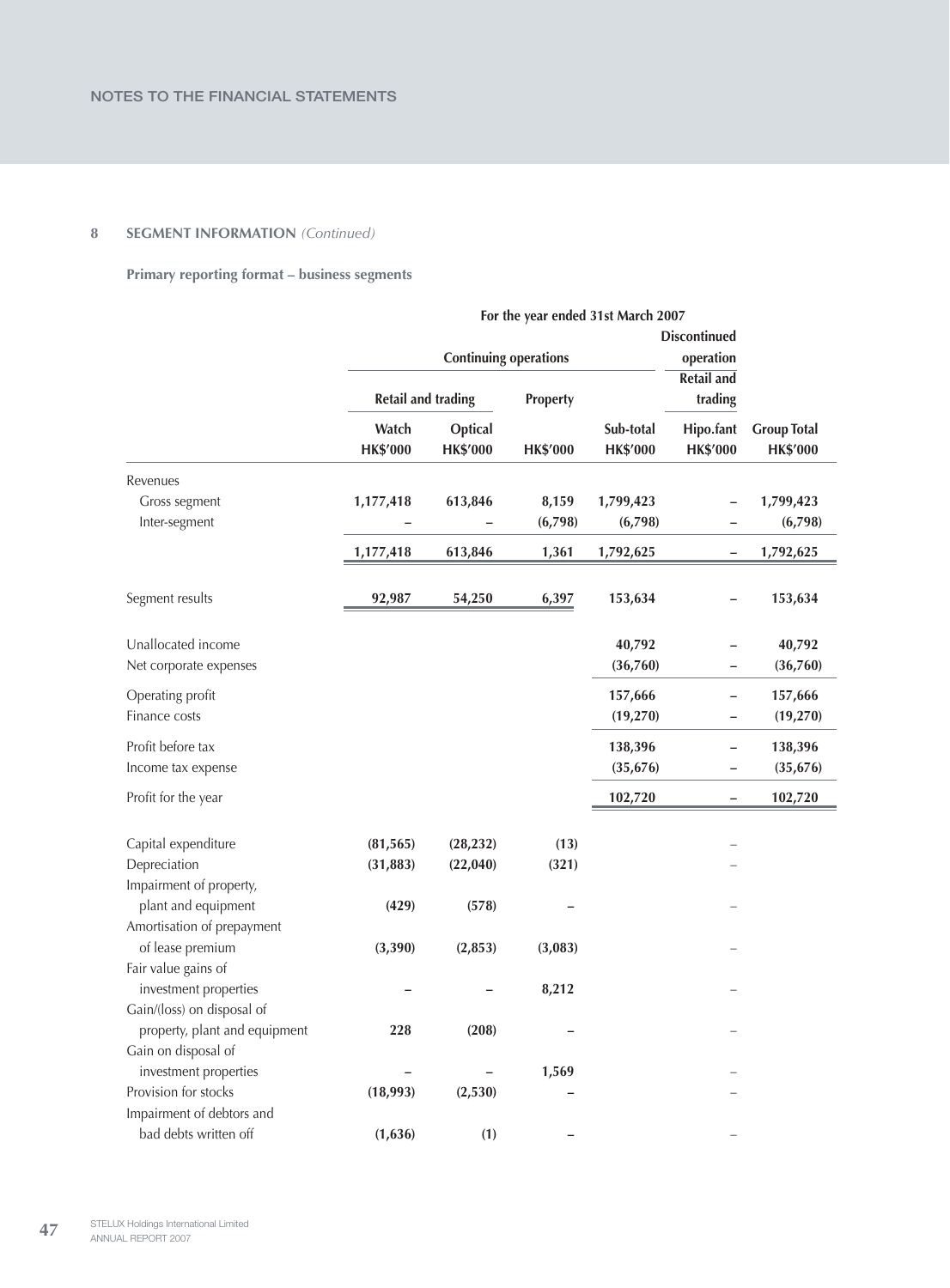**Primary reporting format – business segments** *(Continued)*

|                                                | As at 31st March 2007                                                 |                            |                 |                              |                                                                  |                                       |
|------------------------------------------------|-----------------------------------------------------------------------|----------------------------|-----------------|------------------------------|------------------------------------------------------------------|---------------------------------------|
|                                                | <b>Continuing operations</b><br>Retail and trading<br><b>Property</b> |                            |                 |                              | <b>Discontinued</b><br>operation<br><b>Retail and</b><br>trading |                                       |
|                                                | Watch<br><b>HK\$'000</b>                                              | Optical<br><b>HK\$'000</b> | <b>HK\$'000</b> | Sub-total<br><b>HK\$'000</b> | Hipo.fant<br><b>HK\$'000</b>                                     | <b>Group Total</b><br><b>HK\$'000</b> |
| Segment assets<br>Unallocated assets           | 857,869                                                               | 246,216                    | 190,645         | 1,294,730<br>141,591         | -                                                                | 1,294,730<br>141,591                  |
| Total assets                                   |                                                                       |                            |                 | 1,436,321                    | -                                                                | 1,436,321                             |
| Segment liabilities<br>Unallocated liabilities | 198,196                                                               | 103,194                    | 2,484           | 303,874<br>390,179           | -<br>—                                                           | 303,874<br>390,179                    |
| <b>Total liabilities</b>                       |                                                                       |                            |                 | 694,053                      |                                                                  | 694,053                               |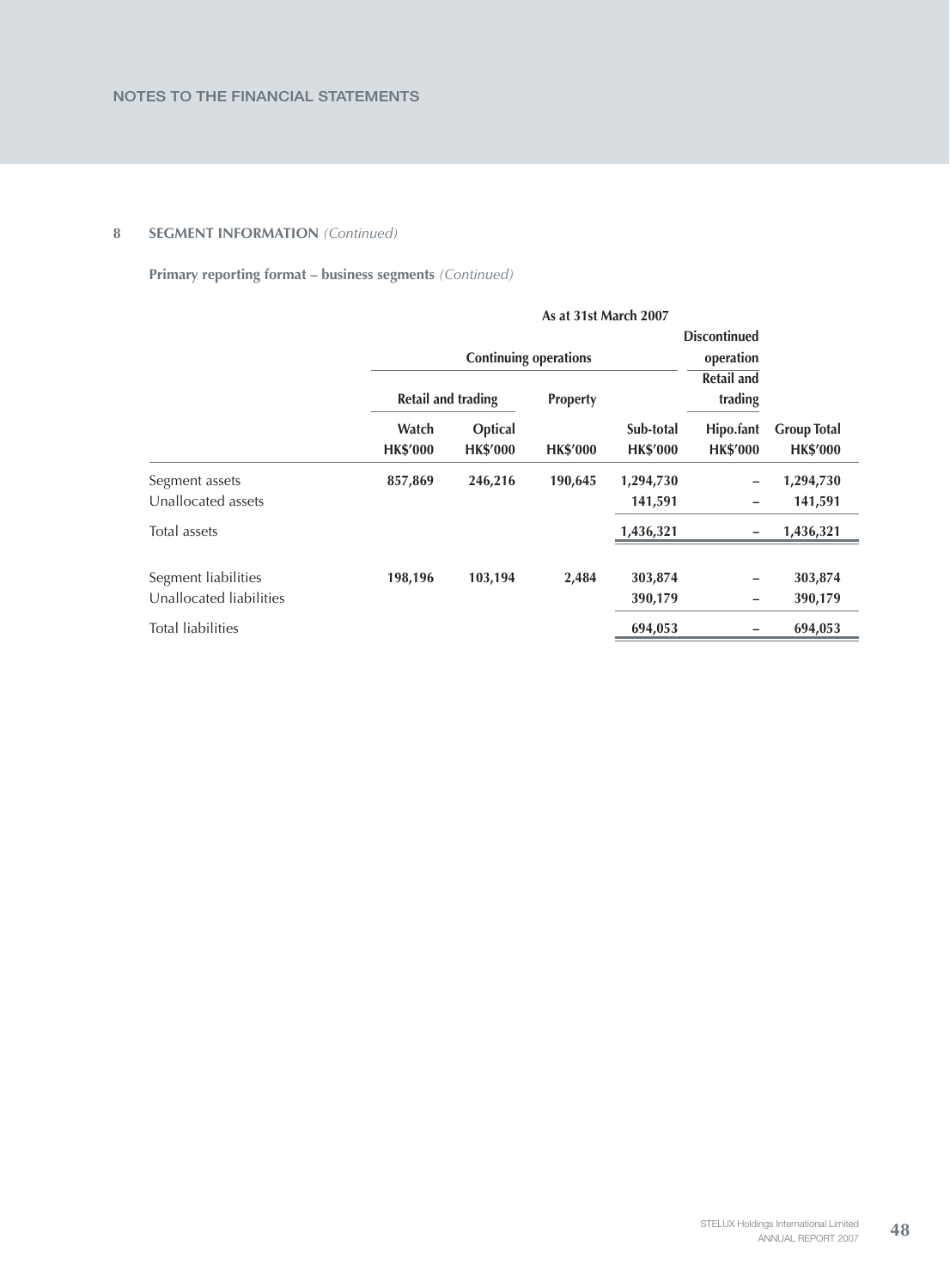# **Primary reporting format – business segments** *(Continued)*

|                                                                      | For the year ended 31st March 2006 |                        |                     |                        |                                   |                         |
|----------------------------------------------------------------------|------------------------------------|------------------------|---------------------|------------------------|-----------------------------------|-------------------------|
|                                                                      | Continuing operations              |                        |                     |                        | Discontinued<br>operation         |                         |
|                                                                      | Retail and trading                 |                        | Property            |                        | Retail and<br>trading             |                         |
|                                                                      | Watch<br>HK\$'000                  | Optical<br>HK\$'000    | HK\$'000            | Sub-total<br>HK\$'000  | (Note a)<br>Hipo.fant<br>HK\$'000 | Group Total<br>HK\$'000 |
| Revenues<br>Gross segment<br>Inter-segment                           | 1,024,947                          | 474,356                | 38,876<br>(10, 939) | 1,538,179<br>(10, 939) | 90,748                            | 1,628,927<br>(10, 939)  |
|                                                                      | 1,024,947                          | 474,356                | 27,937              | 1,527,240              | 90,748                            | 1,617,988               |
| Segment results                                                      | 37,906                             | 37,480                 | 118,378             | 193,764                | (7, 229)                          | 186,535                 |
| Unallocated income<br>Net corporate expenses                         |                                    |                        |                     | 66,803<br>(44, 560)    |                                   | 66,803<br>(44, 560)     |
| Operating profit/(loss)<br>Finance costs                             |                                    |                        |                     | 216,007<br>(32, 596)   | (7, 229)<br>(353)                 | 208,778<br>(32, 949)    |
| Profit/(loss) before tax<br>Income tax credit/(expense)              |                                    |                        |                     | 183,411<br>12,090      | (7, 582)<br>(80)                  | 175,829<br>12,010       |
| Profit/(loss) for the year                                           |                                    |                        |                     | 195,501                | (7,662)                           | 187,839                 |
| Capital expenditure<br>Depreciation<br>Amortisation of prepayment of | (32, 727)<br>(30, 136)             | (39, 772)<br>(16, 817) | (2,058)             |                        | (615)<br>(1, 373)                 |                         |
| lease premium<br>Fair value gains of                                 | (3,056)                            | (2, 376)               | (3,306)             |                        |                                   |                         |
| investment properties<br>(Loss)/gain on disposal of                  |                                    |                        | 58,224              |                        |                                   |                         |
| property, plant and equipment<br>(Provision for stocks)/reversal     | (633)                              | (152)                  | (8)                 |                        | 34                                |                         |
| of provision for stocks<br>Impairment of debtors and                 | (2,778)                            | (2,876)                |                     |                        | 6,571                             |                         |
| bad debts written off                                                | (6,060)                            | (16)                   |                     |                        |                                   |                         |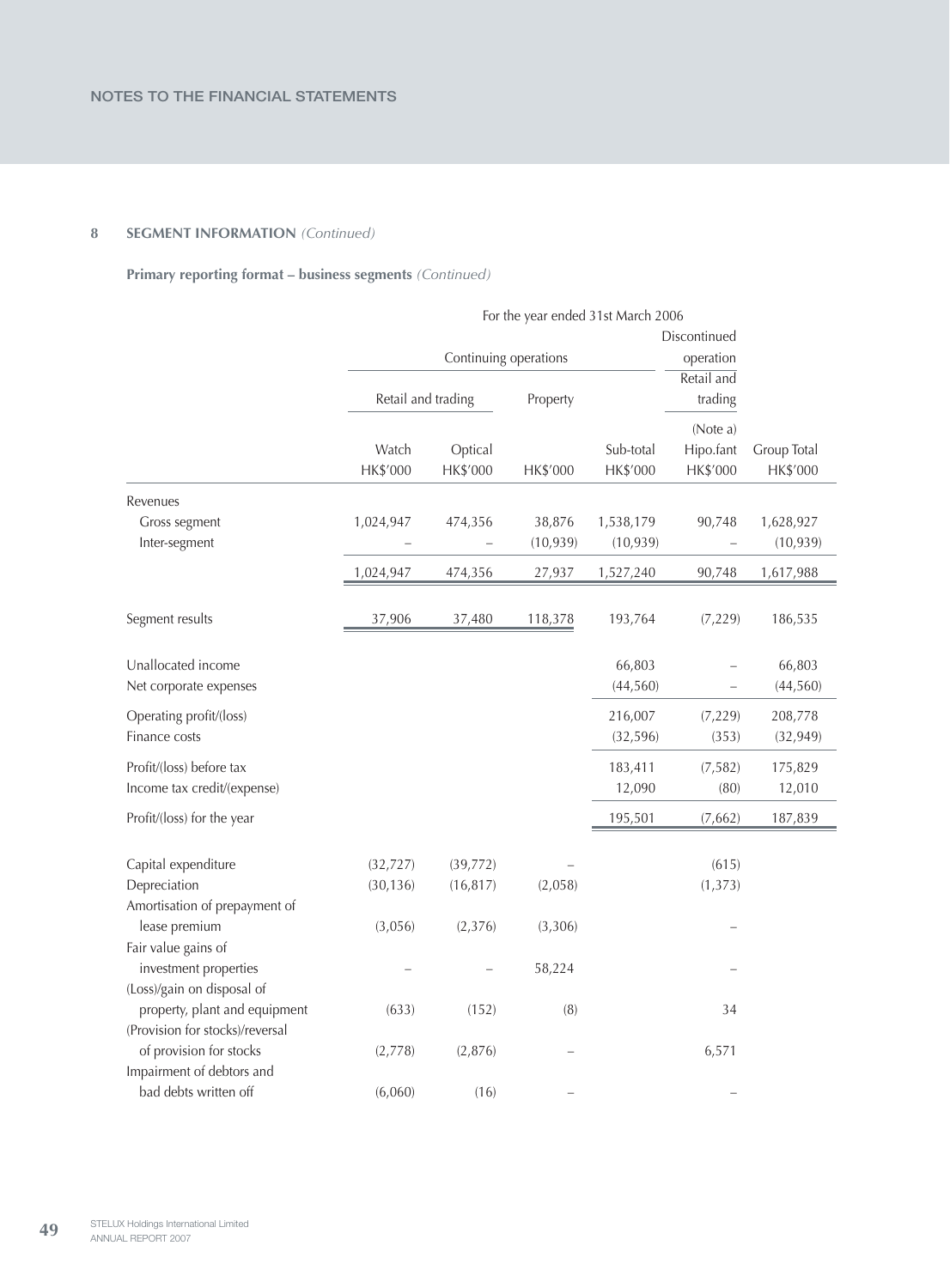**Primary reporting format – business segments** *(Continued)*

|                          | As at 31st March 2006 |                       |          |                 |                   |             |
|--------------------------|-----------------------|-----------------------|----------|-----------------|-------------------|-------------|
|                          |                       |                       |          |                 | Discontinued      |             |
|                          |                       | Continuing operations |          |                 | operation         |             |
|                          |                       |                       |          |                 | Retail and        |             |
|                          | Retail and trading    |                       | Property |                 | trading           |             |
|                          |                       |                       |          |                 | (Note a)          |             |
|                          | Watch                 | Optical               |          | Sub-total       | Hipo.fant         | Group Total |
|                          | HK\$'000              | HK\$'000              | HK\$'000 | <b>HK\$'000</b> | HK\$'000          | HK\$'000    |
| Segment assets           | 707,993               | 199,596               | 182,075  | 1,089,664       | 2,090             | 1,091,754   |
| Unallocated assets       |                       |                       |          | 269,101         | $\qquad \qquad -$ | 269,101     |
| Total assets             |                       |                       |          | 1,358,765       | 2,090             | 1,360,855   |
|                          |                       |                       |          |                 |                   |             |
| Segment liabilities      | 190,651               | 83,639                | 1,372    | 275,662         | 6,145             | 281,807     |
| Unallocated liabilities  |                       |                       |          | 424,626         | $\qquad \qquad -$ | 424,626     |
| <b>Total liabilities</b> |                       |                       |          | 700,288         | 6,145             | 706,433     |

#### Note:

(a) The assets and liabilities of discontinued operation represent rental deposit receivable from landlord, trading balance payable to suppliers and accrued salary and redundancy cost.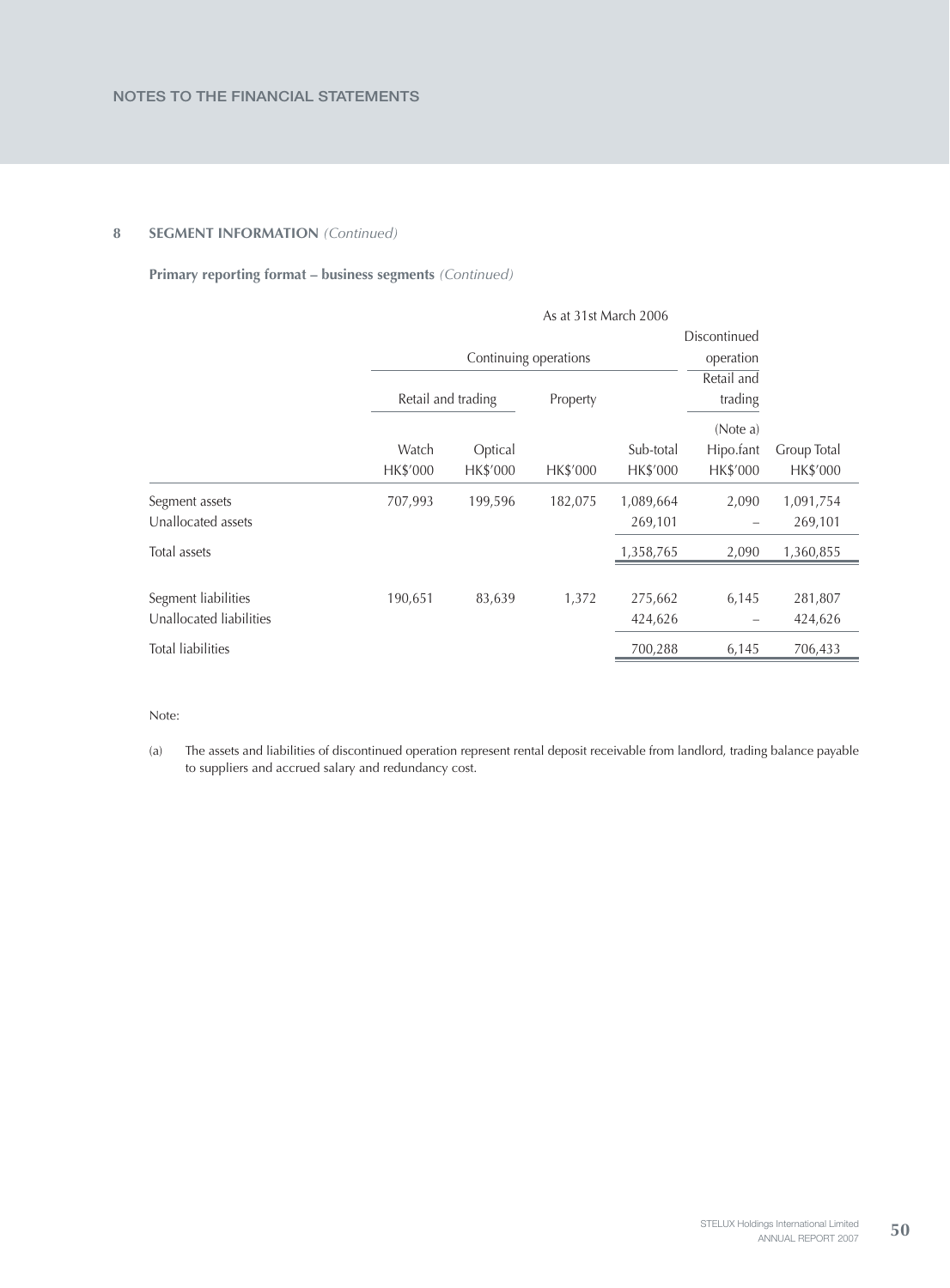**Secondary reporting format – geographical segments**

# Continuing operations:

|                              | As at and for the year ended 31st March 2007 |                           |                        |                        |  |
|------------------------------|----------------------------------------------|---------------------------|------------------------|------------------------|--|
|                              | <b>Revenues</b>                              | <b>Segment</b><br>results | <b>Total</b><br>assets | Capital<br>expenditure |  |
|                              | <b>HK\$'000</b>                              | <b>HK\$'000</b>           | <b>HK\$'000</b>        | <b>HK\$'000</b>        |  |
| Hong Kong                    | 962,323                                      | 62,800                    | 666,554                | 32,099                 |  |
| South East and Far East Asia | 730,806                                      | 130,608                   | 625,045                | 66,366                 |  |
| Europe                       | 14,738                                       | (19, 491)                 | 49,631                 | 4,606                  |  |
| North America                | 2,421                                        | 804                       |                        |                        |  |
| Mainland China               | 82,337                                       | (21,087)                  | 95,091                 | 7,229                  |  |
|                              | 1,792,625                                    | 153,634                   | 1,436,321              | 110,300                |  |

|                              | As at and for the year ended 31st March 2006 |           |                 |             |  |
|------------------------------|----------------------------------------------|-----------|-----------------|-------------|--|
|                              |                                              | Segment   | Total           | Capital     |  |
|                              | Revenues                                     | results   | assets          | expenditure |  |
|                              | HK\$'000                                     | HK\$'000  | <b>HK\$'000</b> | HK\$'000    |  |
| Hong Kong                    | 817,271                                      | 149,840   | 707,246         | 26,456      |  |
| South East and Far East Asia | 551,289                                      | 62,184    | 530,132         | 37,943      |  |
| Europe                       | 91,988                                       | (9,180)   | 49,791          | 2,210       |  |
| North America                | 6,951                                        | 2,266     | 113             |             |  |
| Mainland China               | 59,741                                       | (11, 346) | 71,483          | 6,660       |  |
|                              | 1,527,240                                    | 193,764   | 1,358,765       | 73,269      |  |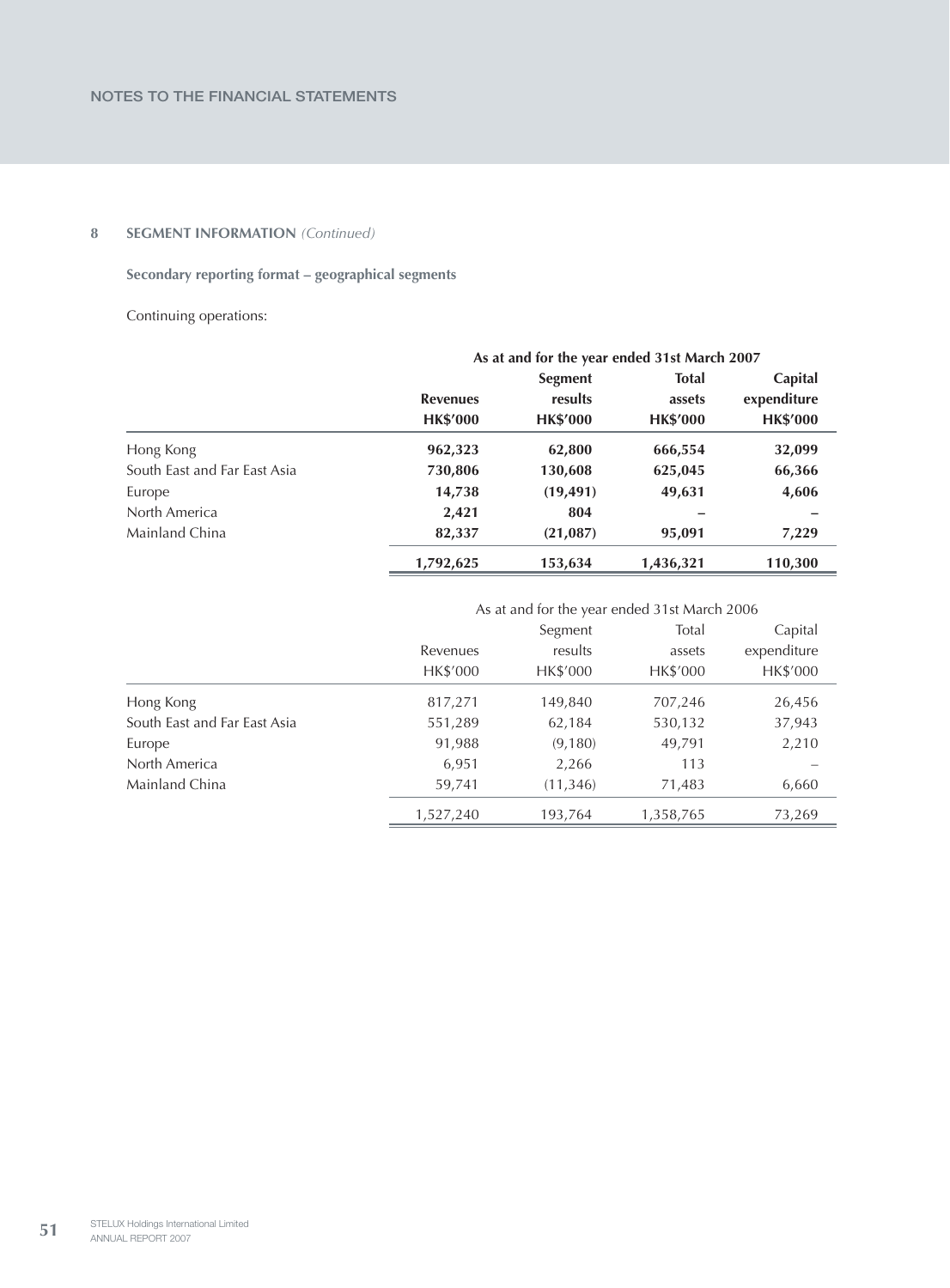# **Secondary reporting format – geographical segments** *(Continued)*

# Discontinued operation:

|                              |                                    | As at and for the year ended 31st March 2007 |                                           |                                           |  |
|------------------------------|------------------------------------|----------------------------------------------|-------------------------------------------|-------------------------------------------|--|
|                              | <b>Revenues</b><br><b>HK\$'000</b> | <b>Segment</b><br>results<br><b>HK\$'000</b> | <b>Total</b><br>assets<br><b>HK\$'000</b> | Capital<br>expenditure<br><b>HK\$'000</b> |  |
| Hong Kong                    |                                    |                                              |                                           |                                           |  |
| South East and Far East Asia |                                    |                                              |                                           |                                           |  |
| Mainland China               |                                    |                                              |                                           |                                           |  |
|                              |                                    |                                              |                                           |                                           |  |

## As at and for the year ended 31st March 2006

|                              | Revenues<br>HK\$'000 | Segment<br>results<br>HK\$'000 | Total<br>assets<br>HK\$'000 | Capital<br>expenditure<br>HK\$'000 |
|------------------------------|----------------------|--------------------------------|-----------------------------|------------------------------------|
| Hong Kong                    | 84,938               | (3, 529)                       | 2,074                       | 615                                |
| South East and Far East Asia | 1,164                | 6                              | 16                          |                                    |
| Mainland China               | 4,646                | (3,706)                        |                             |                                    |
|                              | 90,748               | (7,229)                        | 2,090                       | 615                                |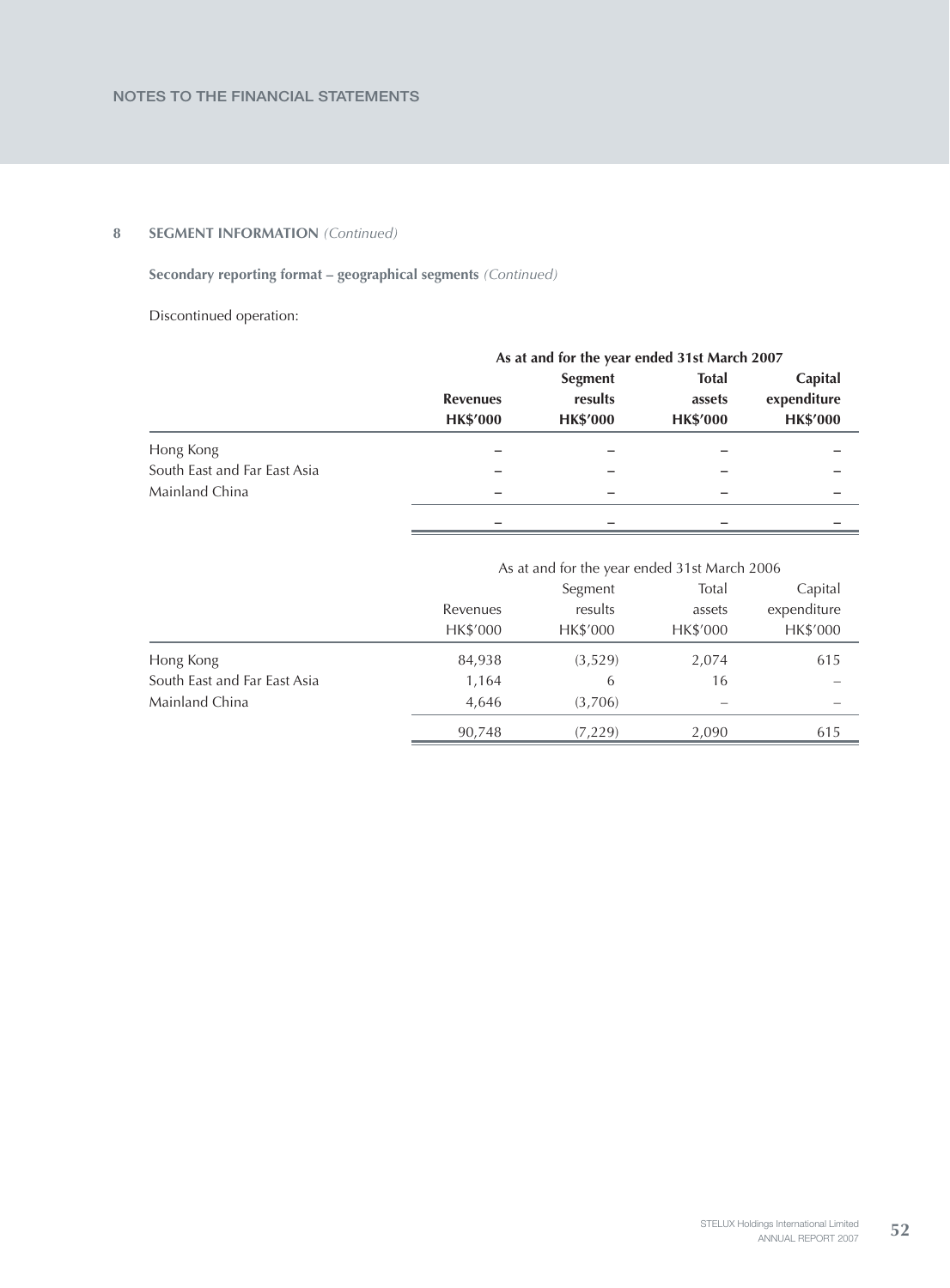# **9 EXPENSES BY NATURE**

|                                                 | 2007            | 2006      |
|-------------------------------------------------|-----------------|-----------|
|                                                 | <b>HK\$'000</b> | HK\$'000  |
| Continuing operations:                          |                 |           |
| Cost of stocks sold and raw materials consumed  | 706,343         | 567,386   |
| Amortisation of prepayment of lease premium     | 9,326           | 8,738     |
| Depreciation of property, plant and equipment   |                 |           |
| - Owned                                         | 54,826          | 49,944    |
| – Leased                                        | 533             | 357       |
| Impairment of property, plant and equipment     | 1,007           |           |
| Auditor's remuneration                          | 4,719           | 4,190     |
| <b>Operating leases</b>                         |                 |           |
| - Buildings                                     | 261,810         | 230,691   |
| - Equipment                                     | 26              | 753       |
| Outgoings in respect of investment properties   |                 | 3,970     |
| Provision for stocks                            | 21,523          | 5,654     |
| Impairment of debtors and bad debts written off | 1,637           | 7,396     |
| Donations                                       | 102             | 67        |
| Employee benefit expense (Note 10)              | 315,647         | 284,768   |
| Others                                          | 359,802         | 337,820   |
|                                                 |                 |           |
| Total cost of sales, selling expenses,          |                 |           |
| general and administrative expenses             |                 |           |
| and other operating expenses                    | 1,737,301       | 1,501,734 |
| Discontinued operation:                         |                 |           |
| Cost of stocks sold and raw materials consumed  |                 | 53,304    |
| Depreciation of property, plant and equipment   |                 |           |
| - Owned                                         |                 | 1,338     |
| - Leased                                        |                 | 35        |
| Auditors' remuneration                          |                 | 186       |
| <b>Operating leases</b>                         |                 |           |
| - Buildings                                     |                 | 15,126    |
| Reversal of provision for stocks                |                 | (6, 571)  |
| Donations                                       |                 | 1,412     |
| Employee benefit expense (Note 10)              |                 | 23,636    |
| Others                                          |                 | 9,803     |
| Total cost of sales, selling expenses,          |                 |           |
| general and administrative expenses             |                 |           |
| and other operating expenses                    |                 | 98,269    |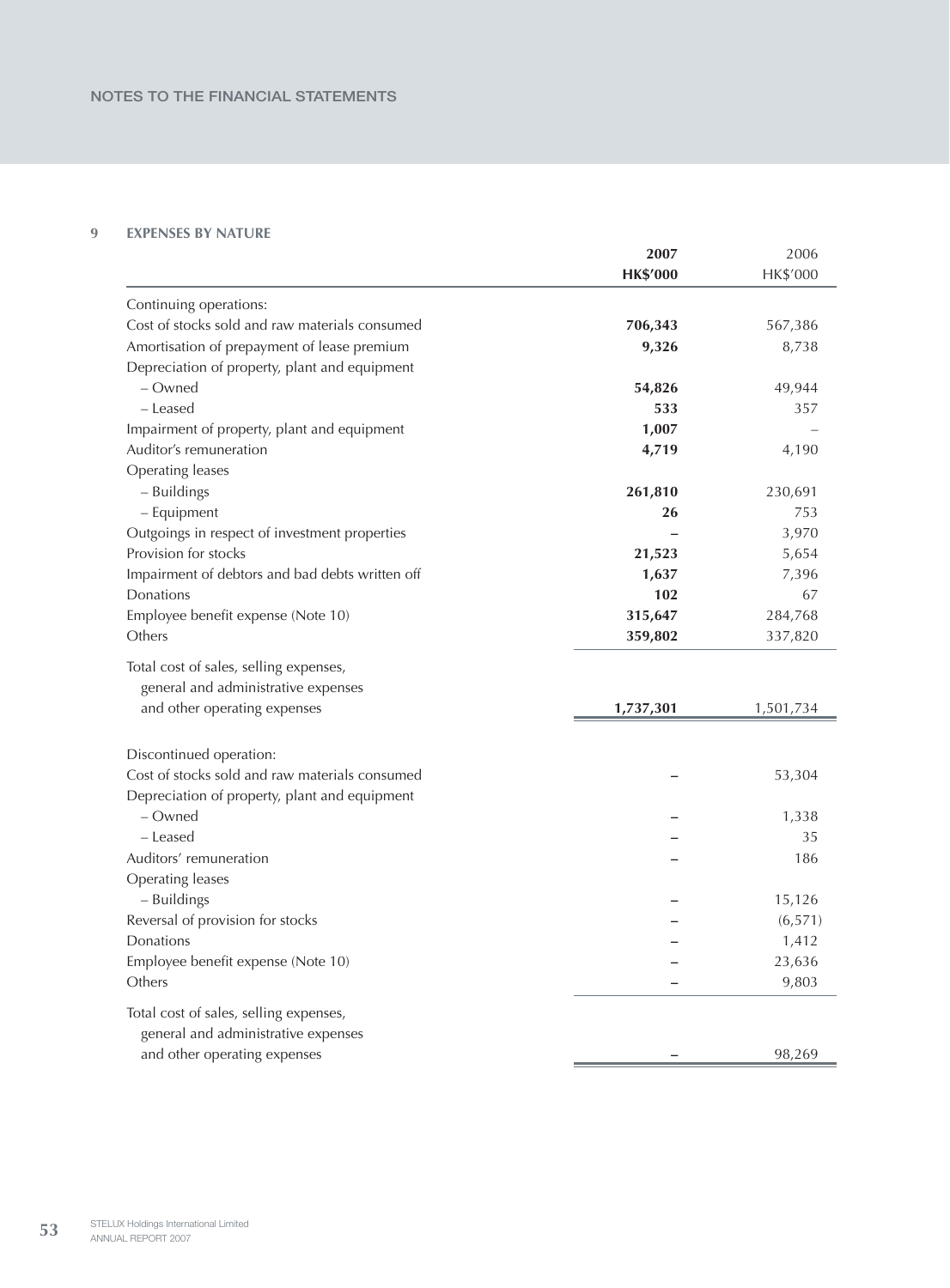## **10 EMPLOYEE BENEFIT EXPENSE**

|                                                         | 2007<br><b>HK\$'000</b> | 2006<br>HK\$'000 |
|---------------------------------------------------------|-------------------------|------------------|
| Continuing operations:                                  |                         |                  |
| Salaries and allowances                                 | 297,599                 | 270,337          |
| Pension contributions less forfeiture utilised (Note a) | 10,149                  | 7,449            |
| Unutilised annual leave                                 | 751                     | 437              |
| Social security costs                                   | 3,651                   | 4,210            |
| Other allowances                                        | 3,497                   | 2,335            |
|                                                         | 315,647                 | 284,768          |
| Discontinued operation:                                 |                         |                  |
| Salaries and allowances                                 |                         | 22,466           |
| Pension contributions less forfeiture utilised (Note a) |                         | 845              |
| Unutilised annual leave                                 |                         | 325              |
|                                                         |                         | 23,636           |

## (a) Pensions – defined contribution plans

The Group operated a retirement scheme under Occupation Retirement Scheme Ordinance ("ORSO scheme") up to 30th November 2000 for employees in Hong Kong. With effect from 1st December 2000, a mandatory provident fund ("MPF") scheme is set up which is available to eligible employees of the Group, including executive directors. Contributions to the MPF scheme by the Group and employees are calculated at rates specified in the rules of the MPF scheme. The assets of the MPF scheme are held separately from those of the Group in an independently administered fund.

Forfeited contributions totalling HK\$6,224,000 for the year ended 31st March 2007 (2006: HK\$3,171,000) arising from employees leaving the ORSO scheme, were utilised to offset contributions during the year. The MPF scheme cost charged to the consolidated income statement represents contributions payable by the Company to the fund.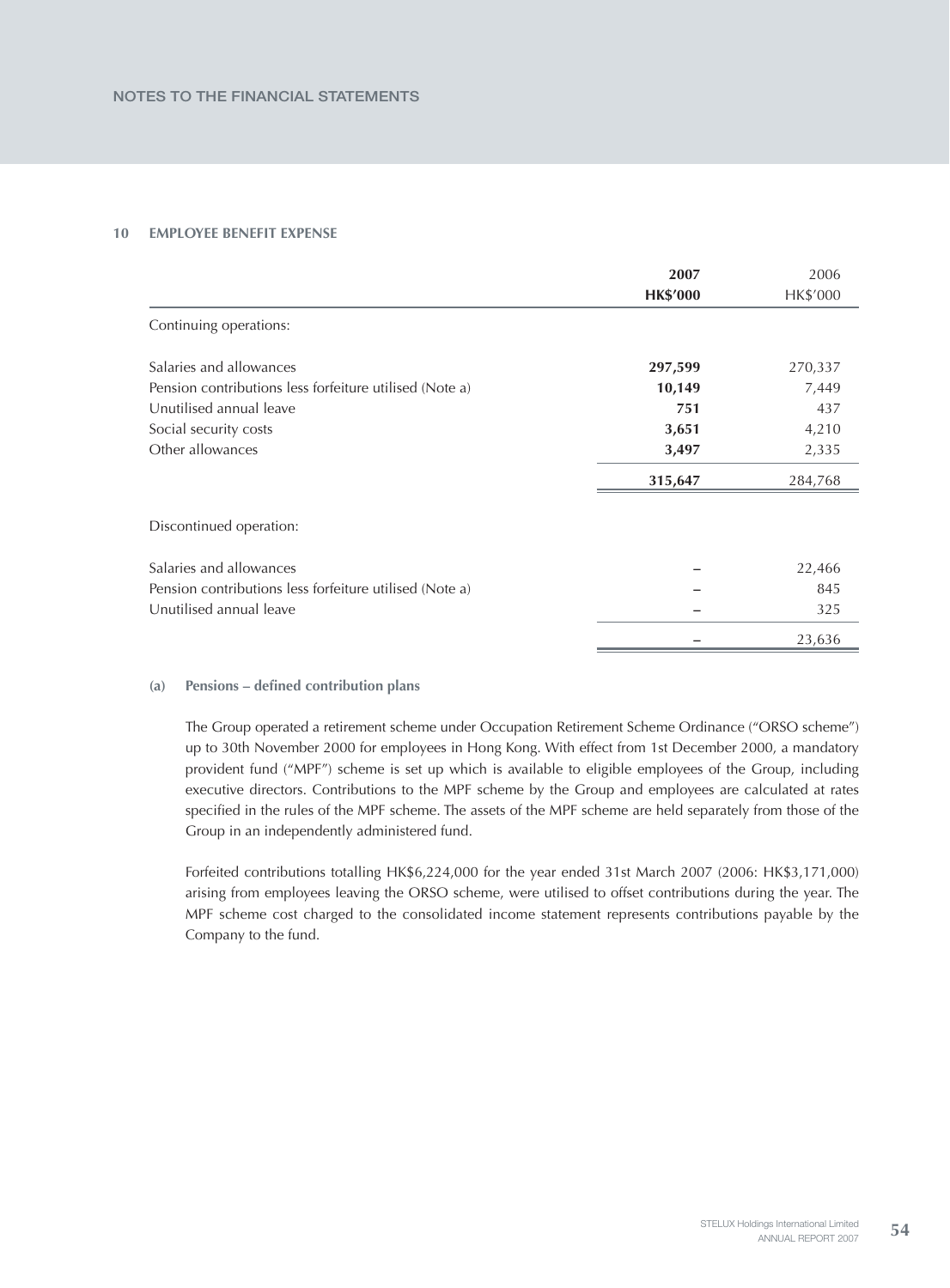## **10 EMPLOYEE BENEFIT EXPENSE** *(Continued)*

#### **(b) Emoluments of directors and senior management**

The remuneration of each director of the Company is set out below:

| Name                                         | <b>Fees</b><br><b>HK\$'000</b> | <b>Basic</b><br>salaries,<br>allowances,<br>and<br>benefits<br>in kind<br><b>HK\$'000</b> | <b>Contributions</b><br>to pension<br>plans<br><b>HK\$'000</b> | <b>Discretionary</b><br>bonus'<br><b>HK\$'000</b> | <b>Total</b><br><b>HK\$'000</b> |
|----------------------------------------------|--------------------------------|-------------------------------------------------------------------------------------------|----------------------------------------------------------------|---------------------------------------------------|---------------------------------|
| For the year ended                           |                                |                                                                                           |                                                                |                                                   |                                 |
| <b>31st March 2007</b><br>Wong Chong Po      | 100                            | 1,395                                                                                     |                                                                | 2,042                                             | 3,537                           |
| Joseph C. C. Wong                            | 80                             | 2,500                                                                                     | 90                                                             | 6,125                                             | 8,795                           |
| Chu Kai Wah, Anthony                         | 80                             | 1,500                                                                                     | 85                                                             | 2,042                                             | 3,707                           |
| Sakorn Kanjanapas                            | 80                             |                                                                                           |                                                                |                                                   | 80                              |
| Lee Shu Chung, Stan"                         | 80                             | 1,245                                                                                     | 77                                                             | 2,042                                             | 3,444                           |
| Wong Yuk Woon"                               | 80                             | 294                                                                                       | 14                                                             | 2,042                                             | 2,430                           |
| Lau Tak Bui, Vincent <sup>"</sup>            | 80                             | 1,718                                                                                     | 63                                                             |                                                   | 1,861                           |
| Kwong Yiu Chung <sup>v</sup>                 | 33                             |                                                                                           |                                                                |                                                   | 33                              |
| Kwong Yi Hang, Agnes <sup>vi</sup>           | 47                             |                                                                                           |                                                                |                                                   | 47                              |
| Wu Chun Sang                                 | 100                            |                                                                                           |                                                                |                                                   | 100                             |
| Wu Chi Man, Lawrence                         | 80                             |                                                                                           |                                                                |                                                   | 80                              |
|                                              | 840                            | 8,652                                                                                     | 329                                                            | 14,293                                            | 24,114                          |
| For the year ended<br><b>31st March 2006</b> |                                |                                                                                           |                                                                |                                                   |                                 |
| Wong Chong Po                                | 100                            | 1,395                                                                                     |                                                                | 1,859                                             | 3,354                           |
| Joseph C. C. Wong                            | 80                             | 2,850                                                                                     | 64                                                             | 5,576                                             | 8,570                           |
| Chu Kai Wah, Anthony                         | 80                             | 1,682                                                                                     | 70                                                             | 1,859                                             | 3,691                           |
| Sakorn Kanjanapas                            | 80                             |                                                                                           |                                                                |                                                   | 80                              |
| Lee Shu Chung, Stan                          | 80                             | 1,682                                                                                     | 71                                                             | 1,859                                             | 3,692                           |
| Wong Yuk Woon                                | 80                             | 1,960                                                                                     | 49                                                             | 1,859                                             | 3,948                           |
| Kwong Yiu Chung                              | 80                             |                                                                                           |                                                                |                                                   | 80                              |
| Chu Chun Keung, Sydneyvii                    | 27<br>100                      |                                                                                           |                                                                |                                                   | 27<br>100                       |
| Wu Chun Sang<br>Wu Chi Man, Lawrenceviii     | 33                             |                                                                                           |                                                                |                                                   | 33                              |
|                                              | 740                            | 9,569                                                                                     | 254                                                            | 13,012                                            | 23,575                          |

i  $\frac{1}{2}$  Discretionary bonus represents the amount paid during the year<br> $\frac{1}{2}$  Designed an 16th February 2007

 $\frac{1}{10}$  Resigned on 16th February 2007

 $\frac{1}{10}$  Resigned on 1st June 2006

Appointed on 1st April 2006

v External on 6th September 2006<br>  $\frac{v_i}{v_i}$  Appointed on 6th September 2006

 $\frac{v_i}{v_i}$  Appointed on 6th September 2006

 $V<sup>iii</sup>$  Resigned on 1st August 2005

Appointed on 28th October 2005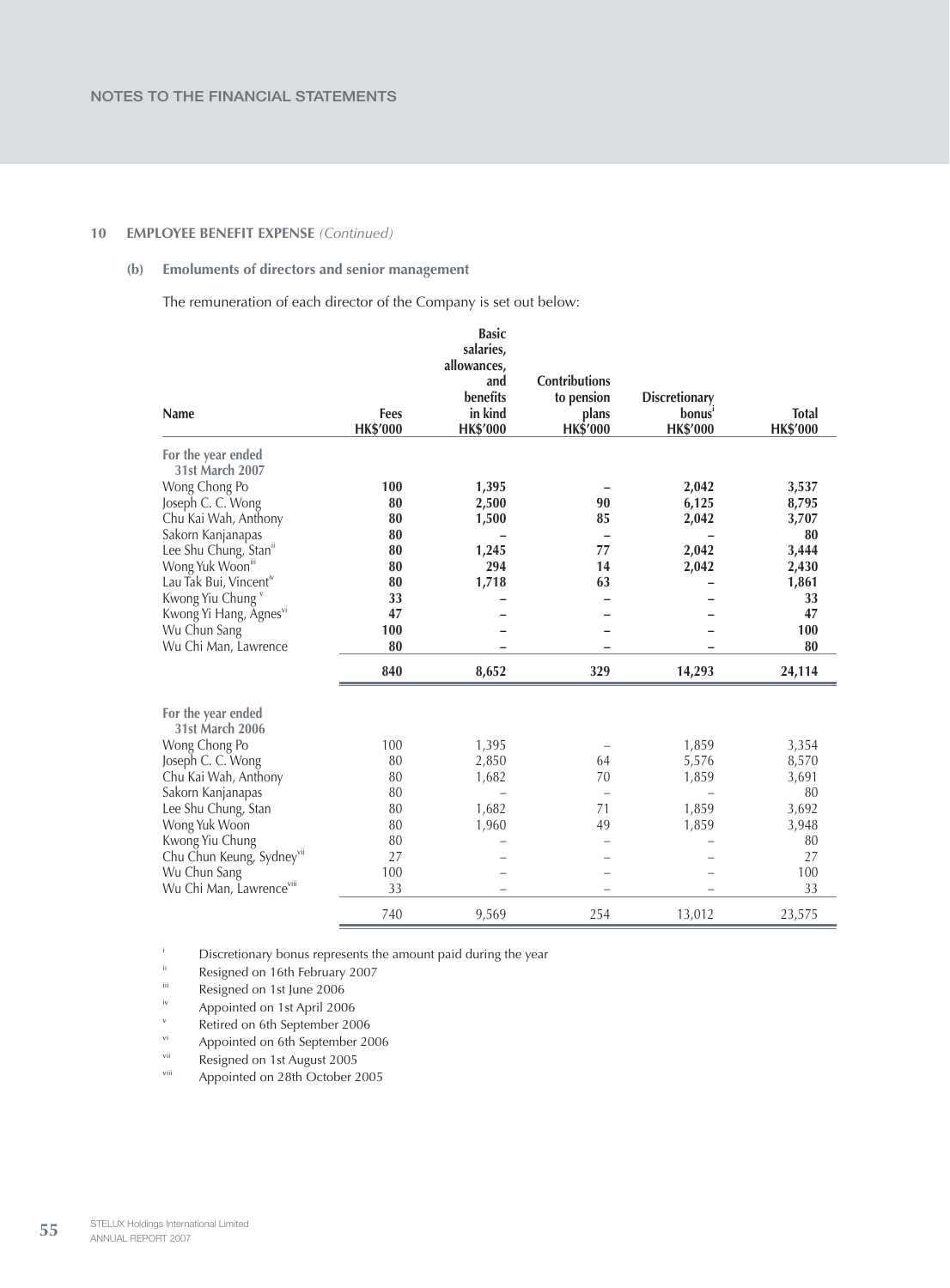## **10 EMPLOYEE BENEFIT EXPENSE** *(Continued)*

#### **(b) Emoluments of directors and senior management** *(Continued)*

During the year, none of the directors has waived their emoluments and no emoluments were paid by the Group to any of the directors of the Company as an inducement to join or upon joining the Group or as compensation of loss of office.

**(c) Five highest paid individuals**

The five individuals whose emoluments were the highest in the Group for the year ended 31st March 2007 and 2006 included five directors, whose emoluments are reflected in the analysis presented above. Accordingly, there was no employee for the year ended 31st March 2007 and 2006 whose emoluments were among the five highest in the Group.

## **11 FINANCE COSTS**

|                                                  | 2007<br><b>HK\$'000</b> | 2006<br>HK\$'000 |
|--------------------------------------------------|-------------------------|------------------|
| Interest on bank loans and overdrafts wholly     |                         |                  |
| repayable within five years                      | 15,713                  | 29,432           |
| Interest on bank loans and overdrafts not wholly |                         |                  |
| repayable within five years                      | 1,645                   |                  |
| Interest on other loans wholly repayable         |                         |                  |
| within five years                                | 1,854                   | 3,112            |
| Interest on finance leases                       | 58                      | 52               |
|                                                  | 19,270                  | 32.596           |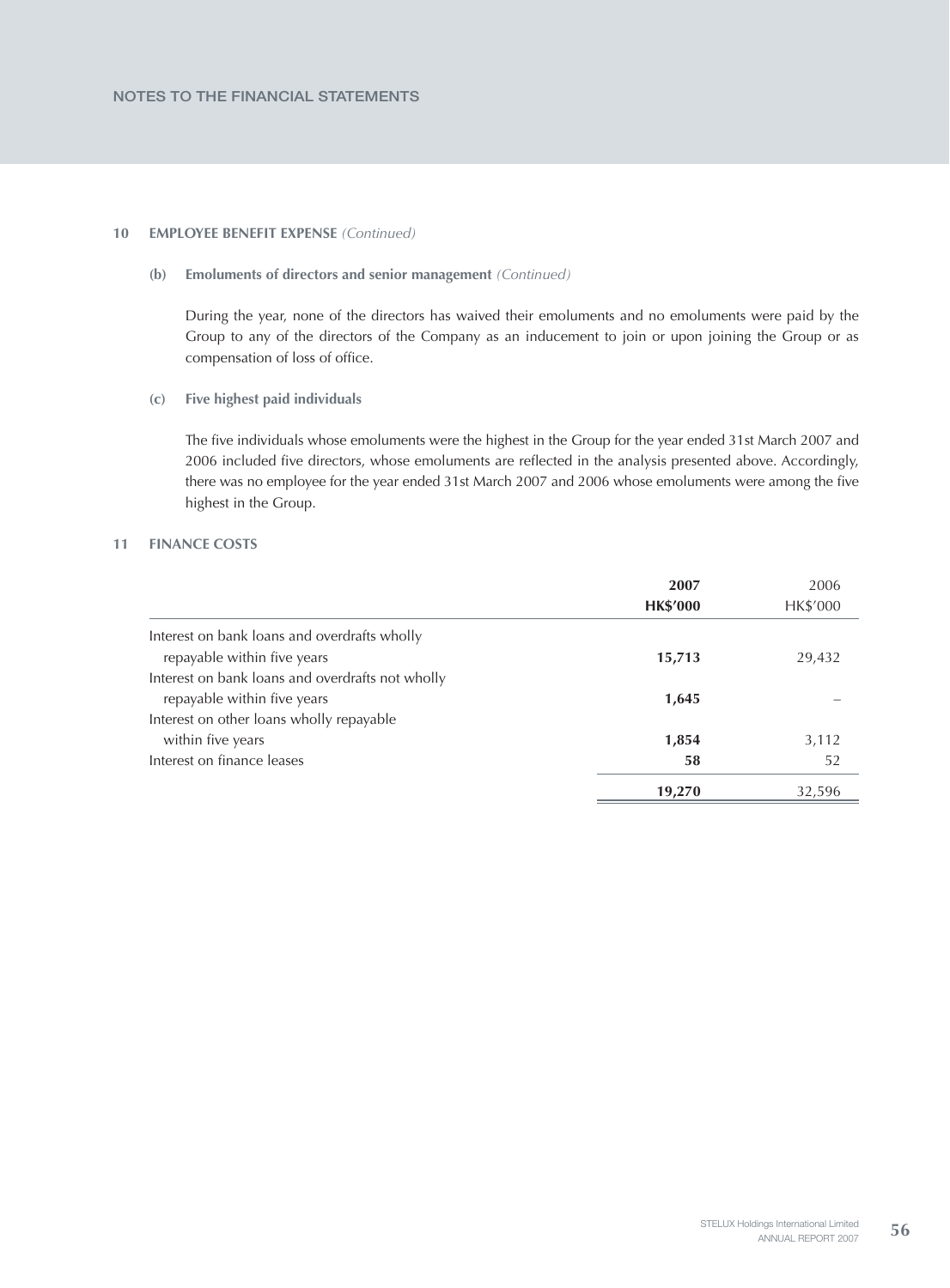## **12 INCOME TAX EXPENSE**

Hong Kong profits tax has been provided at the rate of 17.5% on the estimated assessable profits for the year ended 31st March 2007 (2006: 17.5%) less relief for available tax losses. Taxation on overseas profits has been calculated on the estimated assessable profits for the year at the rates of taxation prevailing in the territories in which the Group operates.

The amount of income tax charged/(credited) to the consolidated income statement represents:

|                                                     | 2007            | 2006      |
|-----------------------------------------------------|-----------------|-----------|
|                                                     | <b>HK\$'000</b> | HK\$'000  |
| Continuing operations:                              |                 |           |
| Current tax                                         |                 |           |
| - Hong Kong profits tax                             | 12,916          | 8,819     |
| - Overseas profits tax                              | 27,160          | 9,164     |
| - (Over)/under provisions in respect of prior years | (4,783)         | 3,945     |
|                                                     | 35,293          | 21,928    |
| Deferred income tax (Note 32)                       | 383             | (34, 018) |
| Income tax expense/(credit)                         | 35,676          | (12,090)  |
| Discontinued operation:                             |                 |           |
| Current tax                                         |                 |           |
| - Overseas profits tax                              |                 | 45        |
| Deferred income tax (Note 32)                       |                 | 35        |
| Income tax expense                                  |                 | $80\,$    |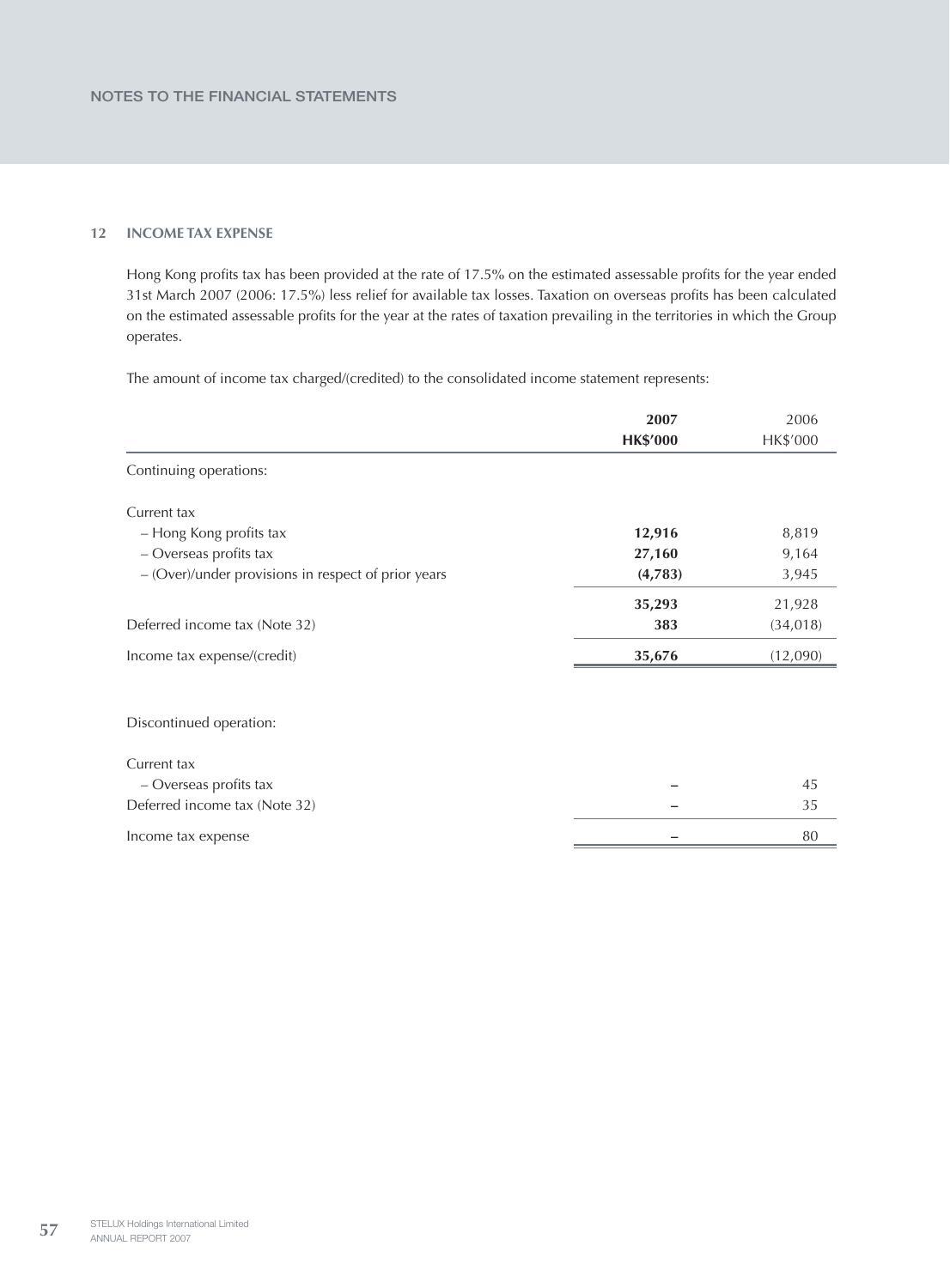# **12 INCOME TAX EXPENSE** *(Continued)*

The taxation on the Group's profit before income tax differs from the theoretical amount that would arise using the applicable tax rate, being the weighted average of rates prevailing in the territories in which the Group operates, is as follows:

|                                                     | 2007<br><b>HK\$'000</b> | 2006<br>HK\$'000 |
|-----------------------------------------------------|-------------------------|------------------|
| Profit before income tax from continuing operations | 138,396                 | 183,411          |
| Theoretical tax at weighted average rate of 18.84%  |                         |                  |
| $(2006: 18.48\%)$                                   | 26,070                  | 33,893           |
| Income not subject to tax                           | (5,044)                 | (5,790)          |
| Expenses not deductible for tax purpose             | 14,933                  | 8,608            |
| Recognition of temporary difference not previously  |                         |                  |
| recognised                                          | (1,535)                 | (1,084)          |
| Utilisation of previously unrecognised tax losses   | (4,480)                 | (8,398)          |
| Tax losses not recognised                           | 9,677                   | 7,106            |
| Release of deferred tax liability upon disposal of  |                         |                  |
| Stelux House                                        |                         | (56, 432)        |
| (Over)/under provisions in respect of prior years   | (4,783)                 | 3,945            |
| Others                                              | 838                     | 6,062            |
| Income tax expense/(credit)                         | 35,676                  | (12,090)         |

### **13 PROFIT ATTRIBUTABLE TO EQUITY HOLDERS OF THE COMPANY**

The loss attributable to shareholders is dealt with in the financial statements of the Company to the extent of HK\$3,627,000 (2006: Profit of HK\$639,158,000) for the year ended 31st March 2007.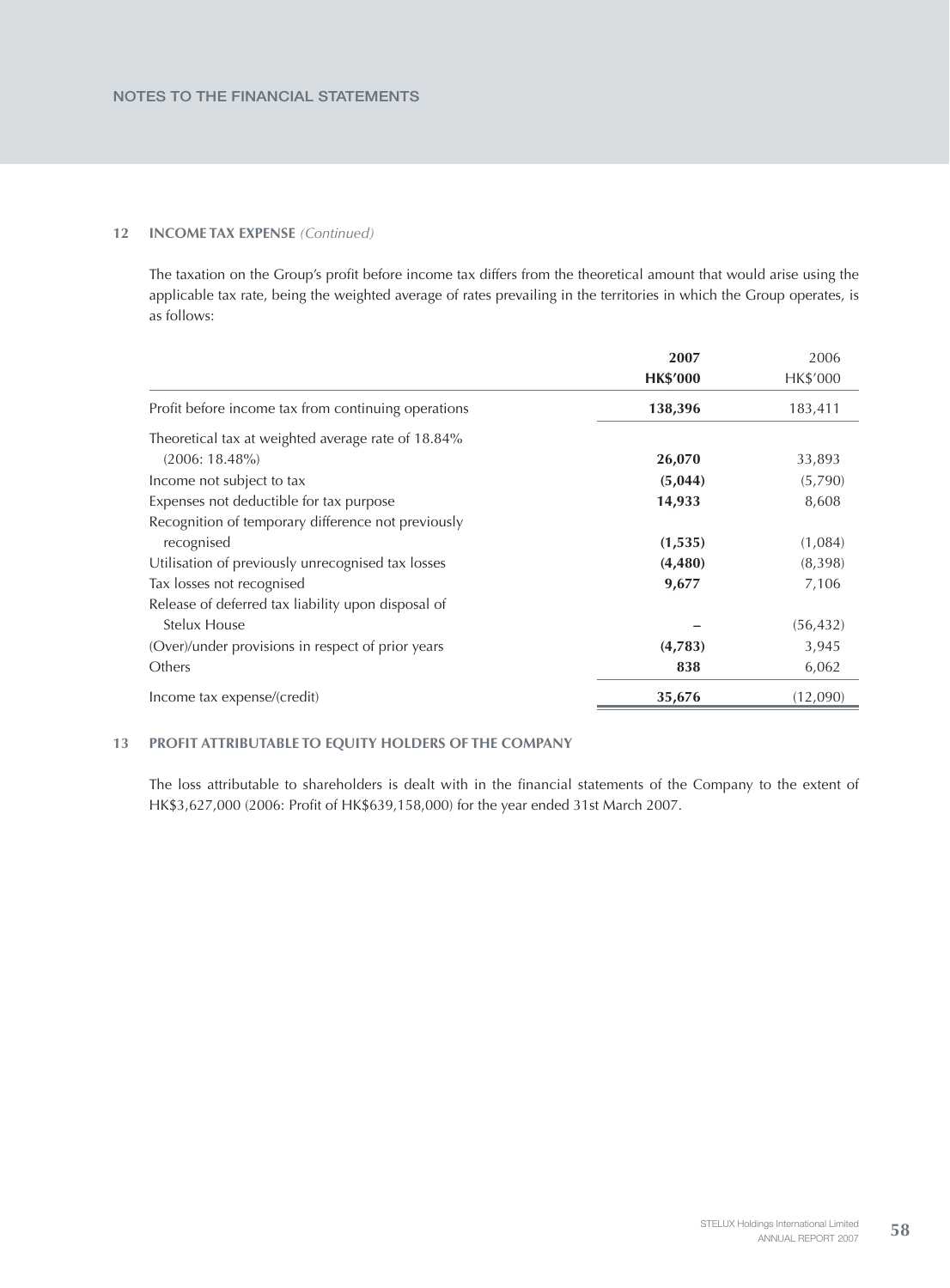## **14 DISCONTINUED OPERATION**

The Board of Directors has resolved on 14th July 2005 to close the Hipo.fant business. The closure was completed in March 2006. An analysis of the result of the discontinued operation is as follows:

|                                     | 2007     | 2006      |
|-------------------------------------|----------|-----------|
|                                     | HK\$'000 | HK\$'000  |
| Revenues                            |          | 90,748    |
| Cost of sales                       |          | (53, 304) |
| Gross profit                        |          | 37,444    |
| Other gains                         |          | 191       |
| Other income                        |          | 101       |
| Selling expenses                    |          | (41, 603) |
| General and administrative expenses |          | (11, 715) |
| Other operating income              |          | 8,353     |
| Operating loss                      |          | (7, 229)  |
| Finance costs                       |          | (353)     |
| Loss before income tax              |          | (7, 582)  |
| Income tax expense                  |          | (80)      |
| Loss for the year                   |          | (7,662)   |
|                                     |          |           |
| Operating cash flows                |          | 13,701    |
| Investing cash flows                |          | 382       |
| Financing cash flows                |          | (3,652)   |
| Total cash flows                    |          | 10,431    |

### **15 DIVIDENDS**

|                                                      | 2007            | 2006     |
|------------------------------------------------------|-----------------|----------|
|                                                      | <b>HK\$'000</b> | HK\$'000 |
| Interim, paid, of HK\$0.011 (2006: HK\$0.01) per     |                 |          |
| ordinary share                                       | 10,465          | 9,513    |
| Final, proposed, of HK\$0.029 (2006: HK\$0.028) per  |                 |          |
| ordinary share                                       | 27,589          | 26,638   |
| Special, paid, of HK\$0.50 per ordinary share (note) |                 | 475,670  |
|                                                      | 38,054          | 511,821  |

#### Note:

The special dividend of HK\$0.50 per ordinary share was declared pursuant to disposal of Stelux House, as disclosed in Note 33(b).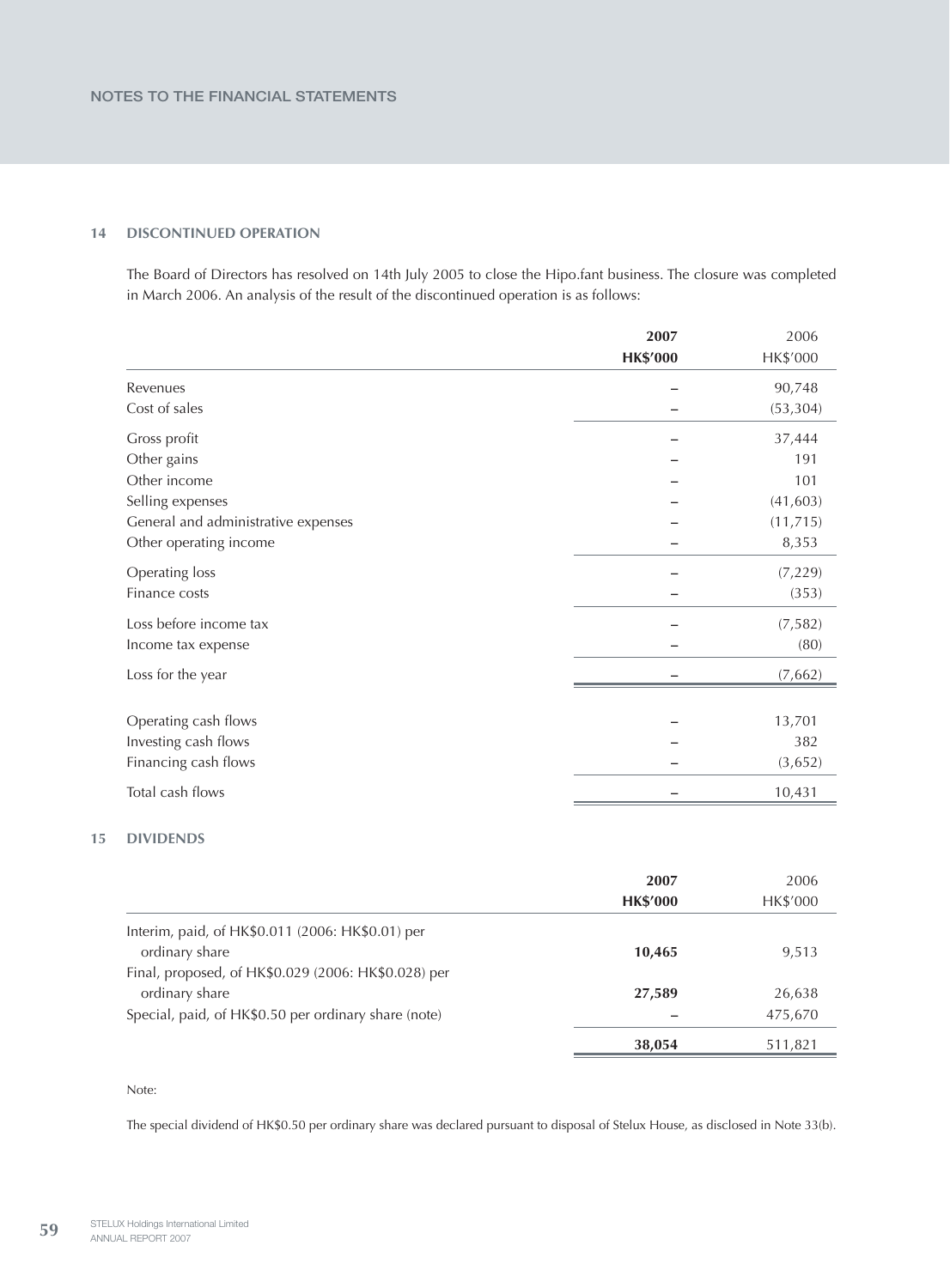#### **16 EARNINGS PER SHARE**

#### **Basic**

Basic earnings/(loss) per share is calculated by dividing the Group's profit/(loss) attributable to equity holders by the weighted average number of ordinary shares in issue during the year.

| 2007    | 2006    |
|---------|---------|
| 951,340 | 951,340 |
| 101,842 | 195,101 |
| 10.71   | 20.51   |
|         | (7,662) |
|         | (0.80)  |
|         |         |

**Dilutive**

There were no dilutive potential ordinary shares in existence during the years ended 31st March 2007 and 2006.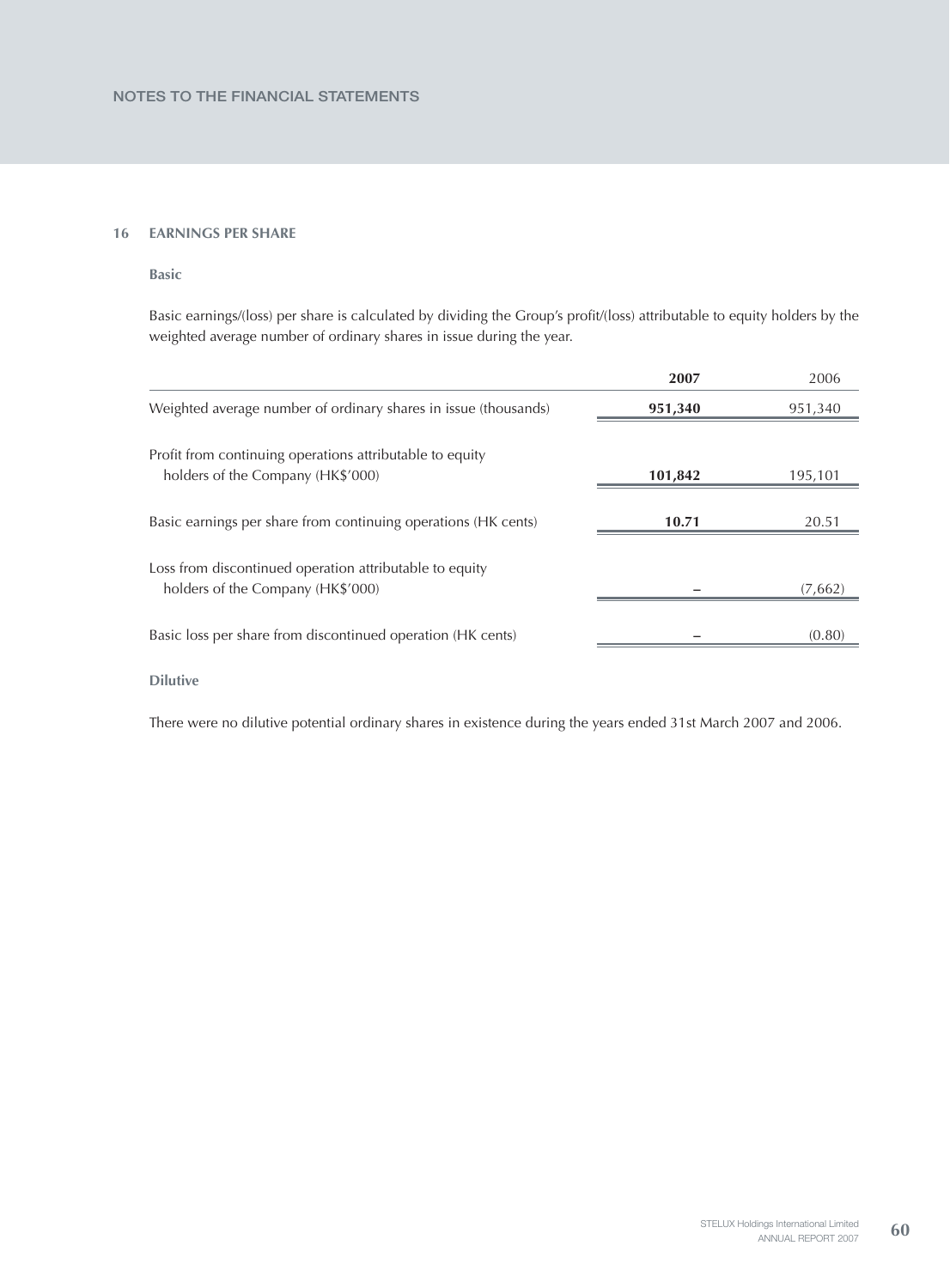# **17 PROPERTY, PLANT AND EQUIPMENT – GROUP**

|                                       | Freehold  | <b>Equipment</b> |              |
|---------------------------------------|-----------|------------------|--------------|
|                                       | land and  | and              |              |
|                                       | buildings | others           | <b>Total</b> |
|                                       | HK\$'000  | HK\$'000         | HK\$'000     |
| Year ended 31st March 2006            |           |                  |              |
| Opening net book amount               | 83,334    | 71,336           | 154,670      |
| Additions                             |           | 63,303           | 63,303       |
| Acquisition of subsidiaries           |           | 3,107            | 3,107        |
| Disposal of subsidiaries (Note 33(b)) | (33, 320) | (3,026)          | (36, 346)    |
| Disposals                             |           | (2,050)          | (2,050)      |
| Depreciation                          | (1, 366)  | (50, 308)        | (51, 674)    |
| Exchange differences                  | (813)     | 183              | (630)        |
| Closing net book amount               | 47,835    | 82,545           | 130,380      |
| At 31st March 2006                    |           |                  |              |
| Cost                                  | 80,604    | 350,592          | 431,196      |
| Accumulated depreciation              | (32,769)  | (268, 047)       | (300, 816)   |
| Net book amount                       | 47,835    | 82,545           | 130,380      |
|                                       |           |                  |              |
| Year ended 31st March 2007            |           |                  |              |
| Opening net book amount               | 47,835    | 82,545           | 130,380      |
| <b>Additions</b>                      | 40,510    | 68,041           | 108,551      |
| Disposals                             | (1, 291)  | (880)            | (2, 171)     |
| Depreciation                          | (912)     | (54, 447)        | (55, 359)    |
| Impairment (Note c)                   |           | (1,007)          | (1,007)      |
| Exchange differences                  | 5,848     | 5,967            | 11,815       |
| Closing net book amount               | 91,990    | 100,219          | 192,209      |
| At 31st March 2007                    |           |                  |              |
| Cost                                  | 127,655   | 408,721          | 536,376      |
| Accumulated depreciation              | (35, 665) | (308, 502)       | (344, 167)   |
| Net book amount                       | 91,990    | 100,219          | 192,209      |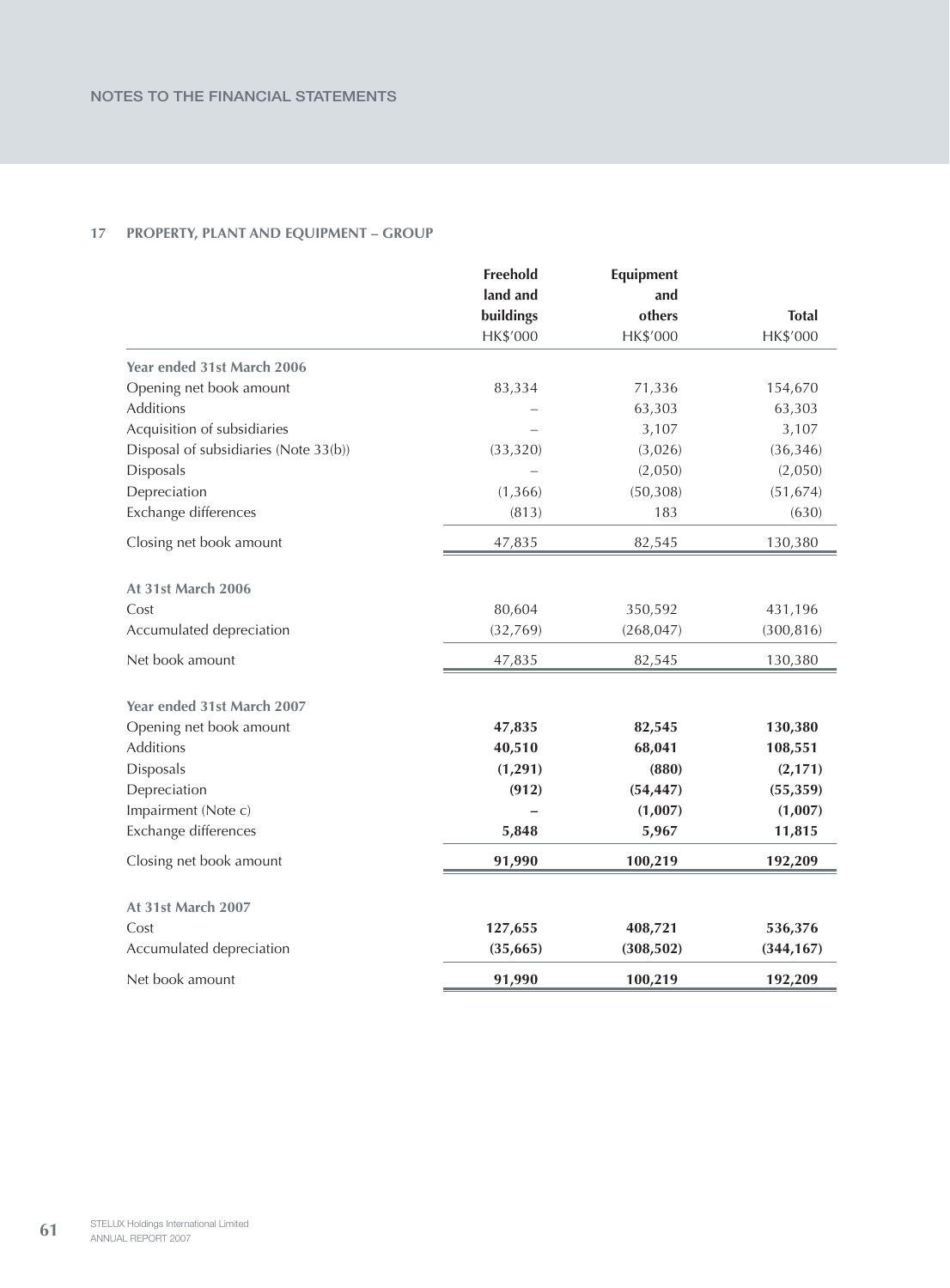## **17 PROPERTY, PLANT AND EQUIPMENT – GROUP** *(Continued)*

Notes:

- (a) Certain property, plant and equipment of the Group have been pledged for bank borrowings. The carrying value of these property, plant and equipment as at 31st March 2007 were approximately HK\$54,825,000 (2006: HK\$14,356,000).
- (b) At 31st March 2007, the net book value of property, plant and equipment held under finance leases amounted to HK\$1,752,000 (2006: HK\$1,284,000).
- (c) Impairment loss was included in other operating expenses in the consolidated income statement.
- (d) The Group's interest in freehold land and buildings at their net book values are analysed as follows:

|                                               | 2007<br><b>HK\$'000</b> | 2006<br>HK\$'000 |
|-----------------------------------------------|-------------------------|------------------|
| Buildings in Hong Kong, held on:              |                         |                  |
| - Leases between 10 to 50 years               | 692                     | 720              |
| Building outside Hong Kong:                   |                         |                  |
| - Leases over 50 years                        | 12,288                  | 11,098           |
| Freehold land and buildings outside Hong Kong | 79,010                  | 36,017           |
|                                               | 91,990                  | 47,835           |

### **18 INVESTMENT PROPERTIES – GROUP**

|                                                        | 2007            | 2006       |
|--------------------------------------------------------|-----------------|------------|
|                                                        | <b>HK\$'000</b> | HK\$'000   |
| At 1st April                                           | 34,340          | 712,350    |
| Acquisition of subsidiaries                            |                 | 9,960      |
| Disposal of subsidiaries (Note 33(b))                  |                 | (746, 200) |
| Transfer to non-current assets held for sale (Note 27) | (32, 473)       |            |
| <b>Disposals</b>                                       | (10,000)        | (450)      |
| Exchange differences                                   | 1,221           | 456        |
| Fair value gains                                       | 8,212           | 58,224     |
| At 31st March                                          | 1,300           | 34,340     |

The investment properties were revalued by independent professionally qualified valuer, CS Surveys Limited, as at 31st March 2007. Valuations were based on open market value of these properties.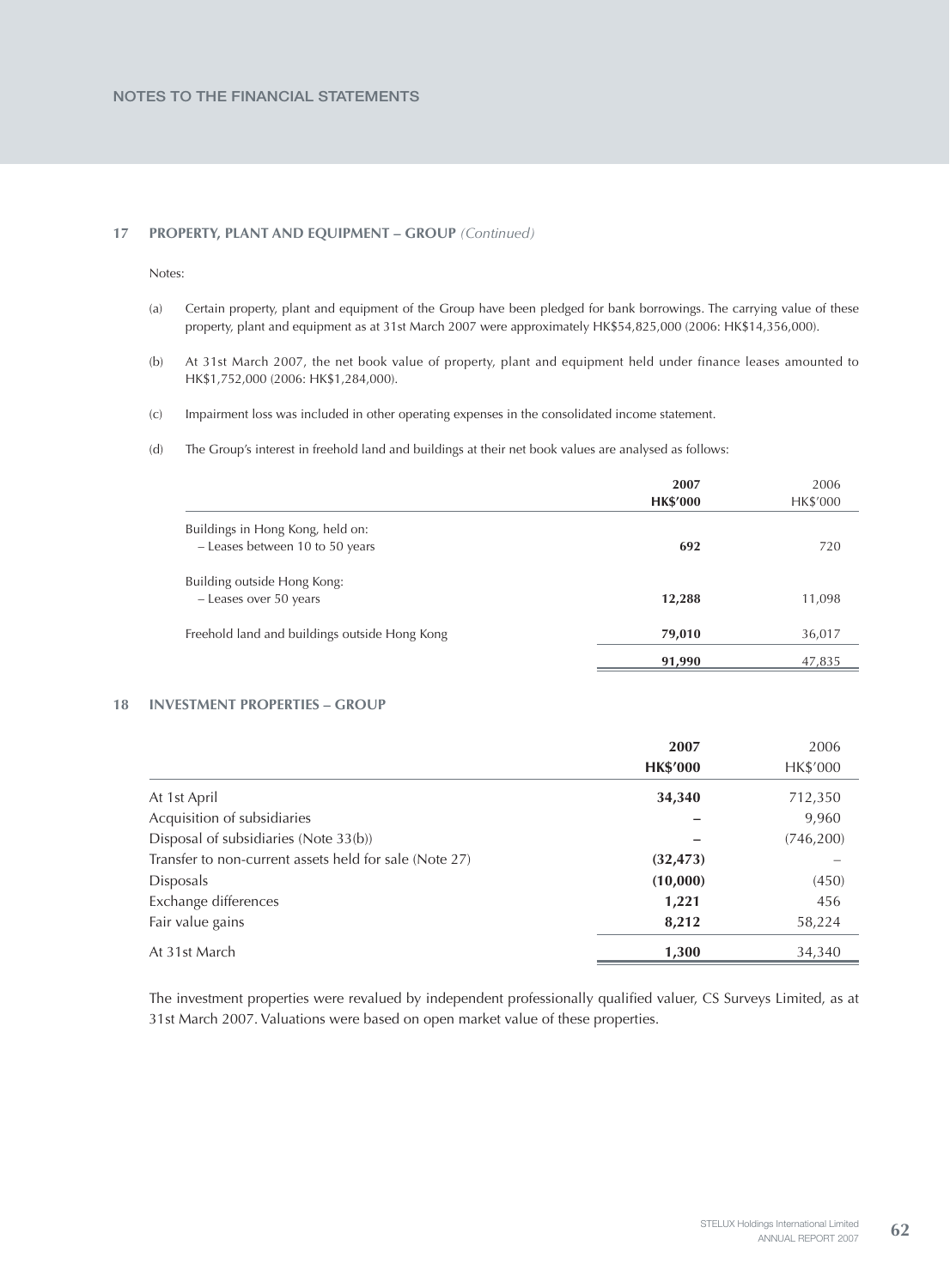## **18 INVESTMENT PROPERTIES – GROUP** *(Continued)*

The Group's interests in investment properties are analysed as follows:

| 2007            | 2006<br>HK\$'000 |
|-----------------|------------------|
| <b>HK\$'000</b> |                  |
|                 |                  |
| 1,300           | 20,900           |
|                 |                  |
|                 |                  |
|                 | 13,440           |
|                 | 34,340           |
|                 | 1,300            |

No investment properties were pledged for the year ended 31st March 2007 to secure banking facilities of the Group (2006: HK\$33,440,000).

# **19 PREPAYMENT OF LEASE PREMIUM – GROUP**

The Group's interests in prepayment of lease premium for leasehold land at their net book amounts are analysed as follows:

|                                 | 2007<br><b>HK\$'000</b> | 2006<br>HK\$'000 |
|---------------------------------|-------------------------|------------------|
| In Hong Kong, held on:          |                         |                  |
| - Leases between 10 to 50 years | 76,542                  | 79,622           |
| Outside Hong Kong, held on:     |                         |                  |
| - Leases over 50 years          | 3,048                   | 2,690            |
| - Leases between 10 to 50 years | 60,312                  | 52,664           |
| - Leases under 10 years         | 13,072                  | 11,901           |
|                                 | 152,974                 | 146,877          |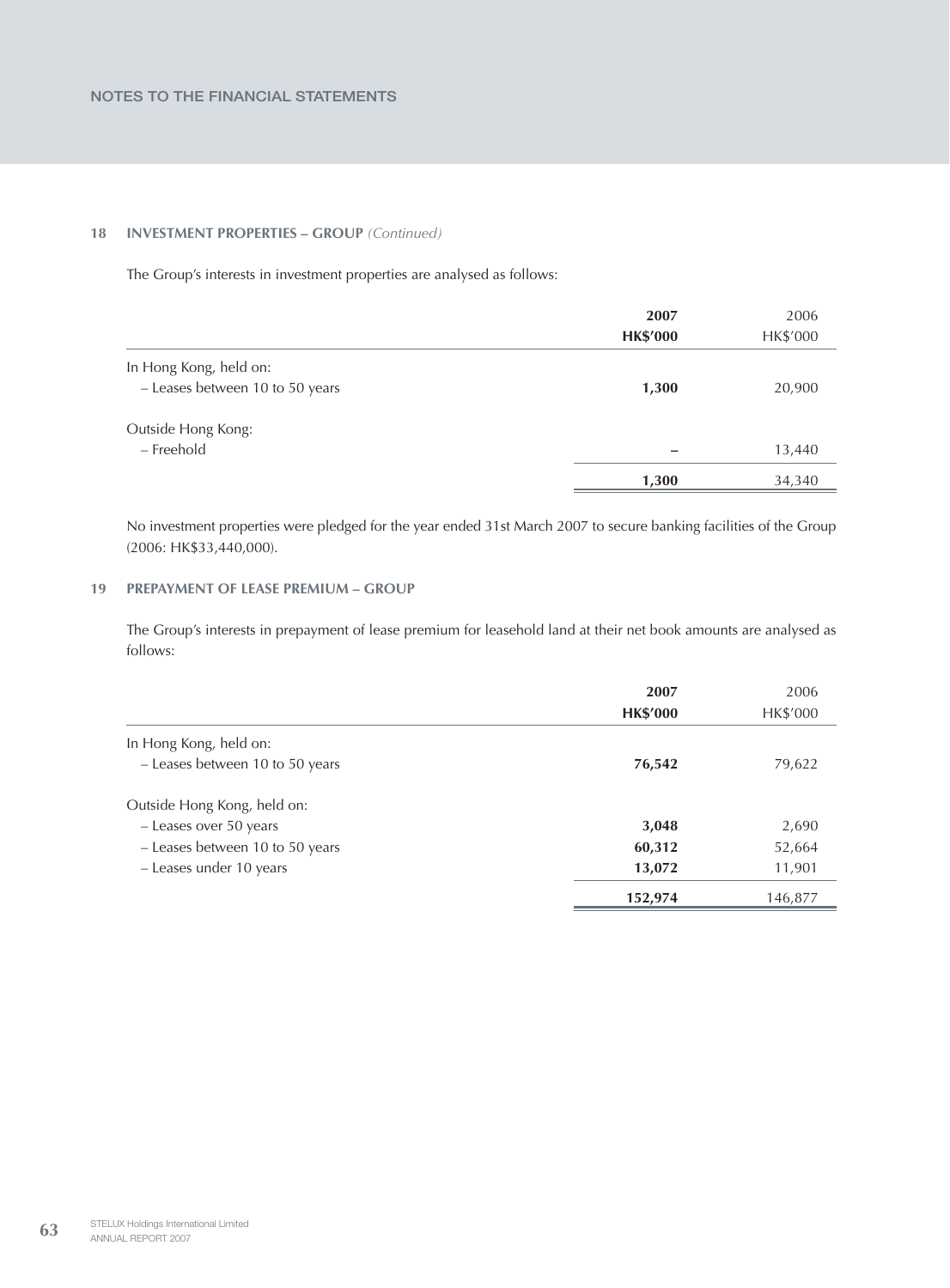## **19 PREPAYMENT OF LEASE PREMIUM – GROUP** *(Continued)*

The movements of net book value of prepayment of lease premium for leasehold land are analysed as follows:

|                                       | 2007            | 2006      |
|---------------------------------------|-----------------|-----------|
|                                       | <b>HK\$'000</b> | HK\$'000  |
| At 1st April                          | 146,877         | 162,830   |
| <b>Additions</b>                      | 1,749           | 10,581    |
| Disposal of subsidiaries (Note 33(b)) |                 | (17, 849) |
| <b>Disposals</b>                      |                 | (296)     |
| Amortisation (note b)                 | (9,326)         | (8,738)   |
| Exchange differences                  | 13,674          | 349       |
| At 31st March                         | 152,974         | 146,877   |

Notes:

- (a) Certain prepayment of lease premium for leasehold land of the Group have been pledged for bank borrowings. The carrying amount of these prepayment of lease premium for leasehold land as at 31st March 2007 were HK\$100,325,000 (2006: HK\$101,244,000).
- (b) Amortisation of prepayment of lease premium for leasehold land is included in the consolidated income statement as follows:

|                                     | 2007<br><b>HK\$'000</b> | 2006<br>HK\$'000 |
|-------------------------------------|-------------------------|------------------|
| Selling expenses                    | 6,243                   | 5,034            |
| General and administrative expenses | 3                       |                  |
| Other operating expenses            | 3,080                   | 3,701            |
|                                     | 9,326                   | 8,738            |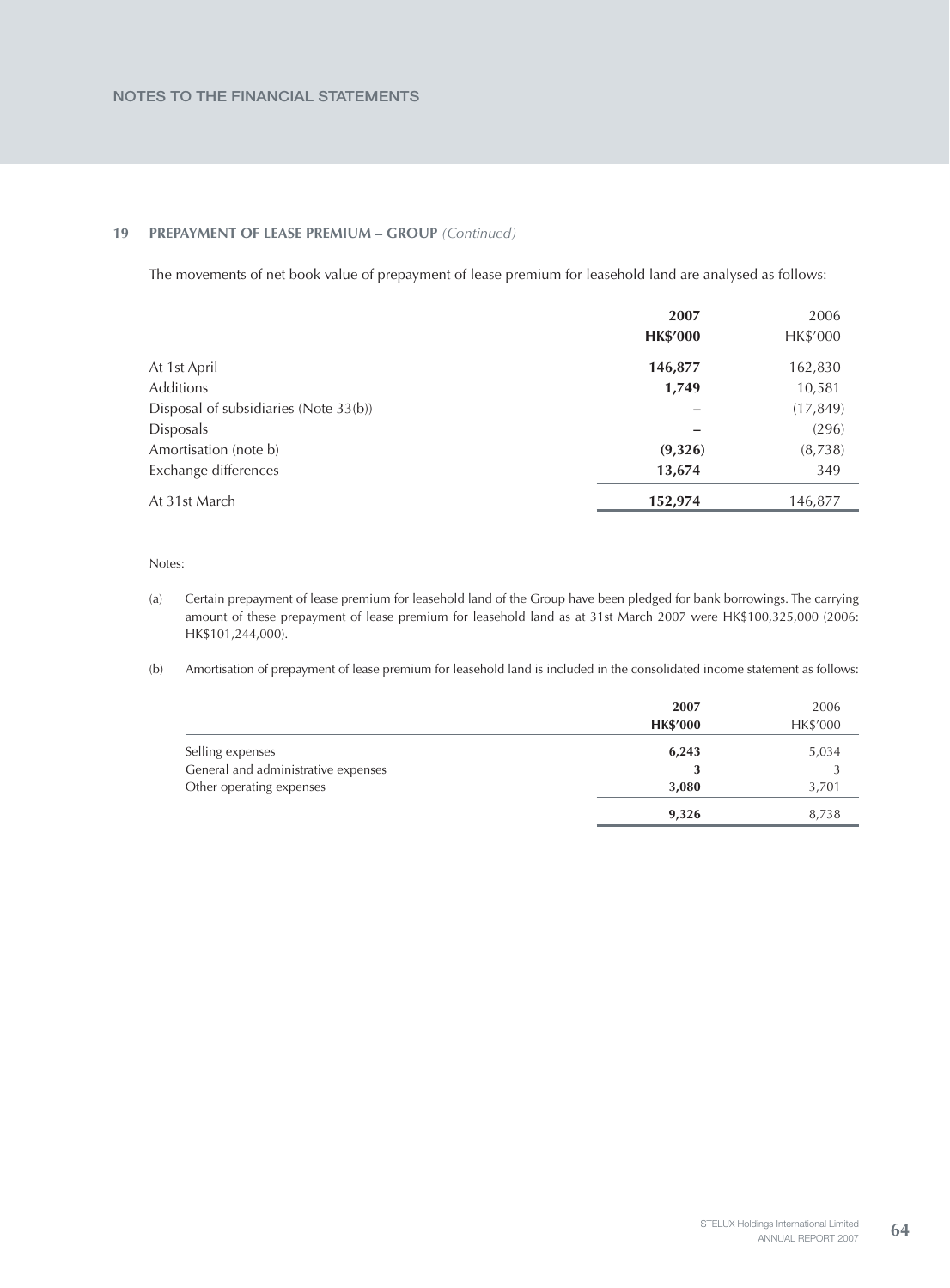# **20 SUBSIDIARIES AND AMOUNTS DUE FROM SUBSIDIARIES – COMPANY**

|                               | 2007<br><b>HK\$'000</b> | 2006<br>HK\$'000 |
|-------------------------------|-------------------------|------------------|
| Investment in subsidiaries    |                         |                  |
| Amounts due from subsidiaries | 537,665                 | 583,674          |
|                               | 537,665                 | 583,674          |

The amounts due from subsidiaries are unsecured, interest free and have no fixed terms of repayment.

Details of principal subsidiaries are shown on Note 37.

# **21 INTANGIBLE ASSETS – GROUP**

|                             | Goodwill | <b>Trademarks</b> | <b>Total</b> |
|-----------------------------|----------|-------------------|--------------|
|                             | HK\$'000 | HK\$'000          | HK\$'000     |
| Year ended 31st March 2006  |          |                   |              |
| Opening net book amount     |          | 17,052            | 17,052       |
| Acquisition of subsidiaries | 4,231    |                   | 4,231        |
| Exchange differences        | 1,084    | (331)             | 753          |
| Closing net book amount     | 5,315    | 16,721            | 22,036       |
| At 31st March 2006          |          |                   |              |
| Cost                        | 5,315    | 43,762            | 49,077       |
| Accumulated amortisation    |          | (27, 041)         | (27, 041)    |
| Net book amount             | 5,315    | 16,721            | 22,036       |
| Year ended 31st March 2007  |          |                   |              |
| Opening net book amount     | 5,315    | 16,721            | 22,036       |
| Exchange differences        | 882      | 109               | 991          |
| Closing net book amount     | 6,197    | 16,830            | 23,027       |
| At 31st March 2007          |          |                   |              |
| Cost                        | 6,197    | 45,727            | 51,924       |
| Accumulated amortisation    |          | (28, 897)         | (28, 897)    |
| Net book amount             | 6,197    | 16,830            | 23,027       |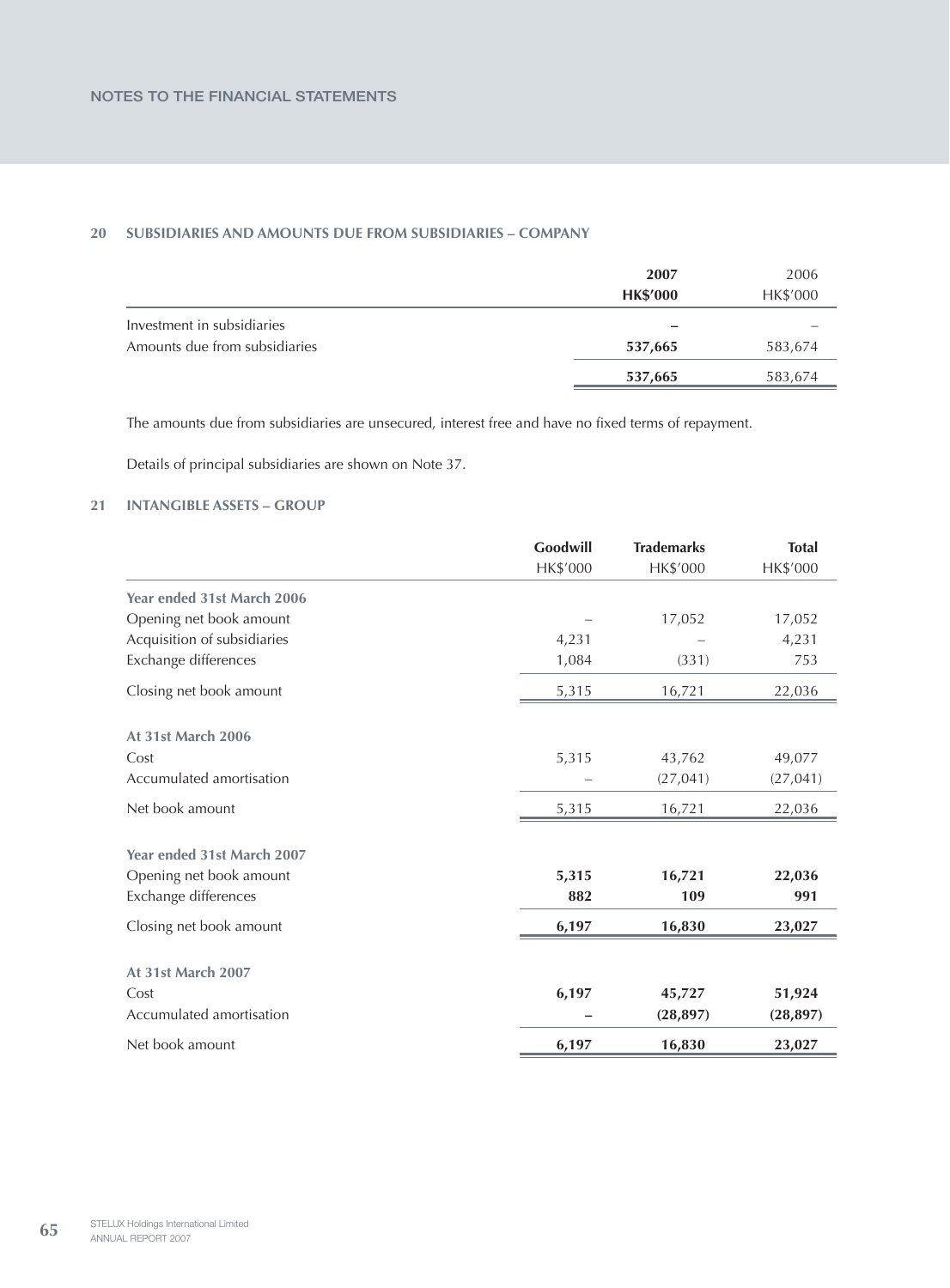### **21 INTANGIBLE ASSETS – GROUP** *(Continued)*

#### **Impairment test for goodwill**

Goodwill is allocated to the Group's cash-generating units (CGUs) identified according to business segment. The goodwill is attributable to the watch trading operations.

The recoverable amount of a CGU is determined based on value-in-use calculations. These calculations use pretax cash flow projections based on financial budgets performed by management covering a five-year period. Management determined the financial budgets based on past performance and its expectations for the market development. Cash flows beyond the five year period are extrapolated using the estimated growth rate stated below.

The key assumptions used for value-in-use calculations are as follows:

- 1. Growth rate used to extrapolate cash flows beyond the budget period of  $2\%$  which does not exceed historical growth rate.
- 2. Pre-tax discount rate applied to cash flows projections of 10%. The discount rate used is pre-tax and reflects specific risks related to the Group.

During the year ended 31st March 2007, there was no impairment on the CGUs containing goodwill with indefinite useful lives.

#### **Impairment test for trademarks**

The Group estimated the recoverable amount of the trademarks based on value-in-use calculations. The calculation uses cash flow projection based on sales of the products carrying the relevant trademark covering a five-year period and a discount rate of 10%. The cash flows are extrapolated using a steady growth rate of  $2\%$ .

During the year ended 31st March 2007, there was no impairment on the trademarks with indefinite useful lives.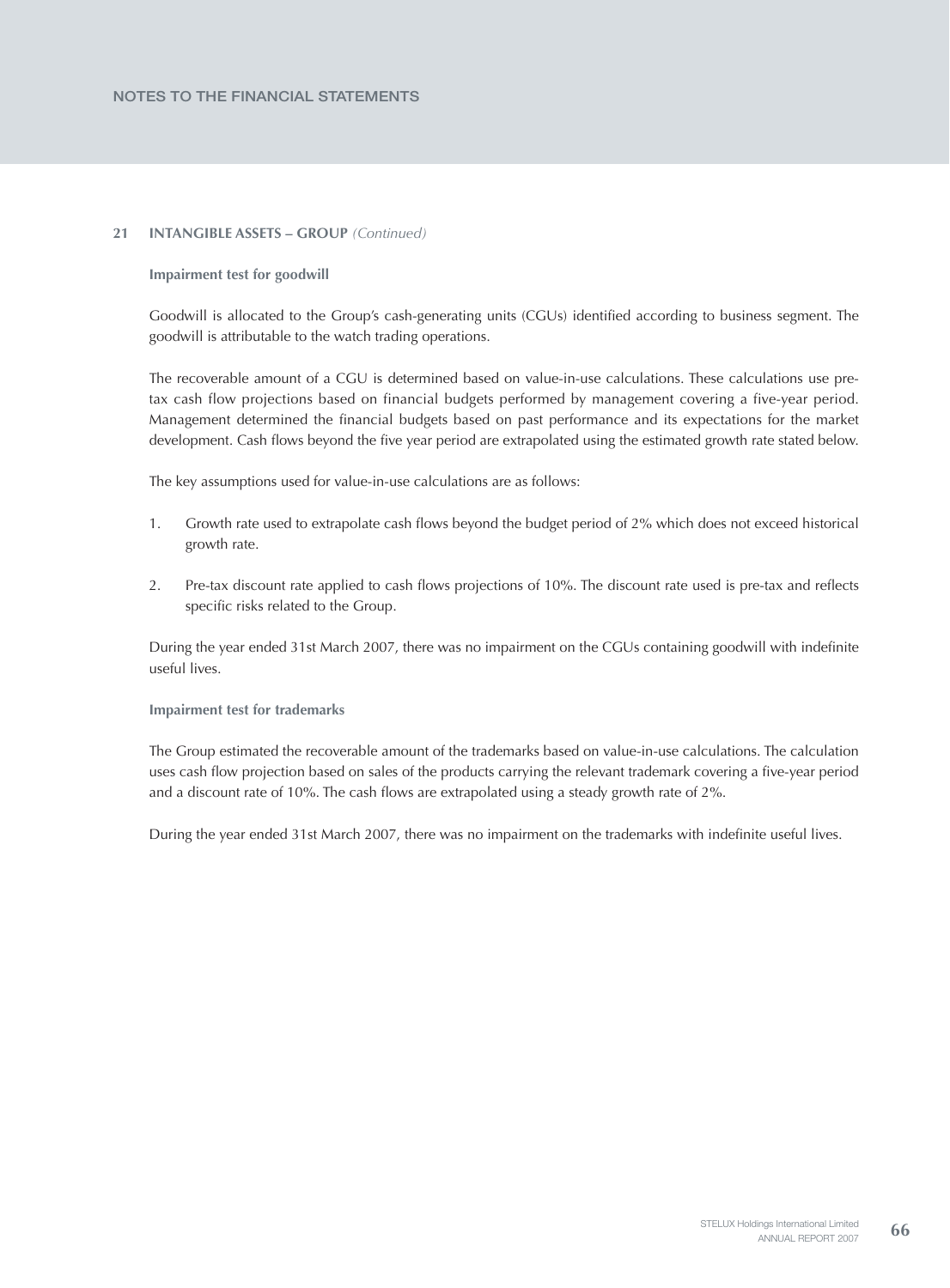# **22 AVAILABLE-FOR-SALE FINANCIAL ASSETS – GROUP**

|                                                                  | 2007<br><b>HK\$'000</b> | 2006<br>HK\$'000 |
|------------------------------------------------------------------|-------------------------|------------------|
| At 1st April<br>Revaluation surplus transfer to equity (Note 29) | 10,920<br>2,332         | 11,500<br>(580)  |
| At 31st March                                                    | 13,252                  | 10,920           |

Available-for-sale financial assets as at 31st March 2007 represent unlisted equity investments in Switzerland and are denominated in Swiss Francs.

# **23 STOCKS – GROUP**

|                  | 2007            | 2006     |
|------------------|-----------------|----------|
|                  | <b>HK\$'000</b> | HK\$'000 |
| Raw materials    | 21,206          | 28,032   |
| Work-in-progress | 3,107           | 3,181    |
| Finished goods   | 493,971         | 425,614  |
|                  | 518,284         | 456,827  |

The cost of inventories recognised as expense and included in cost of sales amounted to HK\$706,343,000 (2006: HK\$567,386,000).

### **24 DEBTORS AND PREPAYMENTS – GROUP**

|                                                  | 2007            | 2006     |
|--------------------------------------------------|-----------------|----------|
|                                                  | <b>HK\$'000</b> | HK\$'000 |
| Trade debtors (Note a)                           |                 |          |
| Below 60 days                                    | 54,492          | 86,340   |
| Over 60 days                                     | 66,703          | 15,098   |
|                                                  | 121,195         | 101,438  |
| Deposits, prepayments and other debtors (Note b) | 255,412         | 202,488  |
|                                                  | 376,607         | 303,926  |

Notes:

(a) The Group allows an average credit period of 60 days to its trade debtors.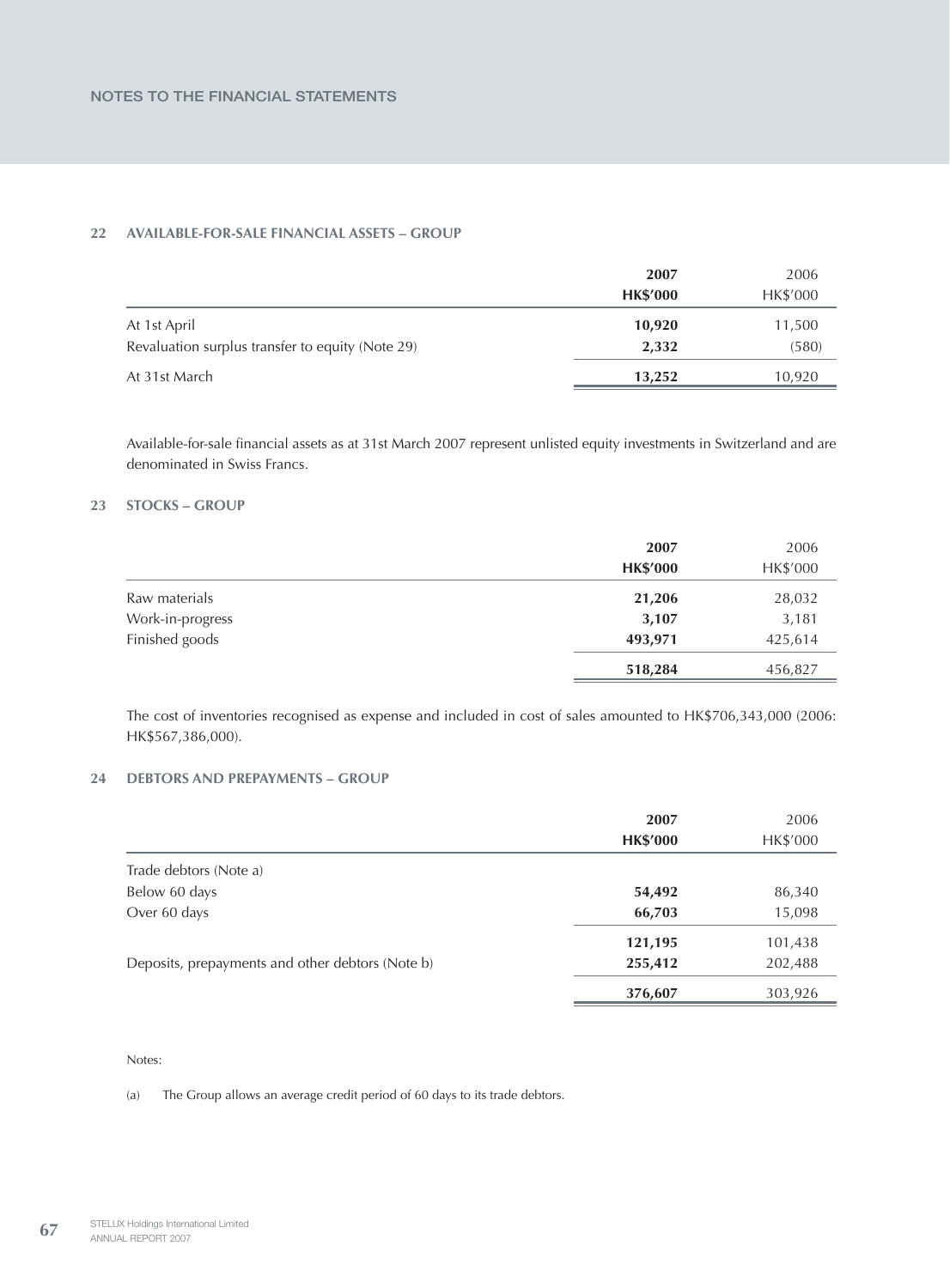## **24 DEBTORS AND PREPAYMENTS – GROUP** *(Continued)*

(b) The balance included amounts due from related companies of HK\$91,882,000 (2006: HK\$84,162,000), which comprises a balance owed by Bangkok Land Public Company Limited ("Bangkok Land"). The chairman of the Company, Mr. Wong Chong Po, is also the chairman of Bangkok Land. The balance owed by Bangkok Land is made up as follows:

|                                                 | 2007            | 2006     |
|-------------------------------------------------|-----------------|----------|
|                                                 | <b>HK\$'000</b> | HK\$'000 |
| Property development consultancy fee receivable | 68,279          | 68,279   |
| Interest receivable                             | 35,440          | 33,610   |
|                                                 | 103,719         | 101,889  |
| Impairment                                      | (23, 924)       | (22,094) |
|                                                 | 79,795          | 79,795   |

Of the gross amount receivable, HK\$96,434,000 (2006: HK\$94,603,000) carries interest at 3% per annum and is repayable on demand.

Other than the balance owed by Bangkok Land, the remaining balances due from related companies are unsecured, interest free and have no fixed terms of repayment.

Impairment of debtors is included in other operating expenses in the consolidated income statement.

(c) An analysis of debtors and prepayments by currency is as follows:

|                   | 2007            | 2006     |
|-------------------|-----------------|----------|
|                   | <b>HK\$'000</b> | HK\$'000 |
| Hong Kong dollars | 270,815         | 223,638  |
| Renminbi          | 19,161          | 17,212   |
| Singapore dollars | 19,243          | 15,754   |
| Malaysian ringgit | 30,223          | 21,634   |
| Thai bahts        | 12,376          | 8,433    |
| US dollars        | 8,537           | 10,999   |
| Others            | 16,252          | 6,256    |
|                   | 376,607         | 303,926  |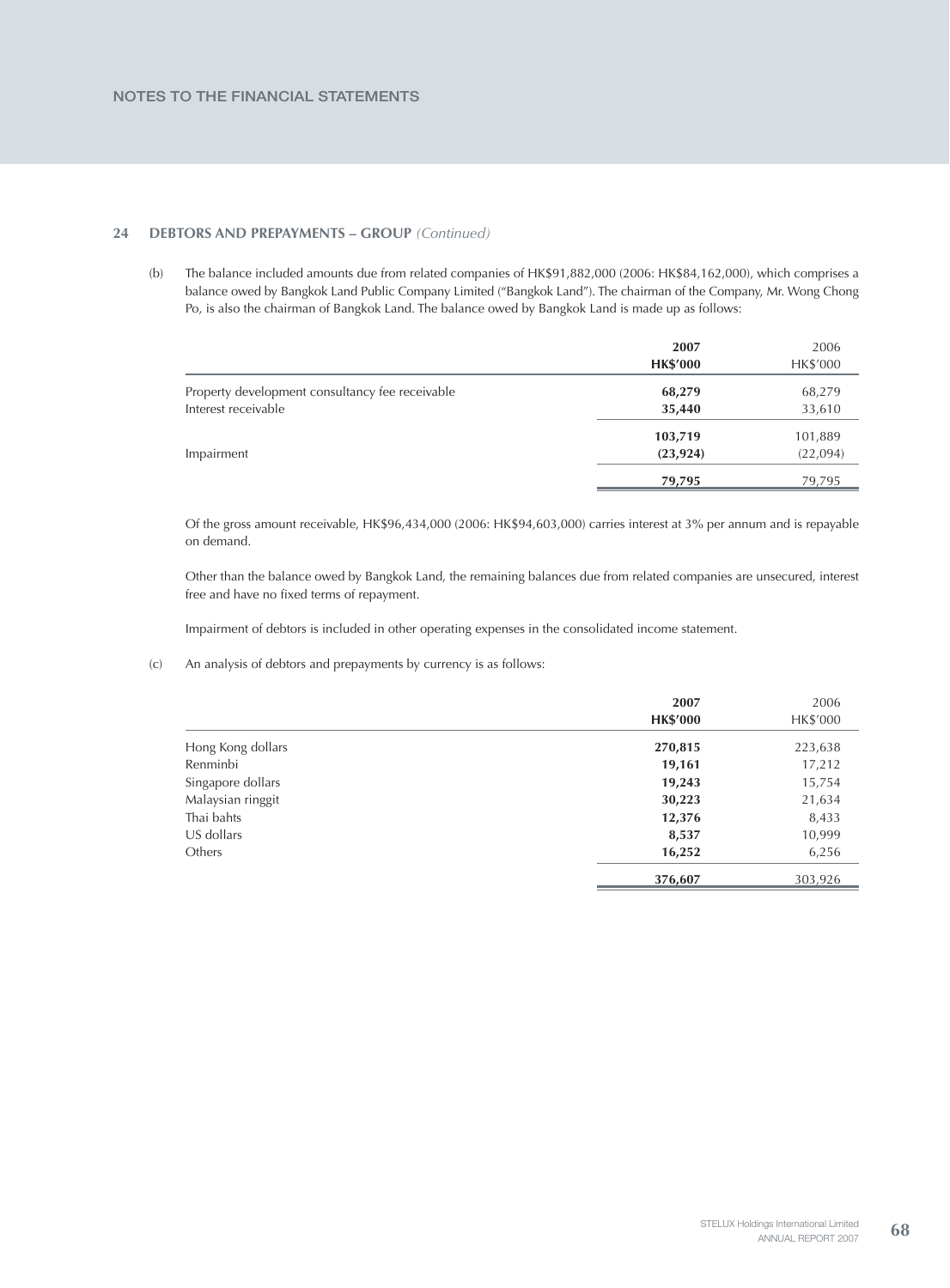# **25 FINANCIAL ASSETS AT FAIR VALUE THROUGH PROFIT OR LOSS – GROUP**

|                                             | 2007<br><b>HK\$'000</b> | 2006<br>HK\$'000 |
|---------------------------------------------|-------------------------|------------------|
| Listed shares in Hong Kong, at market value |                         | 90,851           |

# **26 BANK BALANCES AND CASH**

|                           |                 | Group    |                 | Company  |
|---------------------------|-----------------|----------|-----------------|----------|
|                           | 2007            | 2006     | 2007            | 2006     |
|                           | <b>HK\$'000</b> | HK\$'000 | <b>HK\$'000</b> | HK\$'000 |
| Cash at banks and in hand | 105,103         | 142,858  |                 | 45       |
|                           | 105,103         | 142,858  |                 | 45       |

An analysis of bank balances and cash by currency is as follows:

|                   | Group           |          | Company         |          |
|-------------------|-----------------|----------|-----------------|----------|
|                   | 2007            | 2006     | 2007            | 2006     |
|                   | <b>HK\$'000</b> | HK\$'000 | <b>HK\$'000</b> | HK\$'000 |
| Hong Kong dollars | 28,931          | 18,211   | $\overline{2}$  | 45       |
| Renminbi          | 23,386          | 14,897   |                 |          |
| Singapore dollars | 11,700          | 16,836   |                 |          |
| Malaysian ringgit | 29,510          | 23,058   |                 |          |
| Thai bahts        | 5,659           | 56,362   |                 |          |
| Pound sterling    | 521             | 10,499   |                 |          |
| Others            | 5,396           | 2,995    |                 |          |
|                   | 105,103         | 142,858  | $\mathbf 2$     | 45       |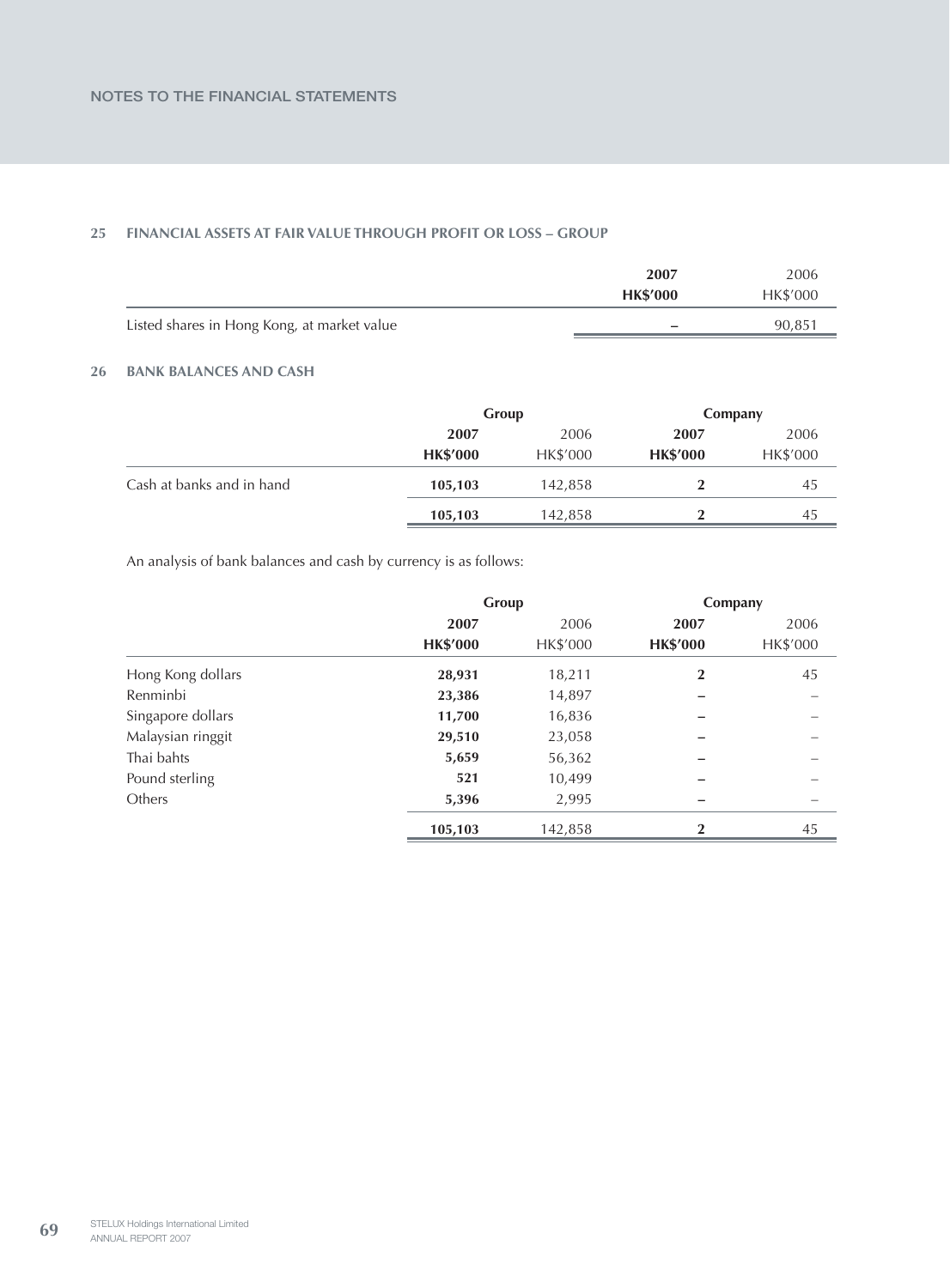## **27 NON-CURRENT ASSETS HELD FOR SALE – GROUP**

Two investment properties in Hong Kong and Singapore have been presented as held for sale following the signing of provisional agreements for sale and purchase during the year. The disposals are expected to be completed by July 2007.

## **28 SHARE CAPITAL**

|                                                                       | Number of<br>shares of<br><b>HK\$0.1</b> |          |
|-----------------------------------------------------------------------|------------------------------------------|----------|
|                                                                       | each                                     | HK\$'000 |
| Authorised:                                                           |                                          |          |
| At 31st March 2006 and 2007                                           | 1,600,000,000                            | 160,000  |
| Issued and fully paid:<br>At 1st April 2005, 31st March 2006 and 31st |                                          |          |
| March 2007                                                            | 951,340,023                              | 95,134   |

On 9th March 2005, the share option scheme for the employees, officers and directors of the Company and its subsidiaries (the "Share Option Scheme") was approved and adopted by the shareholders pursuant to which the Board was authorised to grant options to the employees, officers and directors of the Company or its subsidiaries to subscribe for shares of the Company for a fixed period.

No share option has been granted during the year and no share options were outstanding as at 31st March 2006 and 2007.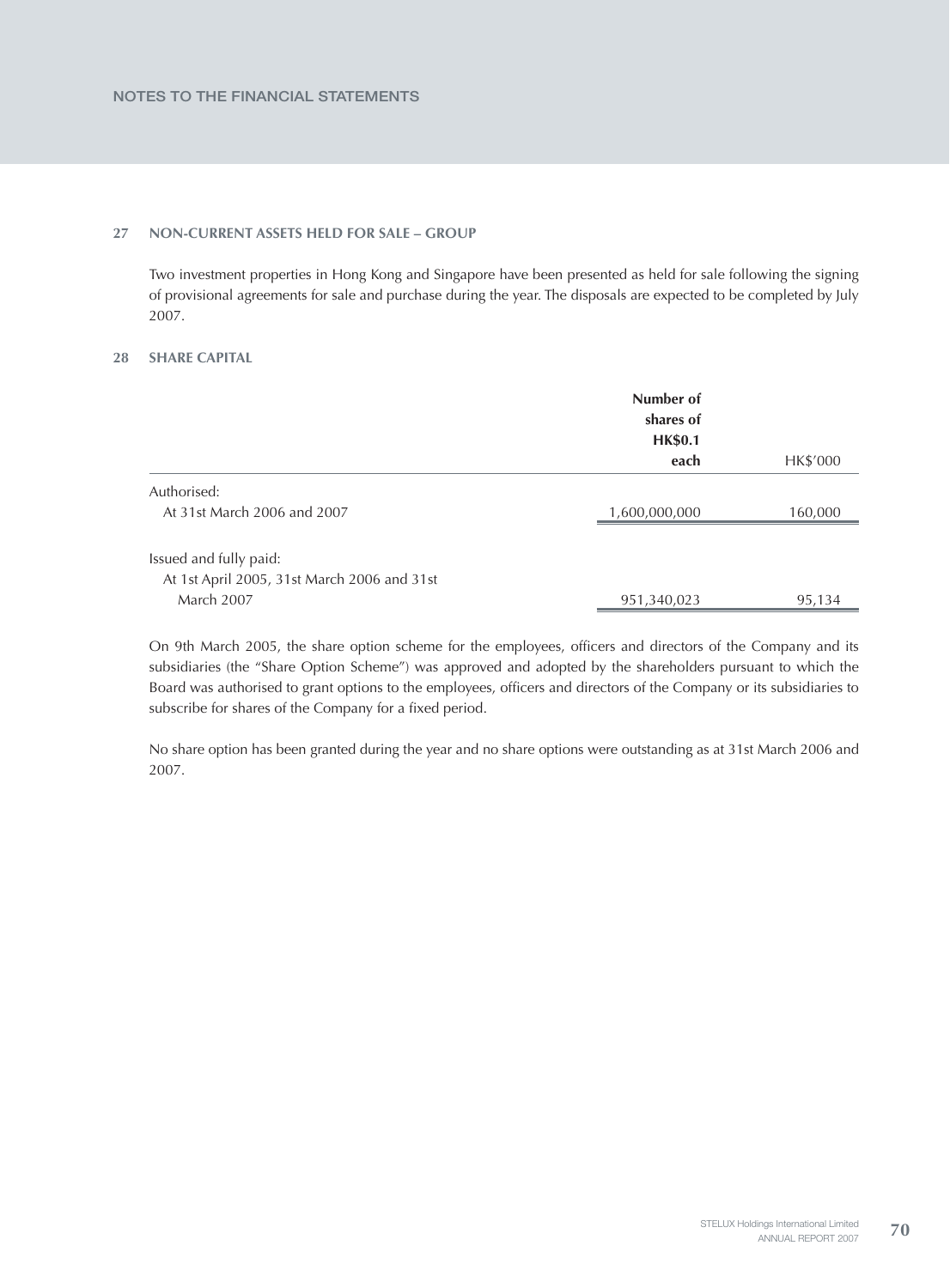## **29 RESERVES**

**Group**

|                                               | Share<br>premium<br>HK\$'000 | <b>Revaluation</b><br>reserve<br>HK\$'000 | <b>Exchange</b><br>reserve<br>HK\$'000 | <b>Retained</b><br>earnings<br>HK\$'000 | <b>Total</b><br>HK\$'000 |
|-----------------------------------------------|------------------------------|-------------------------------------------|----------------------------------------|-----------------------------------------|--------------------------|
| At 1st April 2005                             | 1,977                        | 7,201                                     | (3, 582)                               | 869,918                                 | 875,514                  |
| Exchange difference                           |                              |                                           | (895)                                  |                                         | (895)                    |
| Change in fair value of<br>available-for-sale |                              |                                           |                                        |                                         |                          |
| financial assets                              |                              | (580)                                     |                                        |                                         | (580)                    |
| Profit for the year                           |                              |                                           |                                        | 187,439                                 | 187,439                  |
| Dividends paid                                |                              |                                           |                                        | (508, 967)                              | (508, 967)               |
| At 31st March 2006                            | 1,977                        | 6,621                                     | (4, 477)                               | 548,390                                 | 552,511                  |
| Representing:                                 |                              |                                           |                                        |                                         |                          |
| 2006 final proposed dividend                  |                              |                                           |                                        |                                         | 26,638                   |
| Reserves                                      |                              |                                           |                                        |                                         | 525,873                  |
|                                               |                              |                                           |                                        |                                         | 552,511                  |
| At 1st April 2006                             | 1,977                        | 6,621                                     | (4, 477)                               | 548,390                                 | 552,511                  |
| Exchange difference                           |                              |                                           | 22,964                                 |                                         | 22,964                   |
| Change in fair value of<br>available-for-sale |                              |                                           |                                        |                                         |                          |
| financial assets                              |                              | 2,332                                     |                                        |                                         | 2,332                    |
| Profit for the year                           |                              |                                           |                                        | 101,842                                 | 101,842                  |
| Dividends paid                                |                              |                                           |                                        | (37, 102)                               | (37, 102)                |
| At 31st March 2007                            | 1,977                        | 8,953                                     | 18,487                                 | 613,130                                 | 642,547                  |
| Representing:                                 |                              |                                           |                                        |                                         |                          |
| 2007 final proposed dividend                  |                              |                                           |                                        |                                         | 27,589                   |
| Reserves                                      |                              |                                           |                                        |                                         | 614,958                  |

642,547

 $\equiv$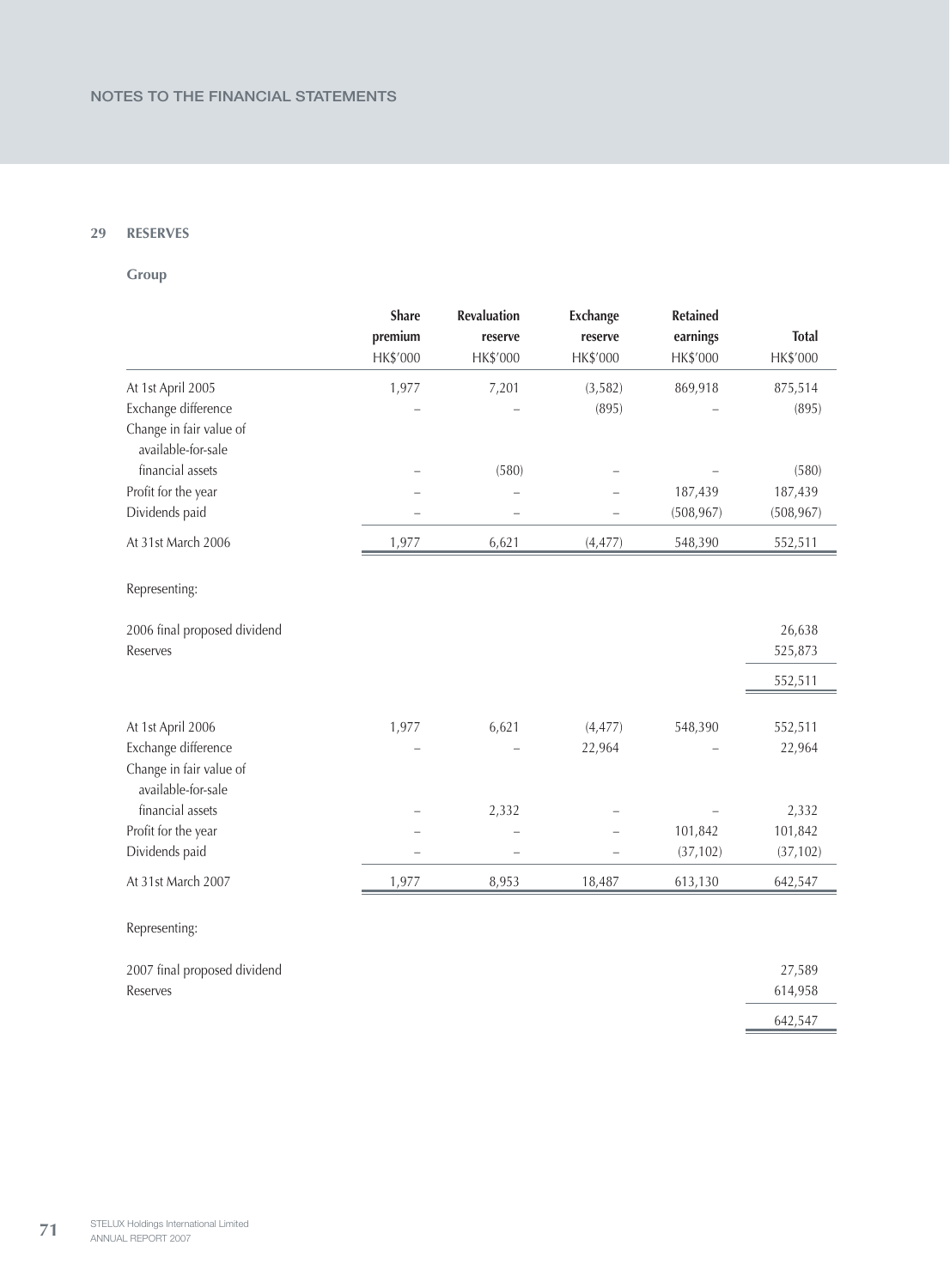## **29 RESERVES** *(Continued)*

## **Company**

|                              | <b>Share</b><br>premium | <b>Retained</b><br>earnings | <b>Total</b> |
|------------------------------|-------------------------|-----------------------------|--------------|
|                              | HK\$'000                | HK\$'000                    | HK\$'000     |
| At 1st April 2005            | 1,977                   | 350,769                     | 352,746      |
| Profit for the year          |                         | 639,158                     | 639,158      |
| Dividends paid               |                         | (508, 967)                  | (508, 967)   |
| At 31st March 2006           | 1,977                   | 480,960                     | 482,937      |
| Representing:                |                         |                             |              |
| 2006 final proposed dividend |                         |                             | 26,638       |
| Reserves                     |                         |                             | 456,299      |
|                              |                         |                             | 482,937      |
|                              |                         |                             |              |
| At 1st April 2006            | 1,977                   | 480,960                     | 482,937      |
| Loss for the year            |                         | (3,627)                     | (3,627)      |
| Dividends paid               |                         | (37, 102)                   | (37, 102)    |
| At 31st March 2007           | 1,977                   | 440,231                     | 442,208      |
| Representing:                |                         |                             |              |
| 2007 final proposed dividend |                         |                             | 27,589       |
| Reserves                     |                         |                             | 414,619      |
|                              |                         |                             | 442,208      |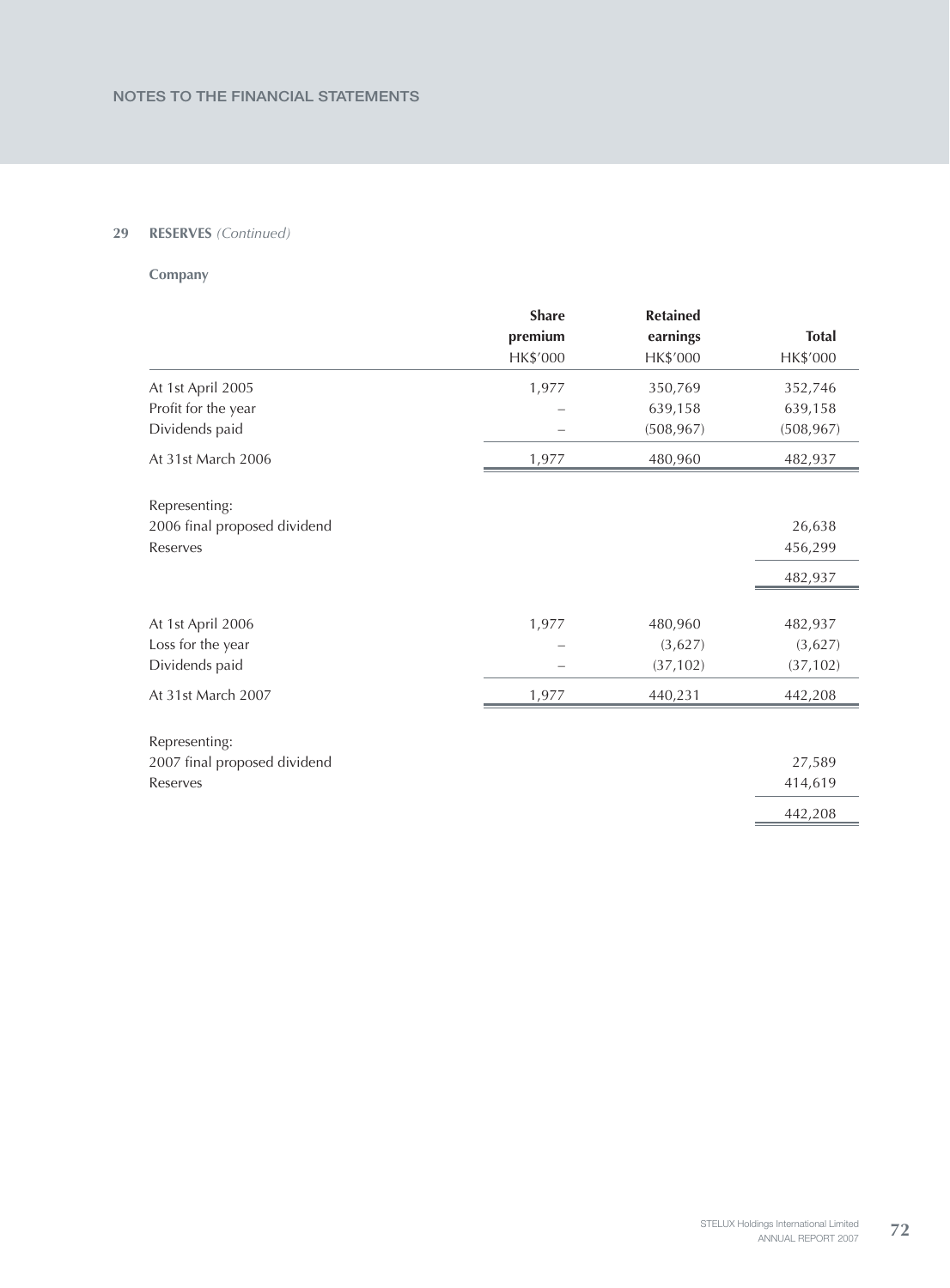## **30 CREDITORS AND ACCRUALS – GROUP**

|                                       | 2007            | 2006     |
|---------------------------------------|-----------------|----------|
|                                       | <b>HK\$'000</b> | HK\$'000 |
| Trade creditors                       |                 |          |
| Below 60 days                         | 128,382         | 110,359  |
| Over 60 days                          | 46,797          | 34,606   |
|                                       | 175,179         | 144,965  |
| Other creditors and accruals (note a) | 146,016         | 166,155  |
|                                       | 321,195         | 311,120  |

#### Notes:

- (a) Included in other creditors and accruals are amounts due to related companies of HK\$6,491,000 (2006: HK\$9,762,000), which are unsecured, interest free and have no fixed terms of repayment.
- (b) An analysis of creditors and accruals by currency is as follows:

|                   | 2007            | 2006     |
|-------------------|-----------------|----------|
|                   | <b>HK\$'000</b> | HK\$'000 |
| Hong Kong dollars | 174,340         | 174,313  |
| Renminbi          | 59,808          | 46,439   |
| Singapore dollars | 21,425          | 13,970   |
| Malaysian ringgit | 16,167          | 9,145    |
| Thai bahts        | 34,892          | 29,580   |
| US dollars        | 4,055           | 22,130   |
| Pound sterling    | 1,414           | 5,104    |
| Others            | 9,094           | 10,439   |
|                   | 321,195         | 311,120  |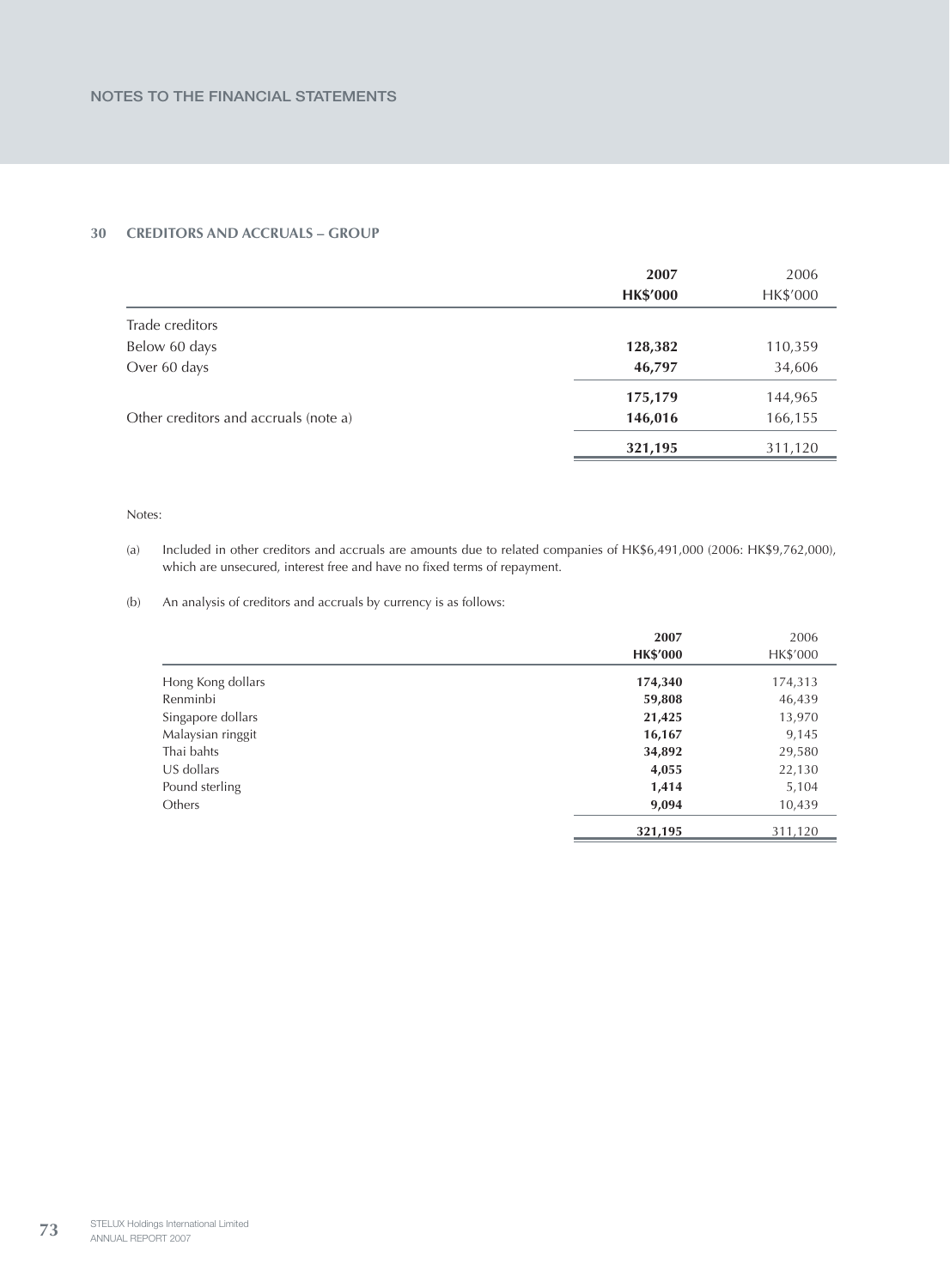#### **31 BORROWINGS – GROUP**

|                                           | 2007            | 2006       |
|-------------------------------------------|-----------------|------------|
|                                           | <b>HK\$'000</b> | HK\$'000   |
| Bank borrowings and overdrafts (note a)   | 335,027         | 321,674    |
| Loans from related companies (note b)     |                 | 42,278     |
| Obligations under finance leases (note c) | 1,624           | 1,188      |
|                                           | 336,651         | 365,140    |
| Amount repayable within one year          |                 |            |
| included in current liabilities           | (265, 428)      | (329, 164) |
|                                           | 71,223          | 35,976     |

(a) The Group's bank borrowings and overdrafts are repayable as follows:

|                       | 2007            | 2006     |
|-----------------------|-----------------|----------|
|                       | <b>HK\$'000</b> | HK\$'000 |
| Within 1 year         | 264,994         | 286,385  |
| Between 1 and 2 years | 25,352          | 7,219    |
| Between 2 and 5 years | 28,422          | 15,074   |
| Over 5 years          | 16,259          | 12,996   |
|                       | 335,027         | 321,674  |

Included in bank borrowings and overdrafts as at 31st March 2007 are secured borrowings amounted to HK\$132,464,000 (2006: HK\$136,443,000), which are secured by land and buildings of the Group (Notes 17 and 19).

An analysis of the carrying amounts of the Group's bank borrowings and overdrafts by currency is as follows:

|                   | 2007            | 2006     |
|-------------------|-----------------|----------|
|                   | <b>HK\$'000</b> | HK\$'000 |
| Hong Kong dollars | 326,441         | 290,509  |
| Renminbi          |                 | 2,880    |
| Singapore dollars | 1,844           | 9,600    |
| Thai bahts        | 6,742           | 7,099    |
| Swiss Francs      |                 | 11,586   |
|                   | 335,027         | 321,674  |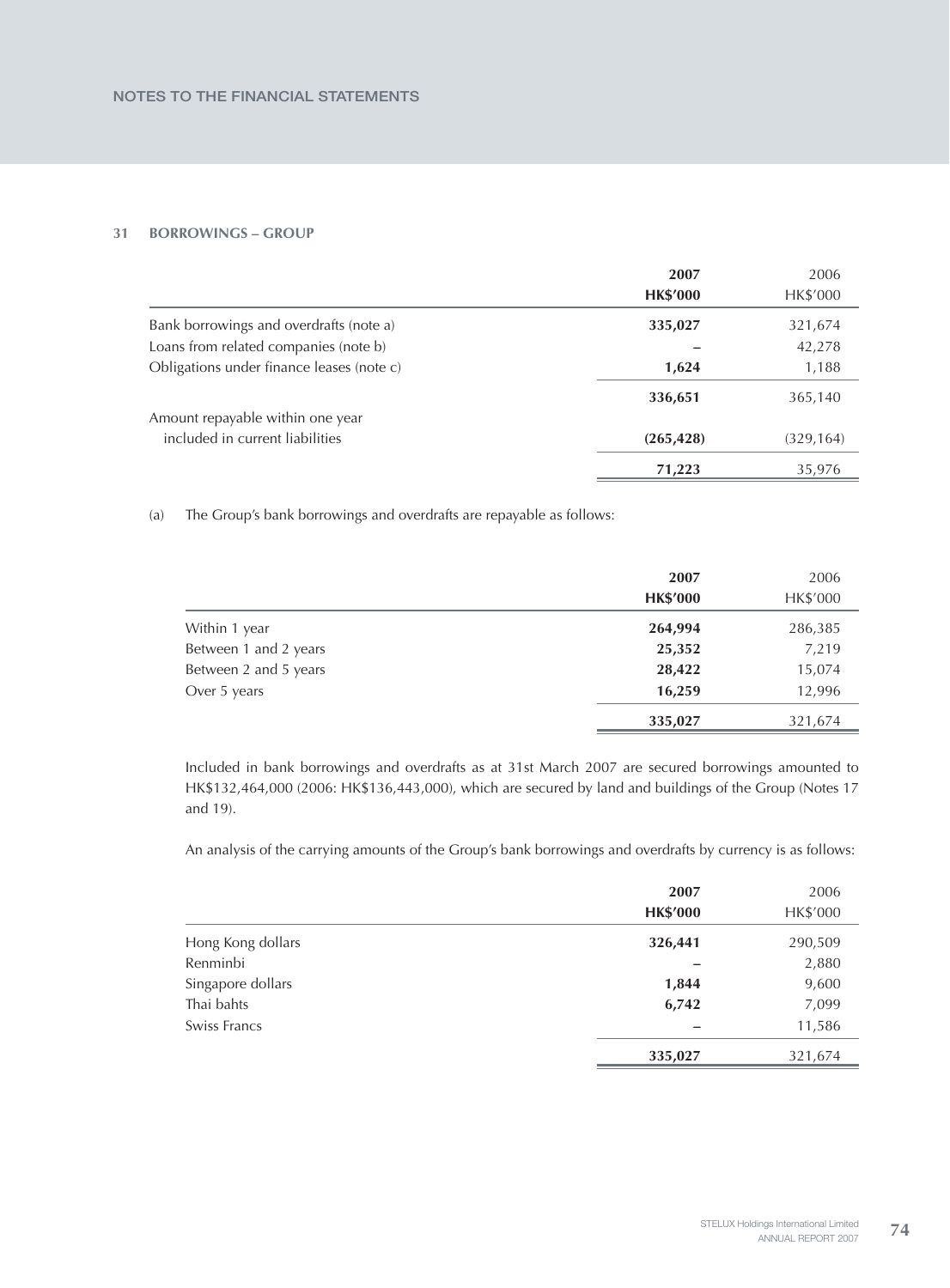#### **31 BORROWINGS – GROUP** *(Continued)*

(a) The Group's bank borrowings and overdrafts are repayable as follows: *(Continued)*

The weighted average effective interest rate per annum for bank borrowings and overdrafts was 5.29% (2006: 7.29%).

The carrying amounts and fair values of total bank borrowings and overdrafts are as follows:

|                 | 2007<br><b>HK\$'000</b> | 2006<br>HK\$'000 |
|-----------------|-------------------------|------------------|
| Carrying values | 335,027                 | 321,674          |
| Fair values     | 334,793                 | 321,474          |

The fair values are based on discounted flows using rates based on the borrowings rates at 5.34% as at 31st March 2007 (2006: 7.34%), with reference to the types and currencies of borrowings.

As at 31st March 2007, the Company had given guarantees to various banks to secure general banking facilities granted to certain subsidiaries amounting to HK\$650,482,000 (2006: HK\$554,379,000). As at 31st March 2007, the utilised amount of such facilities covered by the Company's guarantees was HK\$333,183,000 (2006: HK\$297,608,000). The directors considered that no significant liabilities would arise from the bank guarantees given which arose in the ordinary course of business.

#### (b) The loans from related companies are repayable as follows:

|               | 2007            | 2006     |
|---------------|-----------------|----------|
|               | <b>HK\$'000</b> | HK\$'000 |
| Within 1 year |                 | 42,278   |

An analysis of the carrying amounts of the Group's loans from related companies by currency is as follows:

|                   | 2007            | 2006     |
|-------------------|-----------------|----------|
|                   | <b>HK\$'000</b> | HK\$'000 |
| Hong Kong dollars |                 | 27,000   |
| Singapore dollars |                 | 15,278   |
|                   |                 | 42,278   |

The weighted average effective interest rate per annum for loans from related companies was 5.18% as at 31st March 2006.

Loans from related companies as at 31st March 2006 were unsecured, bore interest at prime rate less 2% per annum and were fully repaid during the year ended 31st March 2007.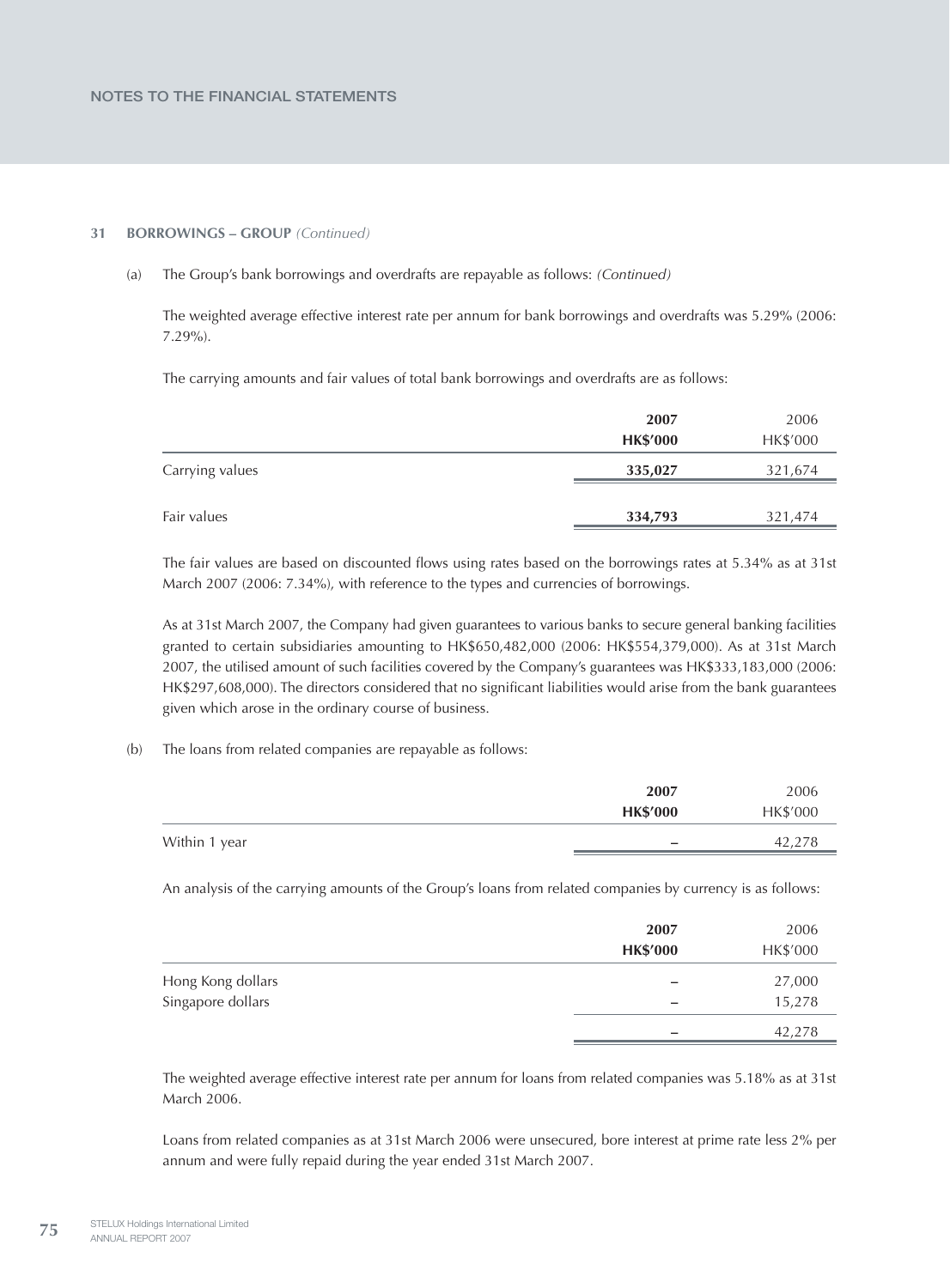## **31 BORROWINGS – GROUP** *(Continued)*

## (c) The obligations under finance leases are payable as follows:

|                                                               | 2007            | 2006     |
|---------------------------------------------------------------|-----------------|----------|
|                                                               | <b>HK\$'000</b> | HK\$'000 |
| Within 1 year                                                 | 512             | 555      |
| Between 1 and 2 years                                         | 498             | 352      |
| Between 2 and 5 years                                         | 700             | 419      |
| Over 5 years                                                  | 136             |          |
|                                                               | 1,846           | 1,326    |
| Future finance charges on finance leases                      | (222)           | (138)    |
| Present value of finance lease liabilities                    | 1,624           | 1,188    |
| The present value of finance lease liabilities is as follows: |                 |          |
| Within 1 year                                                 | 435             | 503      |
| Between 1 and 2 years                                         | 434             | 304      |
| Between 2 and 5 years                                         | 632             | 381      |
| Over 5 years                                                  | 123             |          |
|                                                               | 1,624           | 1,188    |

An analysis of the carrying amounts of the obligation under finance lease by currency is as follows:

|                   | 2007            | 2006     |
|-------------------|-----------------|----------|
|                   | <b>HK\$'000</b> | HK\$'000 |
| Hong Kong dollars | 118             | 81       |
| Singapore dollars | 530             | 554      |
| Malaysian ringgit | 976             | 553      |
|                   | 1,624           | 1,188    |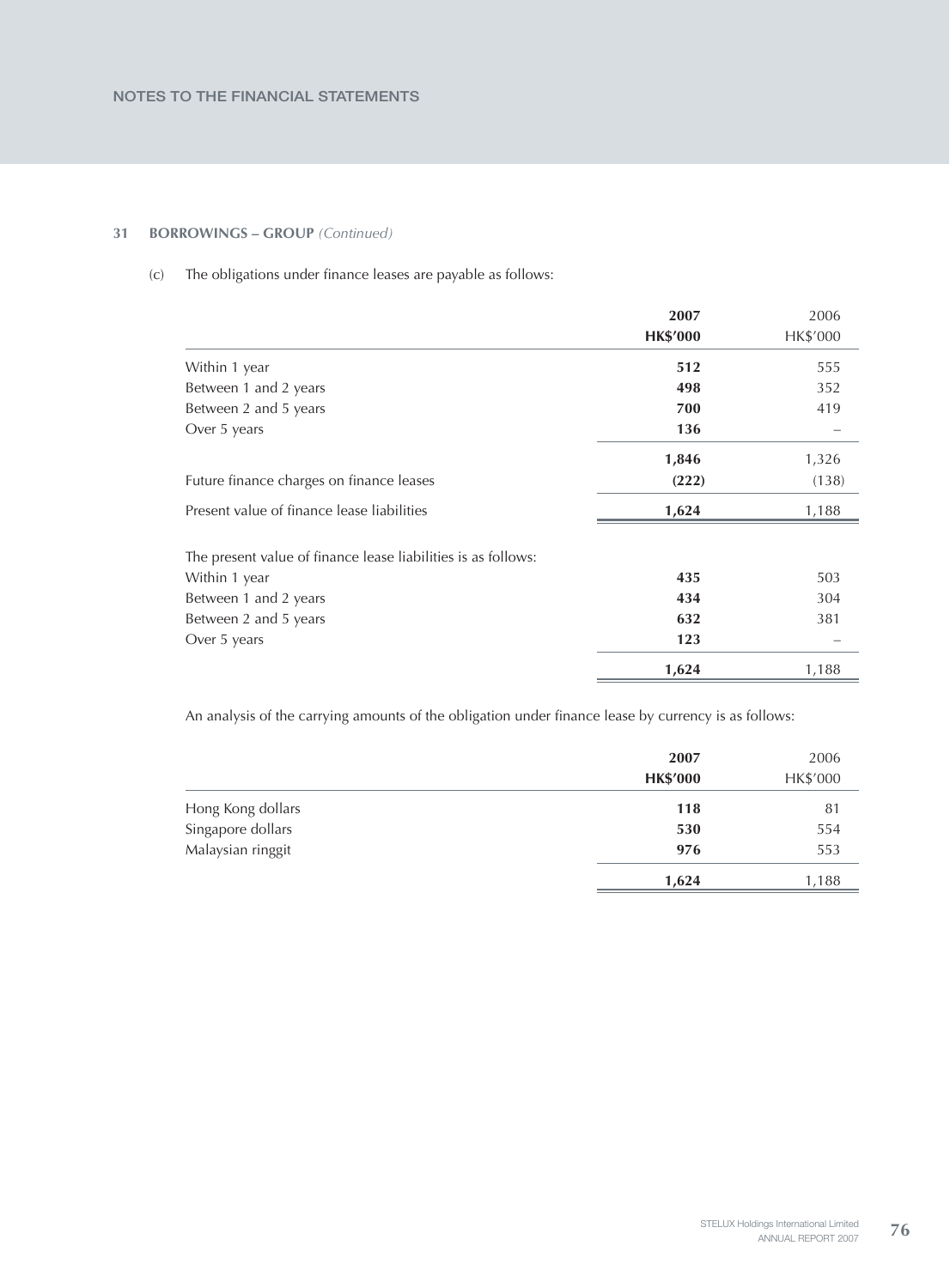## **32 DEFERRED INCOME TAX – GROUP**

Deferred income tax is calculated in full on temporary differences under the liability method using rates of taxation prevailing in the territories in which the Group operates.

Deferred tax assets and liabilities are offset when there is a legally enforceable right to set off current tax assets against current tax liabilities and when the deferred income taxes relate to the same fiscal authority. The following amounts, determined after appropriate offsetting, are shown in the consolidated balance sheet:

|                          | 2007            | 2006     |
|--------------------------|-----------------|----------|
|                          | <b>HK\$'000</b> | HK\$'000 |
| Deferred tax assets      | 21,092          | 21,840   |
| Deferred tax liabilities | (2,825)         | (3,486)  |
|                          | 18,267          | 18,354   |

The movements in deferred tax assets and liabilities (prior to offsetting of balances within the same taxation jurisdiction) during the year are as follows:

|                                       |           | Deferred tax assets/(liabilities) |                    |                 |              |
|---------------------------------------|-----------|-----------------------------------|--------------------|-----------------|--------------|
|                                       |           |                                   | <b>Accelerated</b> |                 |              |
|                                       |           | <b>Revaluation</b>                | accounting/(tax)   | Other           |              |
|                                       | Tax       | of investment                     | depreciation       | temporary       |              |
|                                       | losses    | properties                        | allowances         | differences     | <b>Total</b> |
|                                       | HK\$'000  | <b>HK\$'000</b>                   | <b>HK\$'000</b>    | <b>HK\$'000</b> | HK\$'000     |
| At 1st April 2005                     | 14,145    | (20, 303)                         | (22,808)           | 13,856          | (15, 110)    |
| Transfer to income statement          | (11, 276) | (9, 555)                          | (1,054)            | (564)           | (22, 449)    |
| Release of deferred tax liability     |           |                                   |                    |                 |              |
| upon disposal of Stelux House         |           | 29,858                            | 26,574             |                 | 56,432       |
| Exchange differences                  |           | $\qquad \qquad -$                 | (24)               | (120)           | (144)        |
| Acquisition of subsidiaries           |           | (1,628)                           | 380                | 873             | (375)        |
| At 31st March 2006 and 1st April 2006 | 2,869     | (1,628)                           | 3,068              | 14,045          | 18,354       |
| Transfer to income statement          | (2,638)   | 1,628                             | (758)              | 1,385           | (383)        |
| Exchange differences                  |           |                                   | (106)              | 402             | 296          |
| At 31st March 2007                    | 231       |                                   | 2,204              | 15,832          | 18,267       |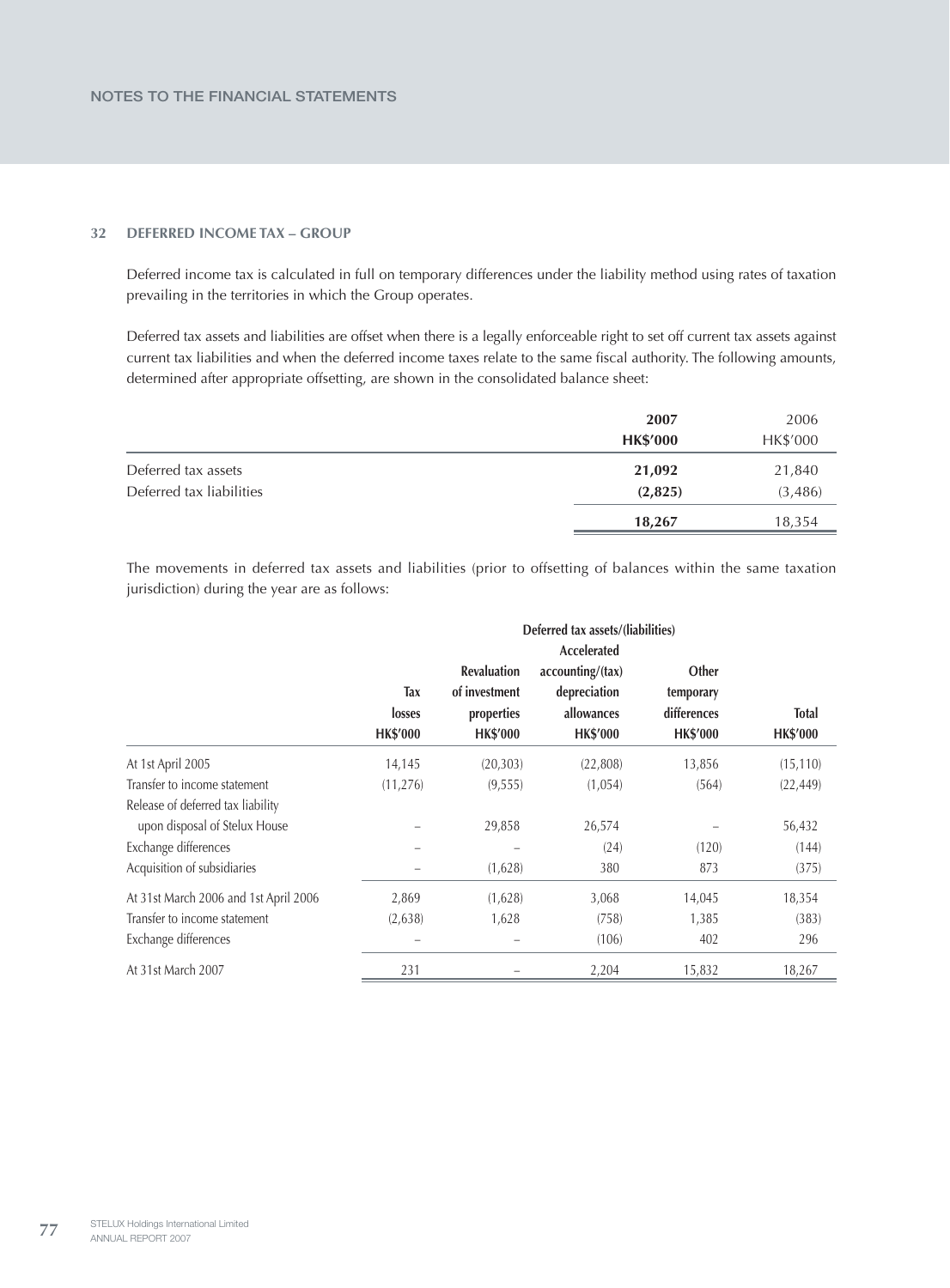## **32 DEFERRED INCOME TAX – GROUP** *(Continued)*

Out of the total unrecognised tax losses of HK\$397,190,000 (2006: HK\$381,480,000) carried forward, an amount of HK\$329,723,000 (2006: HK\$343,912,000) can be carried forward indefinitely. The remaining HK\$67,467,000 (2006: HK\$37,568,000) will expire in the following years:

| 2007            | 2006     |
|-----------------|----------|
| <b>HK\$'000</b> | HK\$'000 |
| 7,602           |          |
| 7,309           | 7,602    |
| 13,962          | 7,309    |
| 25,134          | 13,962   |
| 13,460          | 8,695    |
| 67,467          | 37,568   |
|                 |          |

## **33 CONSOLIDATED CASH FLOW STATEMENT**

## (a) Reconciliation of profit before income tax to cash generated from operations

|                                                             | 2007<br><b>HK\$'000</b> | 2006<br><b>HK\$'000</b> |
|-------------------------------------------------------------|-------------------------|-------------------------|
| Profit before income tax                                    |                         |                         |
| - Continuing operations                                     | 138,396                 | 183,411                 |
| - Discontinued operation                                    |                         | (7, 582)                |
| Depreciation                                                | 55,359                  | 51,674                  |
| Impairment loss                                             | 1,007                   |                         |
| (Gain)/loss on disposal of property, plant and equipment    | (396)                   | 731                     |
| Fair value gains of investment properties                   | (8, 212)                | (58, 224)               |
| Gain on disposal of subsidiaries (Note b)                   |                         | (15, 150)               |
| Fair value gains of financial assets at                     |                         |                         |
| fair value through profit or loss                           |                         | (50, 749)               |
| Gain on disposal of investment properties                   | (1, 569)                |                         |
| Gain on disposal of financial assets at fair values through |                         |                         |
| profit or loss                                              | (29, 250)               |                         |
| Negative goodwill recognised on purchase of additional      |                         |                         |
| equity interests in subsidiaries                            | (871)                   |                         |
| Amortisation of prepayment of lease premium                 | 9,326                   | 8,738                   |
| Interest income                                             | (2,611)                 | (5, 540)                |
| Interest expenses                                           | 19,270                  | 32,949                  |
| Dividend income                                             | (2,928)                 | (820)                   |
| Net exchange gains                                          | (39,718)                | (5,401)                 |
| Effect of foreign exchange rate changes                     | 26,488                  | 1,724                   |
| Operating profit before working capital changes             | 164,291                 | 135,761                 |
| Increase in stocks                                          | (61, 457)               | (4,235)                 |
| Increase in debtors and prepayments                         | (72, 580)               | (8,903)                 |
| Increase/(decrease) in creditors and accruals               | 11,011                  | (32,896)                |
| Decrease in balances with related companies                 |                         | 77,021                  |
| Cash generated from operations                              | 41,265                  | 166,748                 |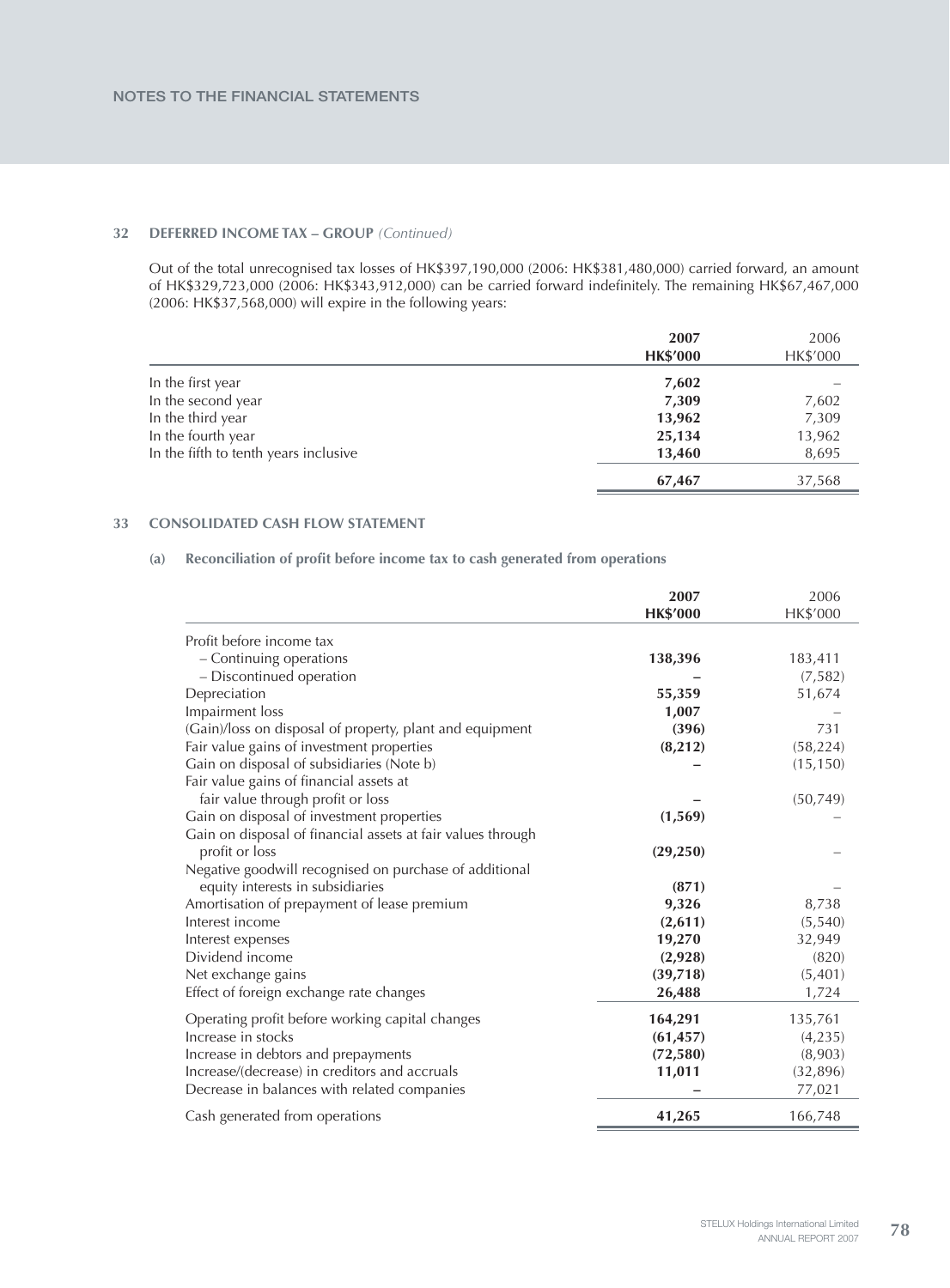## **33 CONSOLIDATED CASH FLOW STATEMENT** *(Continued)*

## **(b) Disposal of subsidiaries**

On 20th December 2005, an agreement was entered into between the Group and Yee Hing Company Limited ("Yee Hing") pursuant to which the Group has agreed to dispose of Stelux House (the "Property") to Yee Hing for a cash consideration of HK\$820,000,000 through the disposal of the entire issued share capital of Stelux Holdings International (BVI) Limited ("Stelux International (BVI)"), a subsidiary of the Company, following a group reorganisation (the "Disposal").

Analysis of the effect of Stelux International (BVI) and its subsidiary disposed:

|                                                              | HK\$'000 |
|--------------------------------------------------------------|----------|
| Property, plant and equipment                                | 36,346   |
| Investment properties                                        | 746,200  |
| Prepayment of lease premium                                  | 17,849   |
| Debtors and prepayments                                      | 1,952    |
| Creditors and accruals                                       | (9,693)  |
| Net assets disposed of (excluding cash and cash equivalents) | 792,654  |
| Gain on disposal of subsidiaries                             | 15,150   |
|                                                              | 807,804  |
| Sale consideration                                           | 820,000  |
| Less: Adjustment on consideration for assets and             |          |
| liabilities relating to the Property                         | (4,706)  |
| Cash and cash equivalents disposed                           | (9)      |
| Direct expenses related to the Disposal                      | (7, 481) |
| Cash inflow on Disposal                                      | 807,804  |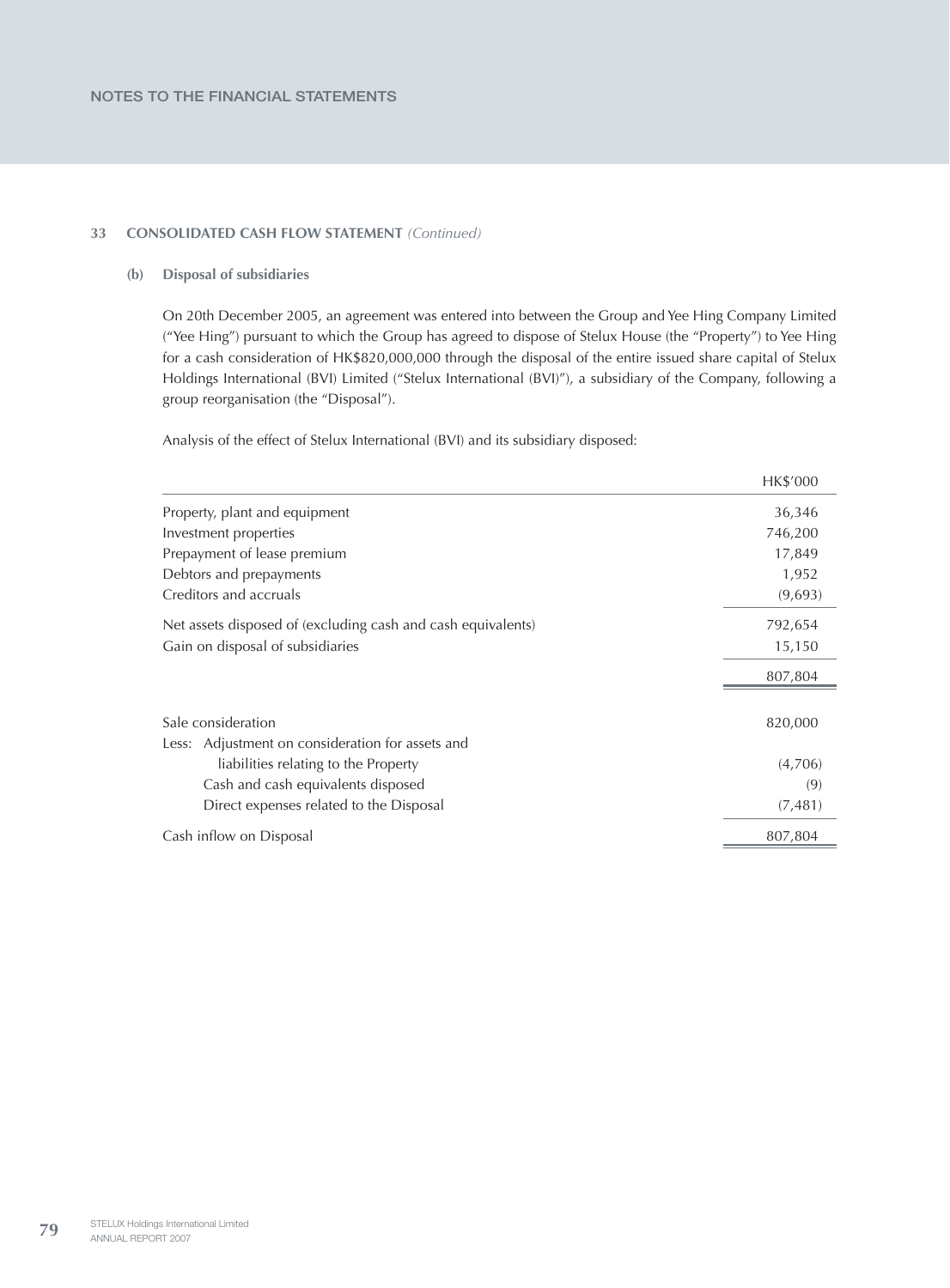#### **34 COMMITMENTS**

**(a) Capital commitments of the Group for property, plant and equipment:**

|                                                                      | 2007<br><b>HK\$'000</b> | 2006<br>HK\$'000 |
|----------------------------------------------------------------------|-------------------------|------------------|
| Contracted but not provided for<br>Authorised but not contracted for | 1.382                   | 842              |
|                                                                      | 1.382                   | 842              |

## **(b) Commitments under operating leases (where the Group is the lessee)**

The Group had future aggregate minimum lease payments under non-cancellable operating leases as follows:

|                                                   | 2007            | 2006     |
|---------------------------------------------------|-----------------|----------|
|                                                   | <b>HK\$'000</b> | HK\$'000 |
| <b>Buildings</b>                                  |                 |          |
| Not later than one year                           | 290,951         | 241,854  |
| Later than one year but not later than five years | 268,782         | 219,500  |
| Later than five years                             | 12,174          |          |
|                                                   | 571,907         | 461,354  |
| Equipment                                         |                 |          |
| Not later than one year                           |                 | 168      |
|                                                   | 571,907         | 461,522  |
|                                                   |                 |          |

## **(c) Operating lease arrangements (where the Group is the lessor)**

The Group had future aggregate minimum lease receivables under non-cancellable operating leases as follows:

|                                                   | 2007<br><b>HK\$'000</b> | 2006<br>HK\$'000 |
|---------------------------------------------------|-------------------------|------------------|
| <b>Buildings</b>                                  |                         |                  |
| Not later than one year                           | 195                     | 1,308            |
| Later than one year but not later than five years |                         | 1,194            |
|                                                   | 195                     | 2,502            |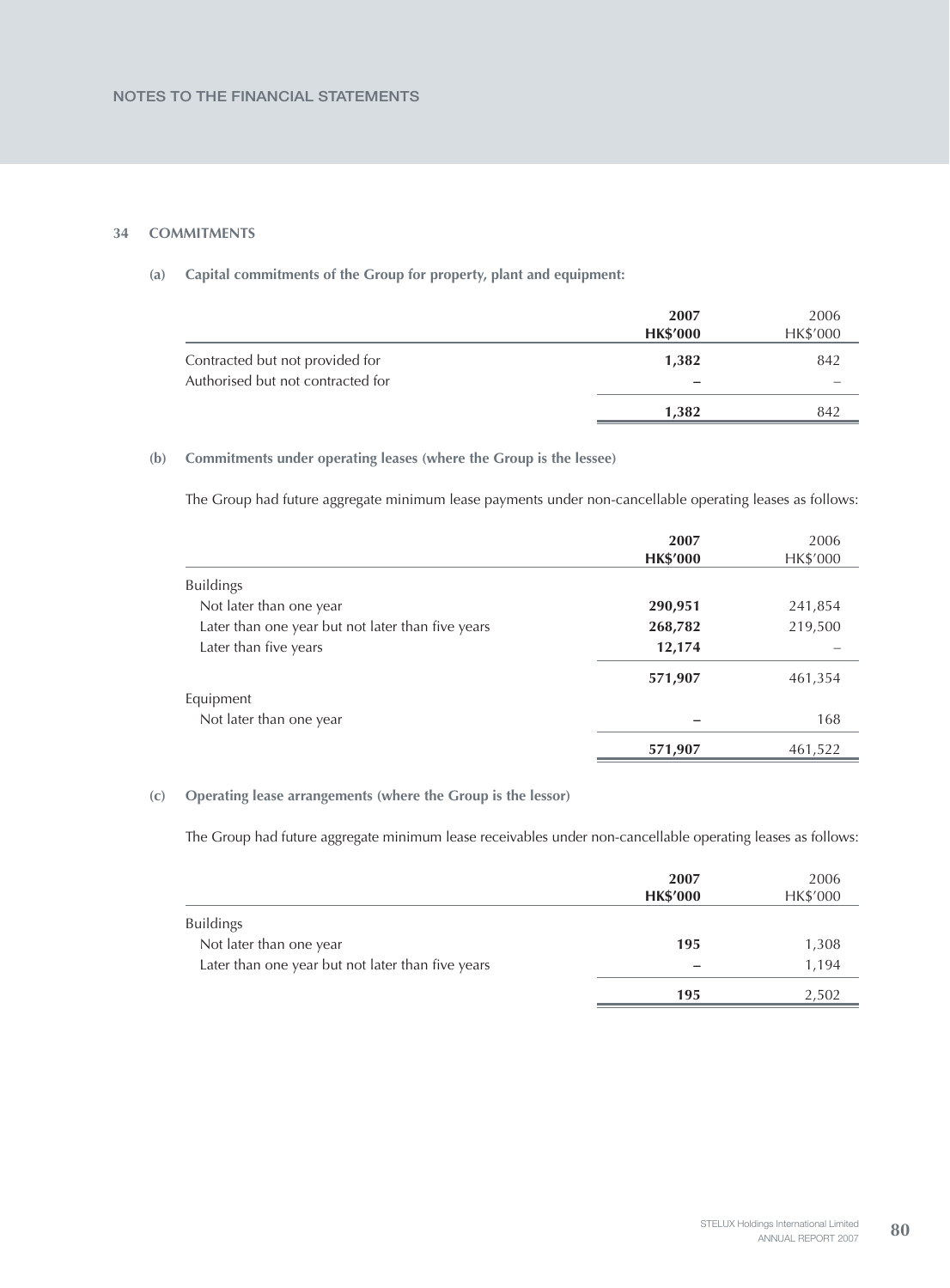#### **35 RELATED PARTY TRANSACTIONS**

The ultimate holding company of the Group is Yee Hing Company Limited ("Yee Hing") (incorporated in Hong Kong).

Save as disclosed in Notes 24 and 30, the following is a summary of the significant related party transactions carried out in the normal course of the Group's business:

#### **(i) Sales of goods and services/advances to related companies**

|                                                     | 2007            | 2006     |
|-----------------------------------------------------|-----------------|----------|
|                                                     | <b>HK\$'000</b> | HK\$'000 |
| Rental income received and receivable               |                 |          |
| from related companies                              |                 | 2,600    |
| Interest income from a related company <sup>1</sup> | 1,830           | 3,448    |
| Service income from a related company <sup>2</sup>  | 2,040           |          |

1 Interest income is charged at 3% per annum on the balance owed by Bangkok Land Public Company Limited ("Bangkok Land") (Note 24(b)). The chairman of the Company, Mr. Wong Chong Po, is also the chairman of Bangkok Land.

- $\overline{2}$  Stelux Properties Agency Limited ("SPAL"), a wholly-owned subsidiary of the Company, entered into agreement (the "Services Agreement") with Mengiwa Property Investment Limited ("MPIL"), a whollyowned subsidiary of Yee Hing, for the provision of the following services ("Services"):
	- (a) contract administration with respect to contracts entered into between MPIL and third parties from time to time;
	- (b) property agency liaison and tenancy management;
	- (c) management of the property manager of Stelux House; and
	- (d) other miscellaneous administrative services.

Duration of the Services Agreement is from 30th March 2006 to 31st March 2008. The fee was agreed at HK\$170,000 per calendar month in the first year during the duration of the Services Agreement.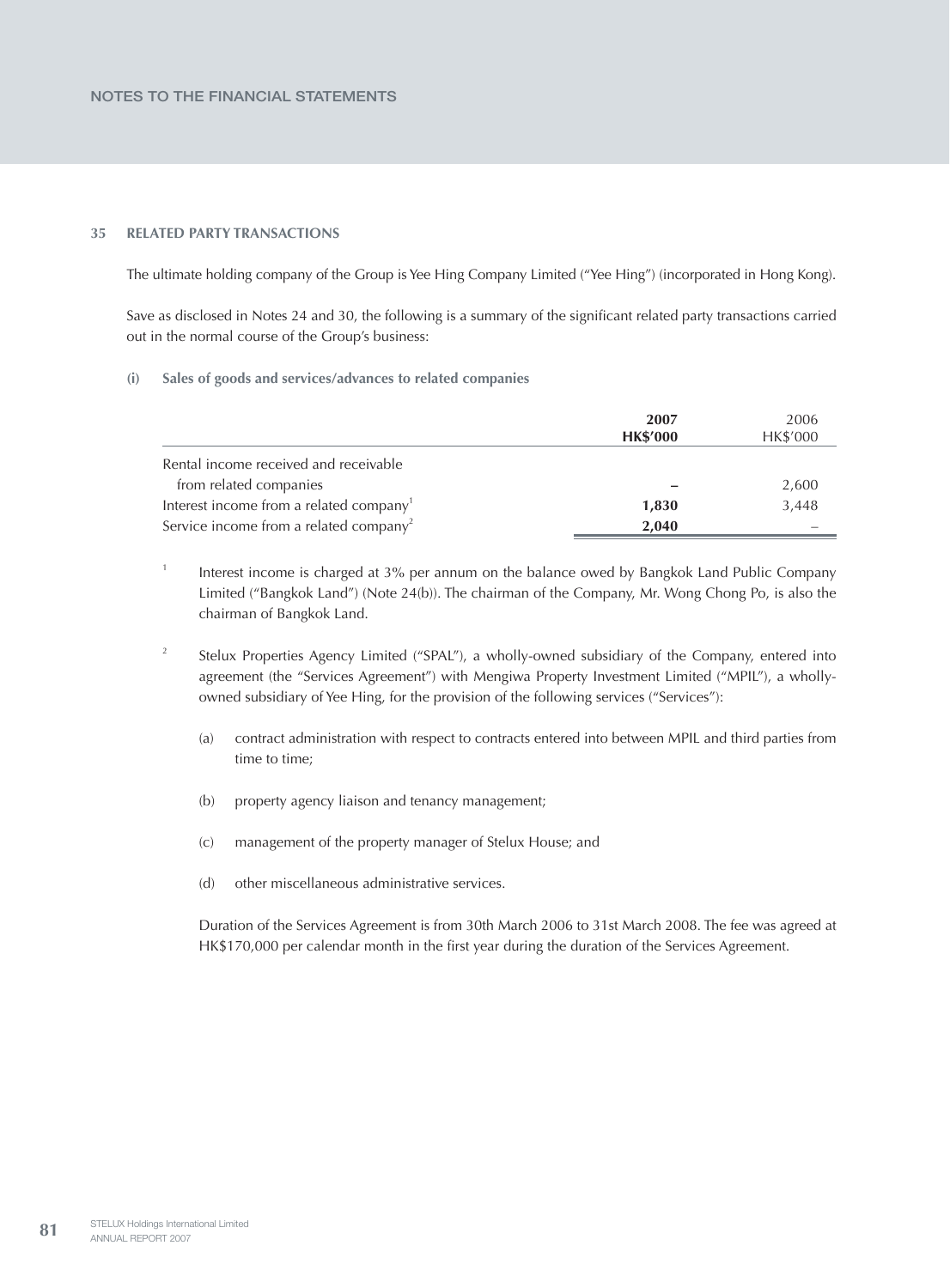#### **35 RELATED PARTY TRANSACTIONS** *(Continued)*

#### **(ii) Purchases of goods and services/advances from related companies**

|                                              | 2007            | 2006     |
|----------------------------------------------|-----------------|----------|
|                                              | <b>HK\$'000</b> | HK\$'000 |
| Purchase of goods:                           |                 |          |
| - Related companies (note a)                 | 7,456           | 5,009    |
| $-$ Subsidiaries (note b)                    |                 | 24,131   |
| Interest expense to related companies        | 1,708           | 2,134    |
| Interest expense to a shareholder            |                 | 145      |
| Interest expense to directors                |                 | 720      |
| Rental expense to related companies (note c) | 7,226           | 1,317    |
|                                              | 16,390          | 33,456   |

#### Notes:

- (a) During the year, certain subsidiaries of the Company purchased optical products from the Vision Pro Group, an indirectly owned subsidiary of Yee Hing, in accordance with the terms of written agreements for the Group's retail and trading operations.
- (b) Thong Sia Company (Singapore) Private Limited, Thong Sia Watch Company Limited and Thong Sia Sdn Bhd were acquired by the Group on 30th September 2005 and have become subsidiaries of the Group since then.
- (c) On 20th July 2005, Thong Sia Watch Company Limited, as tenant has entered into a tenancy agreement with Thong Sia Investment Company Limited ("TSICL"), a company controlled by certain substantial shareholders, for the lease of office premises and service centre for a period of 3 years from 1st July 2005 up to and including 30th June 2008 at a monthly rental of HK\$119,080. This transaction ceased in November 2005. Rental paid for the year ended 31st March 2006 amounted to HK\$309,000.

On 3rd August 2005, Thong Sia Company (Singapore) Pte Limited, as tenant has entered into a tenancy agreement with Mengiwa for the lease of office premises and showroom in Singapore for a period of 3 years from 1st July 2005 up to and including 30th June 2008 at a monthly rental of HK\$175,000 (or SGD35,000). Rental paid for the year ended 31st March 2007 amounted to HK\$2,104,000 (2006: HK\$1,008,000).

On 30th March 2006, Stelux Holdings Limited, as tenant has entered into a tenancy agreement with MPIL, which is the landlord of Stelux House, to lease certain units and car-parking spaces of Stelux House for the period from 30th March 2006 to 31st March 2008 at an aggregate monthly rental of HK\$373,000. Rental paid for the year ended 31st March 2007 amounted to HK\$4,091,000 (2006: HK\$Nil).

On 19th July, 2006, Thong Sia Watch Company Limited, as tenant has entered into a tenancy agreement with MPIL to lease certain units and car-parking spaces of Stelux House for the period from 19th July 2006 to 31st March 2009 at an aggregate monthly of HK\$139,790. Rental paid for the financial year ended 31st March 2007 amounted to HK\$1,031,000 (2006: HK\$Nil).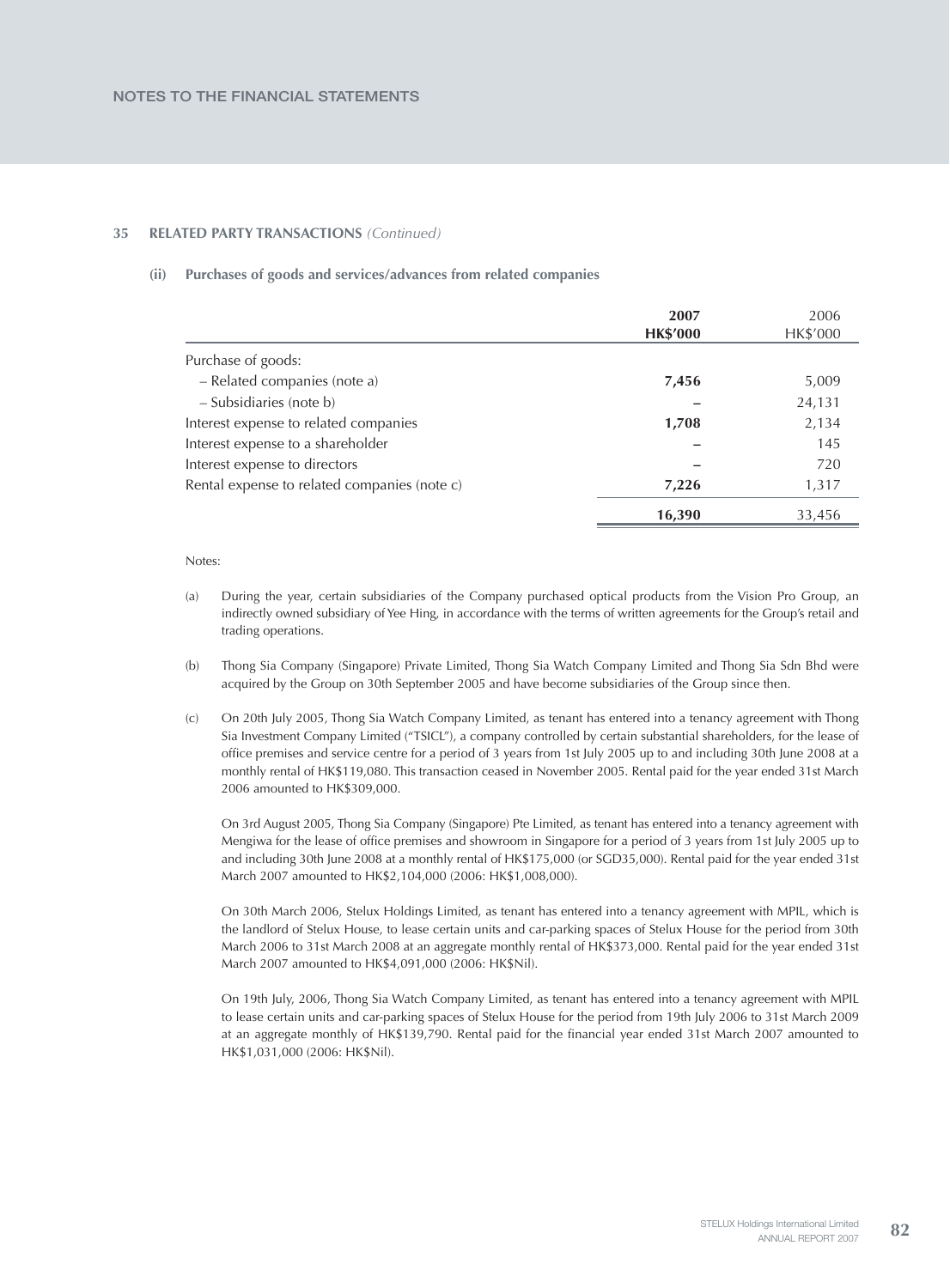## **35 RELATED PARTY TRANSACTIONS** *(Continued)*

#### **(iii) Year-end balances arising from rental income, interest income and purchases of goods**

|                                                              | 2007            | 2006     |
|--------------------------------------------------------------|-----------------|----------|
|                                                              | <b>HK\$'000</b> | HK\$'000 |
| Rent receivable from related companies                       |                 | 476      |
| Interest receivable from a related company (Note $35(i)^1$ ) | 35,440          | 33,610   |
| Trading balances receivable from a related company           | 4,745           | 3,973    |
| Trading balances payable to related companies                | 6,589           | 2,030    |

#### **(iv) Key management compensation**

|                                                                             | 2007<br><b>HK\$'000</b> | 2006<br>HK\$'000 |
|-----------------------------------------------------------------------------|-------------------------|------------------|
| Salaries and other short-term employee benefits<br>Other long-term benefits | 16,872<br>329           | 25,079<br>254    |
|                                                                             | 17.201                  | 25,333           |

## **36 ACQUISITION OF SUBSIDIARIES**

On 30th September 2005, the Group acquired 100.0%, 96.0% and 94.4% equity interests respectively in Thong Sia Company (Singapore) Pte Limited, Thong Sia Watch Company Limited and Thong Sia Sdn Bhd (collectively "Thong Sia"). Thong Sia is principally engaged in the wholesaling of Seiko watches, clocks and optical products in Singapore, Hong Kong and Malaysia.

Details of net assets acquired and goodwill are as follows:

|                                                    | HK\$'000 |
|----------------------------------------------------|----------|
| Purchase consideration:                            |          |
| – Cash paid                                        | 55,268   |
| - Direct cost relating to the acquisition          | 4,000    |
| Fair value of net assets acquired - shown as below | (55,037) |
| Goodwill                                           | 4,231    |

The goodwill is attributable to the future profitability of the acquired business and the synergies expected to arise after the Group's acquisition of Thong Sia.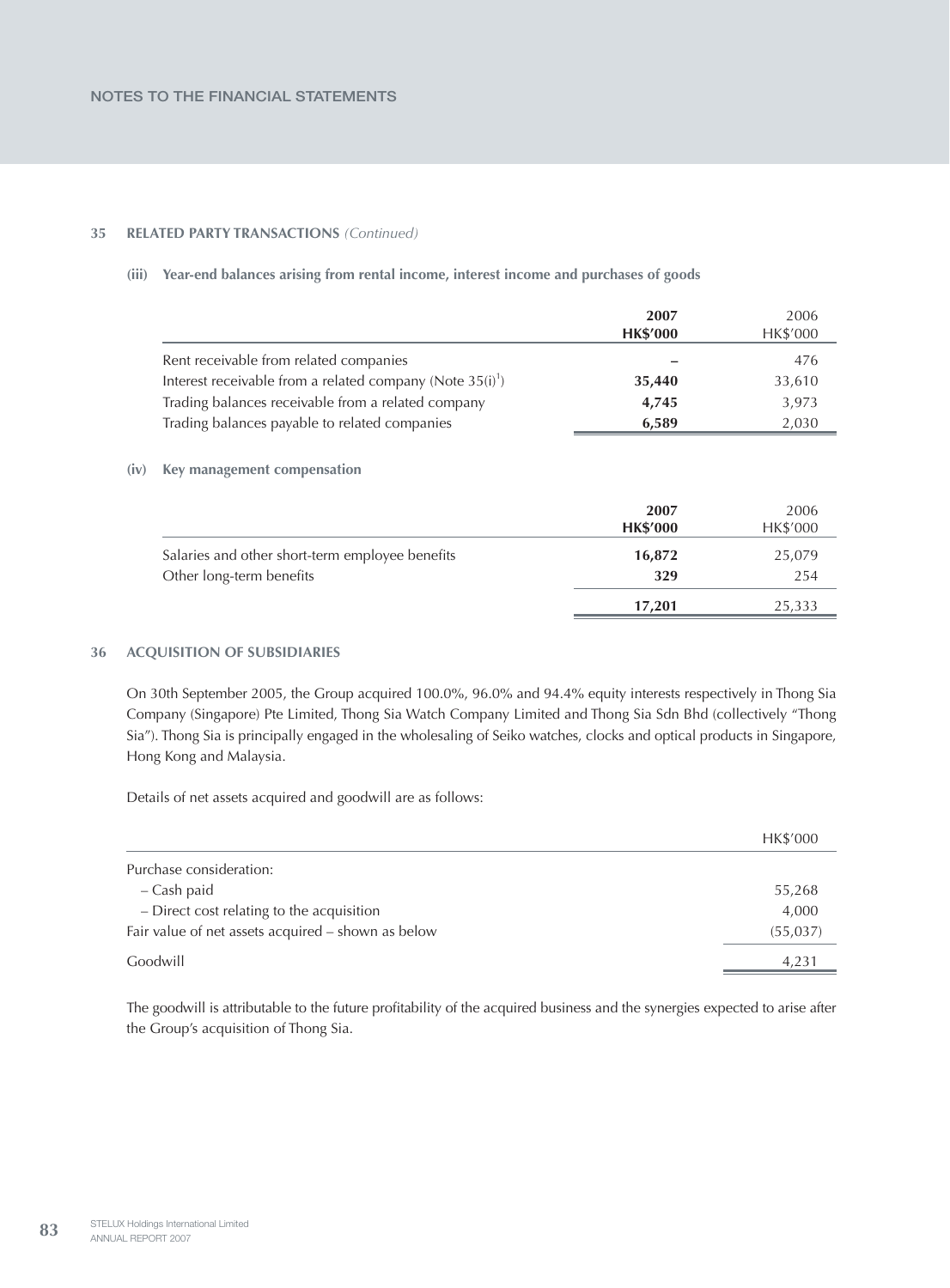## **36 ACQUISITION OF SUBSIDIARIES** *(Continued)*

The assets and liabilities arising from the acquisition are as follows:

|                                        | Fair      |
|----------------------------------------|-----------|
|                                        | value     |
|                                        | HK\$'000  |
| Property, plant and equipment          | 3,107     |
| Investment properties                  | 9,960     |
| Deferred tax assets                    | 941       |
| <b>Stocks</b>                          | 63,743    |
| Debtors and prepayments                | 59,724    |
| Cash and cash equivalents              | 30,165    |
| Deferred tax liabilities               | (1, 557)  |
| Loans from related companies           | (41, 609) |
| Short term loans, unsecured            | (13,216)  |
| Taxation payable                       | (1, 447)  |
| Creditors and accruals                 | (50, 901) |
| Net assets                             | 58,910    |
| Minority interests                     | (3, 873)  |
| Net assets acquired                    | 55,037    |
|                                        |           |
| Purchase consideration settled in cash | (59, 268) |
| Cash and cash equivalents acquired     | 30,165    |
| Cash outflow on acquisition            | (29, 103) |

During the year ended 31st March 2007, the Group acquired additional 4% and 2% equity interest respectively in Thong Sia Watch Company Limited and Thong Sia Sdn Bhd.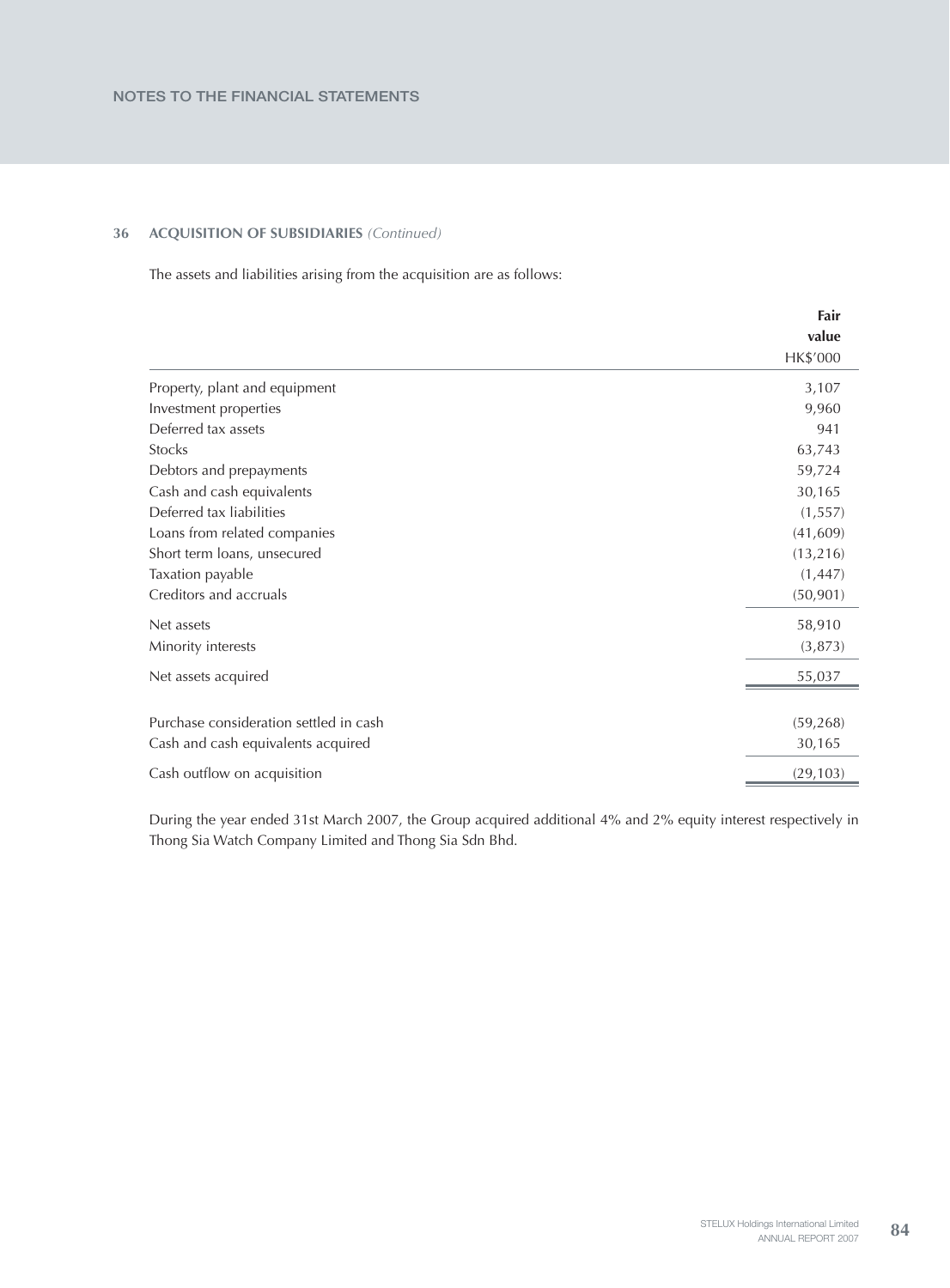## **37 PRINCIPAL SUBSIDIARIES**

|                                                                         | Place of                         |                                                 |                |                      |                  | Percentage of equity<br>attributable |
|-------------------------------------------------------------------------|----------------------------------|-------------------------------------------------|----------------|----------------------|------------------|--------------------------------------|
|                                                                         | incorporation/<br>Principal      |                                                 |                | Share capital issued |                  | to the Group                         |
|                                                                         | operation                        | activities                                      | <b>Number</b>  | Par value            | 2007             | 2006                                 |
| Investment                                                              |                                  |                                                 |                |                      |                  |                                      |
| Stelux Holdings International<br>Group (BVI) Limited                    | <b>British Virgin</b><br>Islands | Investment holding                              | $\overline{2}$ | <b>US\$1</b>         | 100 <sup>a</sup> | 100 <sup>a</sup>                     |
| Stelux Holdings Limited                                                 | Hong Kong                        | Investment holding                              | 1,000          | <b>HK\$1</b>         | 100              | 100                                  |
| Stelux Investments and<br>Properties (BVI) Limited                      | <b>British Virgin</b><br>Islands | Investment holding                              | $\mathbf{1}$   | <b>US\$1</b>         | 100              | 100                                  |
| Stelux Watch Holdings<br>Limited (in members'<br>voluntary liquidation) | Singapore                        | Investment holding                              | 35,617,861     | S\$1                 | 100              | 100                                  |
| Thong Sia (BVI) Company Limited                                         | <b>British Virgin</b><br>Islands | Investment holding                              | $\mathbf{1}$   | <b>US\$1</b>         | 100              | 100                                  |
| Property                                                                |                                  |                                                 |                |                      |                  |                                      |
| City Chain Properties Limited                                           | Hong Kong                        | Property investment                             | $\overline{2}$ | HK\$1                | 100              | 100                                  |
| Optical 88 Properties Limited                                           | Hong Kong                        | Property investment                             | 2              | HK\$1                | 100              | 100                                  |
| Prime Master Limited                                                    | Hong Kong                        | Property investment                             | $\overline{2}$ | <b>HK\$1</b>         | 100              | 100                                  |
| Stelux Consultants B.V.                                                 | The Netherlands                  | Property development<br>and project consultancy | 80             | <b>EUR227</b>        | 100              | 100                                  |
| <b>Stelux Properties</b><br>Agency Limited                              | Hong Kong                        | Property agency<br>and management               | 2              | <b>HK\$1</b>         | 100              | 100                                  |
| Stelux Properties Limited                                               | Hong Kong                        | Property investment<br>and development          | 500            | <b>HK\$100</b>       | 100              | 100                                  |
| <b>Retailing and trading</b>                                            |                                  |                                                 |                |                      |                  |                                      |
| City Chain Company Limited                                              | Hong Kong                        | Watch retailing                                 | 250,000        | <b>HK\$100</b>       | 100              | 100                                  |
| City Chain (M) Sdn Bhd                                                  | Malaysia                         | Watch retailing                                 | 3,333,333      | RM1                  | 92.5             | 92.5                                 |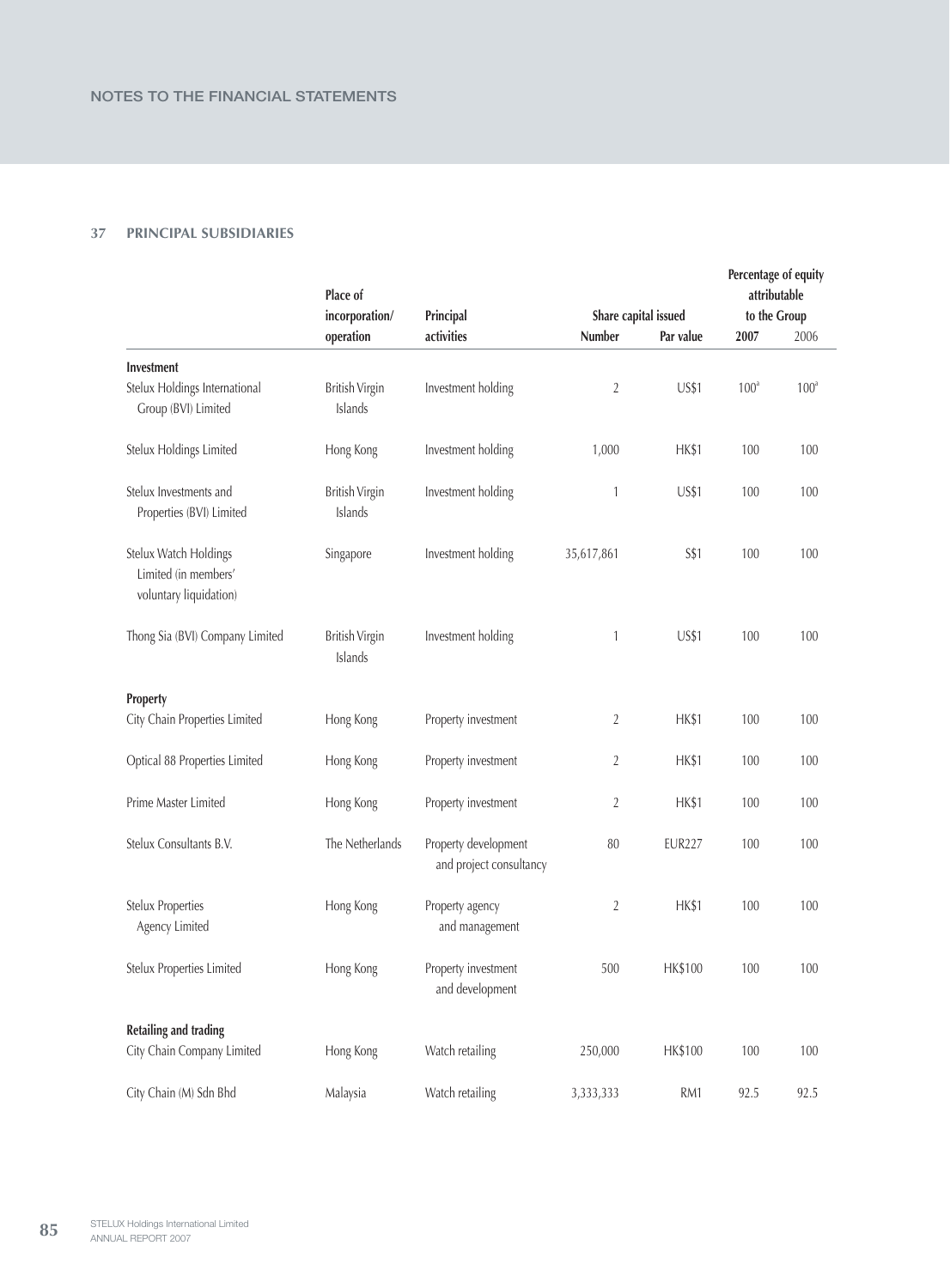## **37 PRINCIPAL SUBSIDIARIES** *(Continued)*

|                                             | Place of                    |                                                   |                              |                      | Percentage of equity<br>attributable |              |
|---------------------------------------------|-----------------------------|---------------------------------------------------|------------------------------|----------------------|--------------------------------------|--------------|
|                                             | incorporation/<br>Principal |                                                   |                              | Share capital issued |                                      | to the Group |
|                                             | operation                   | activities                                        | <b>Number</b>                | Par value            | 2007                                 | 2006         |
| <b>Retailing and trading</b><br>(Continued) |                             |                                                   |                              |                      |                                      |              |
| City Chain (Macau)<br>Company Limited       | Macau                       | Watch retailing                                   | $\sqrt{2}$                   | MOP5,000             | 100                                  | 100          |
| City Chain Stores (S) Pte Limited           | Singapore                   | Watch retailing                                   | 1,800,000                    | S\$1                 | 100                                  | 100          |
| City Chain (Thailand)<br>Company Limited    | Thailand                    | Watch retailing                                   | 200,000<br>$210,000^{\rm b}$ | Baht100<br>Baht100   | 100                                  | 100          |
| Optical 88 Limited                          | Hong Kong                   | Glasses and related<br>optical gears<br>retailing | 30,700,000                   | HK\$1                | 100                                  | 100          |
| Optical 88 (Macau) Limited                  | Macau                       | Glasses and related<br>optical gears<br>retailing | $2\,$                        | MOP5,000             | 100                                  | 100          |
| Optical 88 (S) Pte Limited                  | Singapore                   | Glasses and related<br>optical gears<br>retailing | 500,000                      | S\$1                 | 100                                  | 100          |
| Optical 88 (Thailand)<br>Company Limited    | Thailand                    | Glasses and related<br>optical gears<br>retailing | 245,000<br>$255,000^{\rm b}$ | Baht10<br>Baht10     | 100                                  | 100          |
| Optical 88 Eyecare (M)<br>Sdn Bhd           | Malaysia                    | Glasses and related<br>optical gears<br>retailing | 1,428,572                    | RM1                  | 70                                   | 70           |
| Pronto Watch S.A.                           | Switzerland                 | Watch distribution                                | 100                          | SFr1,000             | 100                                  | 100          |
| Solvil et Titus S.A.                        | Switzerland                 | Watch distribution                                | 300                          | SFr1,000             | 100                                  | 100          |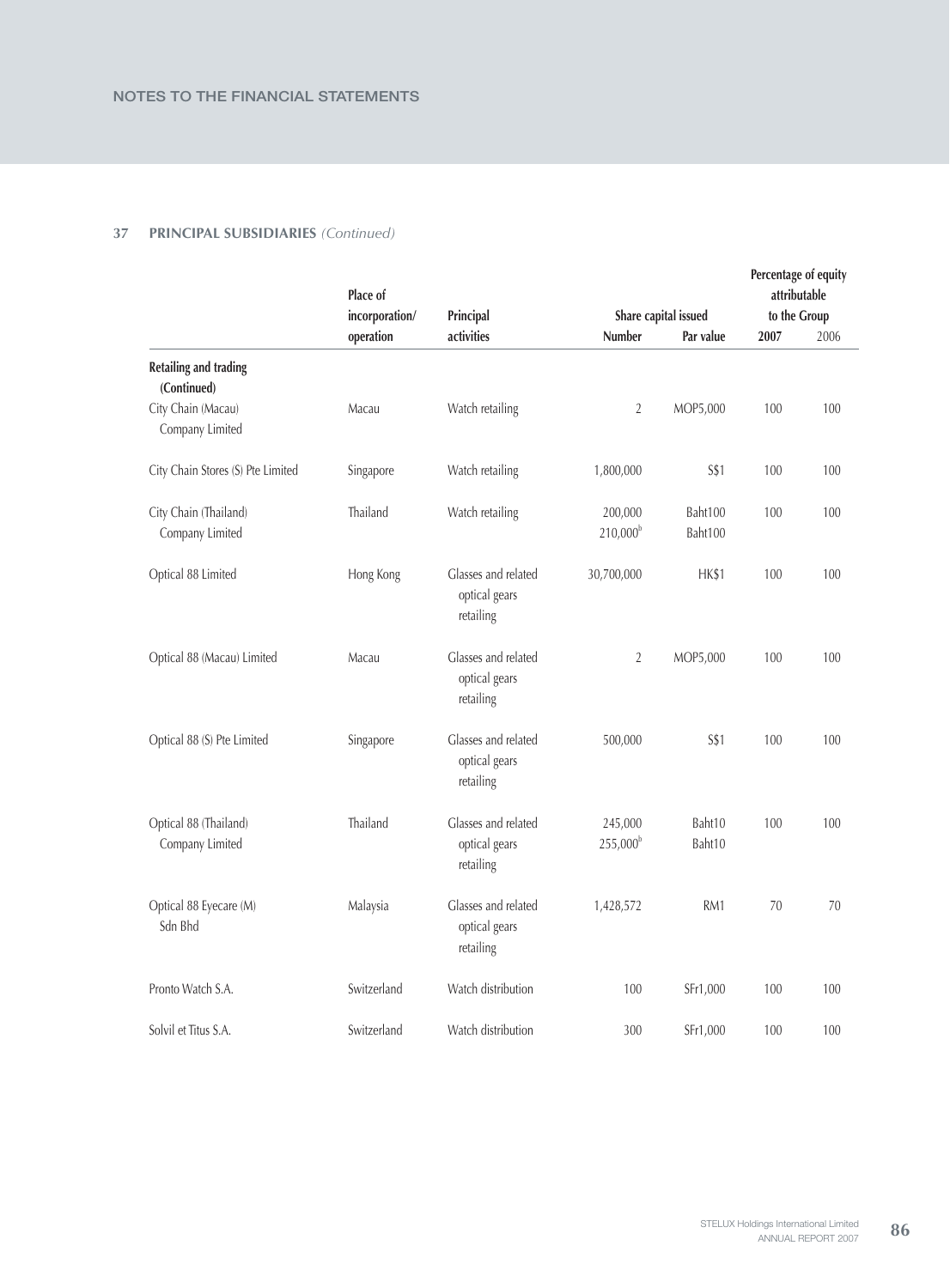## **37 PRINCIPAL SUBSIDIARIES** *(Continued)*

|                                              | Place of             |                                      |                      |               | Percentage of equity<br>attributable |              |
|----------------------------------------------|----------------------|--------------------------------------|----------------------|---------------|--------------------------------------|--------------|
|                                              | incorporation/       | Principal                            | Share capital issued |               |                                      | to the Group |
|                                              | operation            | activities                           | <b>Number</b>        | Par value     | 2007                                 | 2006         |
| <b>Retailing and trading</b><br>(Continued)  |                      |                                      |                      |               |                                      |              |
| Stelux International<br>Licensing Limited    | <b>Bahamas</b>       | Trademark holding<br>and licensing   | 2                    | <b>US\$1</b>  | 100                                  | 100          |
| Stelux Trading (International)<br>Limited    | Hong Kong            | Watch distribution                   | $\overline{2}$       | HK\$1         | 100                                  | 100          |
| Stelux Watch Limited                         | Hong Kong            | Watch assembling                     | 1,000,000            | <b>HK\$1</b>  | 100                                  | 100          |
| Time House (Europe) Limited                  | Hong Kong            | Watch distribution                   | 10,000               | <b>HK\$1</b>  | 100                                  | 100          |
| Thong Sia Watch Company<br>Limited           | Hong Kong            | Watch distribution                   | 80,000               | <b>HK\$1</b>  | 100                                  | 96           |
| Thong Sia Company<br>(Singapore) Pte Limited | Singapore            | Watch distribution                   | 2,000,000            | S\$1          | 100                                  | 100          |
| Thong Sia Sdn Bhd                            | Malaysia             | Watch distribution                   | 1,000,000            | RM1           | 96.4                                 | 94.4         |
| Thong Tai (Taiwan)<br>Company Limited        | Hong Kong/<br>Taiwan | Watch distribution                   | 1,000                | <b>HK\$10</b> | 100                                  | 100          |
| Universal Geneve S.A.                        | Switzerland          | Watch assembling<br>and distribution | 5,000                | SFr1,000      | 100                                  | 100          |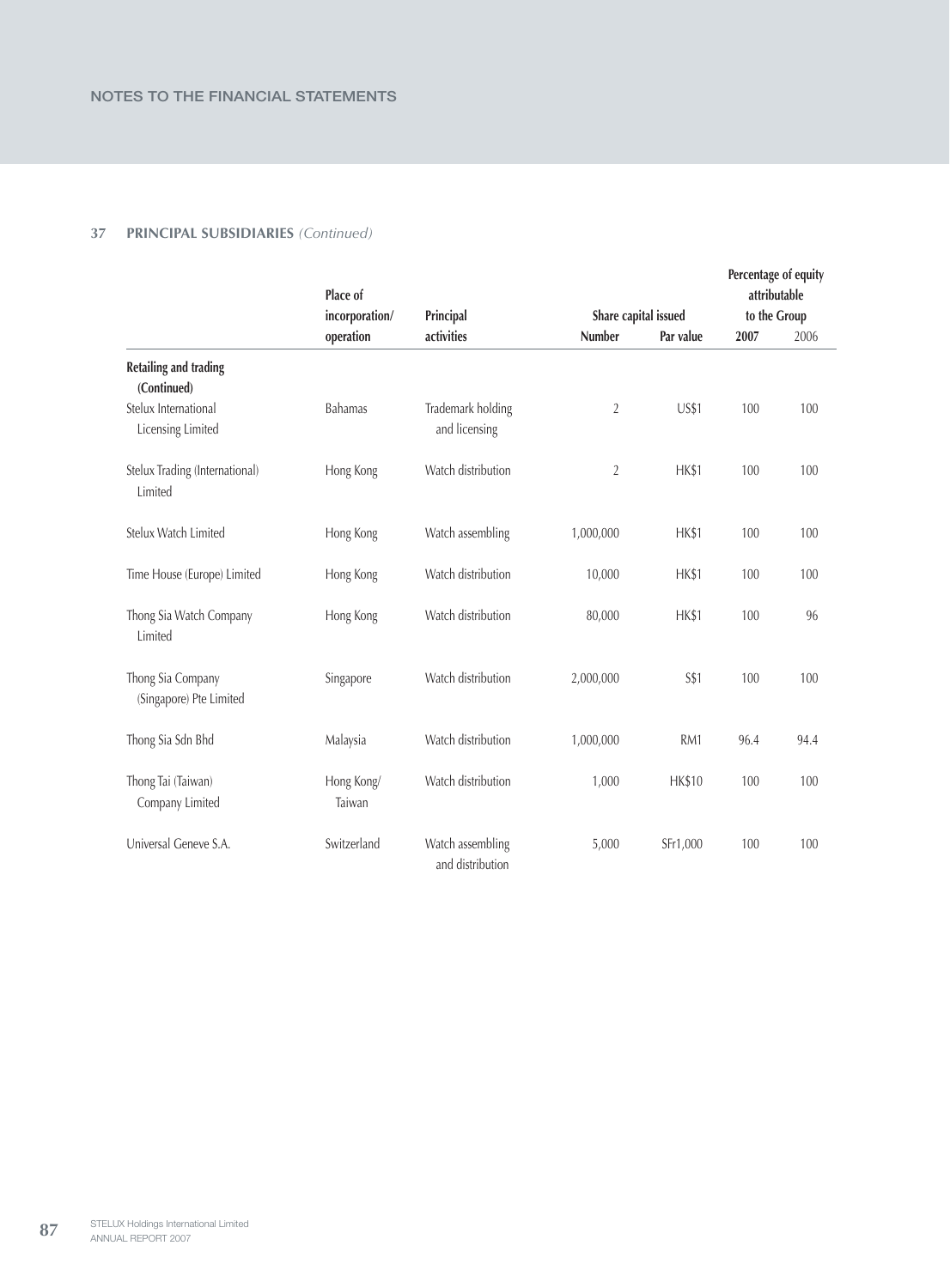## **37 PRINCIPAL SUBSIDIARIES** *(Continued)*

|                                               | Place of<br>incorporation/                                                                                     | Principal                                             |                 |      | Percentage of equity<br>attributable<br>to the Group |
|-----------------------------------------------|----------------------------------------------------------------------------------------------------------------|-------------------------------------------------------|-----------------|------|------------------------------------------------------|
|                                               | operation                                                                                                      | activities                                            | Paid-up capital | 2007 | 2006                                                 |
| <b>Retailing and trading</b><br>(Continued)   |                                                                                                                |                                                       |                 |      |                                                      |
| Baoshi (Guangdong)<br>Company Limited         | People's Republic<br>of China/<br>Mainland China<br>(foreign-invested<br>commercial<br>enterprise)             | Retailing, trading<br>and related<br>optical services | HK\$15,890,000  | 100  | 100                                                  |
| City Chain (Guangdong)<br>Company Limited     | People's Republic<br>of China/<br>Mainland China<br>(foreign-invested<br>commercial<br>enterprise)             | Watch retailing,<br>trading and<br>related services   | HK\$16,400,000  | 100  | 100                                                  |
| City Chain (Shanghai)<br>Company Limited      | People's Republic<br>of China/<br>Mainland China<br>(foreign-invested<br>commercial<br>enterprise)             | Watch retailing,<br>trading and<br>related services   | US\$1,610,000   | 100  | 100                                                  |
| Xiong Teng (Shanghai)<br>Trading Co., Limited | People's Republic<br>of China/<br>Mainland China<br>(wholly owned<br>trading company<br>in free trade<br>zone) | Trading and<br>business<br>consultancy                | US\$4,500,000   | 100  | 100                                                  |

#### a Directly held subsidiary

## b Non-redeemable preference shares

## **38 ULTIMATE HOLDING COMPANY**

In the opinion of the directors, the ultimate holding company is Yee Hing Company Limited, incorporated in Hong Kong.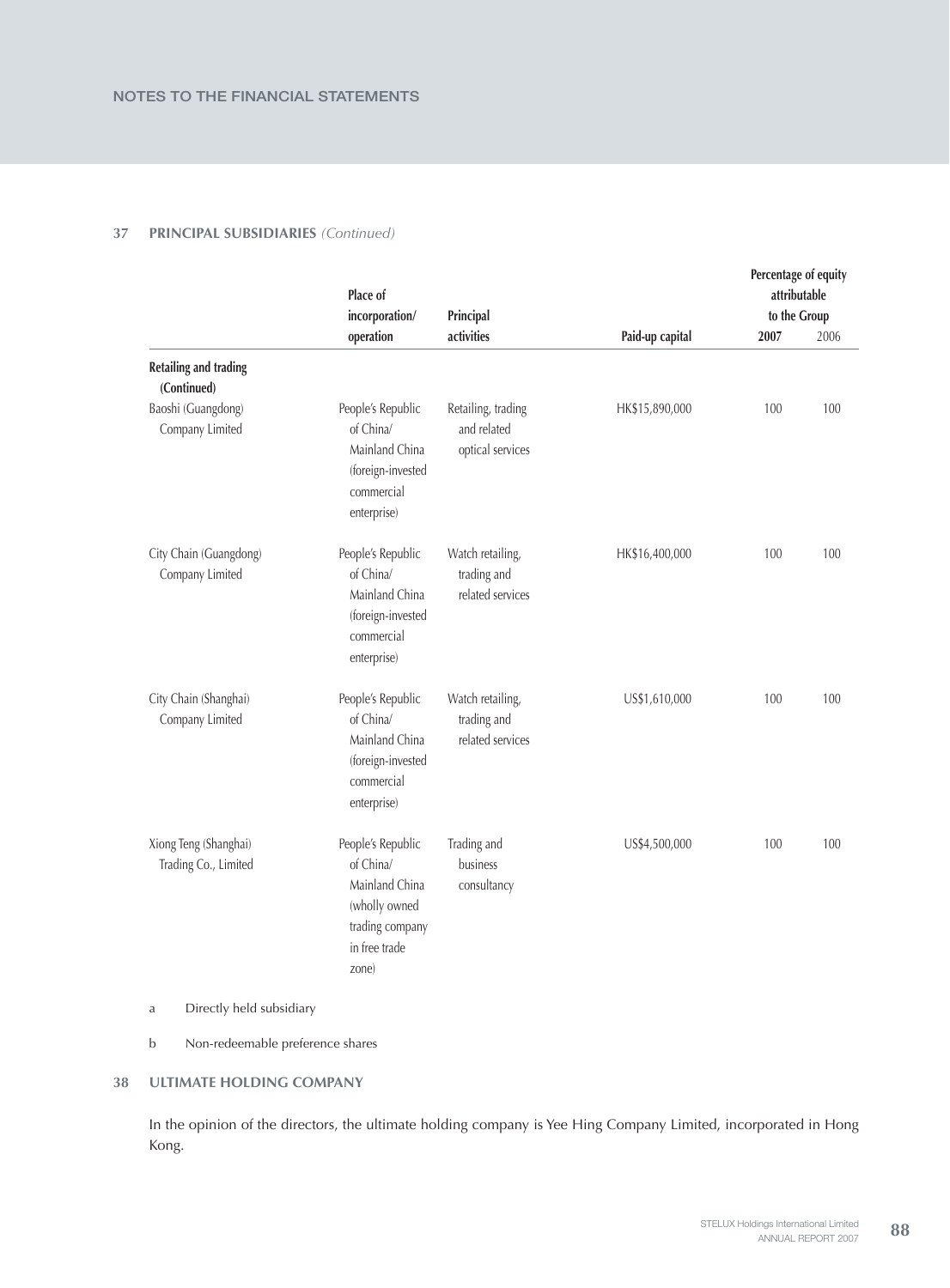| Commercial properties (own use)                                                               | Gross<br>floor area<br>(sq.fit.) | Remaining<br>lease term<br>(years) |
|-----------------------------------------------------------------------------------------------|----------------------------------|------------------------------------|
| Kowloon                                                                                       |                                  |                                    |
| Shop No. 22, 1/F Po Tin Building,<br>39 Wai Chi Street, Pak Tin, Kowloon                      | 266                              | 40                                 |
| Portion of Flats A, B and C, G/F, Kam Ling Building,<br>231 Nathan Road, Kowloon              | 1,446                            | 20                                 |
| Shop 5, G/F, Chung King Mansion,<br>36-44 Nathan Road, Tsimshatsui, Kowloon                   | 699                              | 31                                 |
| <b>Macau</b>                                                                                  |                                  |                                    |
| Shop D, G/F, Edificio San Vo, 1G,<br>1H and 1I Rua de S Domingos, A28, Macau                  | 350                              | Freehold                           |
| Shop E, G/F, Edificio San Vo, 1G,<br>1H and 1I Rua de S Domingos, A28, Macau                  | 190                              | Freehold                           |
| Loja B and C, de Avenida Horta e Costa,<br>de Rua Manuel de Arriage, Macau                    | 475                              | Freehold                           |
| Predio No. 712<br>21-A Rua de S. Domingos, Macau                                              | 650                              | Freehold                           |
| Rua do Arco and Eatrada,<br>da Areia Preta, Loja G, r/c, Macau                                | 442                              | Freehold                           |
| Flat D, 2/F, Edificio San Vo, 1G,<br>1H and 1I Rua de S Domingos, A28, Macau                  | 400                              | Freehold                           |
| <b>United Kingdom</b>                                                                         |                                  |                                    |
| Stelux House, First Avenue, Centrom 100,<br>Burton-On-Trent, Staffordshire, DE14 2WH, England | 12,000                           | Freehold                           |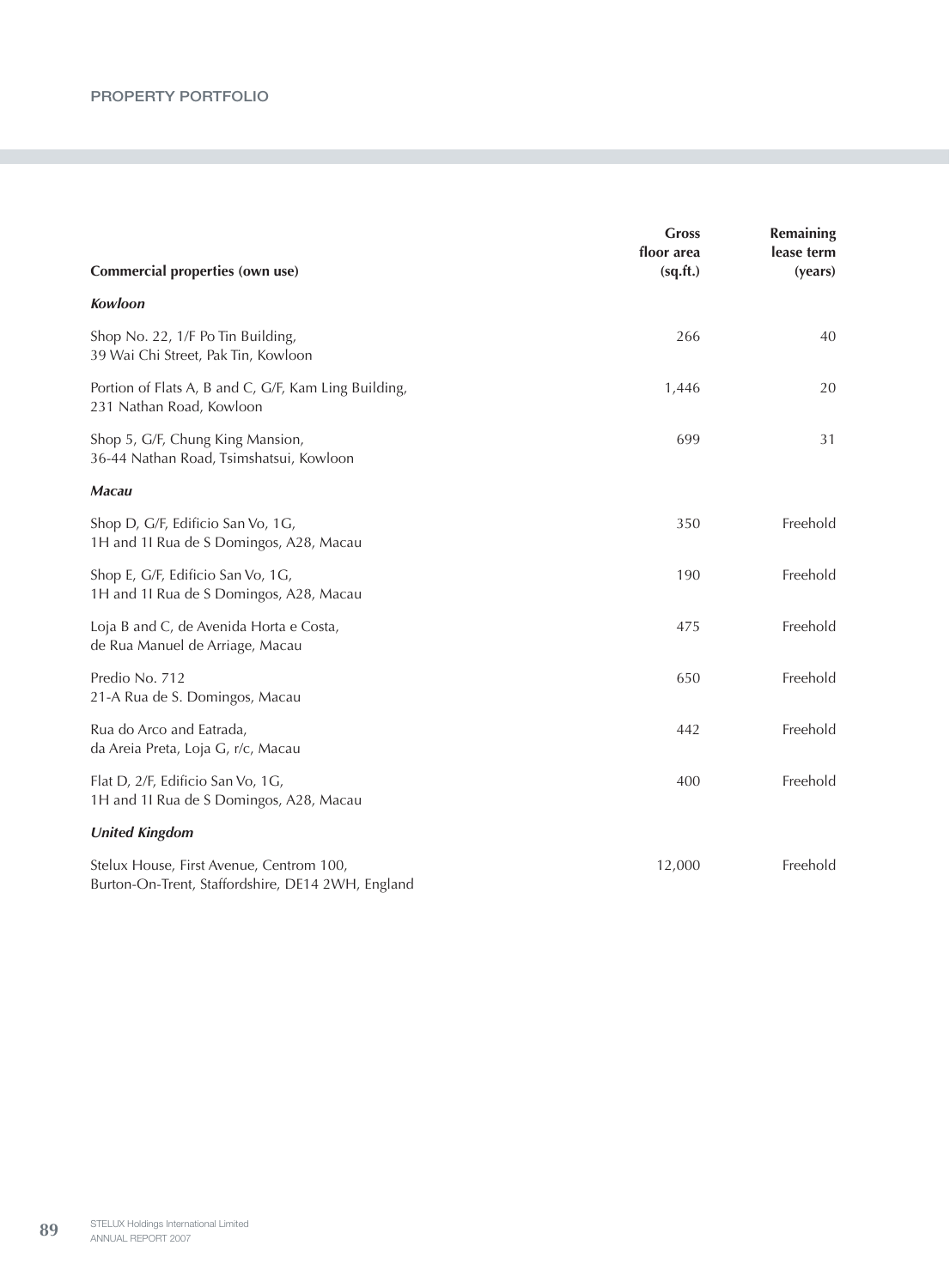|                                                                                                                        | <b>Gross</b><br>floor area | <b>Remaining</b><br>lease term |
|------------------------------------------------------------------------------------------------------------------------|----------------------------|--------------------------------|
| Commercial properties (own use)                                                                                        | (sq.fit.)                  | (years)                        |
| <b>Thailand</b>                                                                                                        |                            |                                |
| Room 2B-O4, 2/F, Mahboonkhrong Centre, 444 Phayathai Rd.,<br>Wangmai, Patumwan, Bangkok 10330                          | 473                        | 4                              |
| Room 3B14, 3/F, Mahboonkhrong Center,<br>444 Phayathai Rd., Wangmai, Patumwan, Bangkok 10330                           | 487                        | 4                              |
| Room No. 2C-03-04, 2/F, Mahboonkhrong Center,<br>444 Phayathai Rd., Wangmai, Patumwan, Bangkok 10330                   | 938                        | 4                              |
| Room No. 33-34, 2/F, Fortune Town, 5 Ratchadapisek Rd.,<br>Din-dang, Huay-kwang, Bangkok 10310                         | 689                        | 5                              |
| Room No. 115-116, 1/F, Silom Complex, 191 Silom Rd.,<br>Bangruk, Bangkok 10500                                         | 1,248                      | 5                              |
| Room 54, 2/F, Amarin Plaza, 502 Ploenchit Rd.,<br>Patumwan, Bangkok 10330                                              | 548                        | 8                              |
| Room No. 1C-L22/23, 1/F, The Mall Ramkhumhaeng,<br>1909 Huamark, Bangkapi, Bangkok 10600                               | 915                        | 9                              |
| Room No. AG28, 1/F, Imperial World, 999 Moo 1 Sukhumvit Rd.,<br>Samrongnua, Muang District, Samutprakarn               | 1,295                      | 11                             |
| Room No. 1S-R4B, 1/F, The Mall Ngamwongwan, 30/9 Ngamwongwan Rd,<br>Bangkhen, Muang District, Nonthaburi 11000         | 1,291                      | 13                             |
| Room No. GS-C18A, G/F, The Mall Bangkae, 275 Petchakasem Rd.,<br>Bangkaenua, Bangkae, Bangkok 10160                    | 904                        | 16                             |
| 2/F, Diana Complex, 55/3 Sri-puwanard Road,<br>Had-Yai District, Songkhla                                              | 538                        | $\overline{7}$                 |
| Room No. 1-201 2/F, The Seri Center, 12/90 Moo 6 Srinakarin Rd.,<br>Nongborn, Pravet, Bangkok 10250                    | 1,672                      | 16                             |
| Room No. 1098, G/F, The Seacon Square, 904 Srinakarin Rd.,<br>Nongborn, Pravet, Bangkok 10250                          | 1,184                      | 18                             |
| Room No. 126, 1/F, The Central Pinklao, 7/222, 7/552 Baromrajchonee Rd.,<br>Arunamarin, Bangkoknoi, Bangkok            | 867                        | 8                              |
| Room No. 2PX-19B2, 2/F, The Mall Nakornratchasima, 1242/2 Mitraparp Rd.,<br>Naimuang, Muang District, Nakornratchasima | 1,356                      | 20                             |
| Room No. 202A, 2/F, 74-75 Moo 5 Central Phuket,<br>Tambol Vichit, Amphur Muang, Phuket                                 | 1,367                      | 13                             |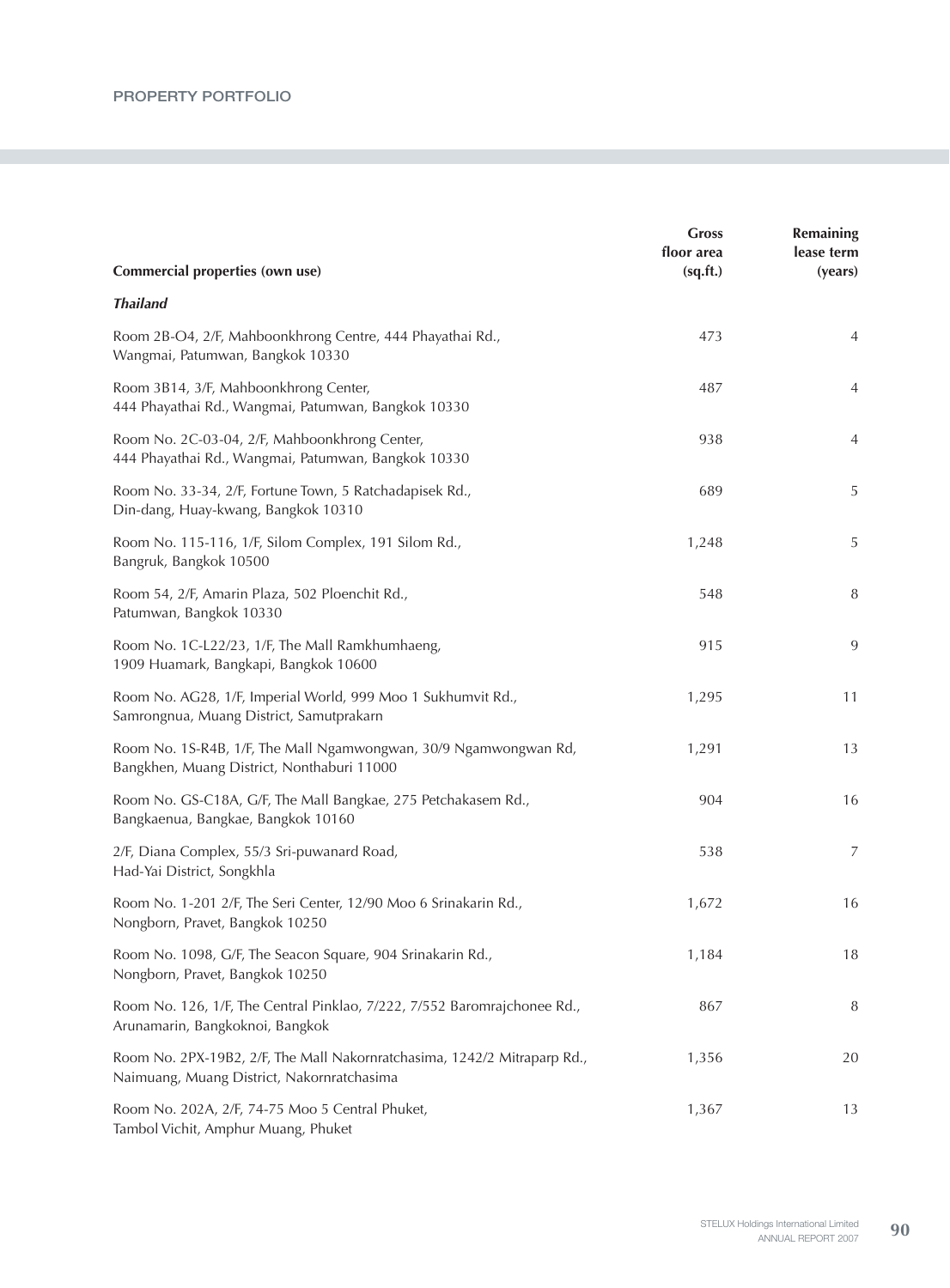| Commercial properties (own use)                                                                                        | <b>Gross</b><br>floor area<br>(sq.fit.) | <b>Remaining</b><br>lease term<br>(years) |
|------------------------------------------------------------------------------------------------------------------------|-----------------------------------------|-------------------------------------------|
| <b>Thailand</b>                                                                                                        |                                         |                                           |
| Room No. FP046, G/F, Future Park Rangsit, 94 Moo 7 Phaholyothin Rd.,<br>Prachathipat, Thanyaburi District, Pathumthani | 1,254                                   | 15                                        |
| Room No. 2098-2099, Fashion Island, 5/5 Ramindra Km. 10.5 Rd.,<br>Khannayao, Beungkum, Bangkok                         | 875                                     | 15                                        |
| Room No. 1SL1, 1/F, The Mall Thapra Center, 99 Ratchadapisek Rd.,<br>Bukkalo, Thonburi, Bangkok                        | 753                                     | 13                                        |
| Room No. 114, 1/F, The Central Ramindra,<br>109/29 Ramindra Road, Anusaowaree, Bangkhen, Bangkok                       | 998                                     | 7                                         |
| Room No. GF13, Future Park Bangkae,<br>110 Moo 9 Petchakasem Rd., Bangwa, Pasecharoen, Bangkok                         | 1,811                                   | 14                                        |
| Room No. 134A 1/F, Central City Bangna,<br>1091 Bangna-Trad Road., Bangna, Phakhranong, Bangkok                        | 729                                     | 17                                        |
| Room No. 110, 1/F, Jewerly Trade Center,<br>919/1 Silom Road, Bangkok 10500                                            | 681                                     | 18                                        |
| Room No. AF-42A, 1/F, Imperial Lardpao,<br>2539 Lardpao Road, Wangthonglang, Bangkapi, Bangkok                         | 1,453                                   | 14                                        |
| Room No. GSC13A, G/F, The Mall Bangkapi,<br>3522 Ladproa Road, Klongjun, Bangkapi, Bangkok 10310                       | 754                                     | 16                                        |
| Room No. G29/1, 1/F, 79/39 Central Plaza Rama III,<br>Sathupradit Road, Chongnonsee, Yannawa, Bangkok                  | 1,078                                   | 16                                        |
| Room No. A101, 1/F, Charoensri Ar-Ket,<br>277/3 Prachak Road, Markken, Muang District, Udornthani                      | 431                                     | 11                                        |
| Room No. 120, 1/F, Sriracha Town,<br>90 Sukumvit Km.118 Rd., Sriracha, Chonburi                                        | 1,009                                   | 13                                        |
| Room 116-117, 1/F, Central Airport Plaza,<br>2 Mahidol Road, Hai-Ya District, Muang, Chieng Mai                        | 1,295                                   | 16                                        |
| Room No. G-17, G/F, 126 Moo 3, Sai Asia Road,<br>Klongsuanplu, Phranakornsriayudhaya, Ayudhaya                         | 1,170                                   | 12                                        |
| Room No. 156/1, 1/F, 128 Moo 3, Rama II Road,<br>Samaedam, Bangkhuntien, Bangkok                                       | 1,079                                   | 16                                        |
| Kaitak Building, 7962 Amphur Pakkred,<br>Nonthaburi Province, Thailand                                                 | 106,559                                 | Freehold                                  |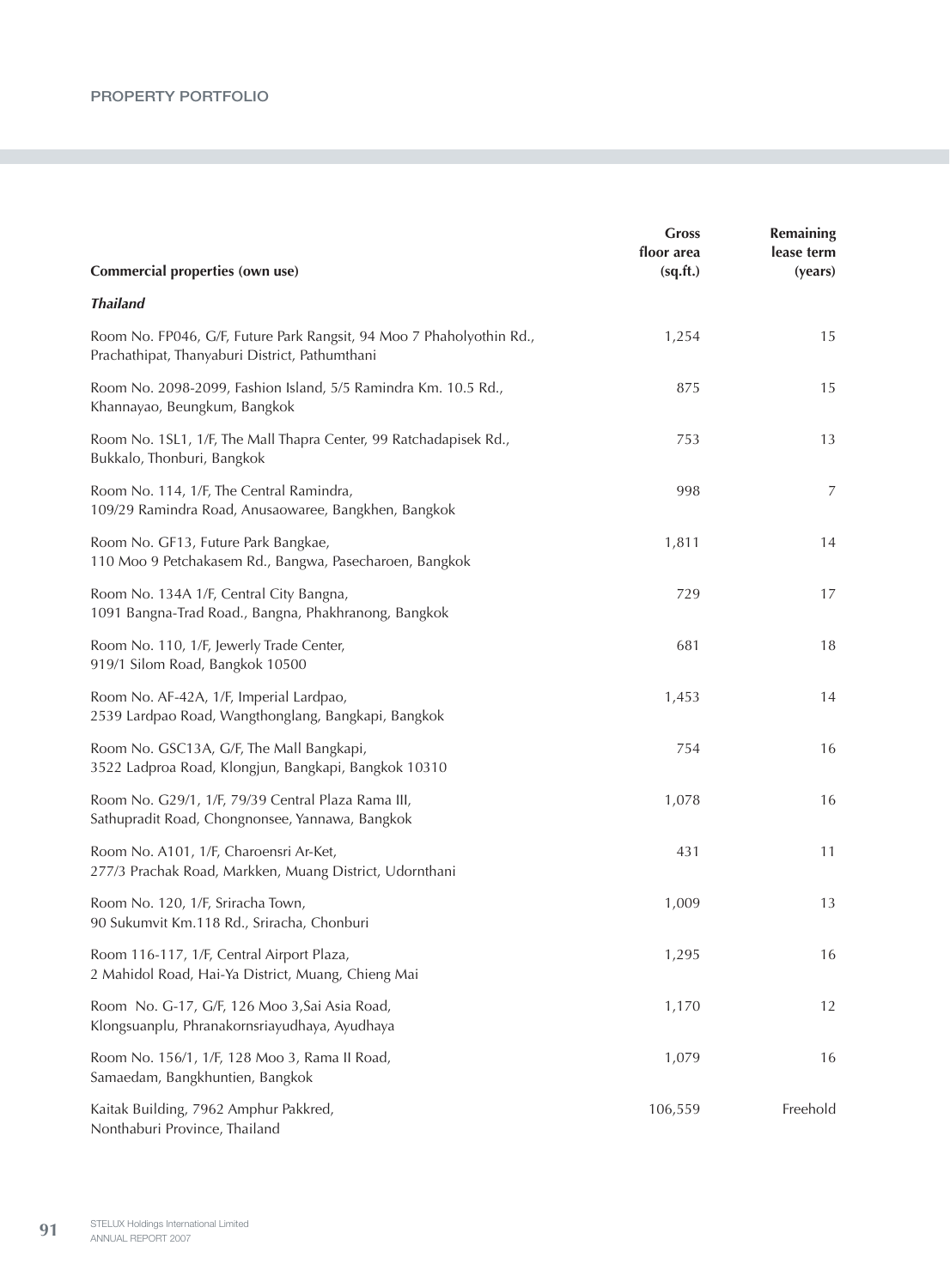| Commercial properties (own use)                                                                                   | <b>Gross</b><br>floor area<br>(sq.fit.) | <b>Remaining</b><br>lease term<br>(years) |
|-------------------------------------------------------------------------------------------------------------------|-----------------------------------------|-------------------------------------------|
| <b>Thailand</b>                                                                                                   |                                         |                                           |
| Room No. 1B 11-12, 1/F, Mahboonkhrong Center,<br>444 Phayathai Road, Wangmai, Pathumwan, Bangkok                  | 824                                     | 4                                         |
| Room No. 215, 2/F, 128 Moo 6, Rama II Road,<br>Samaedam, Bangkhuntien, Bangkok                                    | 993                                     | 16                                        |
| Room No. 118, 1/F, Central Ramindra,<br>109/25 Ramindra Road, Anusaowaree, Bangkhen, Bangkok                      | 690                                     | 7                                         |
| Room No. G-11A, G/F, Central Pinklao,<br>7/232 Baromrajchonee Rd., Arunamarin, Bangkoknoi, Bangkok                | 1,169                                   | 8                                         |
| Room No. 1008, 1/F, Fashion Island, 5/5 Ramindra Rd.,<br>Khannayao, Beungkum, Bangkok                             | 1,059                                   | 16                                        |
| Room No. AF-40A, 1/F, Imperial World Ladproa, 2539 Ladprao Rd.,<br>Wangthonglang, Bangkapi, Bangkok               | 777                                     | 14                                        |
| Room No. G29/2, G/F, Central Plaza Rama III, 79/40<br>Sathupradit Road, Chongnonsee, Yannawa, Bangkok             | 1,003                                   | 16                                        |
| Room No. 135B, 1/F, Central Bangna, 1091 Bangna-Trad Road,<br>Prakanong, Bangkok                                  | 1,033                                   | 17                                        |
| Room No. GS-C13B, G/F, The Mall Bangkapi, 3522 Lardpao Rd.,<br>Bangkapi, Bangkok 10240                            | 754                                     | 16                                        |
| Room No. IS-L8B, 1/F, The Mall Bangkae,<br>275 Petchakasem Road, Pasecharoen, Bangkok                             | 871                                     | 16                                        |
| Room No. 111, G/F, The Galleria Plaza,<br>919/1 Silom Road, Bangrak, Bangkok                                      | 792                                     | 18                                        |
| Room No. 3C-02, 3/F, Mahboonkhrong Center,<br>444 Phayathai Road, Wangmai, Patumwan, Bangkok                      | 532                                     | 4                                         |
| Room No. 2PX-19B1, The Mall Nakornratchasima, 1242/2<br>Mitraparp Rd., Naimuang, Muang District, Nakornratchasima | 1,076                                   | 20                                        |
| Room No. G-195, G/F, 2 Mahidol Rd.,<br>Tambol Haiya, Amphur Muang, Chiangmai                                      | 701                                     | 12                                        |
| Room No. 231, 2/F, 74-75 Central Phuket,<br>Tambol Vichit, Amphur Muang, Phuket                                   | 990                                     | 13                                        |
| Room No. BA-R1, G/F, The Mall Taphra,<br>99 Ratchadapisek Rd., Bukkalo, Thonburi, Bangkok                         | 1,273                                   | 13                                        |
| Room No. G55, Future Park Rangsit, 94 Moo 2,<br>Phaholyothin Road, Prachatipat, Thanyaburi, Pratumthani           | 2,785                                   | 14                                        |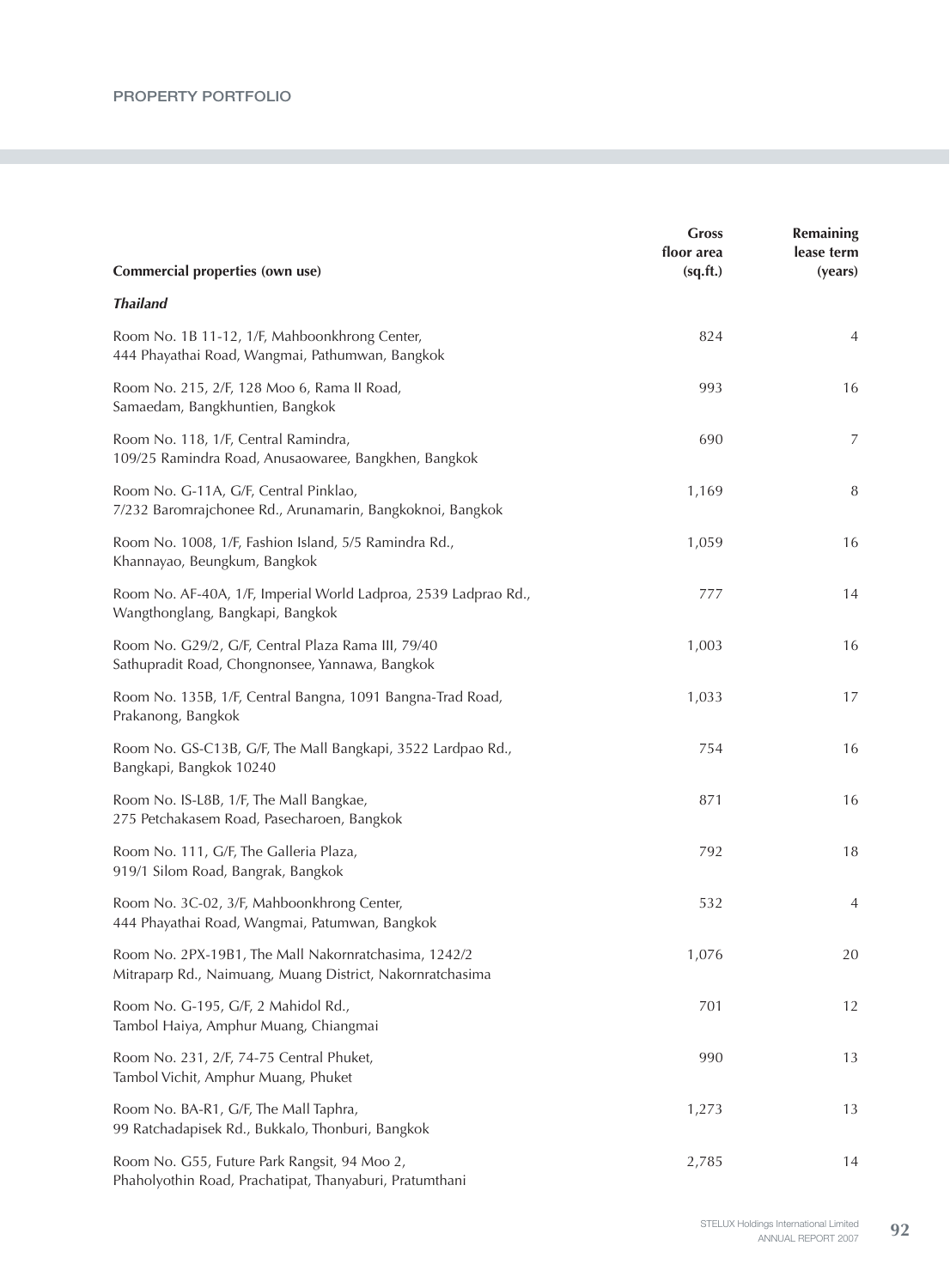|                                                                                          | <b>Gross</b><br>floor area | <b>Remaining</b><br>lease term |
|------------------------------------------------------------------------------------------|----------------------------|--------------------------------|
| <b>Investment properties</b>                                                             | (sq.fit.)                  | (years)                        |
| <b>New Territories</b>                                                                   |                            |                                |
| Unit 3, 2/F, Po Yip Building, 62-70 Texaco Road,<br>Tsuen Wan, New Territories*          | 15,320                     | 40                             |
| Unit No. 9 and 10, 3/F, and roof, Po Wai Building,<br>12 Tak Yip Street, Yuen Long, N.T. | 3,907                      | 40                             |
| <b>Singapore</b>                                                                         |                            |                                |
| 30 Bideford Road,<br>#26-00 Thongsia Building,<br>Singapore*                             | 4,091                      | Freehold                       |

\* Property disposed after year end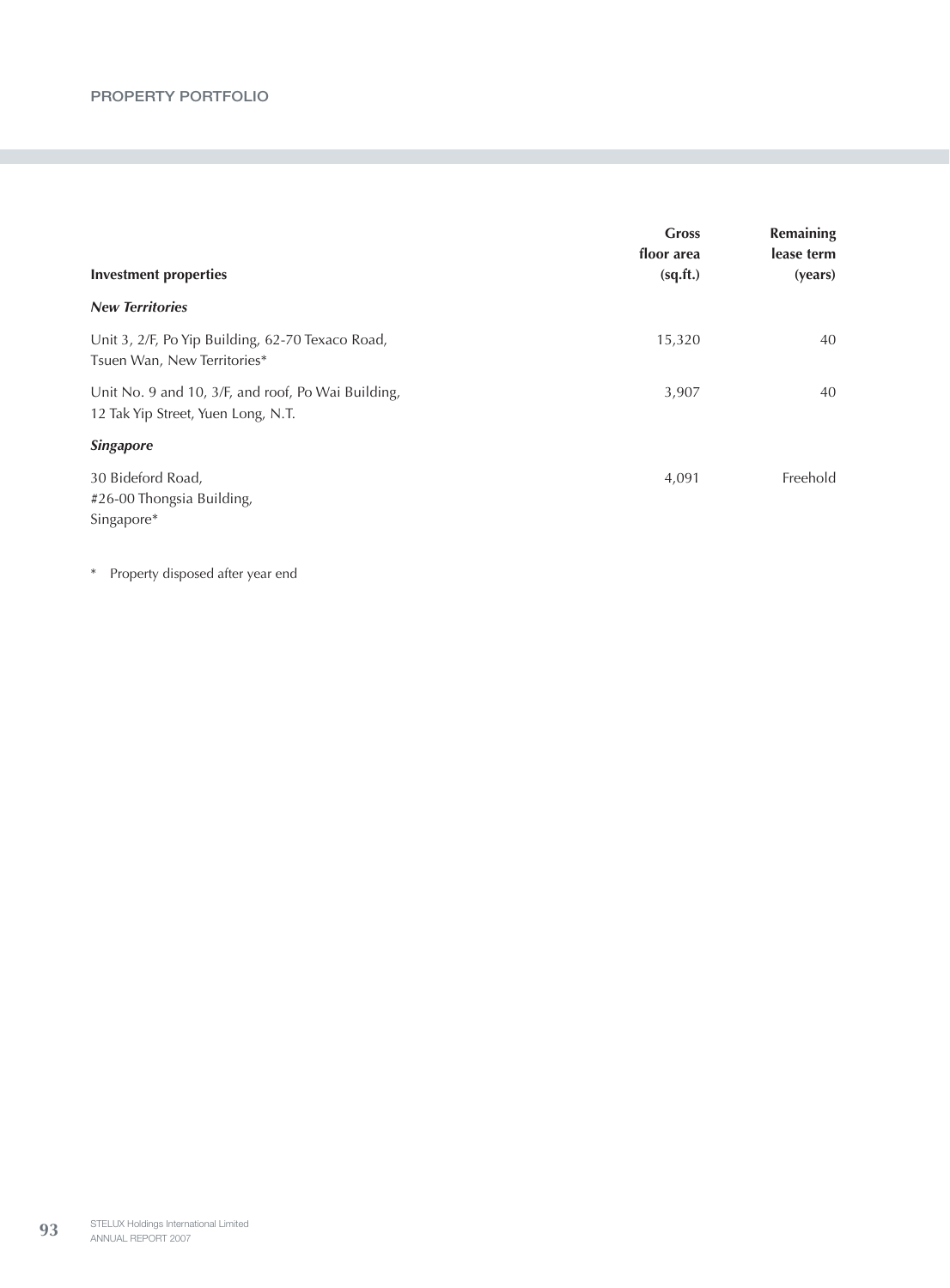## **1. CORPORATE GOVERNANCE PRACTICES**

The Company is committed to maintaining high standards of corporate governance so as to ensure better transparency and protection of shareholders' interest in general. The Board of Directors (the "Board") of the Company is committed to making sure that effective self-regulatory practices exist to protect the interests of the shareholders. These include a Board comprising experienced and high calibre members, board committees and effective internal audit and sound systems of internal controls.

This Corporate Governance Report ("Report") describes the Company's corporate governance practices with specific reference to the code provisions set out in the Code on Corporate Governance Practices ("The Code") contained in Appendix 14 of the Rules Governing the Listing of Securities on The Stock Exchange of Hong Kong Limited (the "Listing Rules"). During the financial year ended 31st March 2007, the Company complied with the provisions of the Code as set out in Appendix 14 of the Listing Rules, except for the deviations set out in this Report and where there are deviations from the Code, details of such deviations (including considered reasons for such deviations) are set out in this Report.

## **2. DIRECTORS' AND EMPLOYEES' SECURITIES TRANSACTIONS**

The Company has adopted the Model Code for Securities Transactions by Directors of Listed Companies contained in Appendix 10 of the Listing Rules (the "Model Code") as the code of conduct regarding Directors' securities transactions.

The Company has also made specific enquiry of all its Directors to ascertain whether they have complied with or whether there has been any non-compliance with the required standard set out in the Model Code.

All Directors complied with the provisions of the Model Code during the financial year ended 31st March 2007 and for Directors who retired or resigned during the financial year ended 31st March 2007, up to the date of their respective retirement or resignations.

In addition, the Board also established written guidelines on no less exacting terms than the Model Code for relevant employees of the Company in respect of their dealings in the securities of the Company.

## **3. BOARD OF DIRECTORS**

The Board assumes responsibility for leadership and control of the Group (the Company and its subsidiaries) and is collectively responsible for promoting the success of the Group by directing and supervising its affairs. Every Director is expected to discharge his duties in good faith and up to the standard of prevailing applicable laws and regulations, acting in the best interests of the Group and the Company's shareholders. The Board currently consists of eight members. Among them, four are executive Directors and four are non-executive Directors. Three out of the four nonexecutive Directors are independent.

The post of Chairman and Chief Executive Officer ("CEO") are separate and are not held by the same individual. The Chairman, Mr. Wong Chong Po, and the CEO, Mr. Joseph C.C. Wong, also Vice Chairman of the Board, are brothers. Both the Chairman and Vice Chairman are responsible for overseeing the function of the Board and formulating overall strategies and policies of the Company. The CEO, supported by other board members and senior management manages the Group's businesses, implementing major strategies, making day-to-day decisions and co-ordinating overall business operations.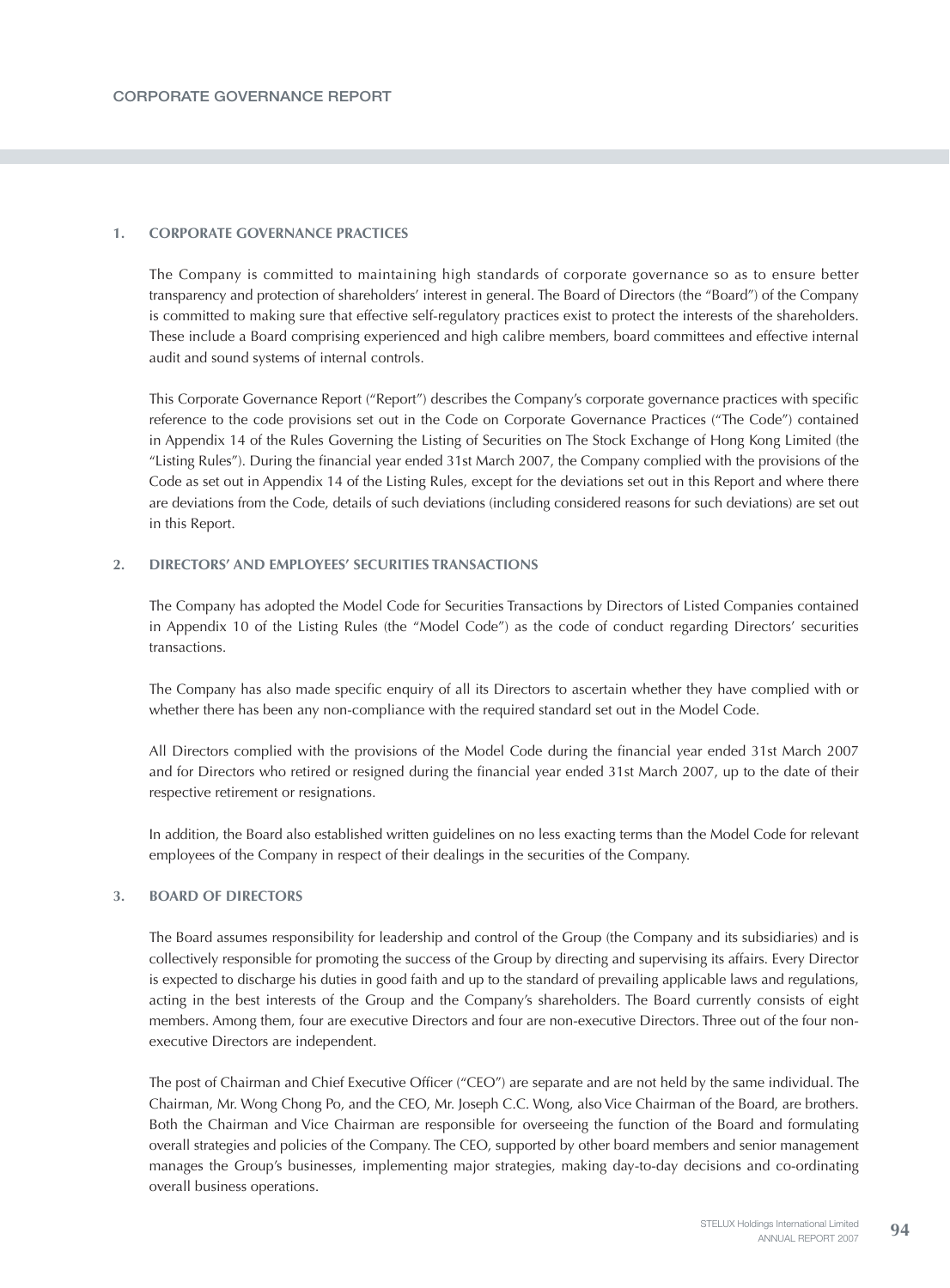The independent non-executive Directors are highly experienced professionals with a broad range of expertise and experience including in areas such as accounting, finance and business. They ensure that the Board maintains high standards of financial and other mandatory reporting and provides adequate checks and balance to safeguard the interests of shareholders in general and the Company as a whole.

During the financial year, there were several changes to the Company's Board. Mr. Wong Yuk Woon, executive Director (Finance & Corporate Affairs) resigned on 1st June 2006. Mr. Lau Tak Bui, Vincent, was appointed as an executive Director of the Company on 1st April 2006 and assumed the function of Finance & Corporate Affairs effective from 1st June 2006. Mr. Lee Shu Chung, Stan, executive Director (Retail Trading and Marketing) resigned on 16th February 2007.

Mr. Kwong Yiu Chung, an independent non-executive Director retired by rotation at the Company's Annual General Meeting on 6th September 2006 after having served on the Board for eleven years. Dr. Kwong Yi Hang, Agnes, was elected as an independent non-executive director at the Company's Annual General Meeting held on 6th September 2006. Dr. Kwong is the daughter of Mr. Kwong.

To assist the Directors to discharge their duties, the Board has established written procedures to enable the Directors, upon reasonable request, to seek independent professional advice in appropriate circumstances, at the Company's expense. Directors are encouraged to attend professional development seminars and programmes during the year.

The term of office of the Company's non-executive Directors, including the independent non-executive Directors, is for a term of 3 years, subject to retirement by rotation (pursuant to Bye-law 110(A) of the Company's Bye-laws), whichever is the earlier.

Under Code Provision A.4.2, every Director, including those appointed for a specific term, should be subject to retirement by rotation at least once every three years. Not all Directors of the Company retire strictly under Code Provision A.4.2 but in accordance with the Company's Bye-Laws. Bye-Law 110(A) stipulates that one-third of the Directors of the Company who have been longest serving in office since their last election, except the Chairman, Vice Chairman or CEO, shall retire from office by rotation at each annual general meeting.

Both the Board and management have clearly defined responsibilities under various internal controls and checks and balance mechanisms. The Board is responsible for establishing the strategic direction of the Group, setting objective and business development plans, monitoring the performance of senior management and assuming responsibility for corporate governance. Management is responsible for implementing these strategies and plans, and regular reports on the Company's operations are submitted to the Board. All Directors have access to management and enquiries, explanations, briefings or informal discussions on the Company's operations are welcome.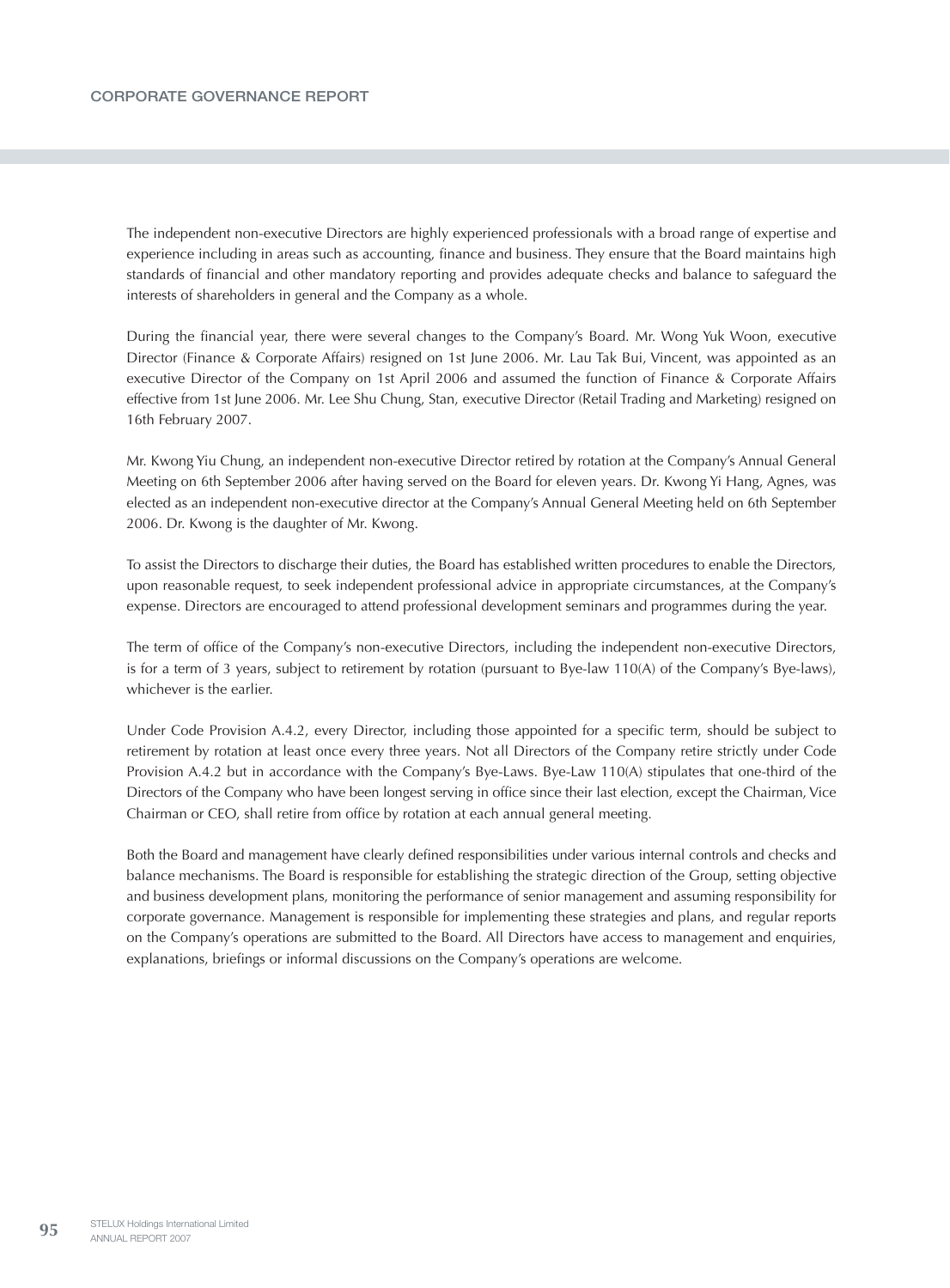The Board held a total of ten board meetings during the financial year and up to the date of this Report. At these meetings, different issues and matters were discussed and reviewed including, approval of the 2006 final results and the 2007 interim and final results of the Group; reviewing financial and operating performances of the Group; approval of the disposal of an investment of the Group (classified as financial assets at fair value through profit or loss immediately prior to the disposal); approval of a new continuing connected transaction and the renewal of a continuing connected transaction; and conducting annual review of the effectiveness of the system of internal control of the Company and its subsidiaries for the purposes of Code Provision C.2.1. The Executive Director for Finance & Corporate Affairs and the Company Secretary attended all board meetings to report matters arising from corporate governance, risk management, statutory compliance, accounting and finance.

Details of the Directors' attendance at the board meetings during the year and up to the date of this Report are set out below. All businesses transacted at the board meetings are well-documented and the records are maintained in accordance with applicable laws and regulations.

| Date of board meeting | Total no. of<br><b>Directors</b> | <b>No. of Directors</b><br>present |
|-----------------------|----------------------------------|------------------------------------|
| 24th April 2006       | 10                               | 8                                  |
| 30th May 2006         | 10                               | 8                                  |
| 19th July 2006        | 9                                | 7                                  |
| 21st August 2006      | 9                                | 7                                  |
| 23rd October 2006     | 9                                | 7                                  |
| 14th December 2006    | 9                                | 8                                  |
| 26th January 2007     | 9                                | 6                                  |
| 26th March 2007       | 8                                | 6                                  |
| 25th April 2007       | 8                                | 6                                  |
| 23rd July 2007        | 8                                | 7                                  |

|                 | No. of board meetings         |
|-----------------|-------------------------------|
|                 | attended/held in FY2007 and   |
| <b>Director</b> | up to the date of this Report |

| <b>Executive Directors</b> |
|----------------------------|
|                            |

| Mr. Wong Chong Po (Chairman)                             | 2/10  |
|----------------------------------------------------------|-------|
| Mr. Joseph C. C. Wong (Vice Chairman and CEO)            | 10/10 |
| Mr. Chu Kai Wah, Anthony                                 | 10/10 |
| Mr. Lau Tak Bui, Vincent (appointed on 1st April 2006)   | 10/10 |
| Mr. Wong Yuk Woon (resigned on 1st June 2006)            | 2/2   |
| Mr. Lee Shu Chung, Stan (resigned on 16th February 2007) | 7/7   |
|                                                          |       |

| <b>Non-executive Directors</b>                                             |       |
|----------------------------------------------------------------------------|-------|
| Mr. Sakorn Kanjanapas                                                      | 0/10  |
| Mr. Wu Chun Sang (independent)                                             | 9/10  |
| Professor Wu Chi Man, Lawrence <i>(independent)</i>                        | 10/10 |
| Dr. Kwong Yi Hang, Agnes (independent and appointed on 6th September 2006) | 6/6   |
| Mr. Kwong Yiu Chung (independent and retired on 6th September 2006)        | 4/4   |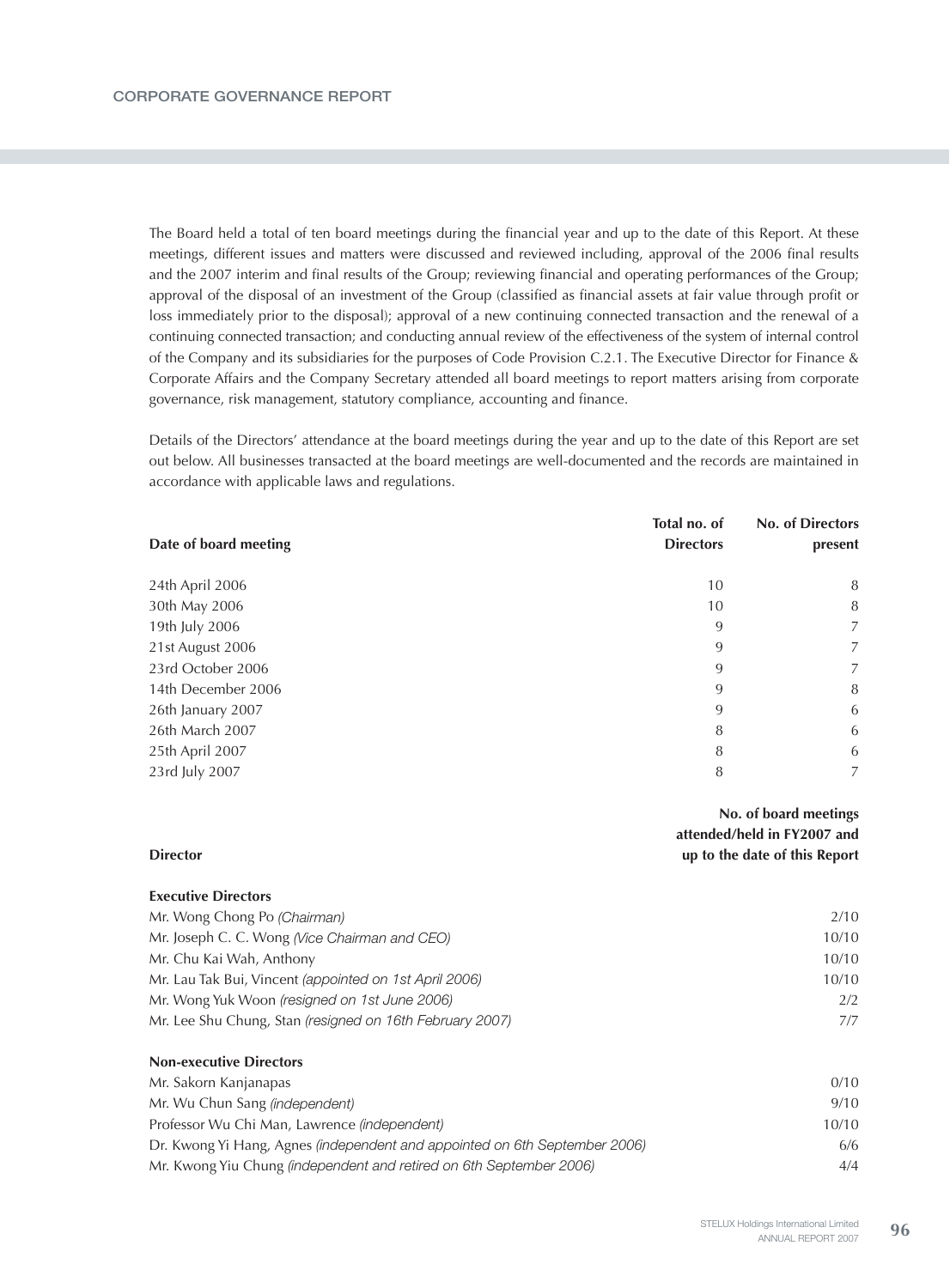The Board is supplied with relevant information by senior management pertaining to matters to be brought before the Board for decision as well as reports relating to operational and financial performance of the Group before each regular board meeting. At least 14 day's notice of a regular board meeting is given to all Directors to give them the opportunity to attend. Board papers are despatched to the Directors generally at least 3 days before the meeting and in any event as soon as practicable, in all instances, ensuring that they have sufficient time to review the papers and be adequately prepared for the meeting.

The proceedings of the Board at its meetings are generally conducted by the Vice-Chairman of the Company who ensures that sufficient time is allocated for discussion and consideration of each item on the agenda and also equal opportunities are being given to Directors to speak, express their views and share their concerns.

Under the first part of Code Provision E.1.2, the Chairman of the Board should attend annual general meetings. The Chairman of the Board did not attend the annual general meeting of the Company held on 6th September 2006 as he was not in Hong Kong.

#### **ACCOUNTABILITY AND AUDIT**

The Board acknowledges its responsibility for the preparation of the Group's accounts and has delegated this responsibility to the Executive Director for Finance and Corporate Affairs ("Finance Director"). The Finance Director and his team are responsible for preparing interim and annual financial statements based on generally accepted accounting principles in Hong Kong ensuring that the financial statements present a fair and true view of the results and the financial position of the Group and that they comply with the disclosure requirements of the Hong Kong Companies Ordinance, the Listing Rules and other applicable laws and regulations. The Finance Director maintains regular communications with the external auditors. He also plays a role in reviewing and making recommendations to the Board on the Group's financial risk management. The Finance Director is also responsible for overseeing the Group's investor relations activities.

A statement by the Group's external auditors, PricewaterhouseCoopers about their reporting responsibilities on the Group's financial statements is set out in the Independent Auditor's Report on page 22.

The Board is not aware of any material uncertainties relating to events or conditions that may cast significant doubt upon the Company and its subsidiaries ability to continue as a going concern.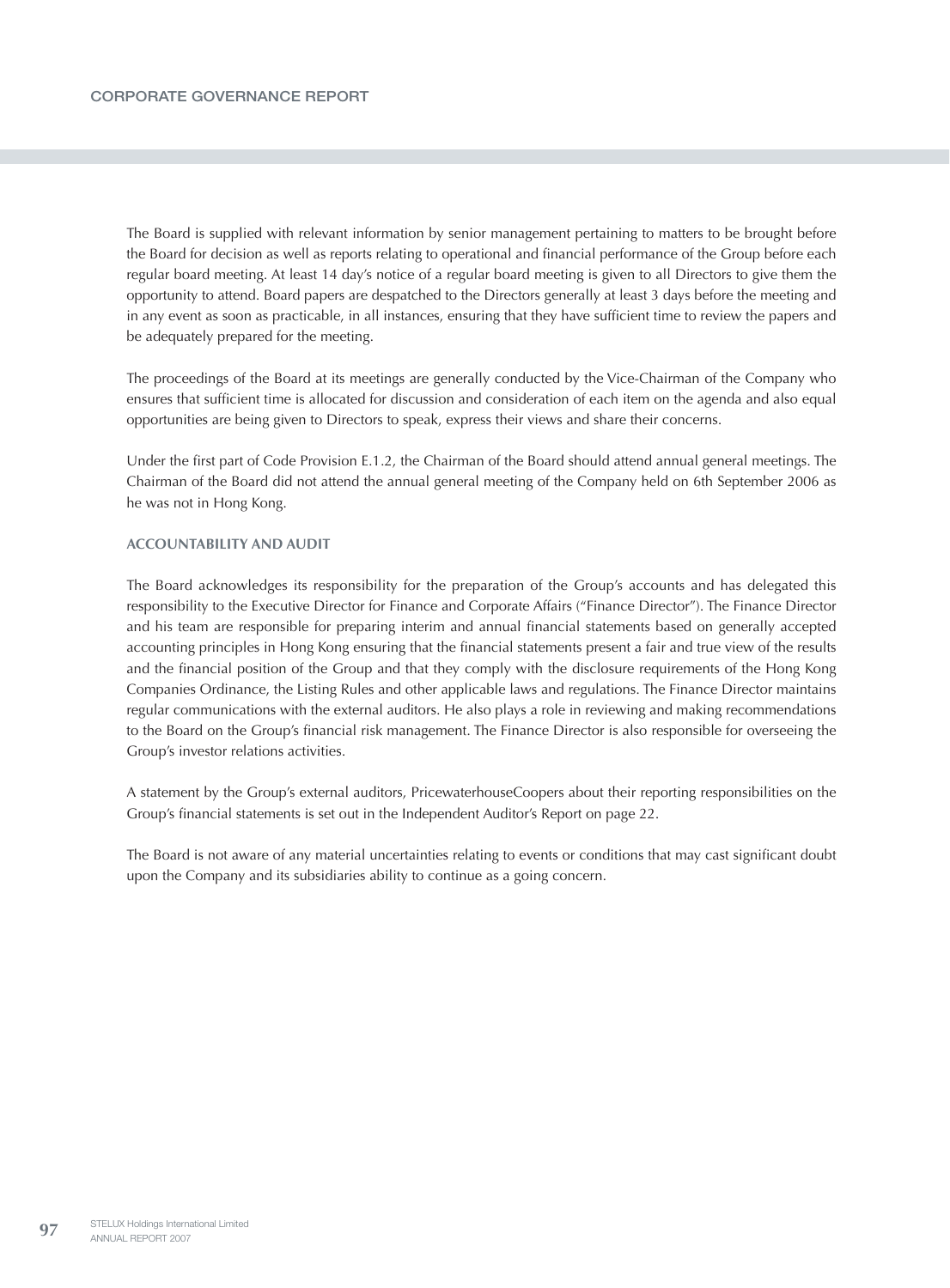#### **4. AUDITORS' REMUNERATION**

The Company appointed PricewaterhouseCoopers as the external auditors of the Company at the 2006 Annual General Meeting until the conclusion of the next Annual General Meeting. During the year, HK\$4,237,000 was paid to PricewaterhouseCoopers for the provision of audit services. Details of nature for non-audit related services provided by and the fee paid to PricewaterhouseCoopers are set out as below:

| <b>Description</b>          | HK\$      |
|-----------------------------|-----------|
| Taxation compliance         | 1,022,000 |
| Advisory and other services | 357,000   |

The Group also engaged other auditors in Hong Kong and overseas for auditing and miscellaneous services and total fees paid amounted to HK\$1,839,000.

#### **5. BOARD COMMITTEES**

To assist the Board in the discharge of its duties, the Board is supported by two board committees. Each committee has its defined scope of duties and terms of reference and the committee members are empowered to make decisions on matters within the terms of reference of each committee.

#### **(1) Audit Committee**

The Audit Committee comprises three independent non-executive Directors, namely Mr. Wu Chun Sang (Chairman of the Audit Committee), Professor Wu Chi Man, Lawrence, Dr. Kwong Yi Hang, Agnes (appointed on 6th September 2006) and Mr. Kwong Yiu Chung (retired on 6th September 2006).

The terms of reference of the Committee are aligned with the recommendations set out in "A Guide for Effective Audit Committees" issued by the Hong Kong Institute of Certified Public Accountants and the code provisions set out in the Code. The Committee provides advice and recommendations to the Board and oversees all matters relating to the external auditors, thus it plays an important role in monitoring and safeguarding the independence of external auditors.

The Committee met three times for the period from 1st April 2006 up to and including 31st July 2007 together with the external auditors in two meetings to discuss matters, including, the review of accounting principles and practices adopted by the Group and other financial reporting matters; to ensure the completeness, accuracy and fairness of the financial statements of the Company; to discuss the effectiveness of the systems of internal control throughout the Group; to review all significant business affairs managed by the executive Directors in particular on connected transactions and to review the Group's results for the year ended 31st March 2006 and 2007 before they were presented to the Board of Directors for approval.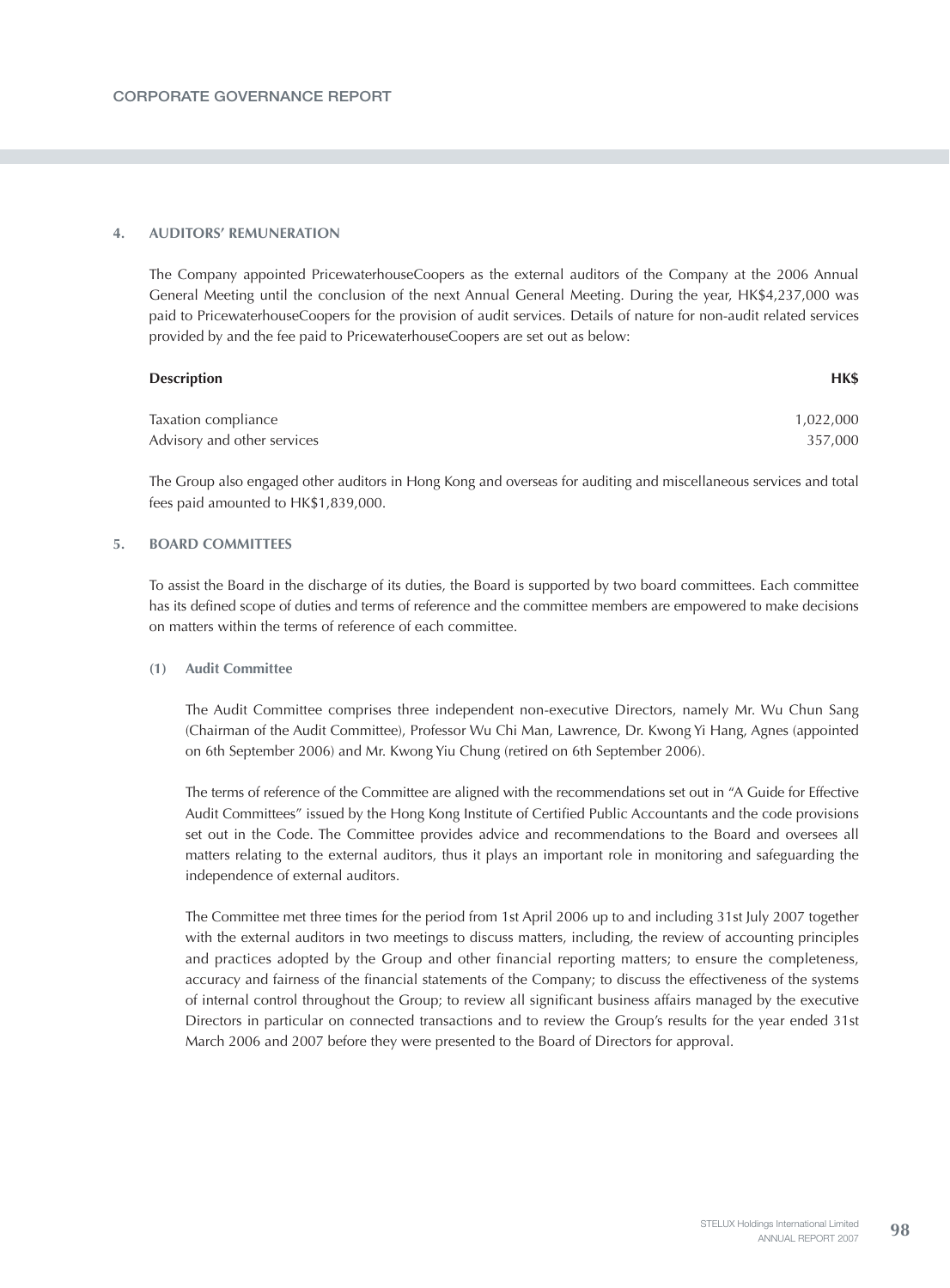Attendance of Directors at the Audit Committee Meetings held on:

#### **12th July 2006 9th December 2006**

Mr. Wu Chun Sang Mr. Wu Chun Sang Mr. Kwong Yiu Chung **Professor Wu Chi Man**, Lawrence Professor Wu Chi Man, Lawrence Dr. Kwong Yi Hang, Agnes

#### **14th July 2007**

Mr. Wu Chun Sang Professor Wu Chi Man, Lawrence Dr. Kwong Yi Hang, Agnes

#### **(2) Remuneration Committee**

Under Code Provision B.1.1, issuers should establish a remuneration committee with specific written terms of reference which deal clearly with its authority and duties. The Company established a remuneration committee on 20th December 2005 and Mr. Kwong Yiu Chung (retired on 6th September 2006), Mr. Wu Chun Sang, Professor Wu Chi Man, Lawrence (all independent non-executive Directors of the Company) and Mr. Joseph C. C. Wong (Vice Chairman and CEO of the Company) were appointed as committee members. Professor Wu Chi Man, Lawrence is the Chairman of the Remuneration Committee. Upon Mr. Kwong's retirement, Dr. Kwong Yi Hang, Agnes (an independent non-executive Director) was appointed in his place on 6th September 2006.

Code Provision B.1.3 deals with the terms of reference of the remuneration committee. The Company has adopted the terms of reference under Code Provision B.1.3 except that the terms of reference do not include reviewing and determining the remuneration packages of senior management. The Company believes that the remuneration packages of senior management should be the responsibility of the executive Directors as they are in a better position to appraise the performance of senior management.

Three committee meetings were held during the financial year and up to the date of this Report. At these meetings, the Committee determined the remuneration package of a certain executive Director, annual bonus entitlement and an annual salary review of the Group's executive Directors. The policy adopted by the Committee was that in general where an increase was to be given, the increase should follow the average rate of salary increase adopted for other general staff. The annual salary of one executive director was revised upwards by 3% in accordance with the average rate adopted for other general staff; the annual salary for one director was revised upwards by around 20% due to increased job responsibilities; and the annual salaries of two directors were kept unchanged after the review.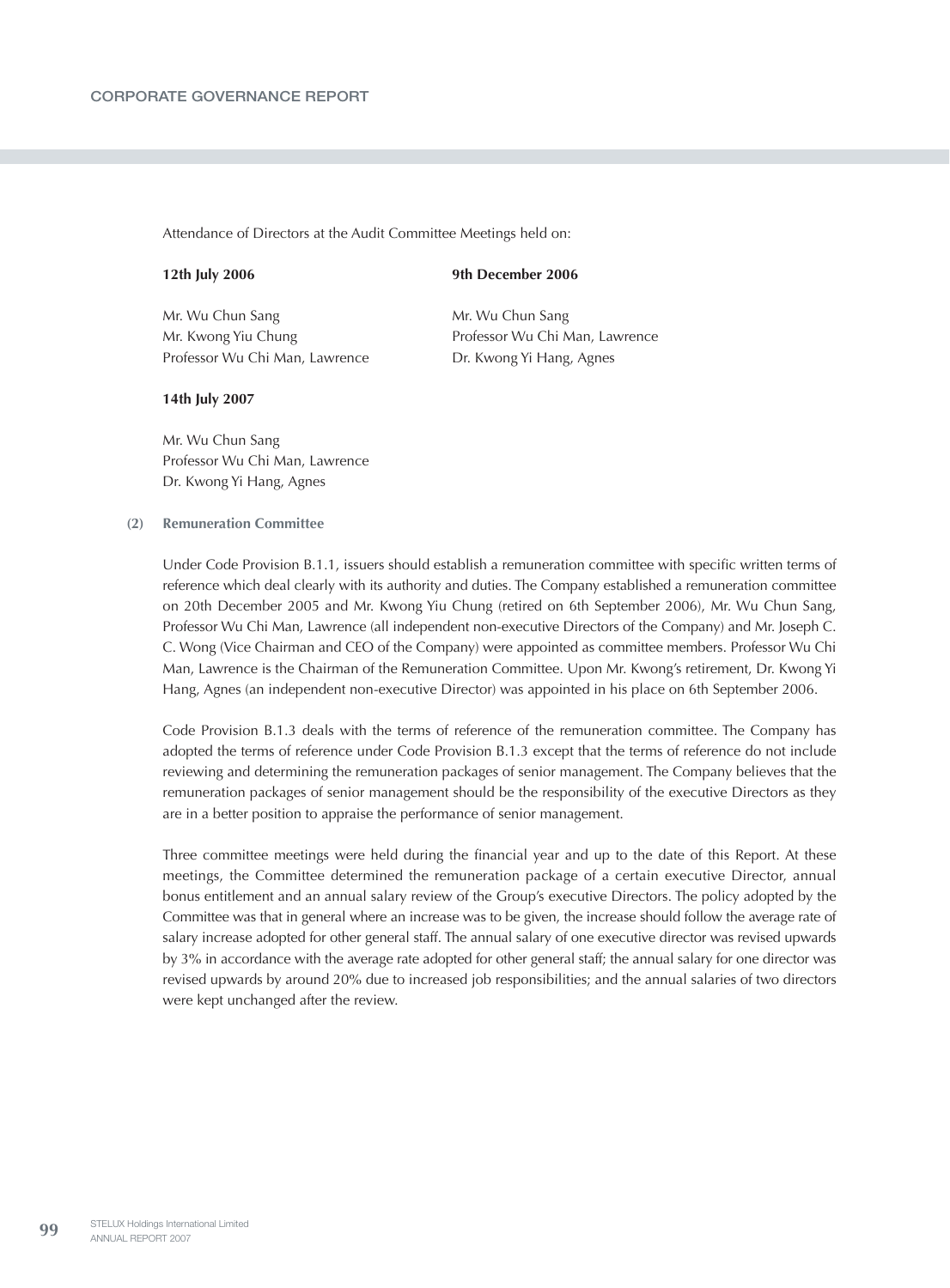Attendance of Directors at the Remuneration Committee Meetings held on:

| 24th April 2006                | 14th December 2006                                                                                              | 23rd July 2007                 |
|--------------------------------|-----------------------------------------------------------------------------------------------------------------|--------------------------------|
| Professor Wu Chi Man, Lawrence | Professor Wu Chi Man, Lawrence                                                                                  | Professor Wu Chi Man, Lawrence |
| Mr. Joseph C.C. Wong           | Mr. Joseph C.C. Wong                                                                                            | Mr. Joseph C.C. Wong           |
| Mr. Kwong Yiu Chung            | Mr. Wu Chun Sang                                                                                                | Mr. Wu Chun Sang               |
| Mr. Wu Chun Sang               | Dr. Kwong Yi Hang, Agnes                                                                                        | Dr. Kwong Yi Hang, Agnes       |
|                                |                                                                                                                 |                                |
|                                | and the state of the state of the state of the state of the state of the state of the state of the state of the |                                |

The above board committees report to the Board of Directors on a regular basis. All businesses transacted at the board committee meetings are recorded and minuted. The Terms of Reference of the three board committees are available on the Company's website.

Although the Company has not set up a nomination committee, policies are in place to ensure that the most appropriate candidates are appointed to the Board.

#### **6. INTERNAL CONTROL**

The internal control and accounting systems of the Group are designed to provide reasonable assurance that assets are safeguarded against unauthorised use or disposition, transactions are executed in accordance with management's authorisation and the accounting records are reliable for preparing financial information used within the business or for publication and reflecting accountability for assets and liabilities.

In order to establish a sound system of internal controls in safeguarding shareholders' interests and the Group's assets, the Company established a Compliance and Internal Control Department, the key tasks of which include:

- to report to the Board from time to time on the situation/environment of the Group's corporate governance;
- to review cost control and performance efficiency in all operating units;
- to identify the need for improvement in the Group's internal control area and to propose necessary recommendations to the Board; and
- to carry out internal audit work at operating units.

Under Code Provision C.2.1, the Directors should at least annually conduct a review of the effectiveness of the system of internal control of the issuer and its subsidiaries and report to shareholders that they have done so in their Corporate Governance Report. The review should cover all material controls, including financial, operational and compliance controls and risk management functions.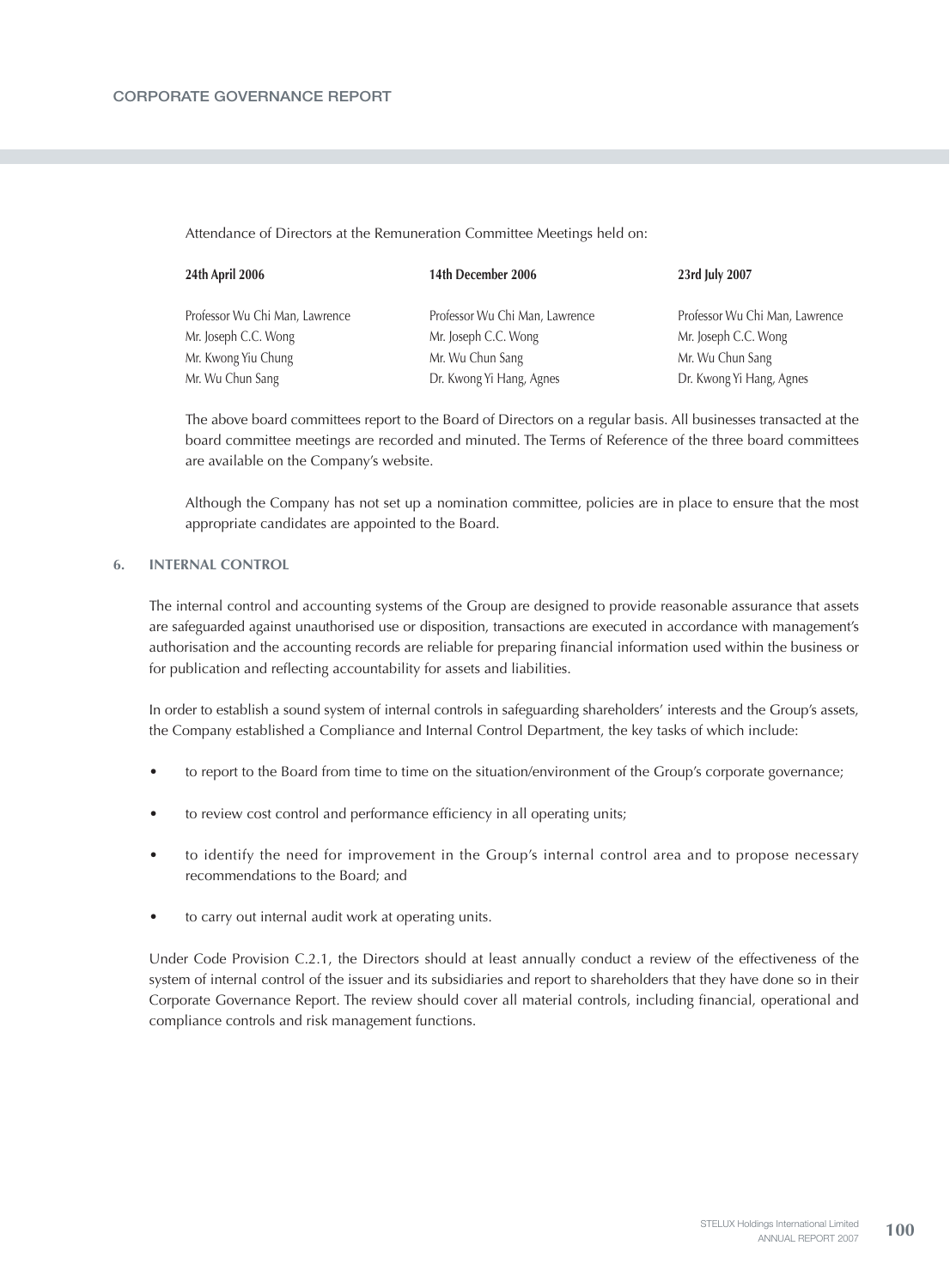The Board has conducted a review of the effectiveness of the system of internal control of the Company and its subsidiaries and a board meeting was held on 26th March 2007 for such a review for the period from 1st April 2006 up to and including 26th March 2007. The Board reported that there were no significant changes since the beginning of this financial year in the nature and extent of significant risks, and the Company's ability to respond to changes in its business and the external environment. According to the opinion of the Board, the Company and its subsidiaries have established sound internal control systems so that the shareholders' investment and the Company's assets are safeguarded.

This was the first meeting of the Board and the effectiveness of the Company and its subsidiaries internal control systems will be reviewed annually.

## **7. INVESTOR RELATIONS**

The Company continues to promote and enhance investor relations and communications with its investors. Communications are maintained with analysts and fund managers to keep them abreast of the Company's development.

## **8. COMMUNICATION WITH SHAREHOLDERS**

The Company attaches great importance to communication with its shareholders and investors. To foster effective communications, the Company provides extensive information in its annual report, interim report and also disseminates information relating to the Group and its business electronically through its website: www.irasia.com/listco/hk/stelux

The Company regards the Annual General Meeting ("AGM") as a platform to provide an important opportunity for direct communications between the Board and the Company's shareholders. All Directors and senior management will make an effort to attend. External auditors will also attend the AGM. All shareholders will be given at least 21 days' notice of the AGM and they are encouraged to attend the AGM and other shareholders' meetings. The Company supports the Corporate Governance Code's principle to encourage shareholders participation.

## **9. CODE OF CONDUCT**

To enhance the ethical standards of employees, the Company has an employee handbook, setting out standards of professional and an ethical code of conduct for all employees of the Group. Employees at all levels are expected to conduct themselves in an honest, diligent and responsible manner.

#### **10. CONCLUSION**

The Company believes that corporate governance principles and practices are particularly relevant in an ever changing world, and continues its ongoing efforts to review its corporate governance practices from time to time so as to meet changing circumstances. The Company will endeavour to strengthen and improve the standard and quality of the Company's corporate governance.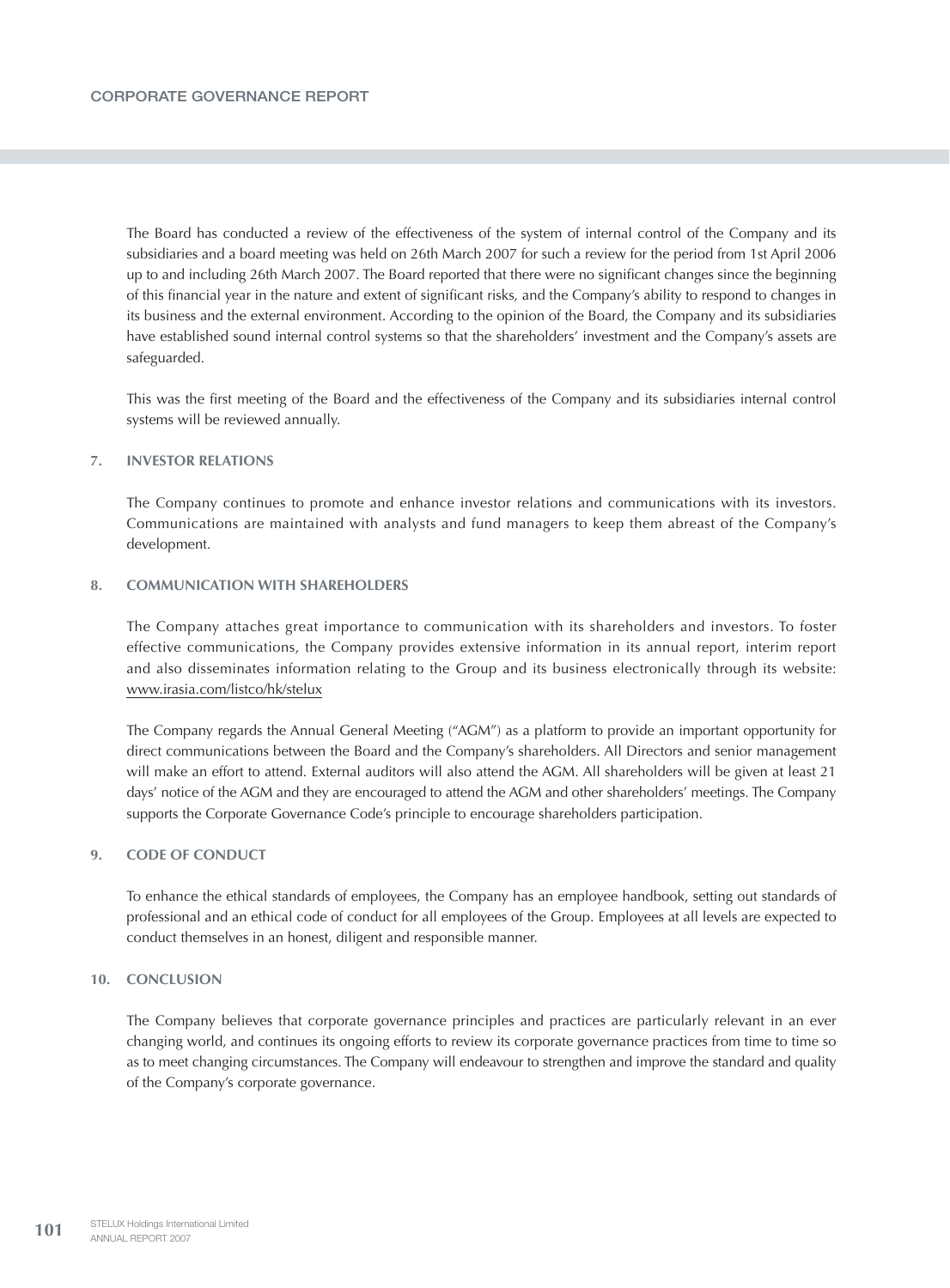#### **PROFILE OF DIRECTORS AND SENIOR EXECUTIVES**

#### **Chairman**

WONG Chong Po, aged 65, was appointed Chairman of the Group in October 2003. He was the Managing Director of the Group from 1967 to 1995. He is also the Chairman of Bangkok Land Public Company Limited (Thailand).

#### **Vice Chairman and Chief Executive Officer**

Joseph C. C. WONG, Masters in Science (Operational Research), aged 47, was appointed a director of the Group in 1986. He was appointed Vice Chairman of the Group in October 2003. He is also the Group CEO. He is a brother of the Chairman.

#### **Directors**

CHU Kai Wah, Anthony, BBA, aged 47, was appointed a director of City Chain Company Limited, a wholly owned subsidiary of the Group in 1992. He was also appointed Executive Director for Retail Trading and Property Investment of the Group in 1997. He joined the Group in 1987.

LEE Shu Chung, Stan, BA, aged 47, was appointed a director of City Chain Company Limited, a wholly owned subsidiary of the Group in 1992. He was also appointed Executive Director for Retail Trading and Marketing of the Group in 1997. He joined the Group in 1987. He resigned on 16th February 2007.

LAU Tak Bui, Vincent, aged 49, was appointed a director of the Group in 2006. Following, Mr. Wong Yuk Woon's resignation, he assumed the position of Executive Director for Finance and Corporate Affairs. He is an associate member of the Hong Kong Institute of Certified Public Accountants.

WONG Yuk Woon, CPA, ACIB, aged 61, was appointed an Executive Director of the Group in 1997. He joined the Group in 1992 and was responsible for the Group's Financial and Corporate Affairs until his resignation on 1st June 2006.

Sakorn KANJANAPAS, aged 57, was appointed a director of the Group in 1987. He was previously Managing Director of Bangkok Land Public Company Limited (Thailand). He is a brother of the Chairman. He is a non-executive director.

KWONG Yiu Chung, aged 74, was appointed an independent non-executive director of the Group in 1994 and is Managing Director of his privately owned Excess Trading Company Limited. He retired on 6th September 2006.

WU Chun Sang, aged 50, was appointed a director of the Group in 2004. He is a Macau Registered Auditor. He is also a fellow member of the Association of Chartered Certified Accountants, UK and an associate member of the Hong Kong Institute of Certified Public Accountants. He is an independent non-executive director.

WU Chi Man, Lawrence, aged 49, was appointed a director of the Group in 2005. He is a Professor at the Department of Physics and Material Science at the City University of Hong Kong. He holds a PHD from Bristol University, U.K. and is an associate member of the Royal Aeronautical Society, U.K. He is an independent non-executive director.

KWONG Yi Hang, Agnes, aged 48, was appointed a director of the Group in 2006 and is a director of Pallavi International Limited (Hong Kong), a health consultancy. She holds a PhD in Molecular Immunology from the University of Hong Kong. She is an independent non-executive director.

**Group Legal Counsel and Company Secretary** 

CHONG Sue Peng, Caroline, BA (Law) (Hons), admitted as a Barrister in England and Wales, and, Hong Kong, aged 45, is the Group Legal Counsel and Company Secretary. She joined the Group in 1997 and is responsible for the Group's legal and corporate secretarial matters.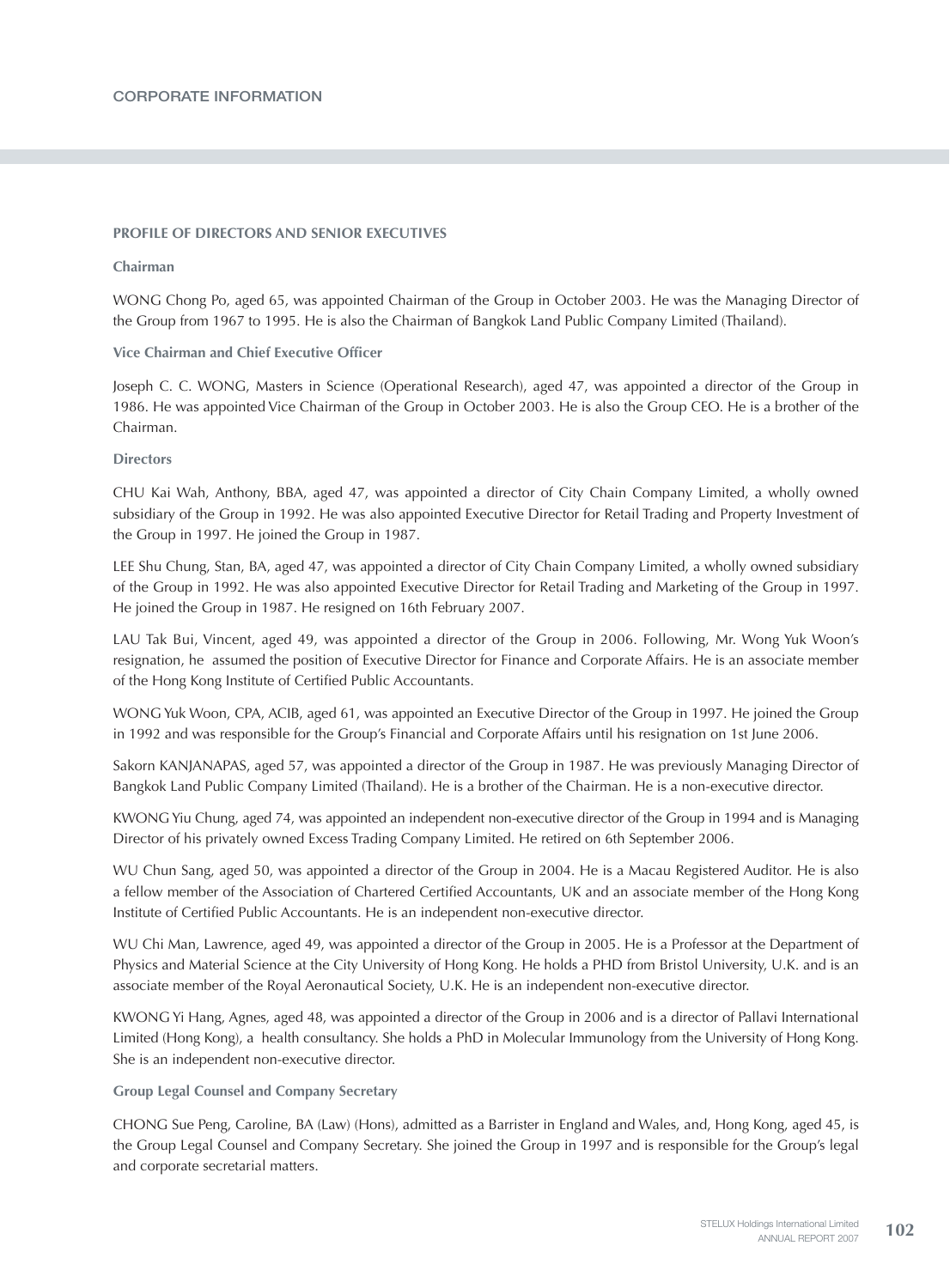## **Registered Office**

Canon's Court, 22 Victoria Street Hamilton, HM12, Bermuda

## **Principal Office**

27th Floor, Stelux House 698 Prince Edward Road East San Po Kong Kowloon Hong Kong

## **Principal Bankers**

China Construction Bank (Asia) Corporation Limited The Bank of East Asia, Limited Hang Seng Bank Limited

## **Legal Advisers**

Baker & Mckenzie Johnson Stokes & Master Pinsent Masons

# **Auditors**

PricewaterhouseCoopers

## **Share Registrar**

Butterfield Fund Services (Bermuda) Limited Rosebank Centre 11 Bermudiana Road Pembroke Bermuda

## **Branch Share Registrar and Transfer Office**

Computershare Hong Kong Investor Services Limited Room 1712-1716 17th Floor Hopewell Centre 183 Queen's Road East Hong Kong

## **Audit Committee**

Mr. Wu Chun Sang (Chairman of Committee) Prof. Wu Chi Man, Lawrence Dr. Kwong Yi Hang, Agnes

## **Remuneration Committee**

Prof. Wu Chi Man, Lawrence (Chairman of Committee) Mr. Joseph C.C Wong Mr. Wu Chun Sang Dr. Kwong Yi Hang, Agnes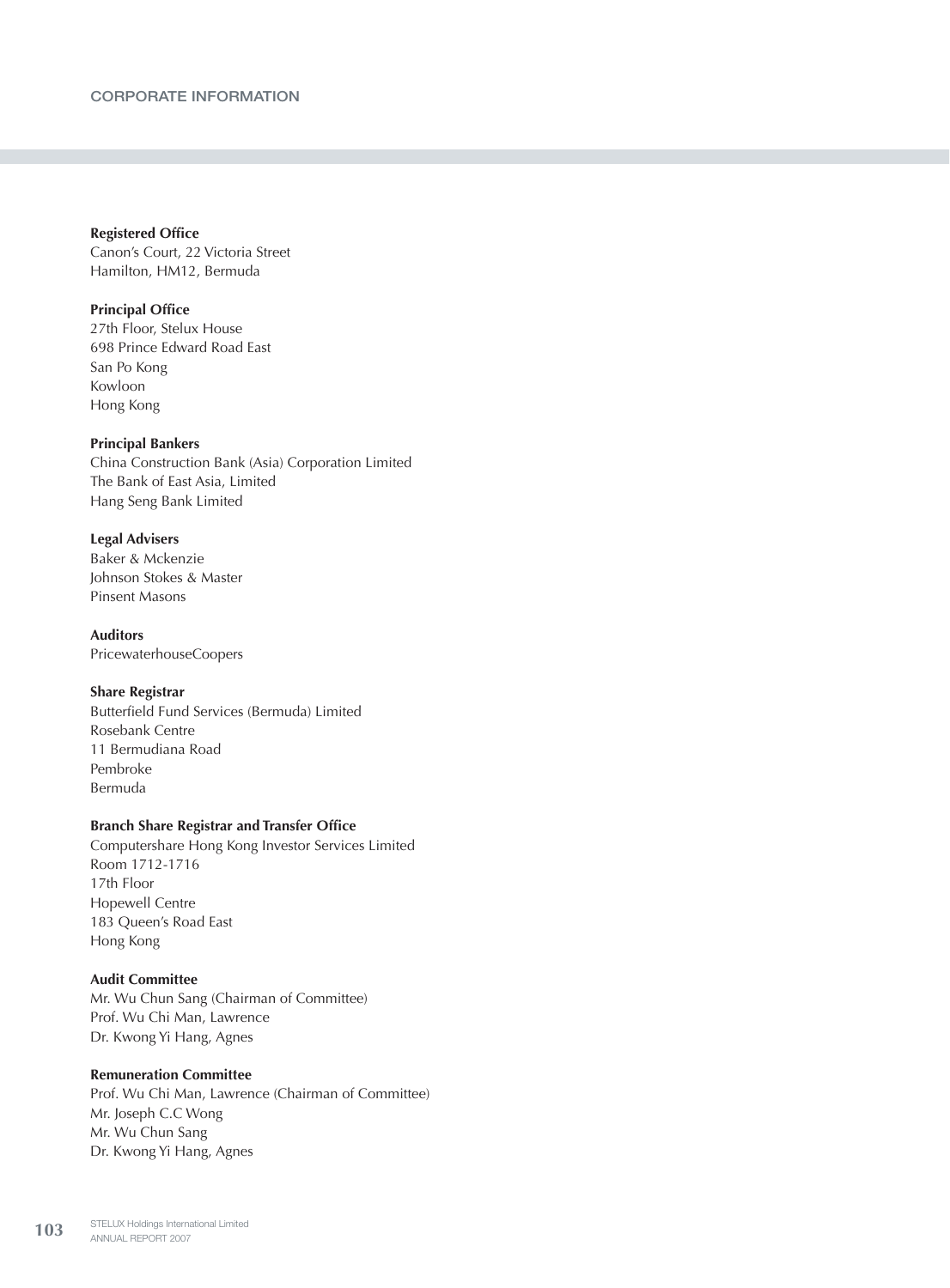

\* Number of shops as at 30th June 2007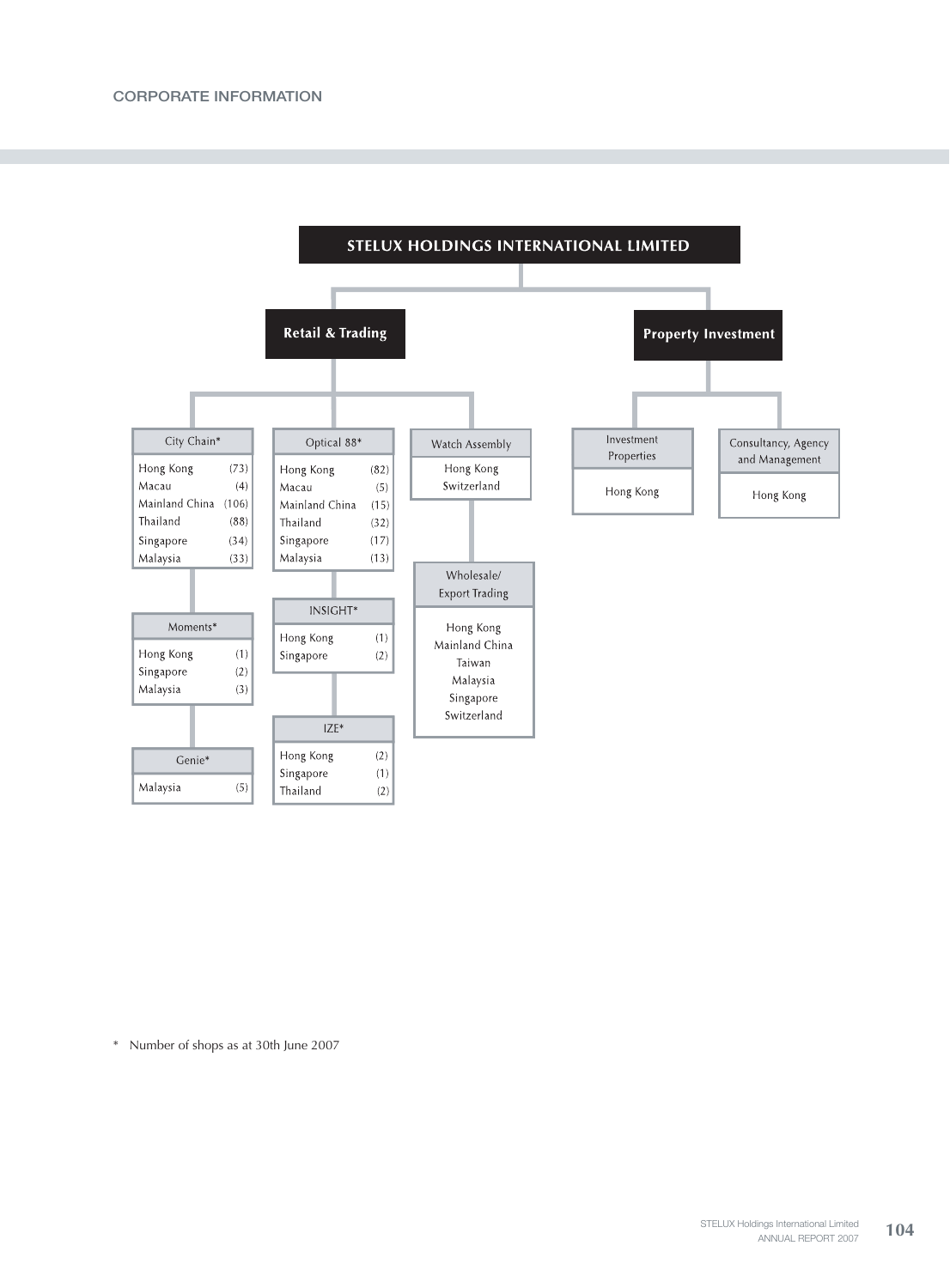## **CORPORATE CITIZENSHIP AND SOCIAL RESPONSIBILITIES**

Here at Stelux, we are acutely aware of our social responsibilities towards those less privileged members of the community. Through the year we have participated in and also partnered several social organizations to support giving to various sections of our community.

Donations in cash and kind, including watches, children's wear and accessories were made to the Hong Chi Association. A donation of T-shirts was also made to the Salvation Army. Stelux and its employees also participated in the "ORBIS Pin Day" making cash donations to support the work at ORBIS.

We continue to promote and adopt a policy of equal opportunities to eliminate any discrimination in sex, family status and disability in employment and the workplace. City Chain Hong Kong, for example, employs persons with disabilities as watch repairers providing them with technical training.



In February 2007, Stelux was presented with the Caring Company Award. The Caring Company Scheme is organized by The Hong Kong Council of Social Service. The goal of the Caring Company Scheme is "to build a caring community spirit through cultivating corporate citizenship and strategic partnership between the business and social service sectors."

To raise public awareness of childhood blindness, Optical 88 Hong Kong sponsored and provided complimentary eye-checks at the ORBIS – Optical 88 Kid's Sight World Blossoms Carnival. Various fund-raising activities have either been launched or planned to support ORBIS.

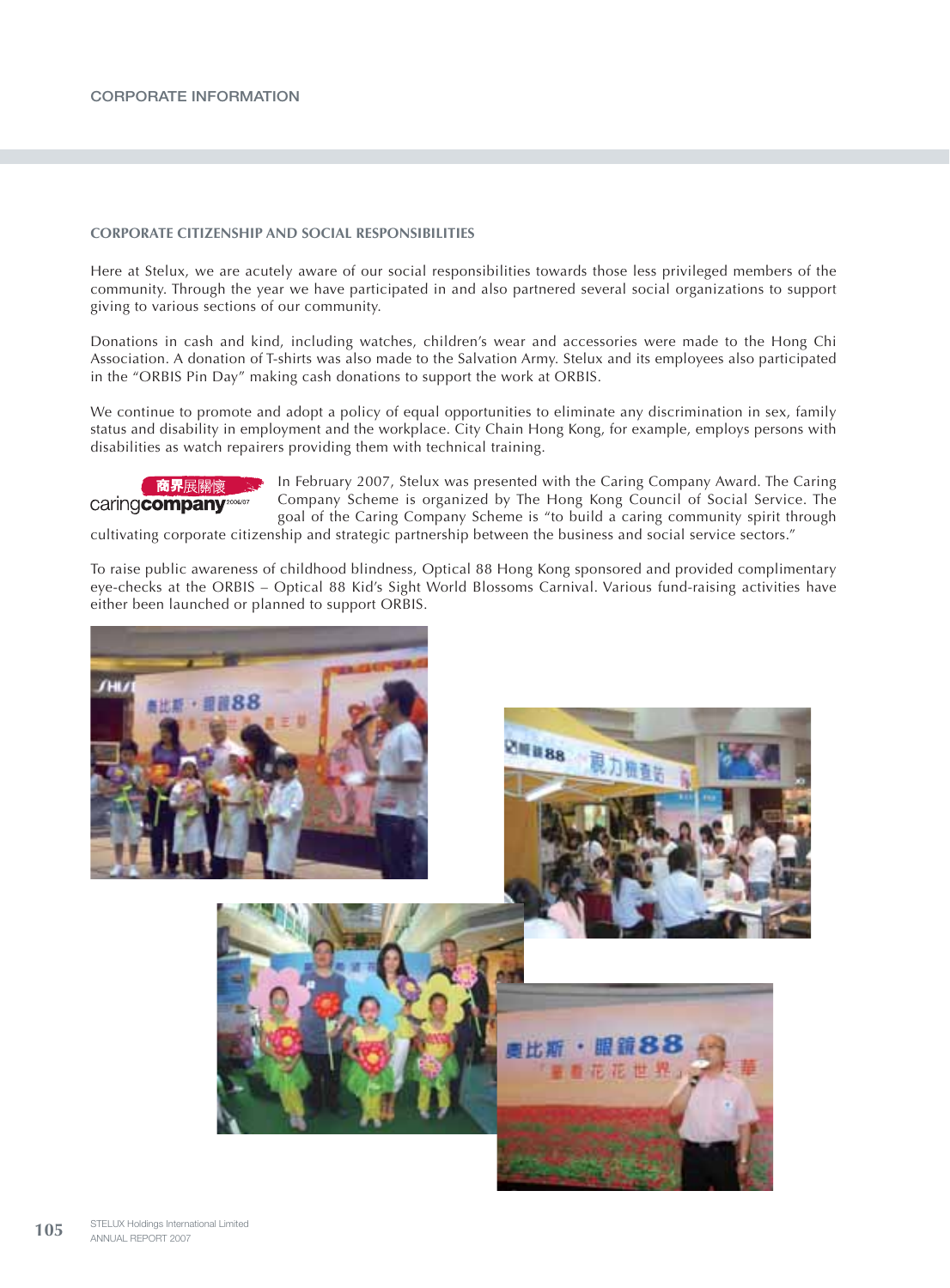In November 2006, Optical 88 launched a donation scheme with ORBIS to donate half of the fees it receives from providing eye-checks for its customers to ORBIS. Optical 88 has also helped to raise money by putting donation boxes in its shops to encourage public donations to ORBIS. As a corporate donor, Optical 88 received a Platinum Award from ORBIS for cash donations made.

In conjunction with the Hong Kong Association for Democracy and Peoples Livelihood, Optical 88 Hong Kong also provided 90 senior citizens with free eye-checks under the Senior Citizens Programme.

Our motto at Stelux is "Advancing through our People". We recognize the importance of our employees and their contributions to Stelux. During the year, social activities such as annual family outings and various lifestyle classes like yoga training classes were organized for our employees. In addition, training courses and seminars are organized to foster employee development.





#### **AWARDS**



During the year, the achievements of two of our subsidiaries were recognized.

In June this year, Optical 88 Hong Kong was awarded the "Top Service Awards 2007" by Next Magazine for its professional and customeroriented services.

Stelux' subsidiary, Thong Sia, the Hong Kong distributor for Seiko watches was presented with the "Gold Trusted Brand Award 2007" by Reader's Digest. The results were determined by a consumer survey.